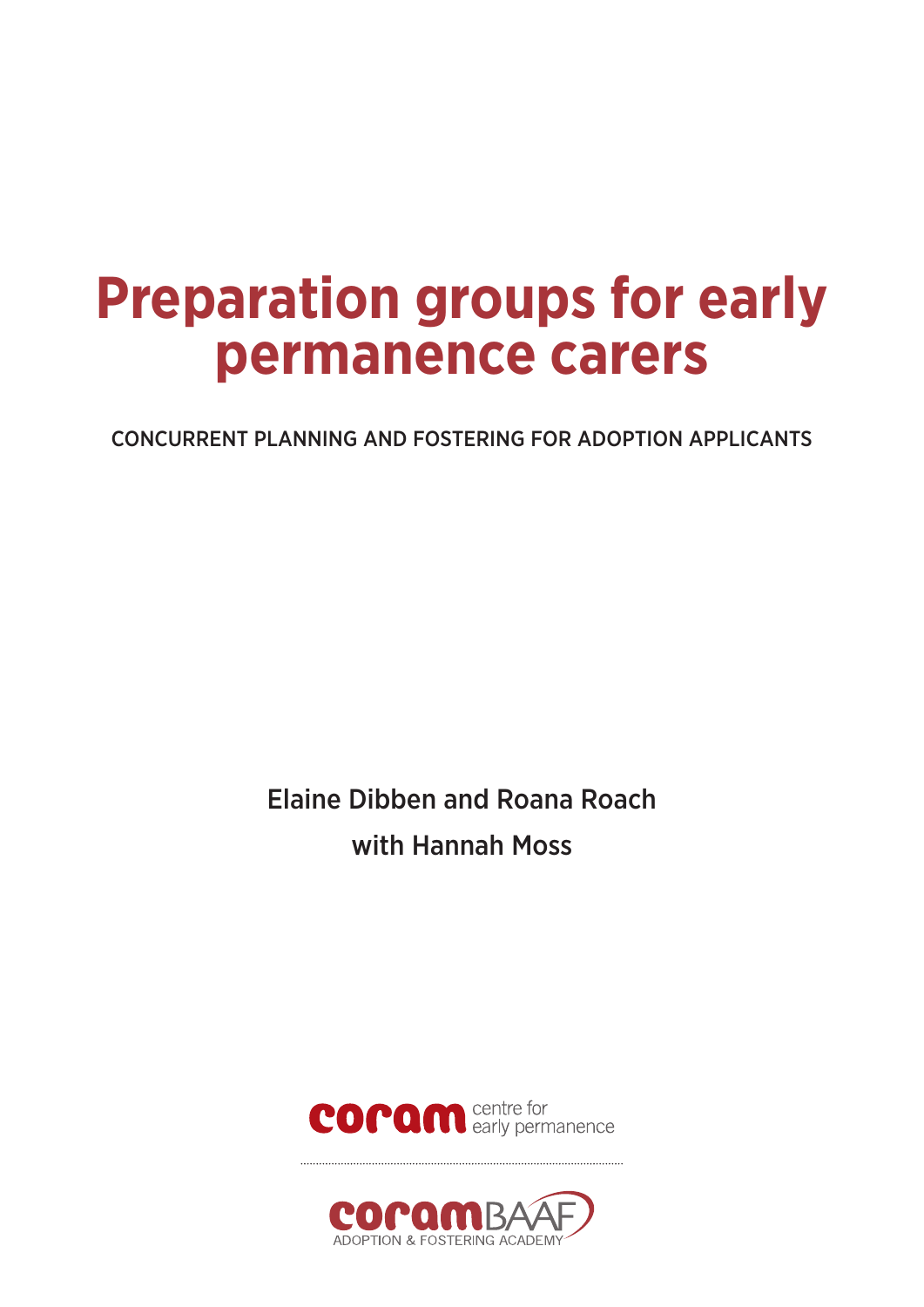# Published by CoramBAAF Adoption and Fostering Academy 41 Brunswick Square London WC1N 1AZ www.corambaaf.org.uk

Coram Academy Limited, registered as a company limited by guarantee in England and Wales number 9697712, part of the Coram group, charity number 312278

© Coram Centre for Early Permanence, 2019

British Library Cataloguing in Publication Data A catalogue record for this book is available from the British Library

ISBN 978 1 910039 83 0

Designed and typeset by Fravashi Aga Printed in Great Britain by The Lavenham Press

All rights reserved. Apart from any fair dealing for the purposes of research or private study, or criticism or review, as permitted under the Copyright, Designs and Patents Act 1988, this publication may not be reproduced, stored in a retrieval system, or transmitted in any form or by any means, without the prior written permission of the publishers.

The moral right of the authors has been asserted in accordance with the Copyright, Designs and Patents Act 1988.

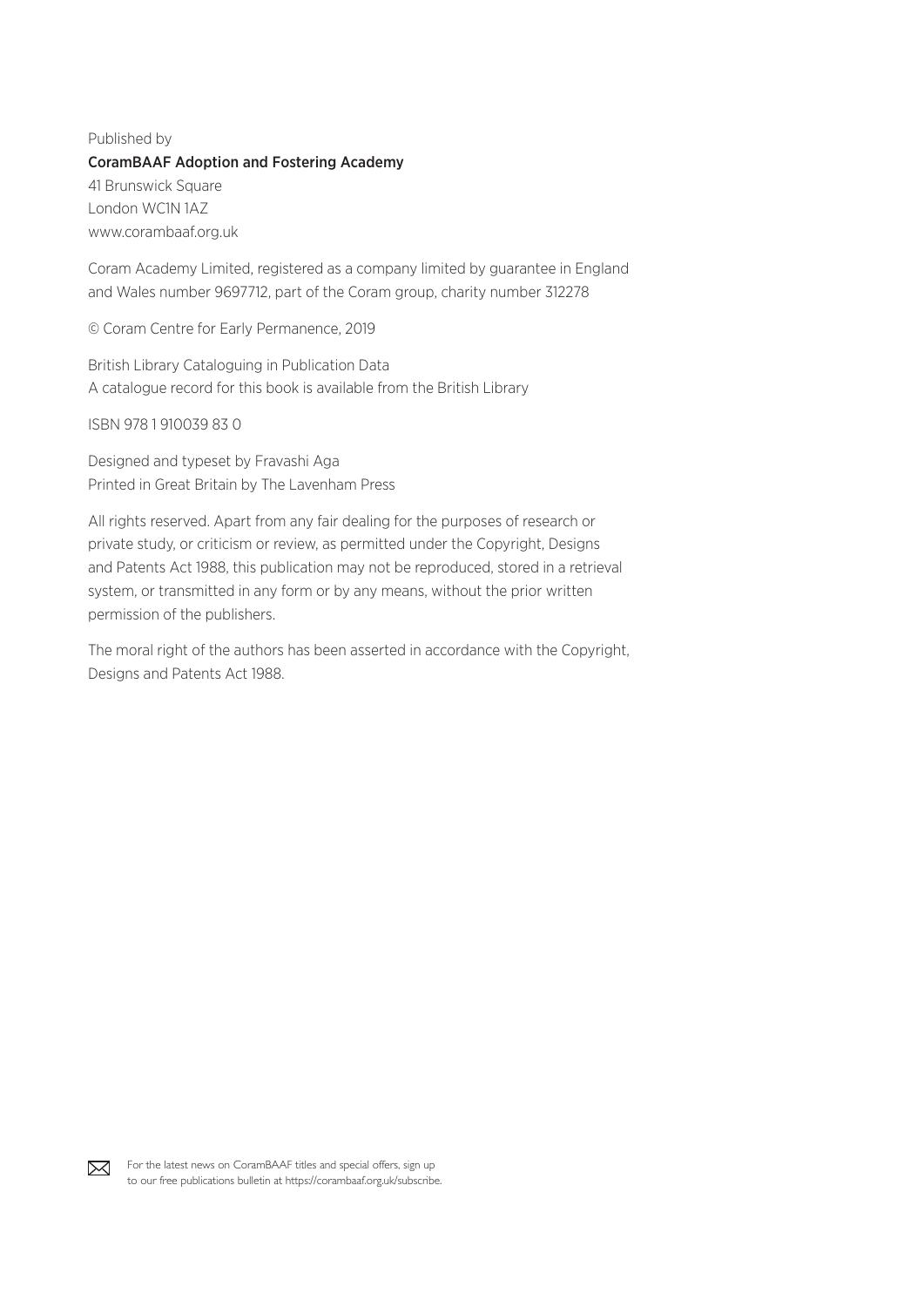#### **Notes about the authors**

Elaine Dibben started her social work career in residential social work and qualified in 1988. She has over 25 years' experience of working in adoption and fostering in local authority and voluntary adoption agency settings. She joined BAAF in 2004 to become manager of the Independent Review Mechanism, which she set up and ran until 2009, when she moved to take on a wider role in BAAF as a trainer consultant.

She is currently an Adoption Development Consultant for CoramBAAF, alongside acting as a Panel Chair for both adoption and fostering panels. She currently sits on the National Recruitment and Matching Forum, a subgroup of the Adoption Leadership Board, and the Early Permanence Working Group established by the DfE in 2016. She has written several books and Good Practice Guides published by BAAF/CoramBAAF, including *Adoption by Foster Carers* (2016) and *The Role of Fostering for Adoption* (2017) with Viv Howorth, *Completing a Child's Permanence Report* (2014), *Parent and Child Fostering*, with Paul Adams (2011), *Preparing to Adopt* (2014), with Eileen Fursland and Nicky Probert, and *Undertaking an Adoption Assessment in England* (2010) (third edition 2017). She has also written online guides on adoption for Community Care Inform in 2016/17. She lives in Sussex with her husband, Steve.

Roana Roach began her social work career employed on a local authority secondee scheme and qualified in 1984. She has over 25 years' practice and management experience within adoption and fostering, working in local authority and voluntary adoption agency settings, where she also developed her training skills and responsibilities. Roana joined BAAF (now CoramBAAF) in 2006 as a Trainer Consultant with a leading role in the development of Black and minority ethnic practice. In 2015, she became Team Manager of CoramBAAF's Training (including Consultancy and Workshops) Advice & Information service. In this role, Roana has chaired adoption and fostering panels and a variety of complex meetings. She also continues to practise as a Trainer and Consultant and facilitates the Black Workers Practice Forum.

She has contributed to a number of CoramBAAF publications, and with Andy Sayers is co-author of *Child Appreciation Days* (2011).

Hannah Moss started her social worker career in 2009 having completed an MA in Social Work at Manchester University. Prior to this, she worked as a developmental officer on a widening participation programme at Manchester Metropolitan University. Following qualification in 2009, she worked for a Manchester contact service for a year, managing contact between looked after children and their families. She then moved to a child protection team in a London authority where she practised for six years, progressing to Principal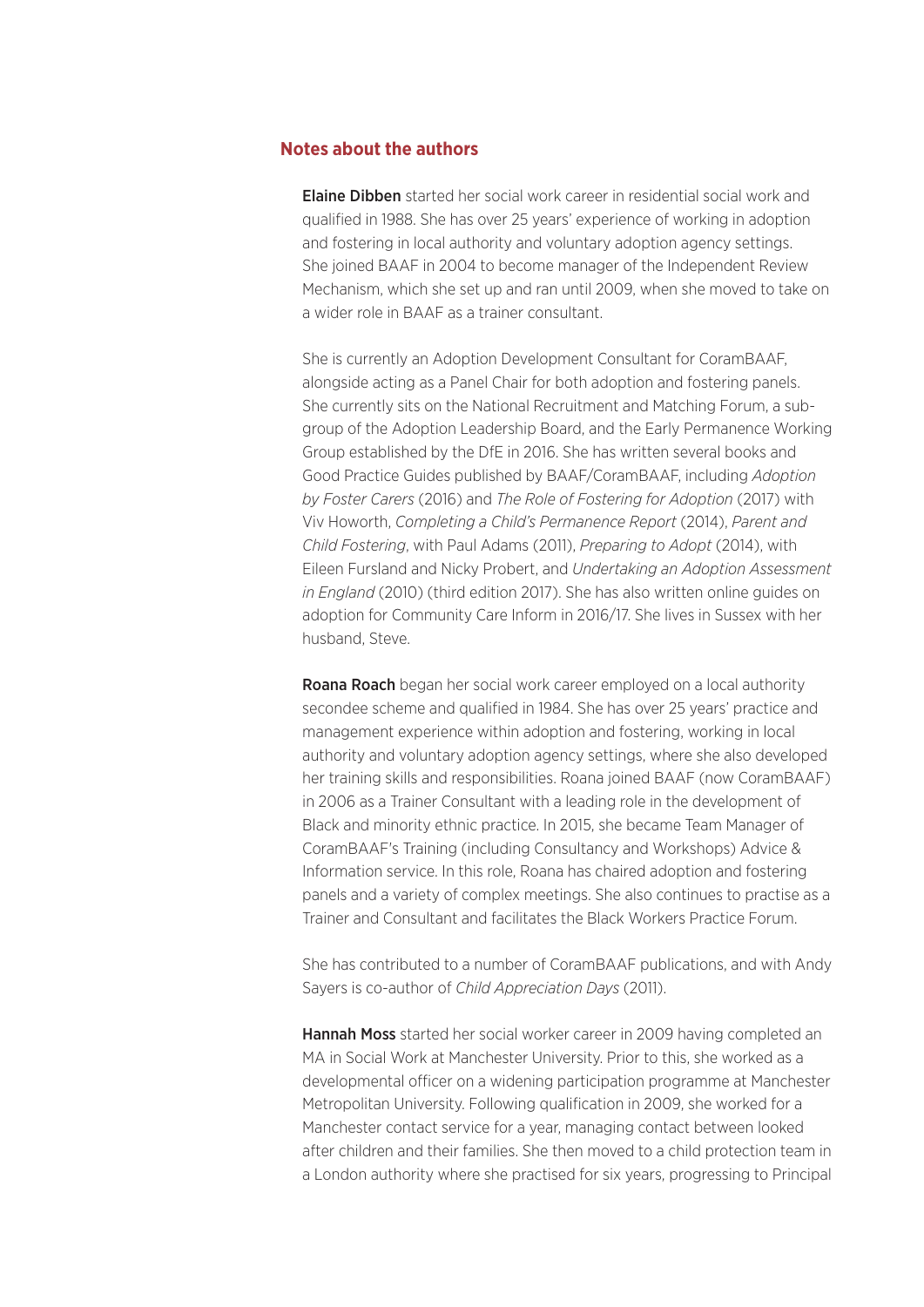Social Worker. In 2016, she completed the Advanced Certificate in Systemic Practice with Couples and Families at the Institute of Family Therapy.

She is currently the Early Permanence Lead at Coram, responsible for the overall delivery of the service, including managing referrals, developing assessment, placement and fostering systems, managing Coram's Early Permanence contact service, developing and delivering early permanence training for applicants and social workers, and undertaking assessments and placements.

## **Acknowledgements**

This manual has been produced with the support and assistance of the Department for Education Performance Improvement Fund (2) to promote and develop coherent and consistent social work practice in early permanence. Developing a comprehensive programme for preparation group training for prospective early permanence carers (both concurrent planning and Fostering for Adoption candidates) was a key aspect of the grant. The programme aims to enable skilled and informed practitioners to provide appropriate training for prospective carers. The training programme will support prospective early permanence carers' understanding of the process and provide a resource for trainers and social workers.

The authors also extend their thanks to early permanence carers who attended this training programme and generously shared their views and experiences with the group leaders.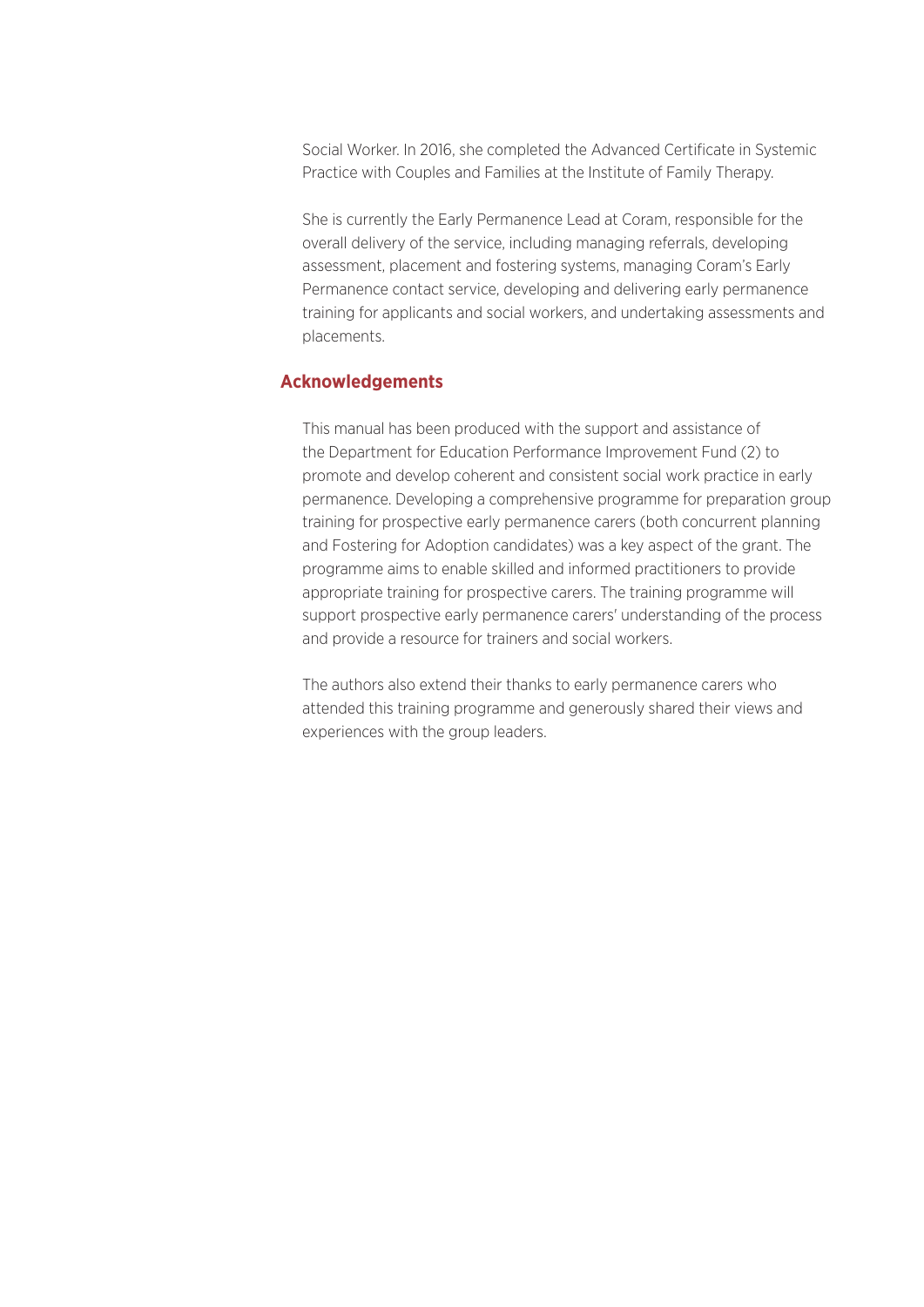# **CONTENTS**

| <b>DAY1</b> |  |  |  |  |
|-------------|--|--|--|--|
|             |  |  |  |  |

# **Session 1** 9

# **Development and legal context of early permanence**

Early permanence provides an evidence-based approach to securing permanence that ensures that children who cannot live with their families are placed with prospective long-term carers at the earliest opportunity. The aim of this session is to provide early permanence carers with a context for understanding the importance of early permanence, the legal process providing the routes to permanence, and their role as early permanence carers.

# **Session 2** 20

# **Being a foster carer**

An understanding and appreciation of the foster carer role are fundamental to the provision of an early permanence placement. The aim of this session is to provide early permanence carers with an opportunity to become familiar with the responsibilities and duties inherent in the role.

# **Session 3** 31

# **Attachment issues for early permanence carers**

Early permanence focuses on developing healthy attachments in children in the crucial early stages of their lives, whether they are adopted or return to their family. The aim of this session is to help carers think about the benefits to the child of early permanance in this context.

# **Session 4 36**

# **Learning from the experiences of early permanence carers**

The aim of this session is to provide prospective early permanence carers with the opportunity to hear about the experience of being an early permanence carer either directly or from filmed interviews.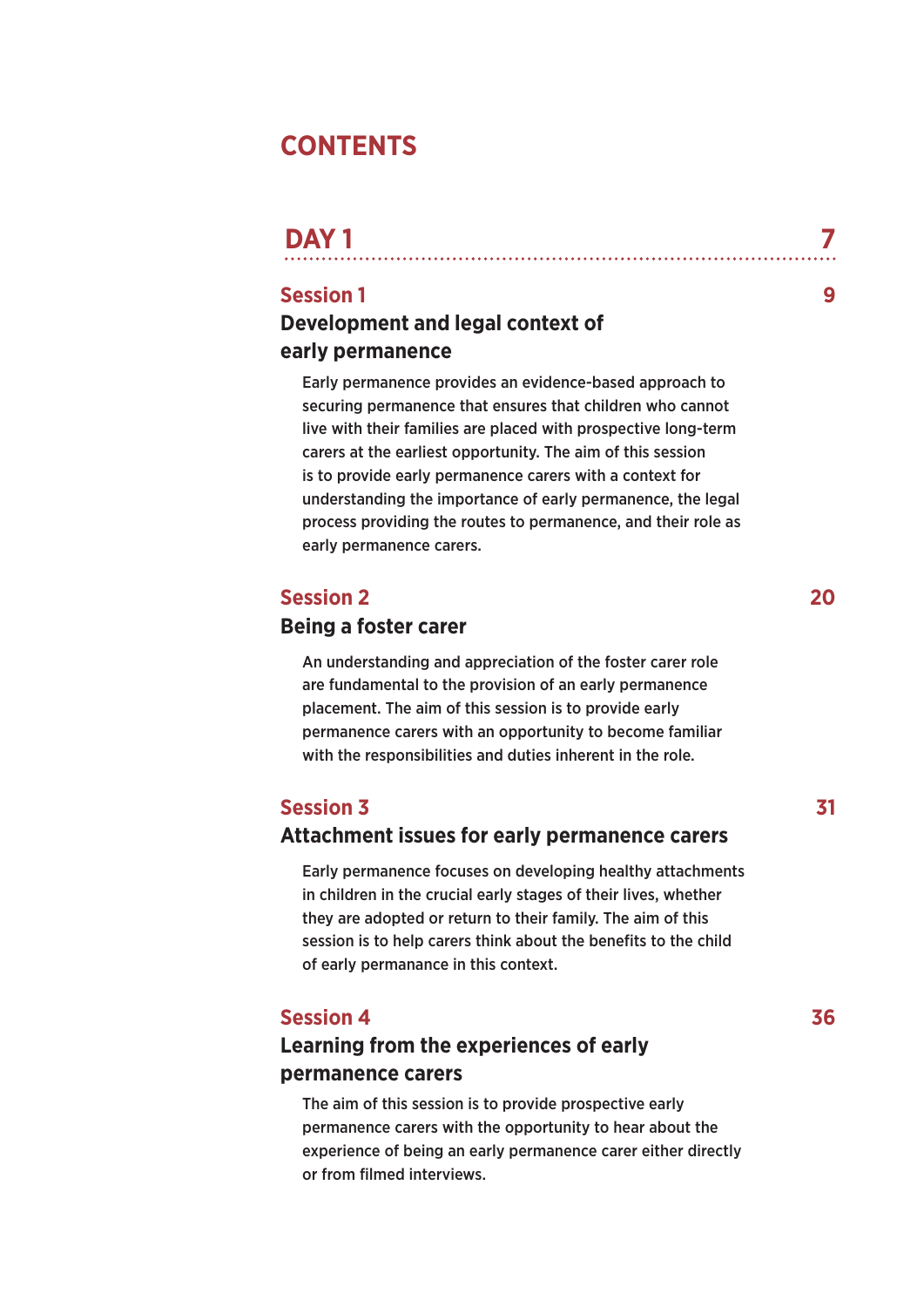# **Session 5 37**

# **Understanding the perspectives of those involved in early permanence**

Consideration of the various perspectives and connections of all those involved in the early permanence process is imperative to focusing on the impact that this may have on planning and supporting the child. The aim of this session is to enable prospective early permanence carers to consider these differing perspectives through a shared group activity that explores and externalises internal thoughts and feelings.

# **Session 6 40**

# **The importance of support**

During an early permanence placement, the carer will need to cope with uncertainty, as well as a range of professionals. The aim of this session is to explore potential support systems available to the child and carer.

# **Session 7 41**

# **Reviewing the benefits and challenges of early permanence**

The aim of this session is to consider what prospective early permanence carers have learned from the day's sessions to help them begin to identify some of the benefits and challenges of early permanence care.

# **DAY 2 43**

## **Session 1 45**

# **Managing situations where a child returns to their family**

The role of an early permanence carer is a unique one that provides stability for the child but requires carers to cope with uncertainty, including the possibility of the child returning to their family. The aim of this session is to provide an opportunity for early permanence carers to develop some understanding of the process when this is the plan, and to hear, in a film clip, the reflections of early permanence carers who have been in this position.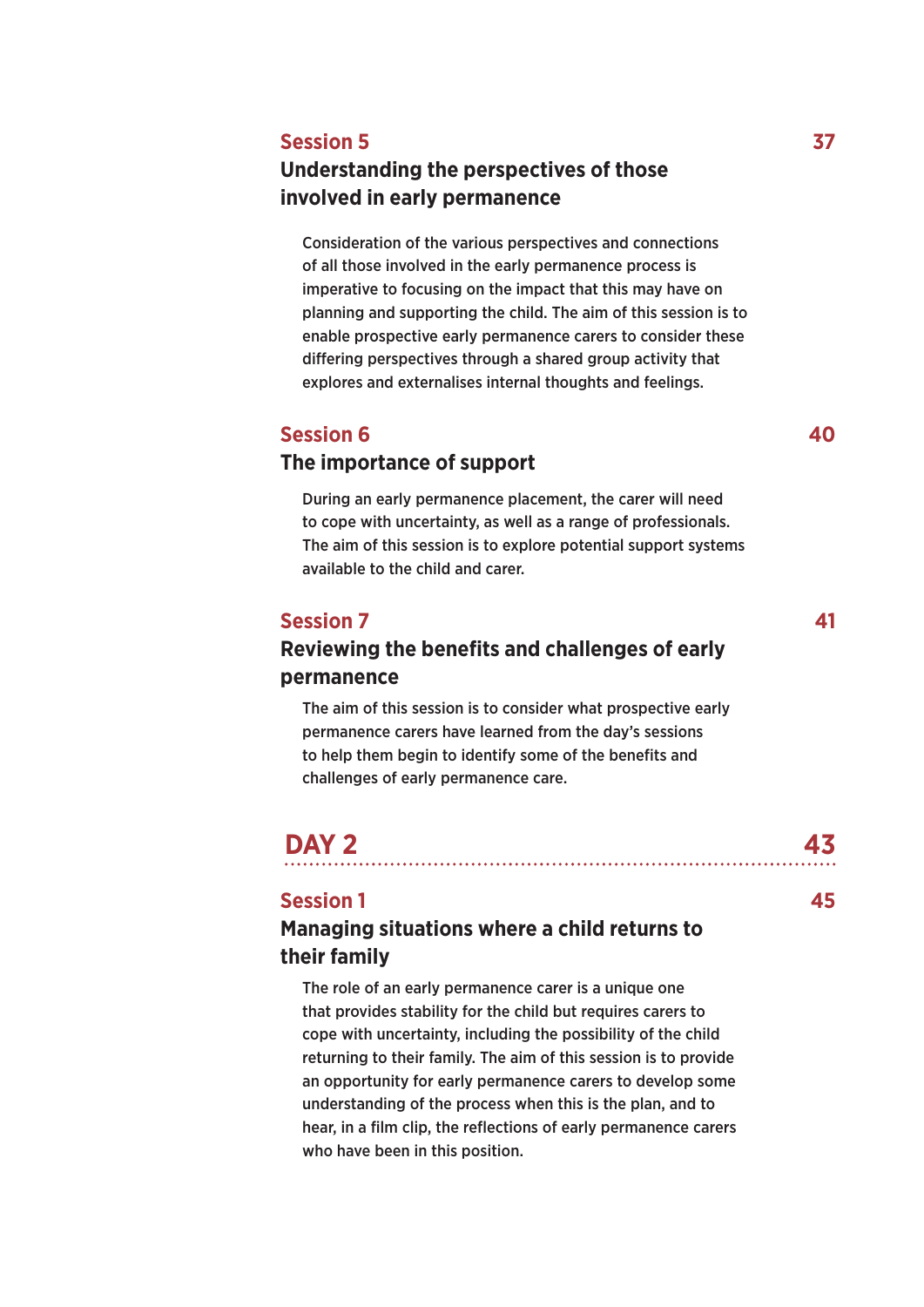# **Session 2** 51

# **Considering children who need early permanence**

Important, but often limited, information about children for whom early permanence is being considered is conveyed to prospective carers at a very early stage when placements are considered through profiles describing the child and discussion with professionals. The aim of this session is to enable early permanence carers to consider sample profiles, think about what the information may be telling them, and what more they might need to know in order to come to a decision about moving forward to placement.

# **Session 3 53**

# **Managing contact**

Managing contact between the child and their family can be practically and emotionally complex. The aim of this session is to focus on the experience for the child, the potential impact of contact on all parties, as well as to provide prospective early permanence carers with practical information about their role.

# **Session 4 59**

# **Considering relinquished babies**

Relinquished babies make up a small number of children in early permanence placements. The aim of this session is to provide carers with the opportunity to learn about the early permanence process for placing relinquished babies and other factors they may need to consider.

# **Session 5 64**

# **Reflections on the day**

The aim of this session is to give participants time to reflect on their learning over the last two days of training, and on the qualities needed by early permanence carers.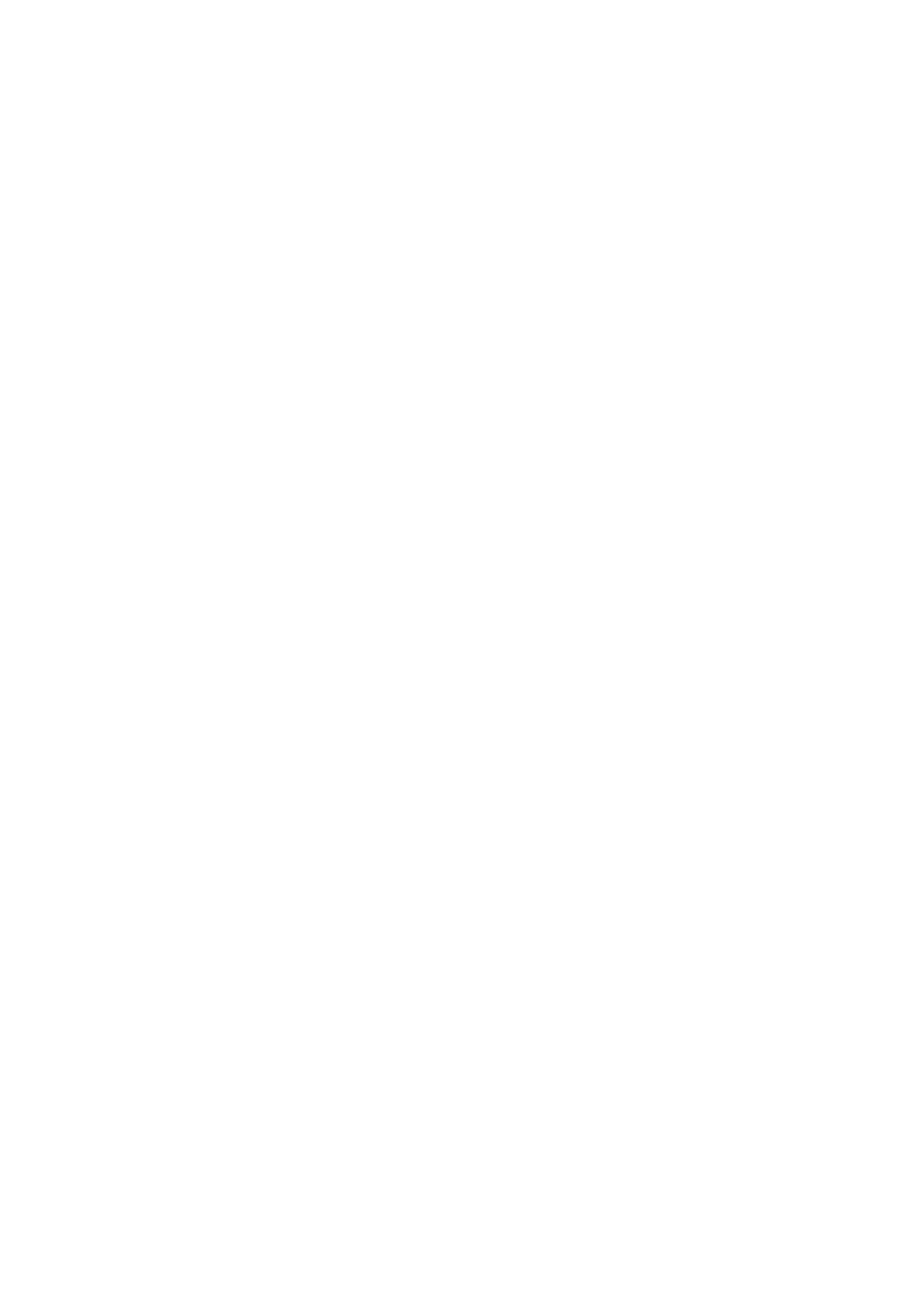# Introduction

**This two-day training pack has been developed to provide a comprehensive preparation programme for prospective adopters who are considering offering an early permanence placement to a child.**

# **History of early permanence**

**Concurrent planning** and **Fostering for Adoption (FfA)** are two routes to achieving early permanence for a young child who cannot be cared for by their parents or extended family. Both involve a child being placed with approved prospective adopters who are willing to act as foster carers during the time that the court is considering the evidence to decide whether or not the child can go home or whether s/he should be adopted.

## **Concurrent planning**

Concurrent planning was introduced into the UK from the USA in the 1990s and has evolved over time. Concurrent carers are assessed for approval as foster carers under the Fostering Regulations as well as being assessed to be adopters. Once they have been dually approved for both roles, they then wait for a child to be identified for whom the local authority thinks that adoption may need to be the plan, but where it may not have completed all the necessary work with the parents to definitively reach this decision. Concurrent planning is only used if the local authority believes that the child's parents and extended family are unlikely to be able to care for him or her; but until the court has considered all the evidence and made its decision, this is not certain and the child needs to be fostered until the court decides.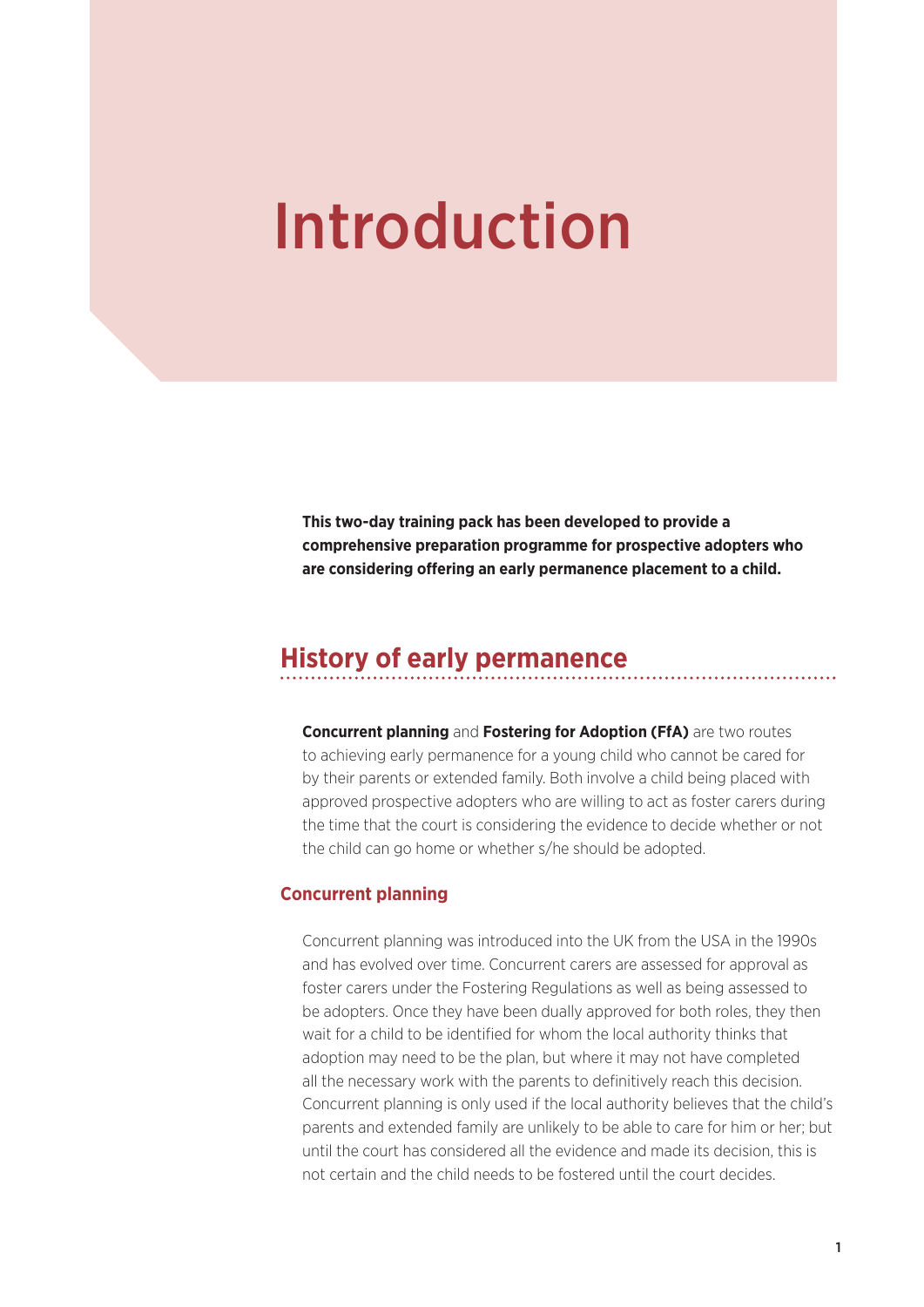During the fostering phase, the local authority will agree a plan with the parents about what changes they would need to make for the child to be returned to their care, which the foster carer would be expected to accept as the basis for the placement. The local authority will also want to consider any relatives who might offer the child a home if s/he cannot return to the care of the parents – if possible, *before* approaching a concurrent planning carer to consider a placement. Carers are usually expected to meet with the parents and support the child having contact with them as part of the ongoing assessment, and to ensure that if the child is returned to the family, there is already a good relationship to build on.

## **Fostering for adoption**

The concept of early permanence evolved further with the introduction of FfA by the Government in 2014. This was designed to be used where the local authority had already completed all assessments of the parents and the extended family, and had reached a clear view that the child would need to be adopted at the end of court proceedings. Approved adopters may be temporarily approved as foster carers by a senior manager in the child's local authority in order to foster such a child. However, the judge will not have made his or her decision and sometimes there can be unexpected developments, such as a previously unknown relative asking to be considered, so uncertainty is always a consideration.

# **The best route?**

Generally speaking, FfA placements are expected to be resolved via the courts more quickly than concurrent planning placements. However, this is not always the case. Some concurrent planning placements are resolved fairly smoothly, whereas some FfA placements become more protracted if a previously unknown relative asks to be considered as the child's long-term carer.

Each situation has to be considered individually, and carers who take on these early permanence placements need to understand the uncertainties involved, alongside being aware of the enormous satisfaction of offering these vulnerable young children, from the earliest possible moment, the possibility of developing a secure attachment that may not need to be broken. Until the court has made a final decision, the child remains a foster child and there is always a small possibility that s/he will return to the care of parents or extended family members.

## **Diversity policy**

Early permanence carers can be successfully recruited from potential applicants from a wide range of backgrounds: single carers and couples (both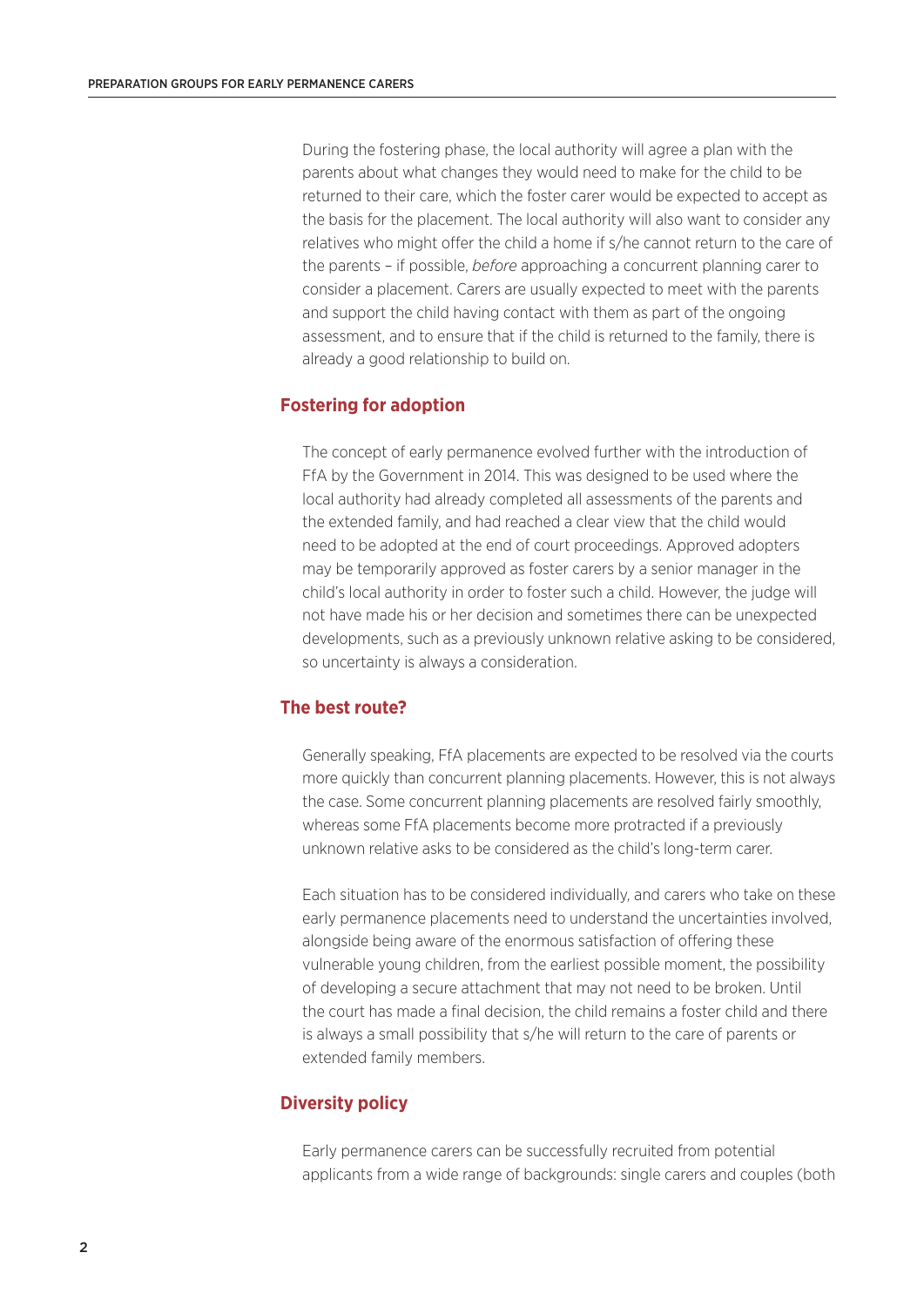same-sex couples and gay single people/lesbians), people from a wide range of ethnic, religious and racial backgrounds, and those with disabilities can all make successful early permanence carers if they demonstrate child-centred commitment, respect for the child's birth family and the willingness to undertake the role of foster carers during court proceedings. Issues regarding matching will need to be considered at an early stage in proceedings when, for example, the child's paternity as well as a range of health issues may not be clear. This therefore means that consideration of how applicants would parent a child from a background which is potentially different from their own, or which might remain unknown, needs to be explored during the preparation and assessment of the applicant. Evidence of supportive networks will be of particular relevance for single applicants, but is important for all early permanence carers.

**In this training manual, we refer to early permanence placements to include both concurrent planning and Fostering for Adoption.**

# **Early permanence training**

There is a general requirement for agencies, as set out in adoption legislation and statutory guidance, $1$  to provide adoption preparation that is most appropriate for prospective adopters and that takes into account their circumstances. Further, Government guidance² specific to carers offering early permanence states that the responsible local authority should ensure that it provides appropriate training and development opportunities for these carers so that they can carry out their role effectively. As early permanence placements have increased in recent years, it has become clear that comprehensive preparation for any carers who are considering offering an early permanence placement is crucial to the placement's success, and is a protective factor if the child does then have to be returned to their family.

This training package provides a comprehensive training programme for potential early permanence carers of babies and young children.

# **Who should deliver the training?**

This training should be delivered by two trainers. One of the trainers should have knowledge of adoption and experience of preparing and supporting

<sup>1</sup> Adoption Agencies Regulations 24 and Adoption Statutory Guidance 2013, para 2.18

² Volume 2: Care planning, placement and case review, para 3.173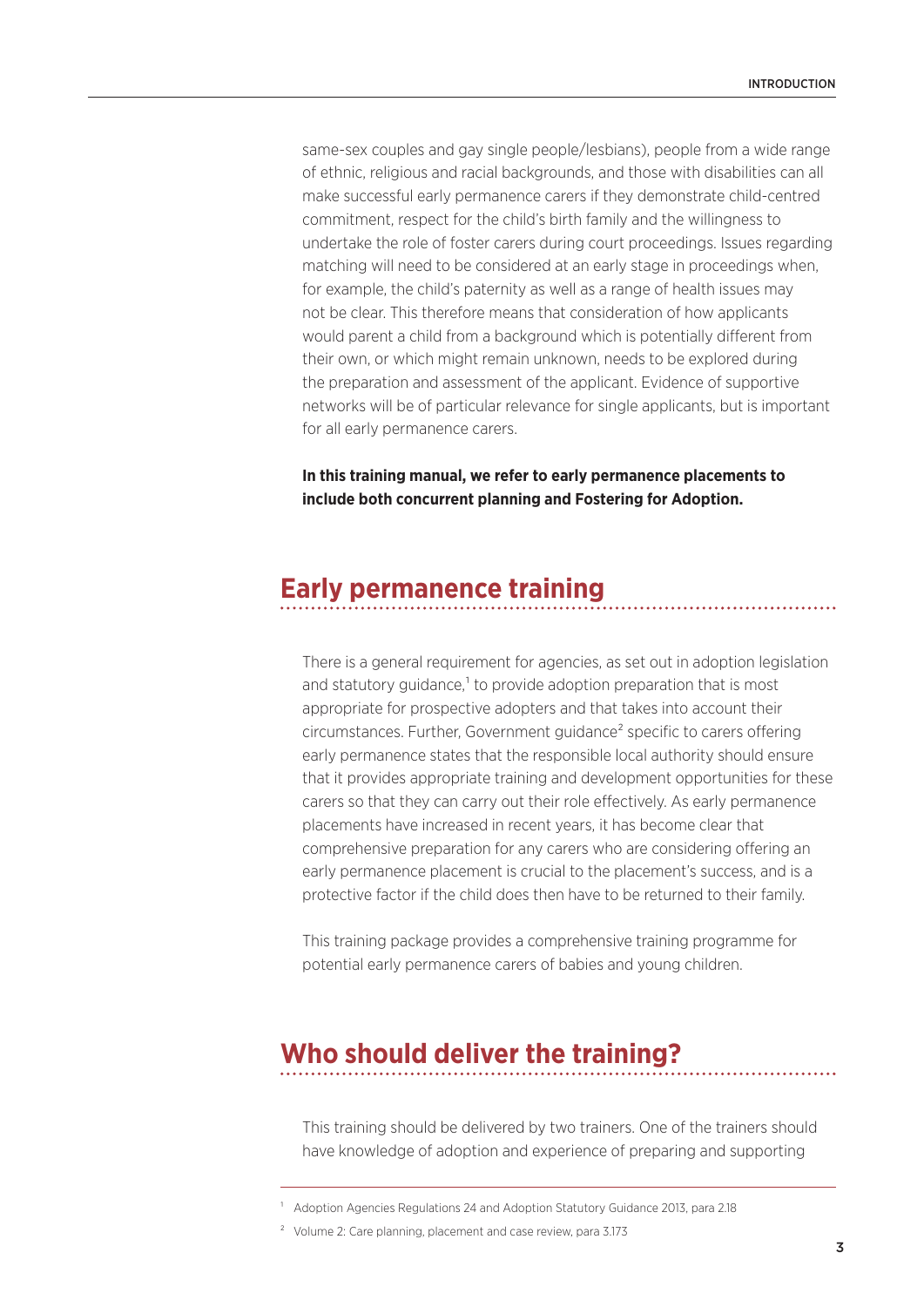early permanence carers; the other should be an experienced trainer. This is a relatively new area of practice and participants will benefit from hearing firsthand the issues and challenges that arise during these placements.

In addition to the trainers, the programme will be enhanced by involving speakers with direct experience of such placements, such as early permanence carers who have had children placed, contact supervisors, childcare social workers, and foster carers or supervising social workers who can talk about the fostering role.

# **Using the training programme**

This training programme includes the following:

- A training manual
- A PowerPoint presentation with accompanying background notes for trainers
- A Workbook for carers attending the course
- Films containing interviews with early permanence carers/adopters

NB: The PowerPoint presentation and films are available online in a password-protected area.

The guide should be used alongside the PowerPoint presentation: it takes you through the slides, providing you with all the information you need to run the training course. The text of each of the slides is included within the session notes, with the exception of title slides or those depicting a photo, to make it easy for trainers to keep their place within the programme. The "script" for each slide is included in the guide as "slide notes".

Copies of the session handouts are included in the appendices for reference, and also within the Workbook.

Please note that the running times provided are suggestions: you may find that you would prefer to extend or shorten some sessions, according to the needs of your group. Although the instructions for trainers are fairly directive, we would encourage trainers to deliver the programme in a style that is comfortable for them.

NOTE: The content of this guide and slides is correct and last updated as of June 2019. As trainers, you should endeavour to stay abreast of potential changes in policies, processes, data and contact information – and to update the slides accordingly.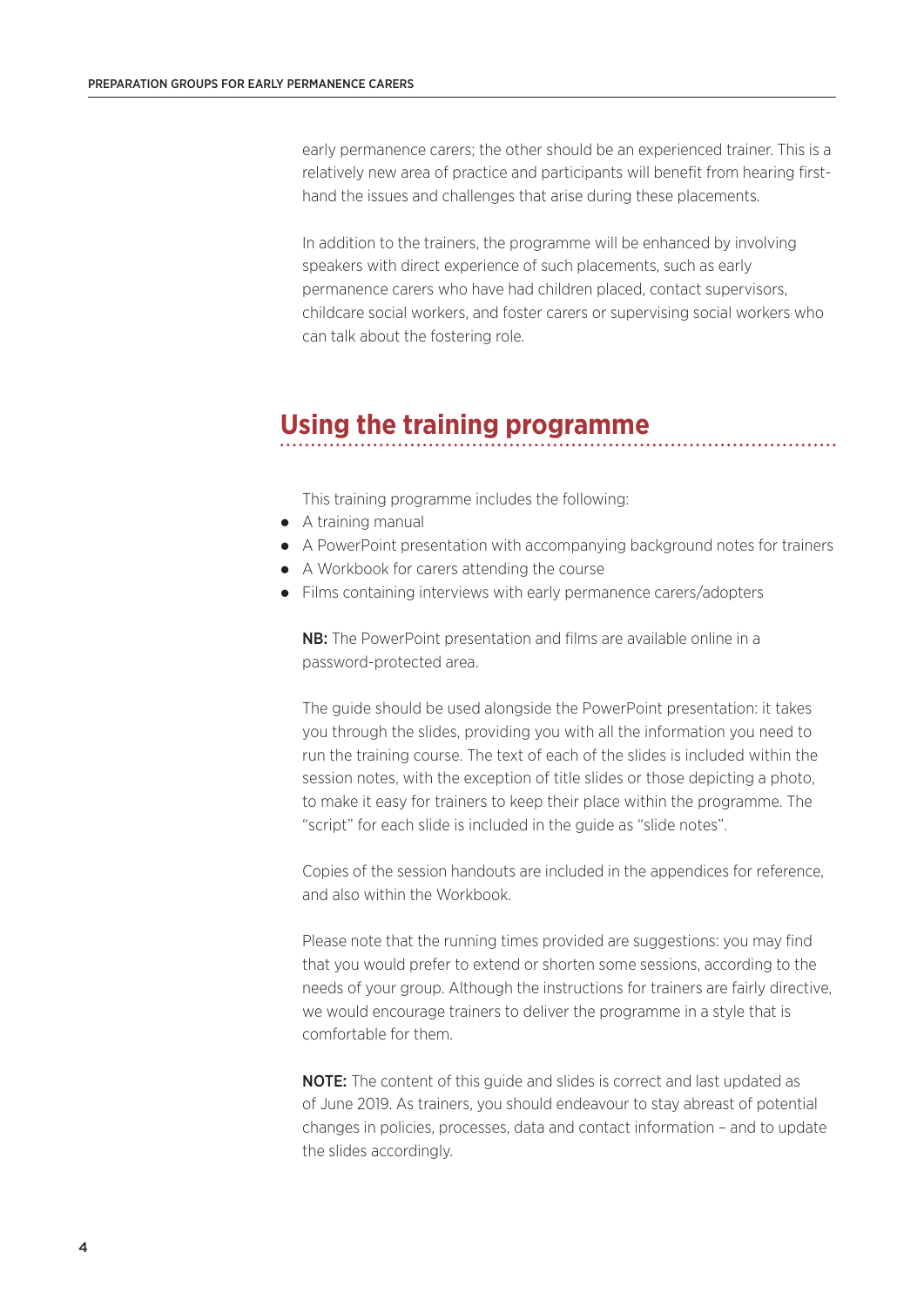# Preparation by trainers

# **Size of the group**

The size of the group is important. How many people should be in a group? We have found that an optimum group size is between 12–14 people, with a minimum of eight people and a maximum of 16–18. If you have fewer, you may lose out on the variety and amount of input from group members. If you have too many, there is proportionately less time for individuals to discuss and explore how things are working for them. Those who are quiet or less confident may also find it hard to contribute to discussions in a larger group.

# **The venue**

Where will the venue for the training be? Ideally, it should be a venue that is well-heated, well-lit and comfortable, and which feels welcoming. There should be adequate seating and access to tables. The venue should provide refreshments or have provision for making drinks and/or heating food. The venue should be easily accessible to carers. Is it on good transport routes? Is there disabled access? Parking? Is there a crèche? It is important to work out early on whether crèche facilities need to be provided. The venue may already have ready access to a crèche, but if one needs to be set up, the space and workers will probably need to be registered. The local Under 8s Team will be able to supply information about how to comply with regulations. These are practical issues which are essential to address to enable participants to be able to attend without problems.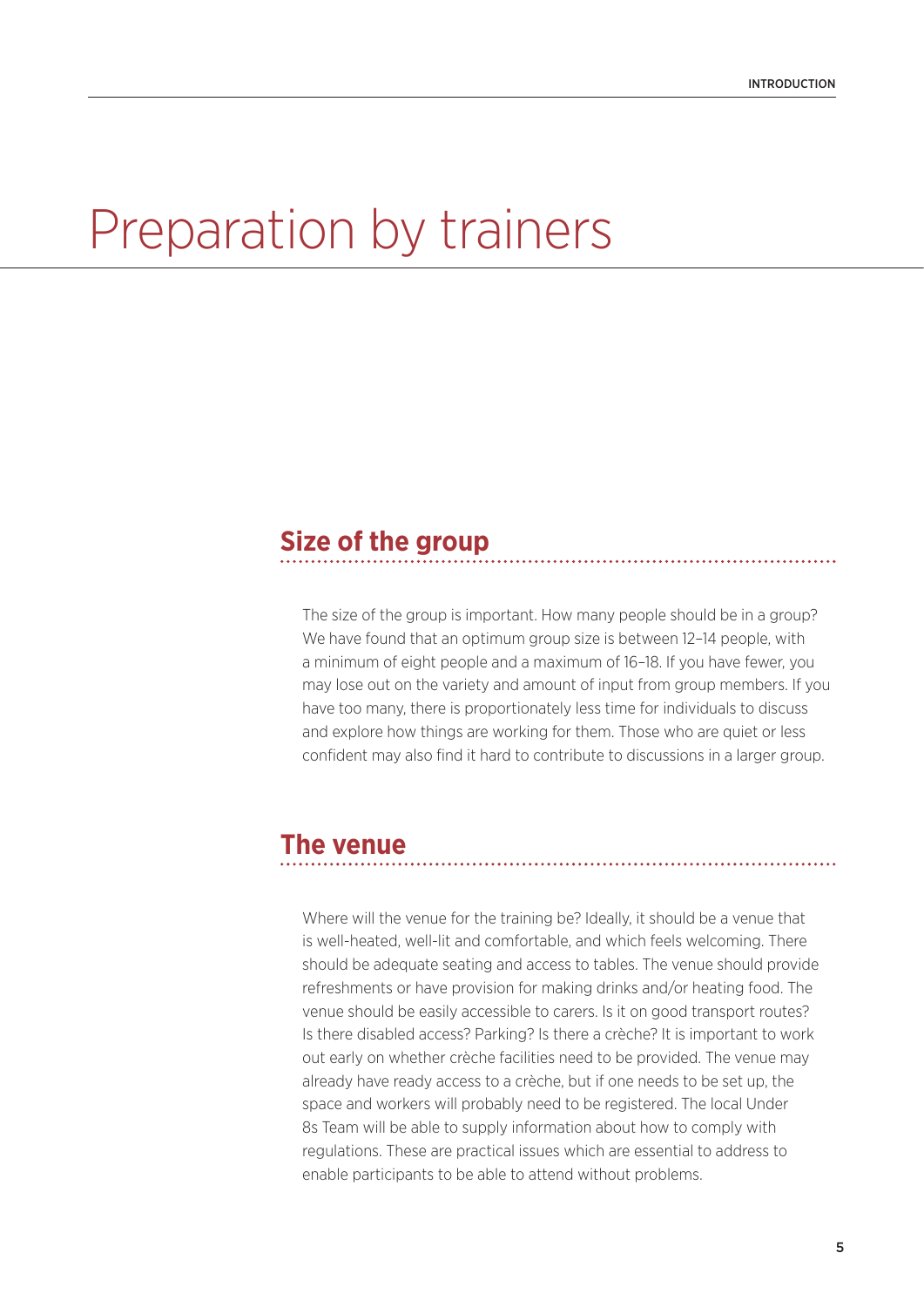The recommended most effective room layout is one in which participants can comfortably sit around small tables (sometimes called "cabaret style") and are all able to see the flipchart and projector screen. There should also be sufficient space for participants to be able to move around and work in small groups.

# **Equipment and materials needed for both days**

- Laptop and projector
- Audio speakers
- Attendance sheet
- Name tags or sticky labels
- Flipchart and paper
- Felt-tip pens and ball-point pens
- Easy stick adhesive/blu-tac for walls and boards (if allowed in the venue)
- Copy of the handbook for each participant, which will cover both days
- Post-it (sticky) notes
- Evaluation forms
- Questions sheet for participants' post-it notes to be displayed on both days
- Feedback sheets on each participant for their assessing social worker
- A3 sheet with legal timeline to be mounted on the wall during both days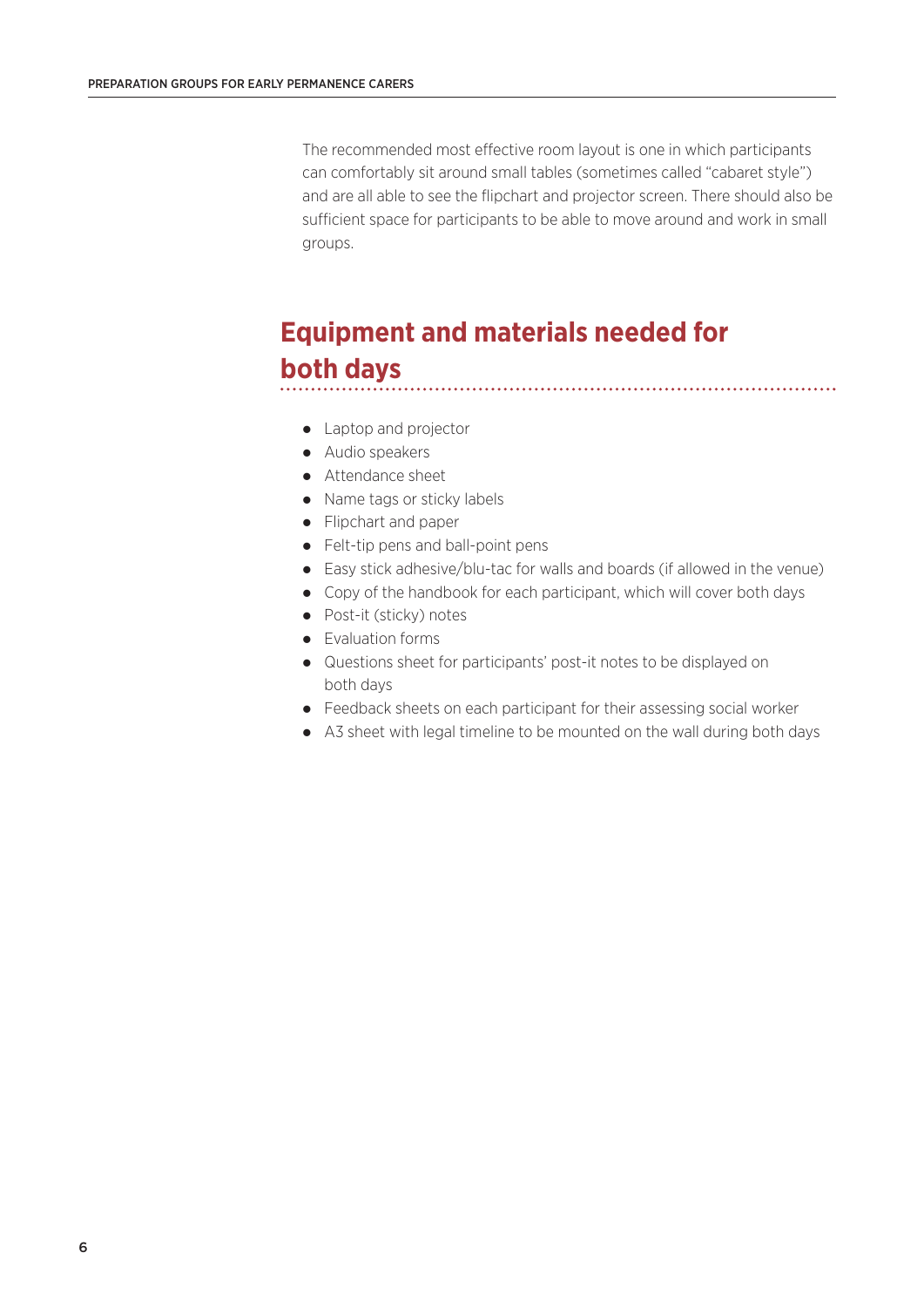# DAY<sub>1</sub> Learning objectives

# **By the end of the day, participants**

# **will have:**

- An understanding of the development and legal context of early permanence planning for children
- An understanding of their role as a foster carer
- Considered the importance of attachment for babies and young children

- Considered the impact of becoming an early permanence carer
- Considered the importance of support for themselves and the child

# **Programme**

| Welcome and introduction to the day                                                 | 10.00-10.15     |
|-------------------------------------------------------------------------------------|-----------------|
| Session 1 – Development and legal context<br>of early permanence                    | 10.15-11.15     |
| <b>BREAK</b>                                                                        | $11.15 - 11.30$ |
| Session 2 – Being a foster carer                                                    | $11.30 - 12.45$ |
| Session 3 - Attachment issues for early permanence<br>carers                        | $12.45 - 1.0$   |
| <b>LUNCH</b>                                                                        | $1.00 - 1.45$   |
| Session 4 - Learning from the experience of early<br>permanence carers              | $1.45 - 2.15$   |
| Session 5 - Understanding the perspectives of<br>those involved in early permanence | $2.15 - 3.15$   |
| <b>BREAK</b>                                                                        | $3.15 - 3.30$   |
| Session 6 - The importance of support                                               | $3.30 - 4.00$   |
| Session 7 - Reviewing the benefits and challenges of<br>early permanence            | 4.00-4.30       |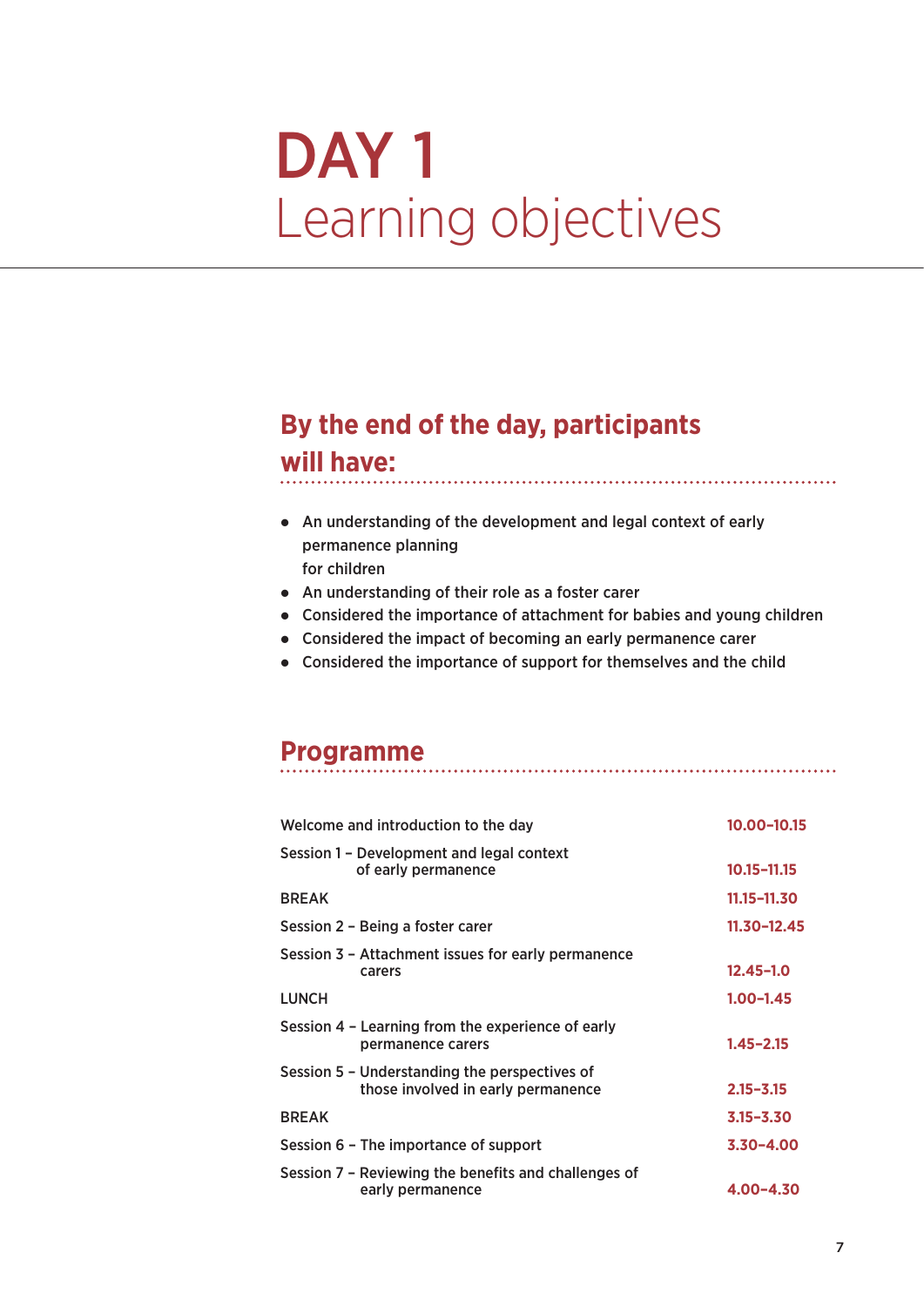

# **Welcome and introduction to the day**

This session sets the tone for the course. Participants may be anxious and trainers must create an environment that encourages participants to ask questions and reflect on their own needs and capacity, as well as focusing on the child who might be placed with them, initially as foster carers and potentially as adopters. As strong emotions may develop, trainers will need to be prepared to help carers to acknowledge these and be skilled in managing these within the group.

Trainers should acknowledge that this training does not specifically cover issues arising for applicants with existing birth or adopted children, but if there are participants who already have an adopted child or who have a birth child/ren in their family, they can be encouraged to talk to the trainers about any issues during the break or after training.

**Slides 1 to 4** are introductory and available in the PowerPoint presentation.

- **Introduce the trainers** to the group, giving a brief summary of your role and experience of working with early permanence.
- **Housekeeping arrangements:** Using Slide 2, provide information about the venue facilities, toilet facilities, any refreshments planned, and any fire evacuation process.
- **Ground rules:** Explain the importance of ground rules for the group to work to over the two days of the preparation training. Use Slide 3 to talk through your expectations and add any suggested by participants that are to be incorporated.
- **Introductions for participants:** Using Slide 4, ask the applicants to introduce themselves, stating what stage of the adoption process they are at and which regional adoption agency (RAA), local authority or voluntary adoption agency (VAA) they are working with.
- **Programme for the day:** Run through Slide 5, emphasising the different modes of delivery – presentations from the trainers, group discussion of issues and participative exercises such as the sculpt.
- **Questions:** Encourage participants to ask questions during the day. They can either ask questions directly to the trainers during the training, or if they prefer they can use sticky notes (which should be available in their pack/on their tables) to write down any questions that arise, and stick them on the "Questions" sheet. The trainers will refer to the sheet during the day and make sure that they have addressed all questions by the end of each day.
- **Evaluation sheets:** Explain that participants will be asked to complete an evaluation sheet at the end of each day, which will act as a prompt when they are feeding back their views to their assessing social worker. Participants should be aware that trainers will also be providing brief notes of their attendance and any key observations to their assessing social worker so that these can be recorded in their Prospective Adopter's Report (PAR).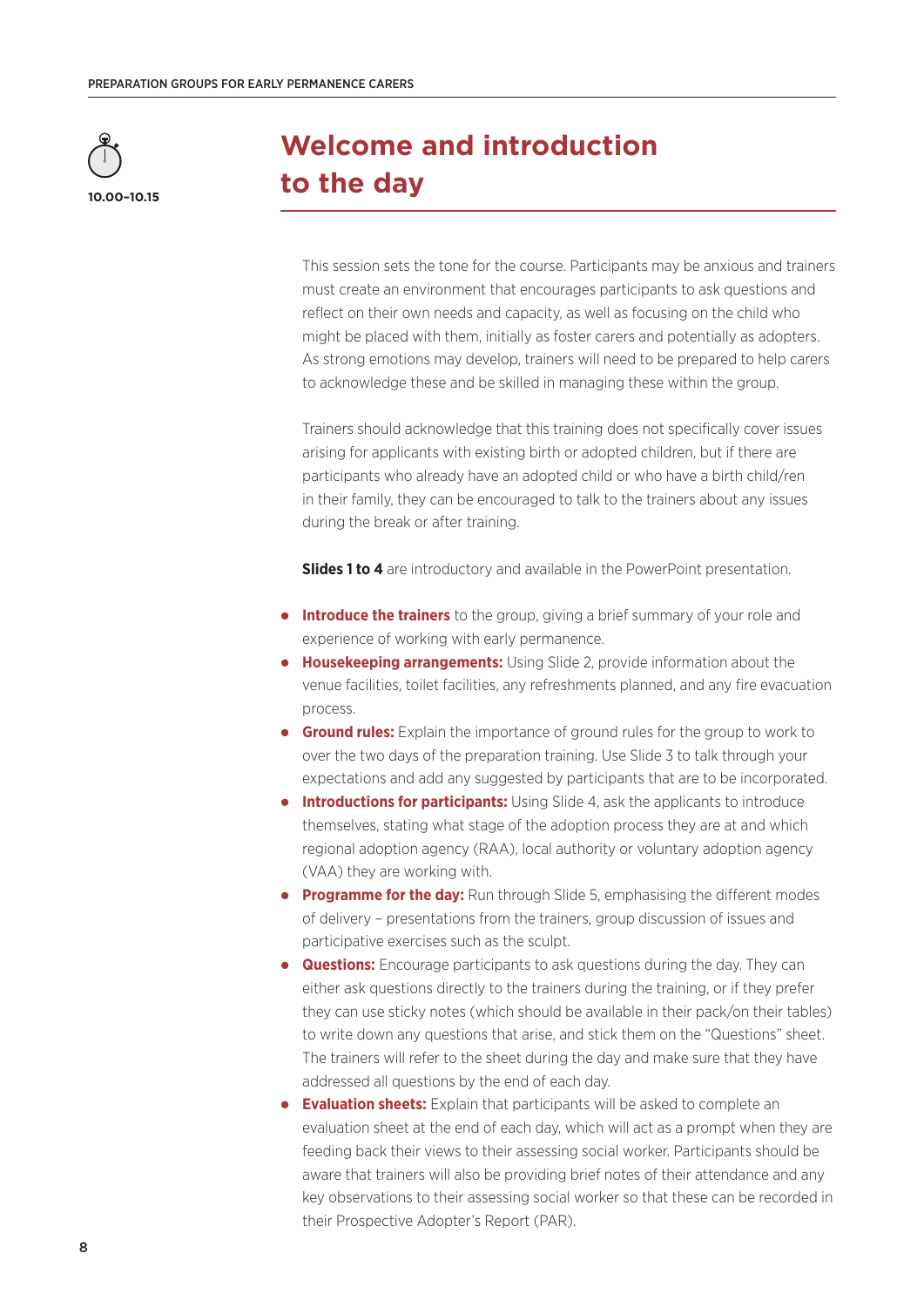

# **Session 1**

#### **SLIDE 5**

## DAY 1 – Learning outcomes

By the end of the day, you will have had the opportunity to:

- Learn about the development and legal context of early permanence planning for children
- Gain an understanding of your role as a foster carer
- Consider the importance of attachment for babies and young children
- Consider the impact of becoming an early permanence carer
- Understand the importance of support for you and the child

# **Development and legal context of early permanence**

Using Slide 6, *What is Early Permanence?*, ask the group to call out their thoughts and write their responses up on the flipchart.

#### **SLIDE 6**

# Group exercise: What is early permanence?

- What do you understand early permanence to mean?
- Why does early permanence matter? What do you think the benefits are:
	- for children?
	- for prospective adopters?
- Who can be an early permanence carer?

Group responses might include:

- Minimise moves
- Minimise disruption
- Healthy bonds and attachments from as early as possible
- Importance of brain development in early years
- Early permanence carers can be:
	- single carers or couples
	- people who are gay, lesbian or heterosexual
	- people from a wide range of religious and ethnic backgrounds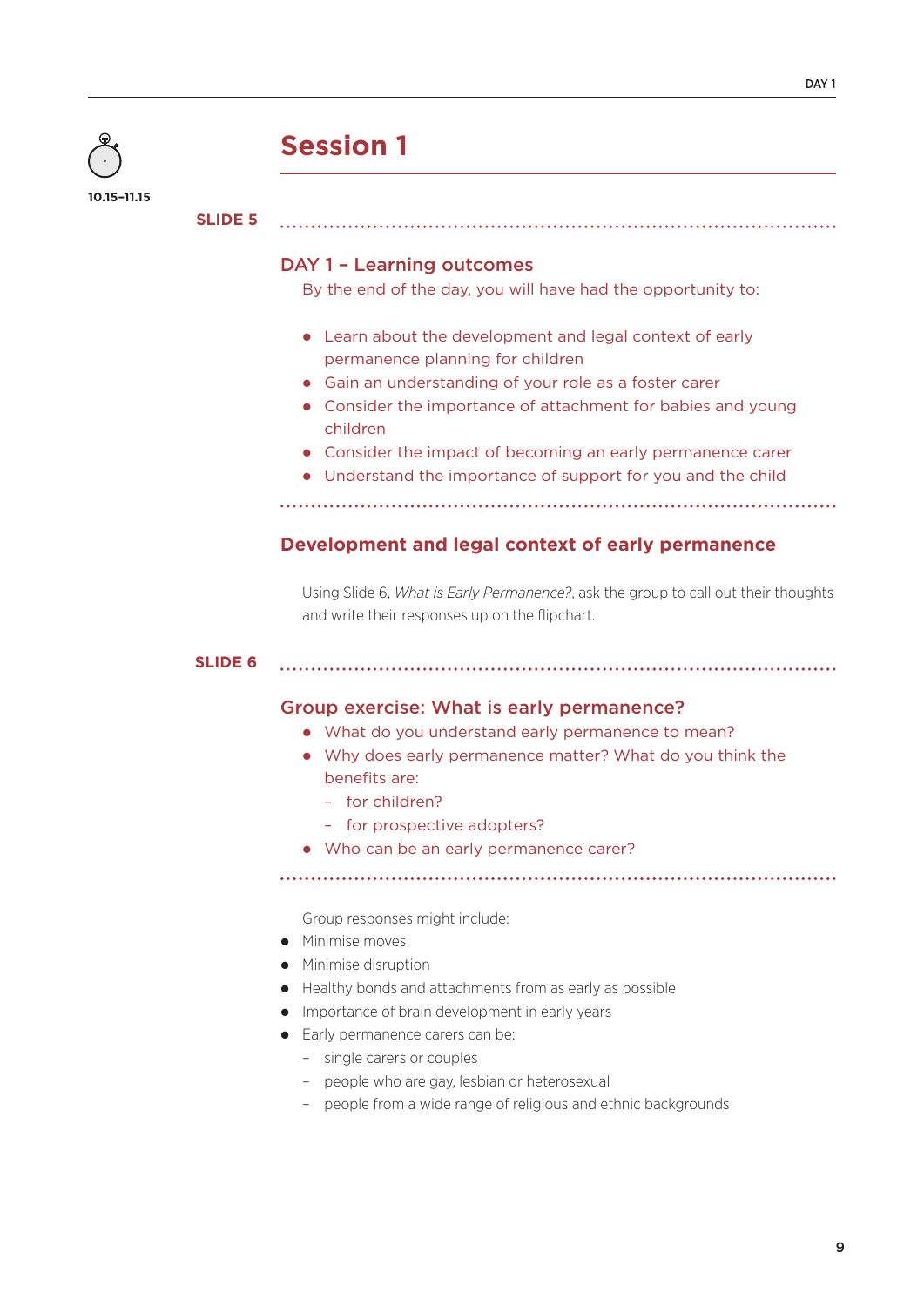#### **SLIDE 7**

#### Why early permanence matters

- Impact of the quality of care on neurological development
- Impact of reliable, consistent, responsive care as a basis for secure attachments
- Effect of stress, neglect, erratic care and environment
- Development of emotional regulation

#### **SLIDE 8**

## Why early permanence matters

*When parents gaze into their infant's eyes a mysterious thing happens: it helps the young brain develop. Caressing an infant lowers a stress hormone known to damage the developing brain.*  SHOOK, 2001\*

Research has shown that a child's early experiences of their home environment, their attachments to their carers and of the care received, i.e. how responsive and attuned it is, are pivotal to their brain development and ability to form healthy relationships as they progress through life.

During the first months and years, a child's brain is developing at a phenomenal rate – they are learning through their interactions with others. If a child is receiving reliable, predictable, responsive care, they can learn to feel safe and secure and their carer becomes a secure base – such positive experiences enhance neuronal activity and richer brain development.

Conversely, stress, neglect, unpredictability and a poor home environment can lead to insecurity – a child does not learn to regulate their emotions and can struggle to feel safe or contained. Research links experience of stress and trauma to a negative impact on brain development.

Early poor experiences can be mitigated by good care in later years, but the earlier that reliable nurture can be provided, the better.

<sup>\*</sup> Shook L (2001) 'Changing history one baby at a time', available online at http://circleofsecurity.org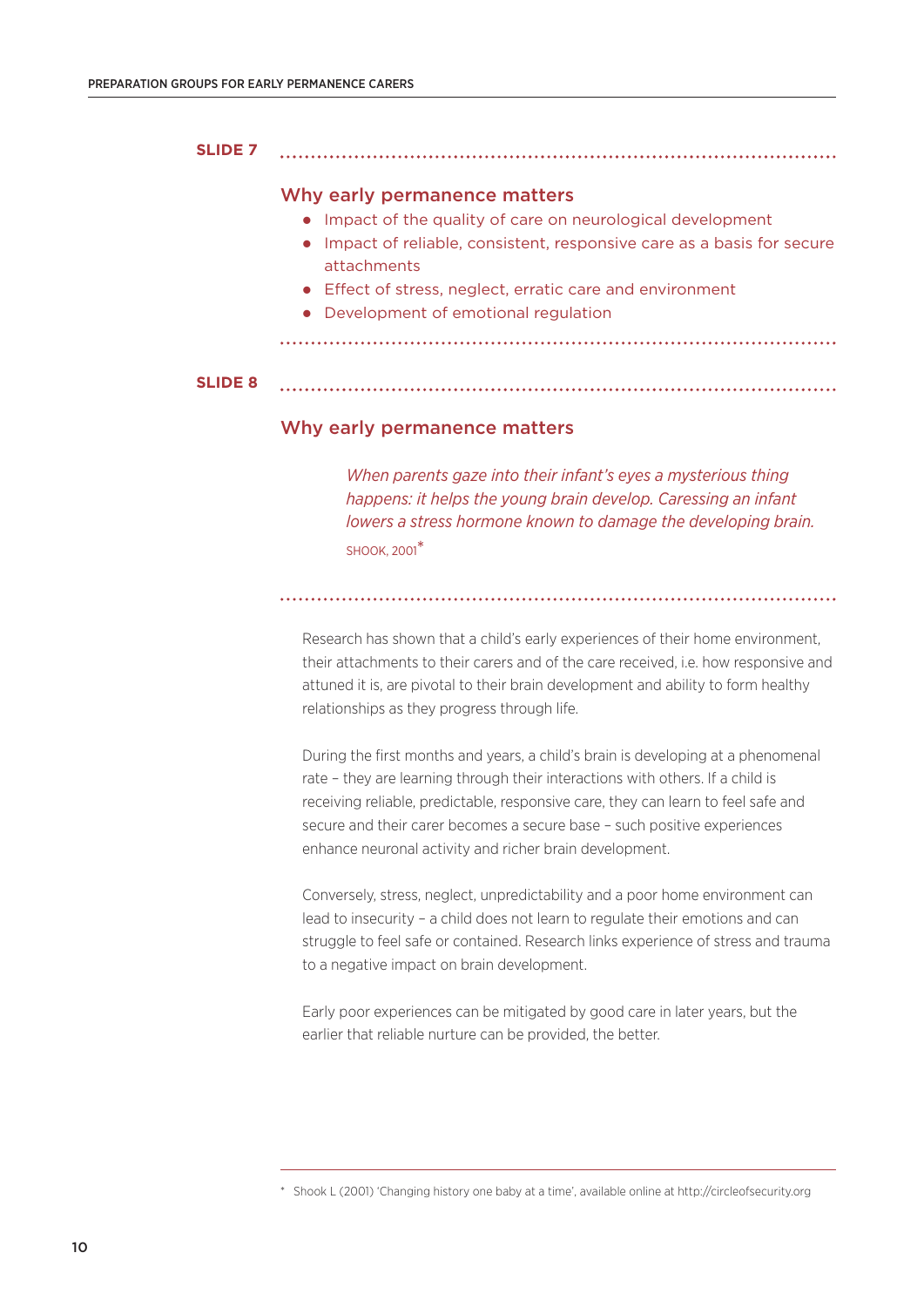

# Cycles of interaction **Cycles of interaction**

#### **SLIDE 9**

## Arousal-relaxation cycle **Exercise 2015**

Slide 9 helps carers to understand the arousal–relaxation cycle. Attachment occurs after one's needs are met following a crisis (hunger, illness, pain) and is an ongoing social process affected by a scale of consistency to inconsistency, which is impacted by interruption (separation, loss, neglect, etc).

Direct participants to the arousal–relaxation cycle exercise, which may be found in their Workbooks, as you explain the cycle within the context of the purpose of early permanence and the need to begin to explore attachment and how children's needs are met by their carers. (This will be explored in Session 3 in more detail later.) Sometimes described as a "dance" between parent/caregiver and child, this cycle demonstrates how secure attachments develop and the impact on the child's behavioural and emotional development.

**Arousal–relaxation cycle:** Child is hungry – Child cries – Carer feeds child –Child calms

\* Fahlberg V (1994) *A Child's Journey through Placement*, London: BAAF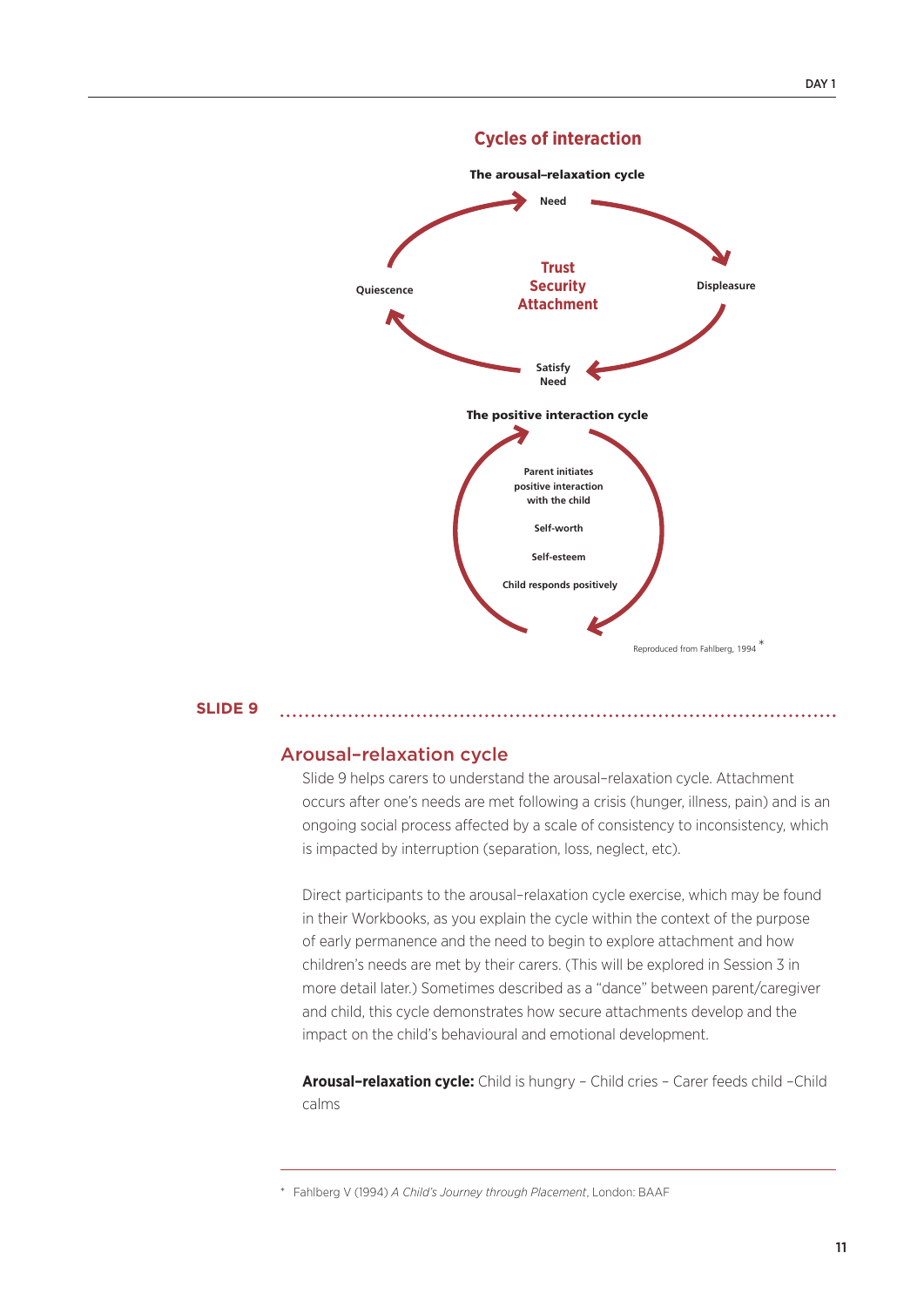**Positive interaction cycle:** Carer smiles - Child feels held in mind and, stimulated, develops self-worth and self-esteem – Child smiles back, learning to communicate

```
SLIDE 10
```
#### Group exercise: Arousal–relaxation cycle

What do you think the child would do if their needs are not met, or if they receive no positive interaction with their parent/caregiver?

Group exercise

Ask participants what they think the child would do if their needs are not met, or if they receive no positive interaction with their parent/caregiver.

Encourage participants to consider positive interaction from an adult, e.g. play, peek-a-boo, touch, attending/special time, etc, leading to the child's response, e.g. smiling, cooing or playing. This builds self-esteem, confidence and cognitive development.

#### Message from the exercise

These basic interactions seem obvious; however, it is through these interactions that children are learning to feel safe, cared for, that they matter, and that they are held in mind. They are then able to learn to communicate their needs, to communicate socially, and to develop. This is the basis on which children learn to trust adults to care for them. There will be times when the carer misses a cue – this is natural and other opportunities to provide comfort or respond will present themselves.

Generally, children in care have not had this basic, consistent experience.

#### **SLIDE 11**

#### What is dual approval - where does it fit?

- Concurrency? Fostering for Adoption? Dual approval? Reg 25A temporary approval? Are they different?
- The terminology is confusing but the names describe placements that are in fact very similar
- These children come from backgrounds of severe difficulties and are likely to have experienced stress pre-birth
- At the time of placement, there is no known capable family member available to care for the child
- Carers foster the child through court proceedings
- The child returns to family if they are positively assessed OR goes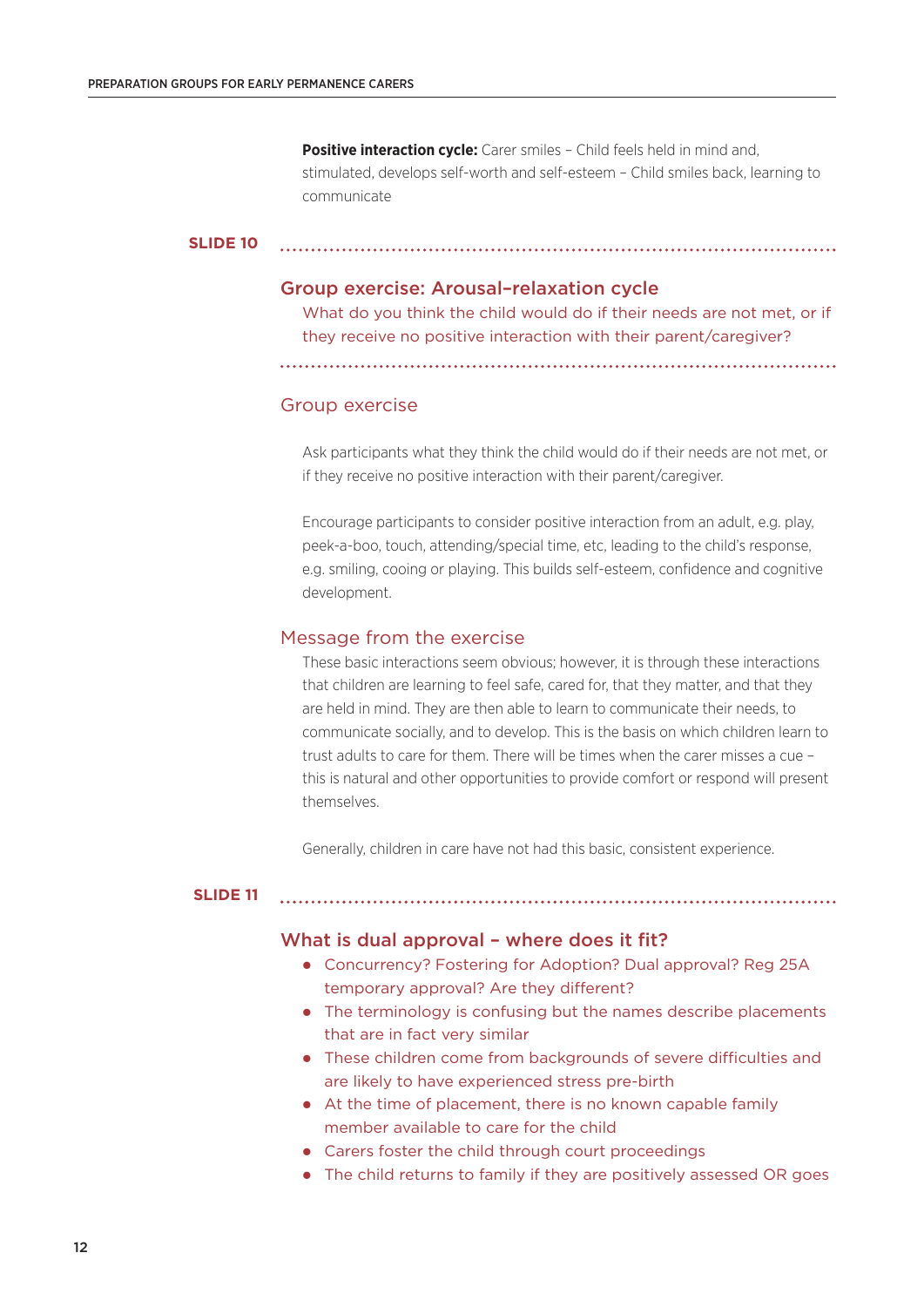#### on to be adopted by the carers

Slide 11 introduces the concept of dual approval and explores the terminology used and the basic concepts.

Start with discussion about any other phrases participants may have heard and point out that all these models effectively have the same ethos – providing early permanence with carers who can accept a level of unpredictability and foster the child through the court proceedings. All seek to provide the child with a plan that can avoid attachment disruption and provide early permanence by placing a child with foster carers who could go on to be the child's adopters - or alternatively, the child will return to a family member who has also developed a positive relationship with the child.

Early permanence care refers to the fact that prospective adopters are approved as both foster carers and adopters through one of these routes.

The purpose of early permanence is to enable young children entering the care system, and where there is a high likelihood of adoption, to have as consistent and stable an experience of care as possible.

These are children who, even in utero, are likely to have experienced stress as their parents have severe difficulties – they are also children for whom, at the time of placement, there is no known capable family member available to care for them.

Potential adopters provide a positive experience of responsive, nurturing care for these children, increasing the likelihood of secure attachment and positive development outcomes for them, whether they return to their family or go on to be adopted by the carers.

Early permanence is the term we use, as this is what we are working towards with minimum disruption. This training focuses on carers who want to take on early permanence placements before the final decision has been made for the child.

**Slide 12** is a title slide.

## The legal process

#### **SLIDE 13**

# The legal process

- Pre-proceedings child protection conference, family group conference, legal planning meeting
- Initial hearing interim care order and placement early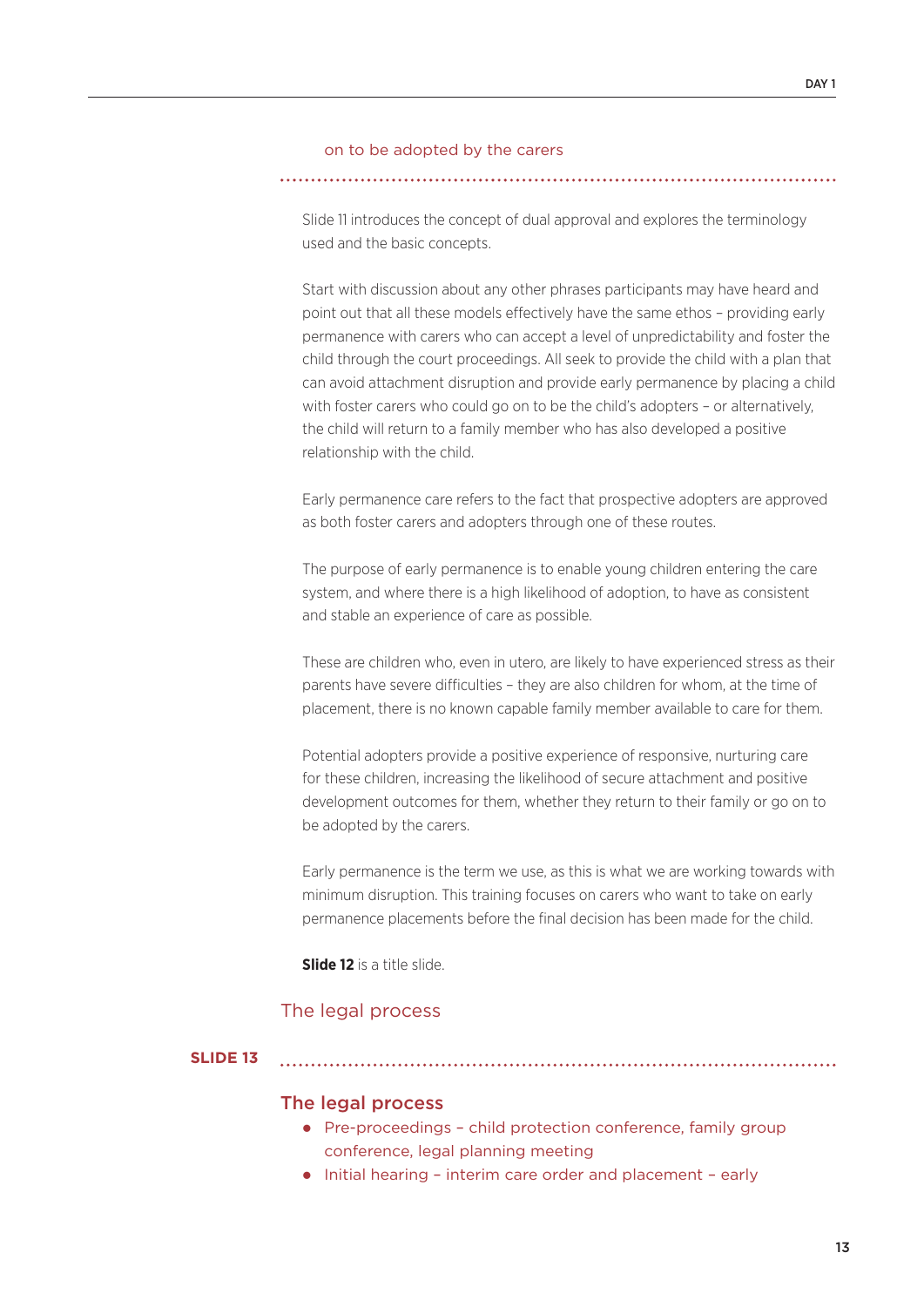permanence carer/s or, e.g. residential placement

- Possible issues leading to subsequent request for early permanence placement – breakdown of residential placement, need for change of foster carers, negative parenting assessment later in proceedings
- Possible issues leading to uncertainty for early permanence carers with child in placement – unknown family member comes forward to be assessed part-way through proceedings

#### SLIDE NOTES

- This slide summarises the discussion you will have had after drawing/going through the timeline of court proceedings.
- It is an opportunity to clarify participants' understanding and for them to see it in writing.

The legal process and court process/proceedings relating to the child is complex. Display Slide 13 and ask participants to look at the Legal process timeline in their Workbook (see Appendix 1). You could have this printed out as an A3 handout on the tables and/or draw it out on flipchart paper and attach it to the wall (where this is feasible). Using the timeline, one of the trainers should talk through what happens at each stage of the legal process, highlighting points from the notes on the court proceedings in Appendix 1A.

The timeline will lead to many questions, as you are clarifying the participants' understanding of a complex and previously unknown process. Encourage and answer any questions from the group as you are going through the timeline.

Prospective early permanence carers will often ask about the percentage of children who may return to their family. There remains at this point an emphasis on working with parents, which may include further assessment and other work. There is no national collection of this data at present. Some agencies that have placed only a small number of children may not have had any children return, but from the experience of Coram and anecdotal information from other agencies actively involved in early permanence work, it is often around 10 per cent of children placed.

You can then go through the next set of slides, which will help to consolidate the information you have covered while talking through the timeline.

#### **SLIDE 14**

#### Court proceedings

 The court is guided by the Children Act 1989, which states that the child's welfare is the court's paramount consideration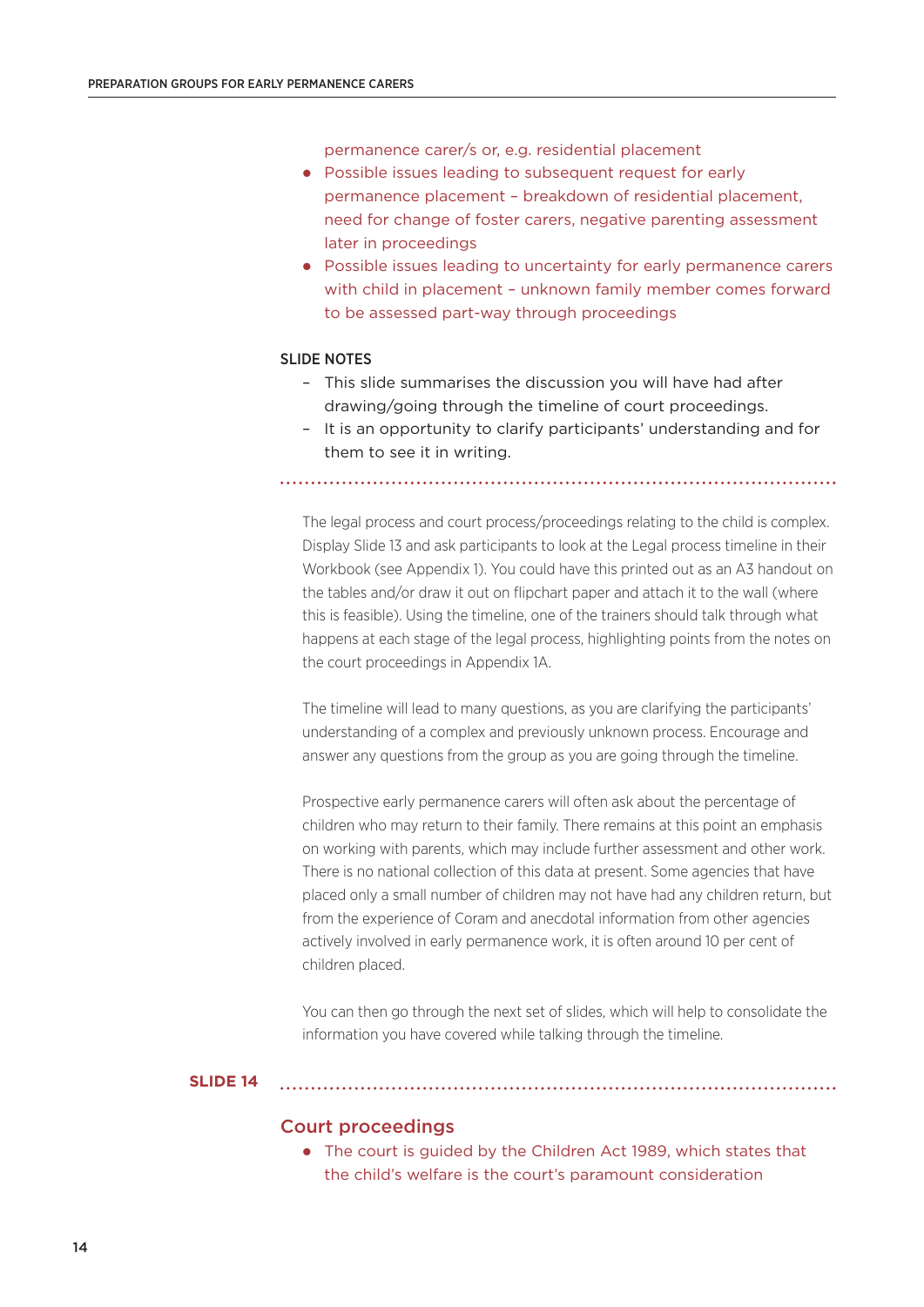- The child will have a Children's Guardian and solicitor appointed by the court to ensure the best interests of the child are central to proceedings and that the child's views are represented
- The court must avoid delay in conducting proceedings in respect of the child
- The Children and Families Act 2014 legislated that childcare proceedings take place within 26 weeks, i.e. to point of final care plan, i.e. rehabilitation of placement order, although there may be extensions

#### SLIDE NOTES

Refer to Guidance notes in Appendix 1A

## **SLIDE 15**

## The role of the Children's Guardian

- A Children's Guardian is appointed by the court to provide an independent overview of proceedings and promote the best interests of the child
- Children's Guardians are social workers
- They work for an independent organisation, CAFCASS (Children and Family Court Advisory and Support Service)
- They will visit the child at least once or twice during proceedings, they may attend meetings, etc, and will meet the child's parents
- They will liaise with professionals working with the child
- They provide a report stating their views and making a recommendation to the court about the appropriate care plan for the child

#### SLIDE NOTES

Explain the role of the Children's Guardian in more detail, highlighting these key points:

– Children's Guardians are appointed by the court and work for an independent body. Their role is to provide an independent overview and recommendation to the court. Usually, they will visit the child once or twice and will meet the early permanence carers when they do this. They will be interested in their views, as the child's foster carer, whilst being aware that if adoption becomes the plan, the carer will be available to adopt the child. Their recommendation is given significant consideration by the judge and they will not submit their final report until they have seen all the evidence submitted by the relevant parties.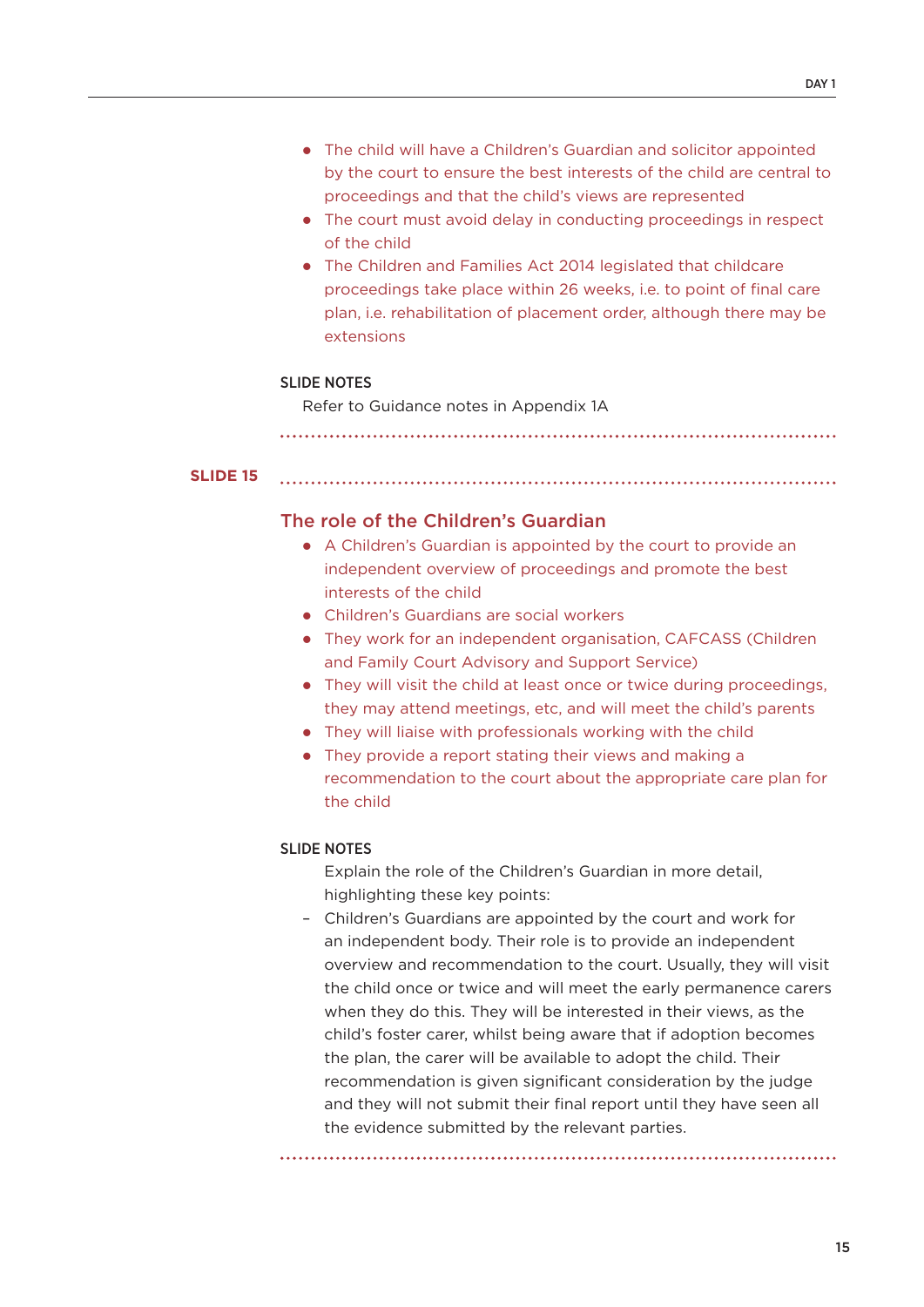#### **SLIDE 16**

#### Court proceedings

 The local authority and court have a duty to be satisfied that the child cannot be raised by their parents or within the family or by connected persons, before making alternative arrangements

 Any plans for assessments and plans for contact during proceedings will be agreed at the first hearing and the timetable to final hearing will be set out – although be mindful that this can change, i.e. if a family member comes forward

#### SLIDE NOTES

- Although the local authority may not consider that parenting assessments are necessary, the parents may make a case for community assessment, which might be agreed by the court.
- The parents will still be assessed even if the child is not in their care; what happens at contact will form part of the assessment.
- Other possible assessments that they may be asked to undergo include psychological or psychiatric assessments. At a later point, if a family member (or connected person) comes forward, they will initially have a viability assessment of their suitability, which may lead to a full assessment.
- Foster carers will be entitled to only enough information about the proceedings necessary to provide appropriate care and safeguard children. However, some information remains confidential.

**SLIDE 17**

#### Contact

- Contact takes place in many cases but not all, e.g. sometimes parents do not engage with contact right from the start
- Where it does take place, the purpose is to maintain a bond with parents until a final decision is made as to the plan for the child
- The starting point for children who are "looked after" by the local authority is that there will be "reasonable" contact between the child and parents and any significant people, e.g. siblings, grandparents
- Contact research has evidenced that consistent quality contact is more important than the frequency of contact – frequency of contact has reduced over the years from sometimes being almost daily to on average three times per week – but this is up to the judge, who decides on contact arrangements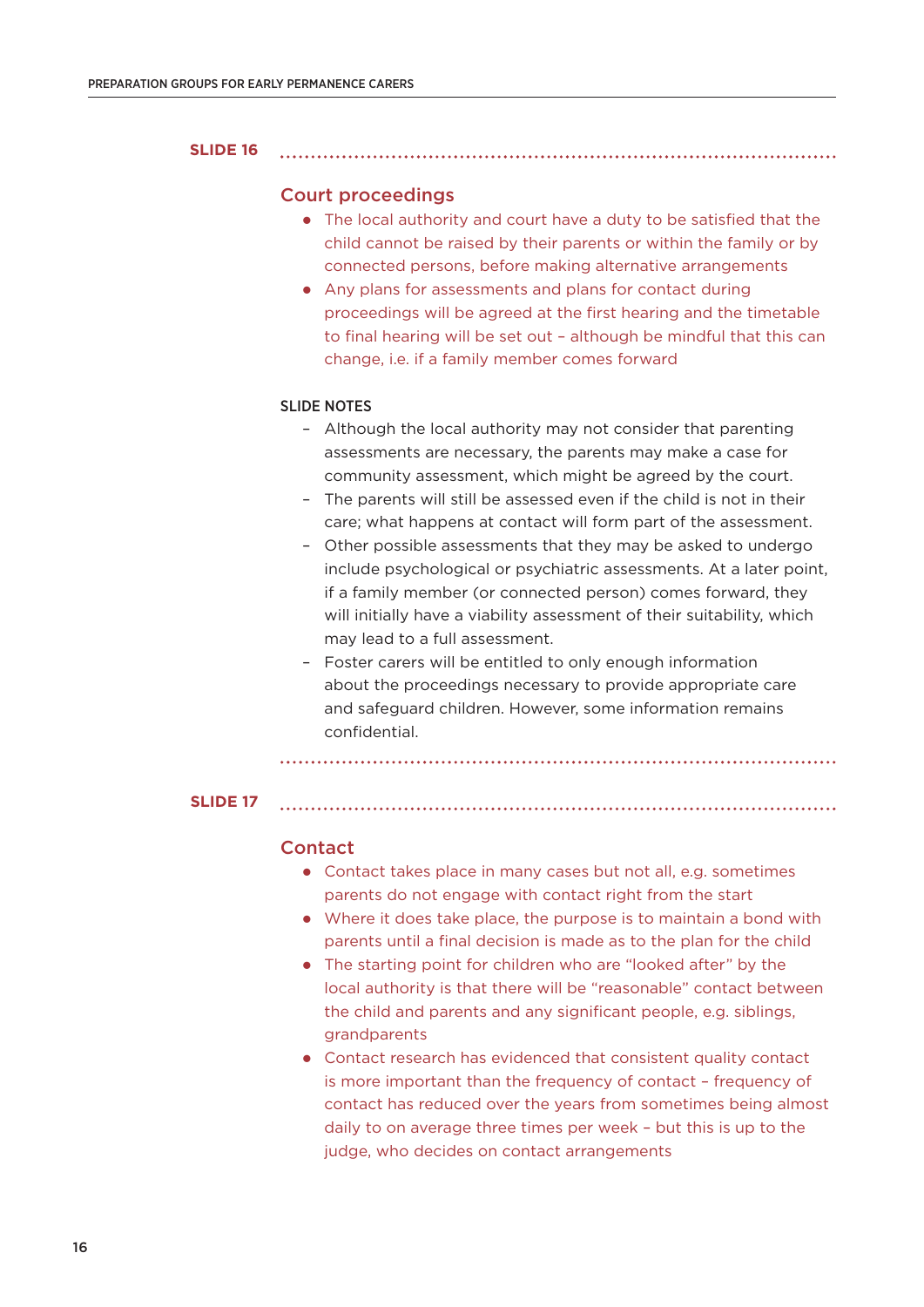#### SLIDE NOTES

- This is just an introductory slide about contact which will be covered in more depth later in the day.
- Contact sessions usually last for one-and-a-half to two hours per session.
- Some agencies offer dedicated early permanence contact arrangements but most placement contact arrangements tend to be held at a local authority contact centre.
- Contact will sometimes involve both parents together but in some cases parents will have contact separately, which can impact on the number of contacts being held.

**SLIDE 18**

## Connected persons assessments

- Family members or someone who has a significant link to the child, e.g. a close family friend, may be assessed in order to determine if they could care for the child
- The assessment is completed by a social worker
- It is not the same as an adoption assessment as well as parenting capacity, they assess if they can keep the child safe from, and manage boundaries with, the parent/s whom they probably know well
- The timeframe for these assessments can vary but ideally they average 10–12 weeks
- Therefore, if someone presents later in proceedings, this can lead to delay of the 26-week timeframe – this may be agreed by the judge as being in the interests of the child

#### **SLIDE 19**

#### Final hearing in care proceedings

- Final hearings can take a number of days the judge hears all the necessary evidence before making such a major decision
- The local authority files a statement and final care plan recommending what they view is in the best interests of the child and evidencing why
- The Children's Guardian also submits a report stating their view
- The parents file a statement of their position
- Any expert reports are also considered, e.g. parenting assessments, birth family assessments, psychiatric reports
- These documents and verbal evidence are the basis upon which the judge decides the child's future placement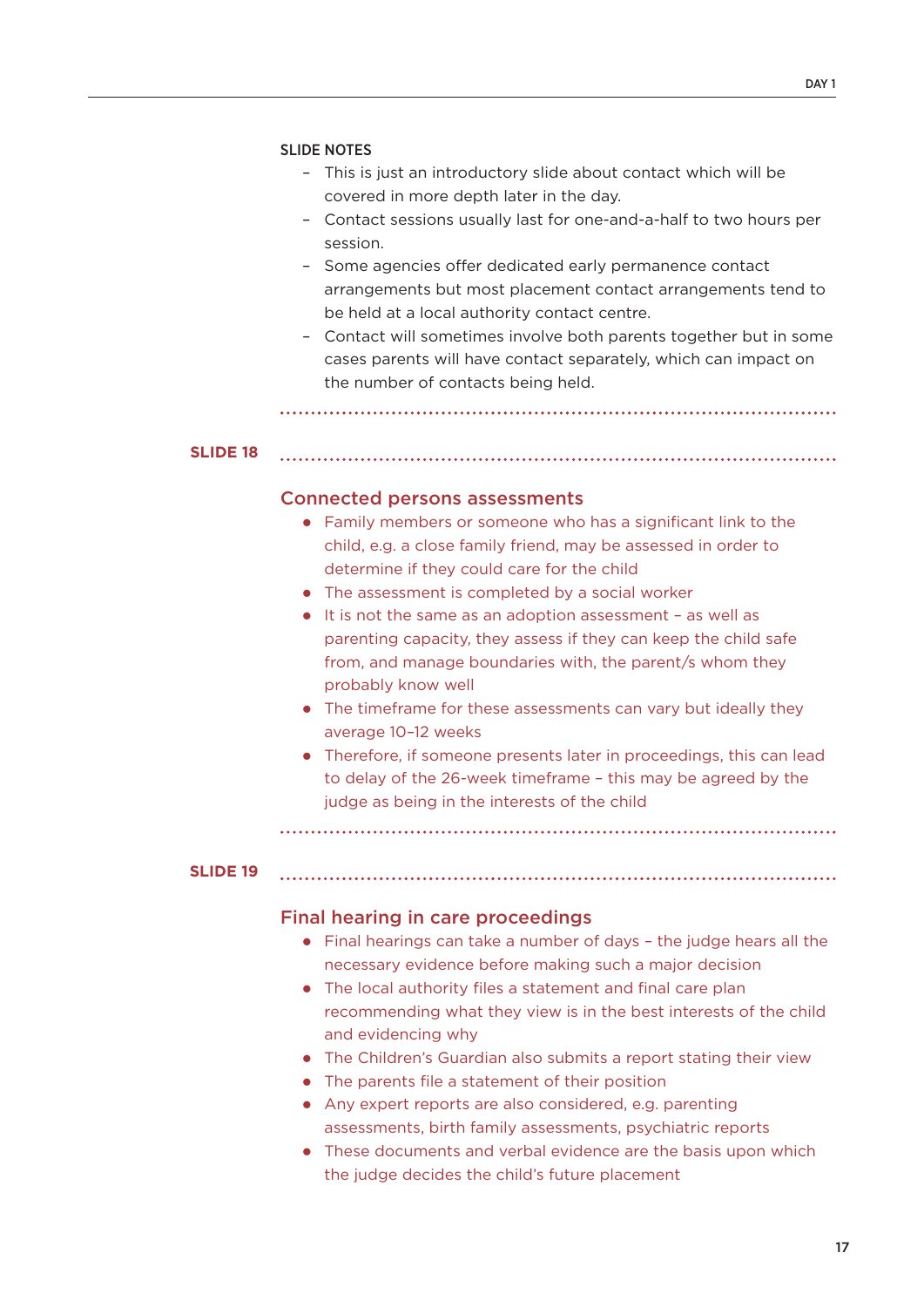• The judge may decide that the child can return home or to extended family. Alternatively, the judge may make a placement order

#### SLIDE NOTES

- Although carers may feel very excluded from the process as it progresses, they need to be reminded that there are a lot of professionals working hard and looking at detailed evidence in order to make the right decision for the child.
- It helps early permanence carers if they can have faith in the system; otherwise they will find it very hard to manage the uncertainty.

#### **SLIDE 20**

#### A foster placement becomes an adoptive placement

- Once the judge has made a placement order, plans can be made for adoption
- Where the child has been placed with early permanence carers, the local authority adoption panel must still consider the proposed match for the carers to become prospective adopters for the child
- After the panel, the local authority agency decision-maker must agree that the match is appropriate and in the child's best interests
- The carers will be invited to attend the matching panel with their social worker and the child's social worker

#### SLIDE NOTES

– Once the court makes a placement order, all the regulations relating to making an adoption placement apply.

#### **SLIDE 21**

#### Adoption orders

- Once approved by the agency decision-maker, prospective adopters can apply to the court for an adoption order after the child has been in placement for 10 weeks. In most early permanence placements, this will be straightaway as the child will have been fostered for longer than this
- The judge considers the evidence, decides that adoption is in the child's best interests and makes an adoption order
- Adoption permanently transfers parental responsibility to the adoptive parents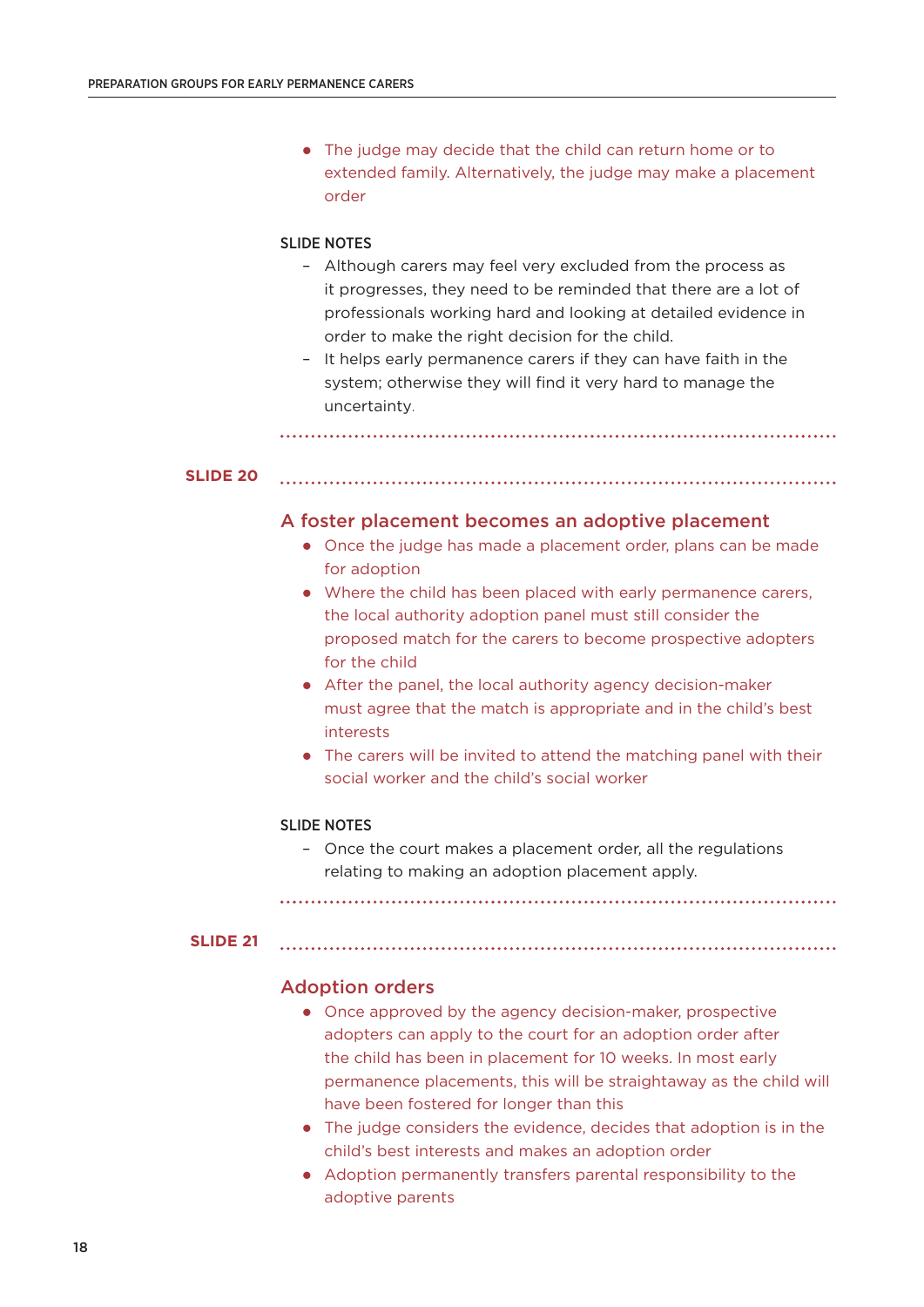- An adoption order extinguishes the parental responsibility of parents and of the local authority
- Parents can seek the court's leave to oppose the adoption; the judge will decide whether to give leave to oppose based on the evidence put forward – there needs to be a significant change of circumstances
- Contact orders can be made in adoption but are rare. Postadoption contact arrangements are usually made by agreement and recorded on file

```
SLIDE 22
```
# Assessment and approval for early permanence carers Dual approval

- The assessments include:
	- ability to manage a multitude of uncertainties, delays, unexpected turns, i.e. the child returning to family
	- being a foster carer
	- uncertainties about the child's development
	- belief in the ethos of early permanence

## Fostering for Adoption

 Approved adopters who wish to be approved as foster carers for a particular child by the agency decision-maker also need similar preparation and assessment

#### SLIDE NOTES

Highlight the qualities needed by a an early permanence carer:

- Believing in the child-centred ethos of early permanence.
- Empathy for the parents' situation and an openness to forming a working relationship with them at contact.
- Being able to commit to the fostering role; respecting that they are caring for the parents' child and no decision re: adoption has been made as yet.
- Able to acknowledge and think through that the child may return to family and think how they might manage their own emotional needs at that time.



**11.15–11.30**

BREAK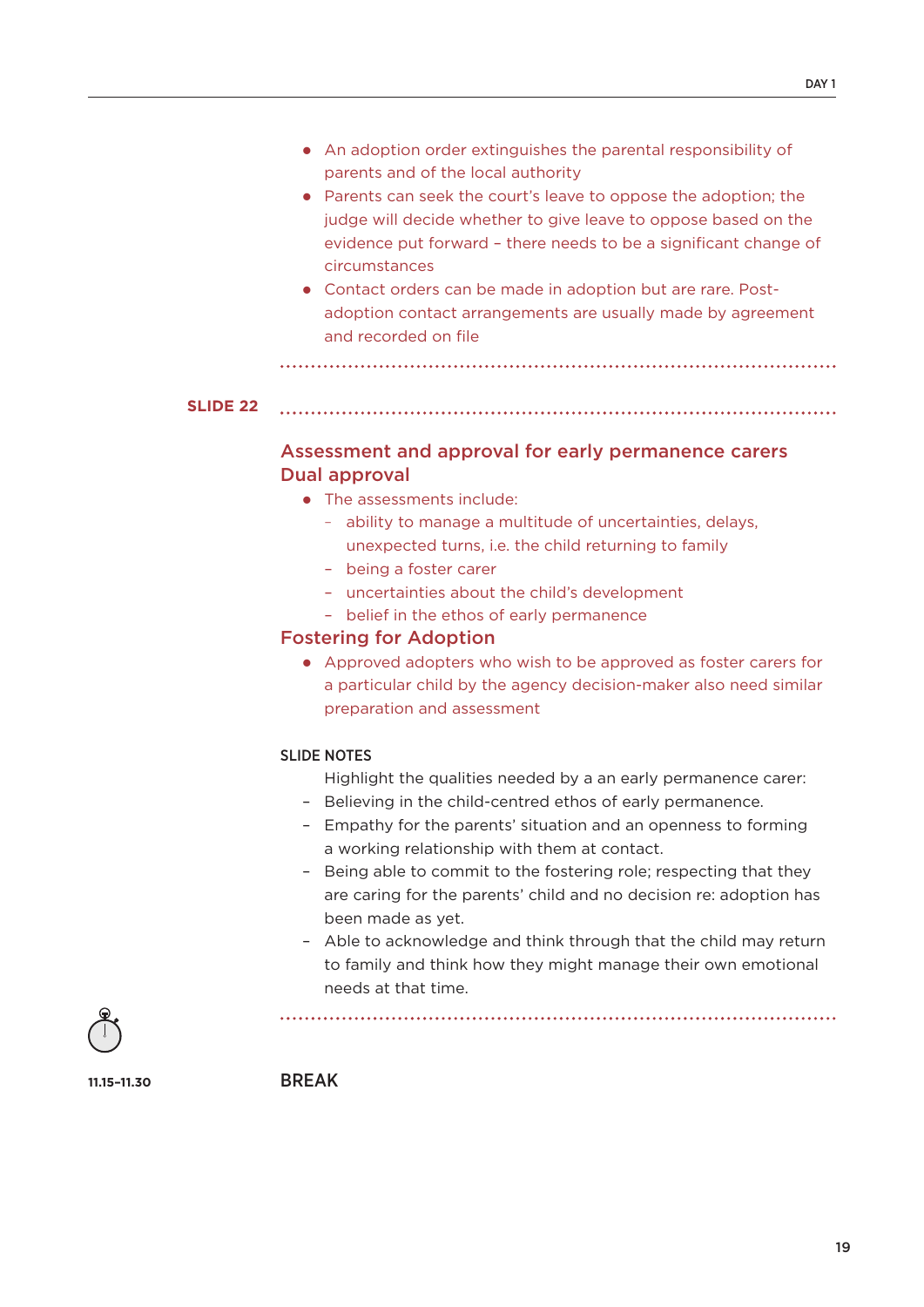

**11.30–12.45**

**Session 2**

# **Being a foster carer**

**Slide 23** is a title slide.

**SLIDE 24**

## Being a foster carer

 Early permanence carers are approved as foster carers and adopters

- When the child is placed with them, it is a foster placement under Fostering Regulations 2011
- Foster carers sign a fostering agreement when they are approved; it includes agreement to attend training and to inform the local authority of any change of circumstances
- Foster carers are part of the professional network around the child; their role is to care for the child on a day-to-day basis and work with the child's social worker and others to ensure their needs are met

#### SLIDE NOTES

- The focus of this presentation is to:
- Impress upon carers that the fostering role is a professional one.
- State that the fostering role is governed by regulations and standards.
- State that professional views, i.e. observations about the child, are appropriate in professional meetings; not personal views about care planning.

Trainers may introduce this session with **Slide 25** (title slide) and then explain that you will be starting with a quiz, which will help participants understand their role as a foster carer. For all looked after children, there is a team of professionals, practitioners and staff which forms a "team around the child". The foster carer is an integral and central asset within this team. Fostering regulations do not differentiate between early permanence carers and other foster carers. The quiz is found in Appendix 2 and can also be found by the participants in their Workbook. The answers to the quiz are included at the end of the participants' Workbook for them to use as a reference after the course and should not be looked at during the exercise.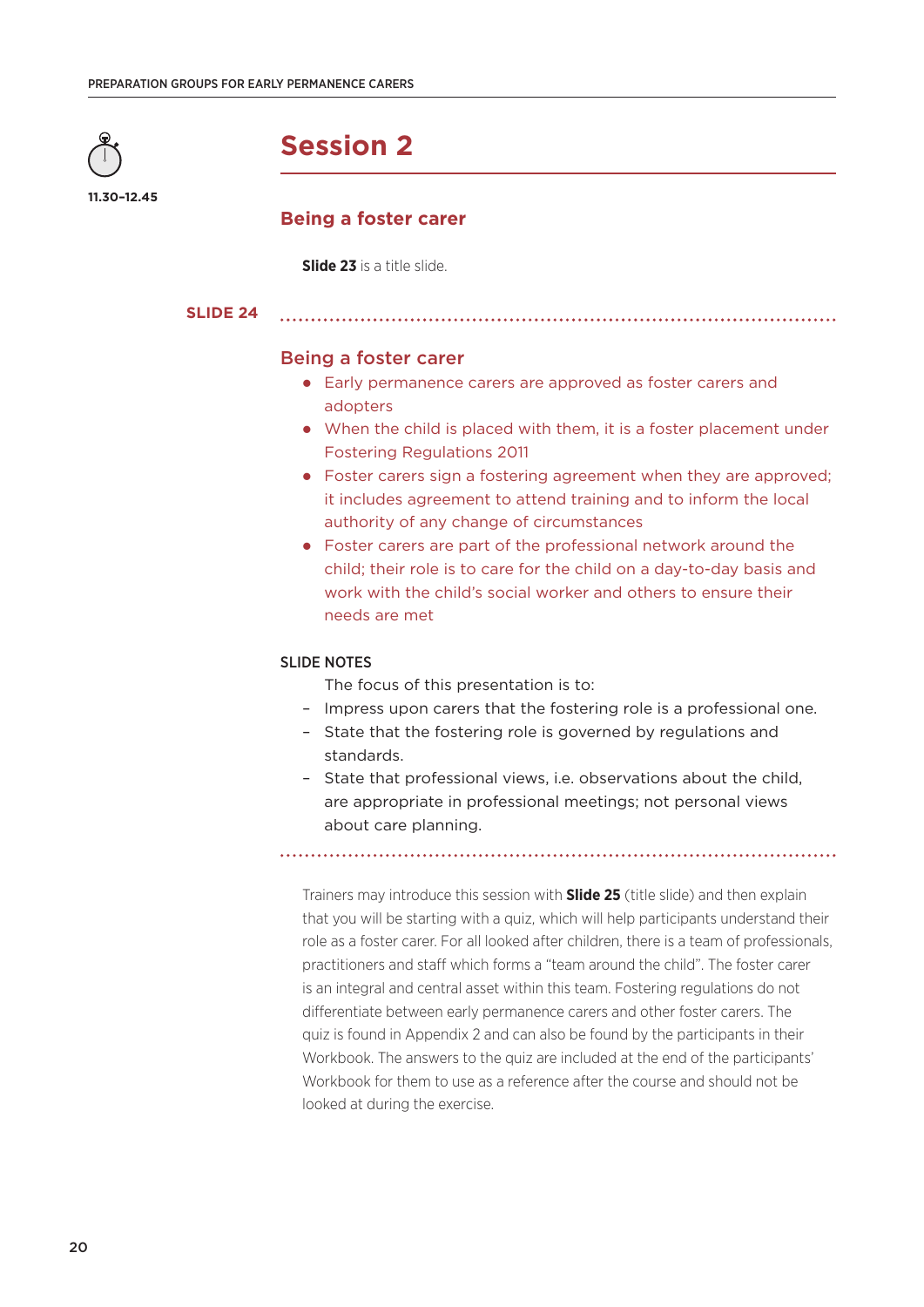#### EXERCISE: THE ROLE OF THE FOSTER CARER

**20–25 minutes**

- Divide participants into small groups of four/five, depending on the size of the overall group
- Ask them to go through the quiz questions in their groups, nominating someone to write down their answers
- Bring them back together as a larger group to take their feedback
- The seven questions are set out on slides, followed by slides that include the relevant answers. Depending on time, take feedback from a couple of groups for each question and then move to the corresponding slides which will provide the answers. Additional trainer notes are available for some slides as shown below.

**SLIDE 26**

#### Question 1

#### **Do foster carers have parental responsibility?**

- **a.** What is parental responsibility?
- **b.** Who has parental responsibility when a child is "looked after" by the local authority?

**SLIDE 27**

#### Do foster carers have parental responsibility?

- Parental responsibility 'All the rights, duties, powers, responsibilities and authority which by law a parent of a child has in relation to the child and his property' – s.3, Children Act 1989
- It is the legal right to make decisions on behalf of the child
- When a child is subject to care proceedings, the court can make an interim or full care order
- The care order gives the local authority significant parental responsibility so that they can make decisions for the child, including placing the child in foster care. However, the local authority must consult with the parents who retain some parental responsibility
- Foster carers do not have parental responsibility they must discuss decisions that need to be made with the local authority and be advised by them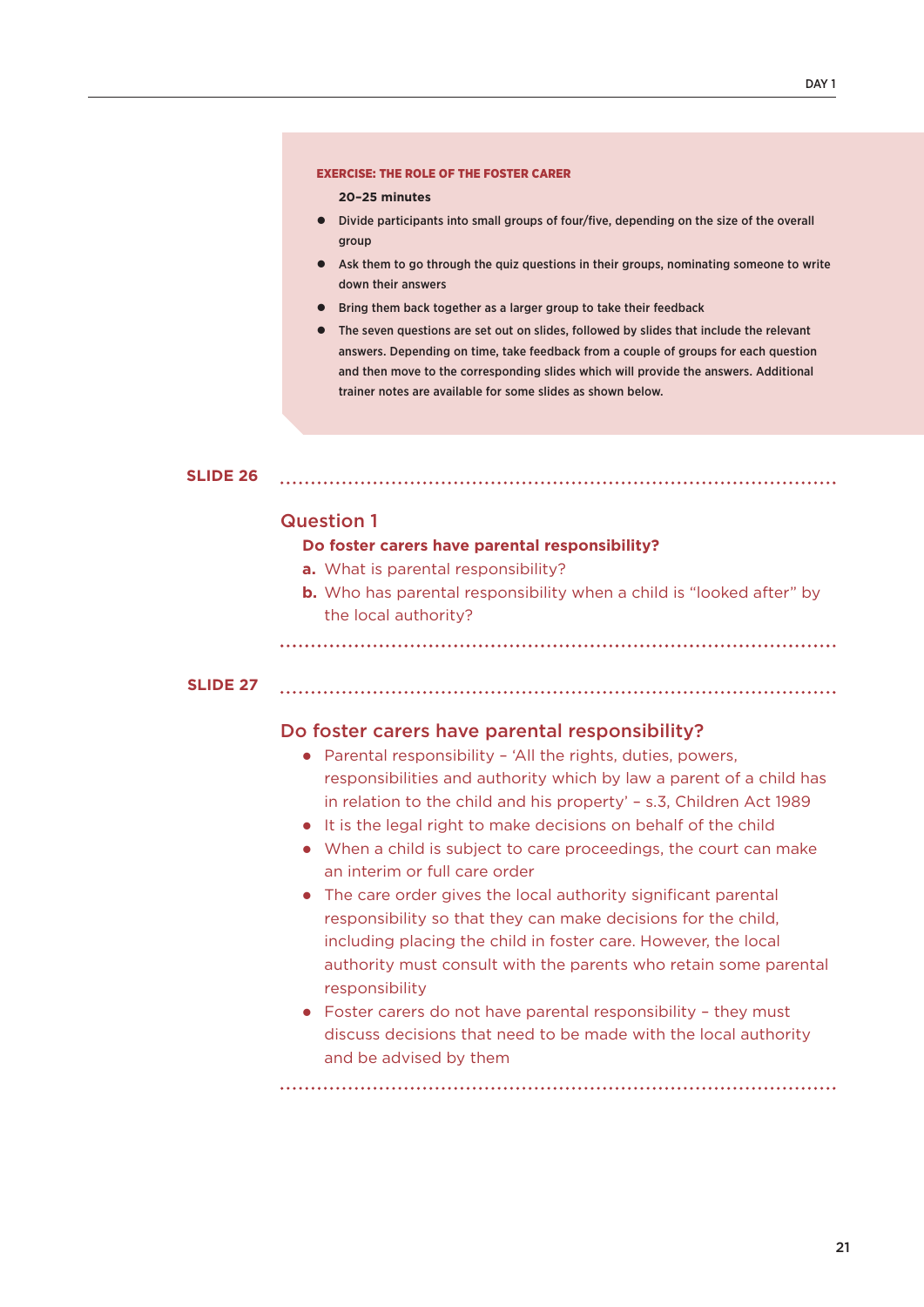| <b>SLIDE 28</b> |                                                                                                                                                                                                                                                                                                                                                                                                                                                                                                                                                                                                                                                                                                                                                                                                                                                                               |
|-----------------|-------------------------------------------------------------------------------------------------------------------------------------------------------------------------------------------------------------------------------------------------------------------------------------------------------------------------------------------------------------------------------------------------------------------------------------------------------------------------------------------------------------------------------------------------------------------------------------------------------------------------------------------------------------------------------------------------------------------------------------------------------------------------------------------------------------------------------------------------------------------------------|
|                 | When the local authority approves the placement as an adoptive<br>placement, the prospective adopters share parental responsibility<br>with the local authority. They will be told what decisions they can<br>take on behalf of the child<br>At this stage, parental responsibility is shared with the local<br>authority, which retains overall responsibility for the child<br>Once the adoption order is made, the adopters gain full parental<br>responsibility<br>Parents lose their parental responsibility at the point of the<br>adoption order, as does the local authority                                                                                                                                                                                                                                                                                          |
| <b>SLIDE 29</b> |                                                                                                                                                                                                                                                                                                                                                                                                                                                                                                                                                                                                                                                                                                                                                                                                                                                                               |
|                 | <b>Question 2</b><br>What can foster carers take responsibility for?<br><b>a.</b> Can carers agree to routine immunisations?<br><b>b.</b> Can carers take the child away with them to stay with friends for a<br>few days without prior discussion with the social worker?<br>c. Can carers take the child on holiday abroad?                                                                                                                                                                                                                                                                                                                                                                                                                                                                                                                                                 |
| <b>SLIDE 30</b> |                                                                                                                                                                                                                                                                                                                                                                                                                                                                                                                                                                                                                                                                                                                                                                                                                                                                               |
|                 | What can foster carers take responsibility for?<br>Delegated responsibility - within five days of a child being placed,<br>there will be a placement planning meeting at which the local<br>authority will inform the foster carers of decisions that will be<br>delegated to them<br>This usually includes day-to-day care and health needs, including<br>$\bullet$<br>standard immunisations, attending the GP with presenting<br>minor ailments, and responding to emergency health situations,<br>including following health advice if the local authority cannot be<br>contacted<br>However, foster carers must inform the local authority as soon as<br>$\bullet$<br>possible with regards to accidents, injuries and illness<br>Any planned health interventions must involve the local authority<br>and parents, who will be the final decision-makers in this regard |

# SLIDE NOTES

– Foster carers will be given permission by the local authority to manage day-to-day health and care needs through the process of delegated responsibility.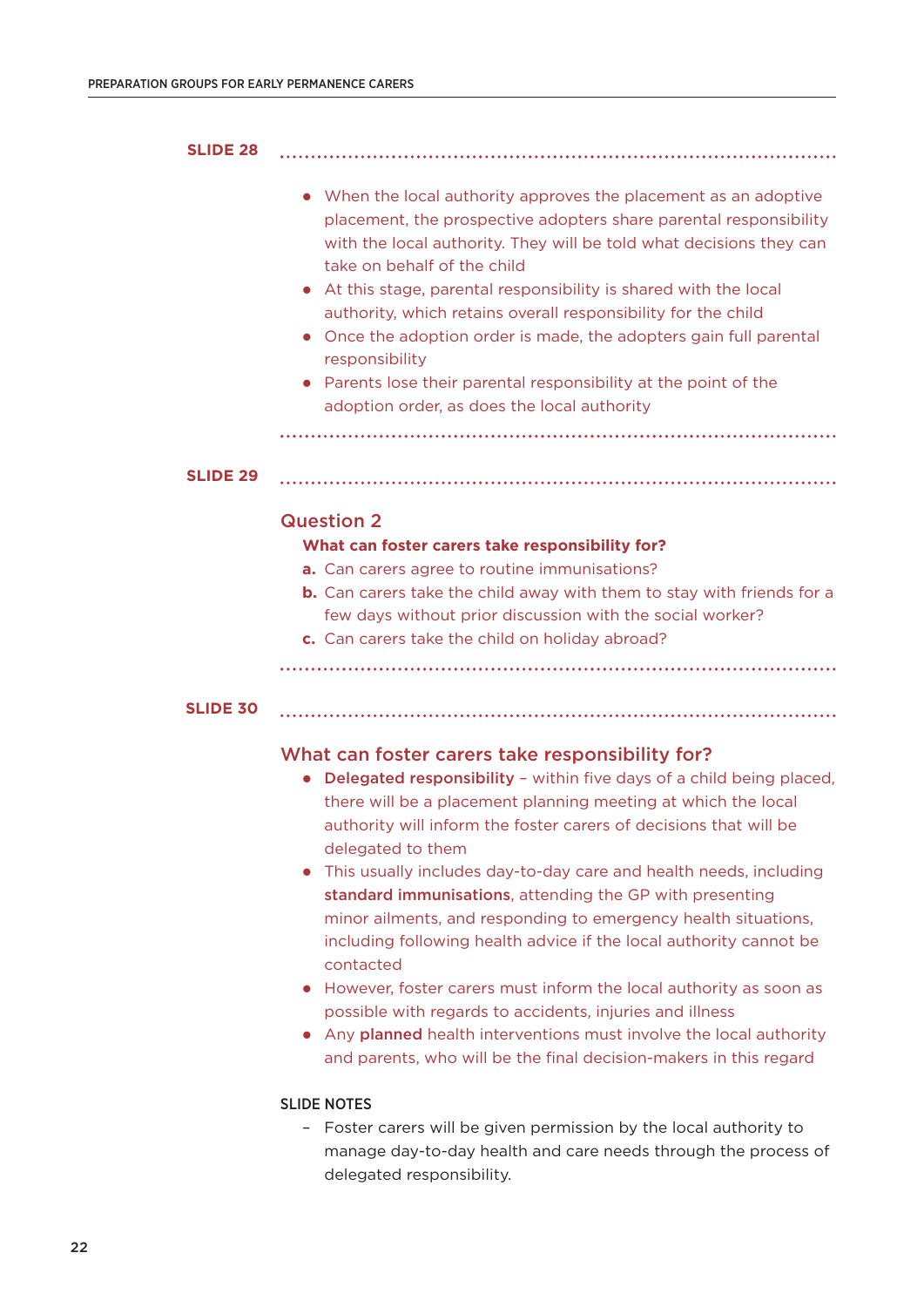|                 | Foster carers should inform the local authority of any accidents/<br>-<br>injuries immediately and record these in the fostering log - they<br>need to support the child and also protect themselves.<br>Parents will be invited to planned medical intervention<br>-<br>appointments - if they attend, then a contact supervisor or social<br>worker should also be present.                                                                                                                                                                         |
|-----------------|-------------------------------------------------------------------------------------------------------------------------------------------------------------------------------------------------------------------------------------------------------------------------------------------------------------------------------------------------------------------------------------------------------------------------------------------------------------------------------------------------------------------------------------------------------|
| <b>SLIDE 31</b> |                                                                                                                                                                                                                                                                                                                                                                                                                                                                                                                                                       |
|                 | What else can foster carers take responsibility for?<br>Foster carers cannot change the child's name, e.g. the child should<br>$\bullet$<br>be registered under their own name with health services<br>Foster carers cannot go on holiday without permission, or make<br>$\bullet$<br>changes to the child's appearance, i.e. hair cuts and piercings<br>If the foster carers are planning to go away overnight with the<br>$\bullet$<br>child, they must inform the local authority in advance and provide<br>the address of where the child will be |
| <b>SLIDE 32</b> |                                                                                                                                                                                                                                                                                                                                                                                                                                                                                                                                                       |
|                 | <b>Question 3</b><br>What is the extent of the foster carer's role?<br>a. Can foster carers cancel social work visits if they want to?<br><b>b.</b> Do carers put in writing what they think would be best for the<br>child?<br>c. Can carers ask a relative or friend to babysit the child?<br>d. Do carers attend court?                                                                                                                                                                                                                            |

## **SLIDE 33**

# Foster carer role/expectations

 Visits from the child's social worker – the child's social worker will visit regularly – they have a statutory duty and must adhere to timescales; foster carers would not be expected to cancel or change these without good reason

- Looked After Child Reviews these are meetings that track the journey of the child in care; they are chaired by an Independent Reviewing Officer (IRO); foster carers attend to update on the progress of the child in placement
- Looked after child medical these are appointments undertaken by a local authority paediatrician to oversee the holistic health needs of the child; the foster carer would take the child to these appointments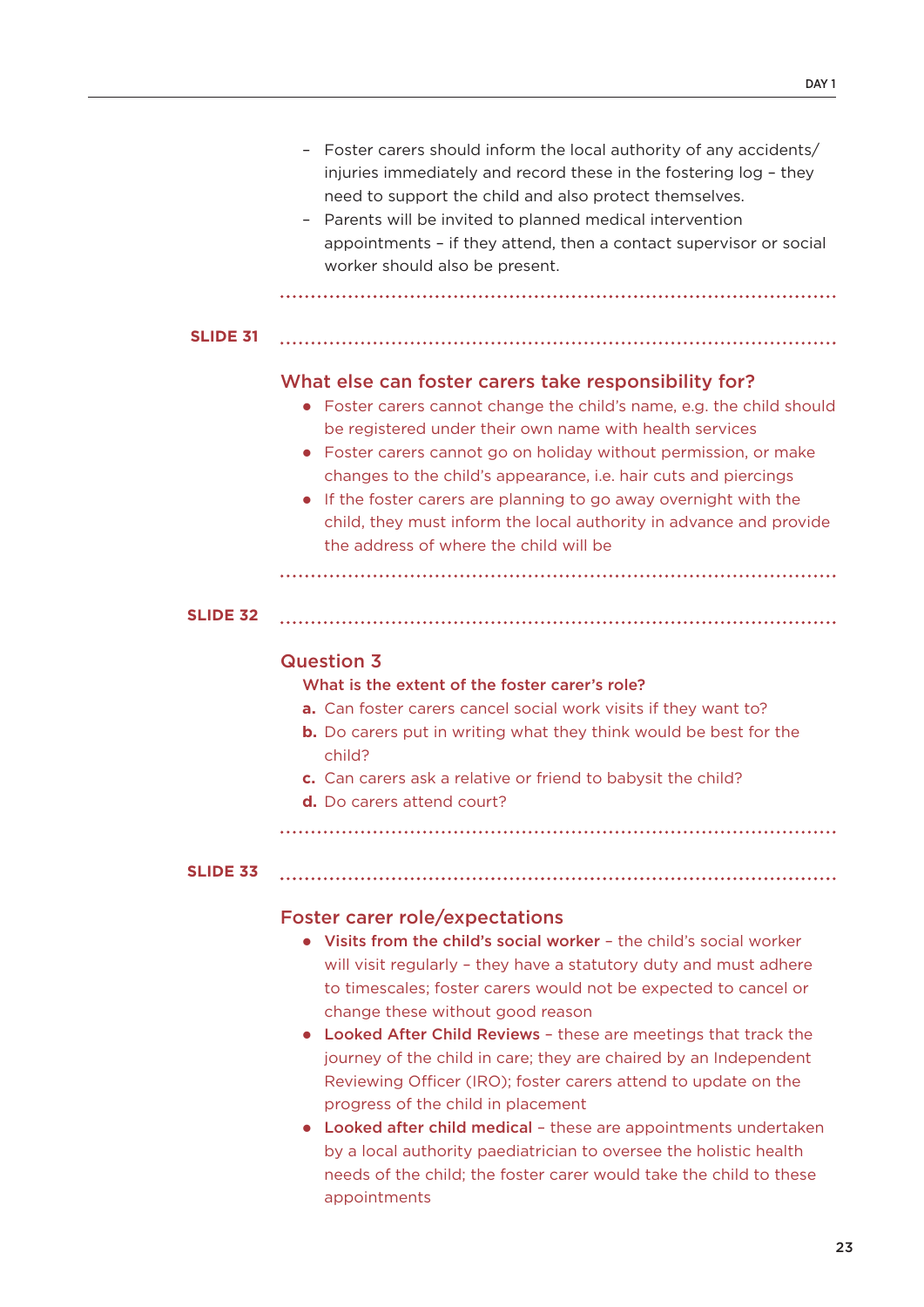#### SLIDE NOTES

- Social workers are under significant pressure, and therefore where possible will want to stick to arranged times and dates – a good reason to cancel would primarily be a child-focused one, e.g. a need to take the child to an urgent GP appointment. The general rule would be to try and keep planned appointments.
- Looked After Child (LAC) Reviews will often be held at the carers' house to avoid travel for the child/carers and the professionals, e.g. health visitor, are usually local to the address.
- Professionals will be asked to provide a written update.
- Foster carers will be asked to write something using the local authority's format to provide an update on the child's progress and development; however, this should not include their personal views on the care plan.
- Parents are invited if they do wish to attend and it is safe for them to do so with early permanence carers present, then the meeting will need to be held at another venue.
- Alternatively, the IRO will meet with the parents separately and manage the process as a series of meetings. This will be dependent on the logistics and risk issues. The child's care plan will be reviewed and the IRO will ask professionals to progress outstanding issues, whether it be in relation to health, contact, the court process, etc.
- The first LAC Review is held within 28 days; the next three months later; they are subsequently held at six-monthly intervals until the child is no longer looked after, i.e. the adoption order has been made or the child moves to a family placement under a special guardianship order.
- The looked after child medical is usually undertaken in the local authority area and is undertaken by the local authority paediatrician. Parents may attend; if so, the social worker should also attend.
- The first medical takes place within 20 days; thereafter, at six months.

#### **SLIDE 34**

#### Foster carer role/expectations

- Communication with Children's Guardian the Children's Guardian is appointed by the court to provide independent oversight of care proceedings and will talk to foster carers by phone and visit at least once to get an update on the child's progress
- Foster carers do not attend court they are not responsible for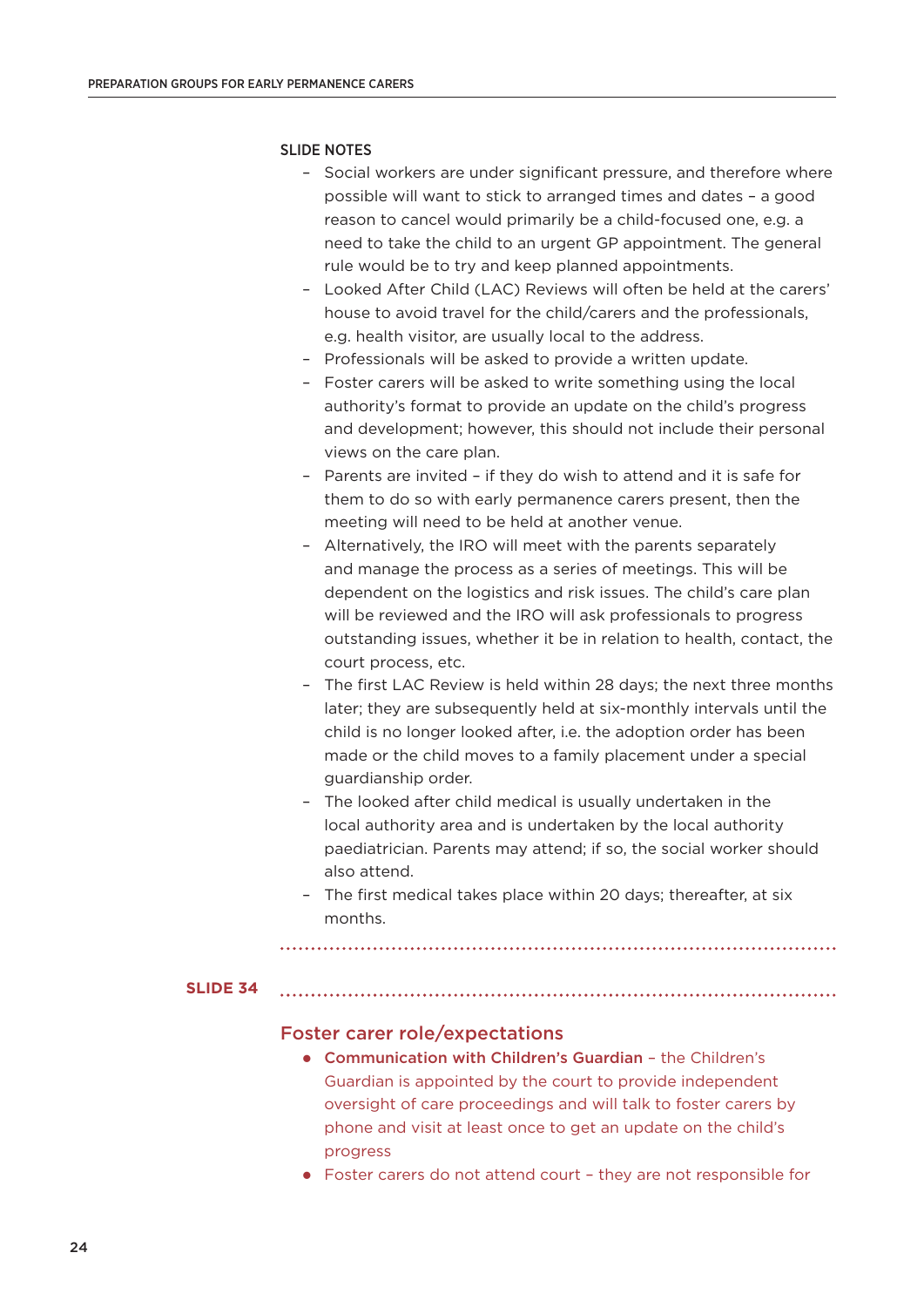decision-making for the child

- There will be an agreement in advance about close relatives or friends who can look after the child in an emergency or for oneoff appointments that the carers need to attend
- The care of the child will be in accordance with current NHS advice, e.g. no co-sleeping
- Any allegations, e.g. of poor care, will be investigated

#### SLIDE NOTES

- Children's Guardians work for an independent organisation called CAFCASS. They have an overview of the case and meet significant people – the parents, child, possible special guardians – once or twice in proceedings to form a view on the child's care plan.
- Back-up carers some agencies take up police checks (DBS) on back-up carers, but not all local authorities do. Carers would need to check this with their social worker.
- In the early days of placement in particular, the expectation is that the carers will care for the child except for in exceptional circumstances. Back-up carers may help out single carers significantly, or carers may have someone else who can be around when one partner goes back to work, so that they are on hand to support the carer.
- From time to time, mainstream foster carers experience allegations being made by parents about their care of the child. This will often be based on their own feelings of not being able to care for their child, but you need to be aware of what procedures will be followed if this occurs and how you will be supported.

#### **SLIDE 35**

#### Foster carer role/expectations

Recording information for the child

- Contact communication book foster carers provide a brief written update for parents in a notebook handed over at contact: when the child was fed, any significant developments or nice activities that they have done since the last contact
- Daily records foster carers keep a daily record of the child's progress for the local authority; this is a formal document that can be requested by the court. It should include significant developmental progress, health appointments and outcomes, routines, etc – observation, not opinion
- Memorabilia collecting photographs and any other important documents/records for the child's life story book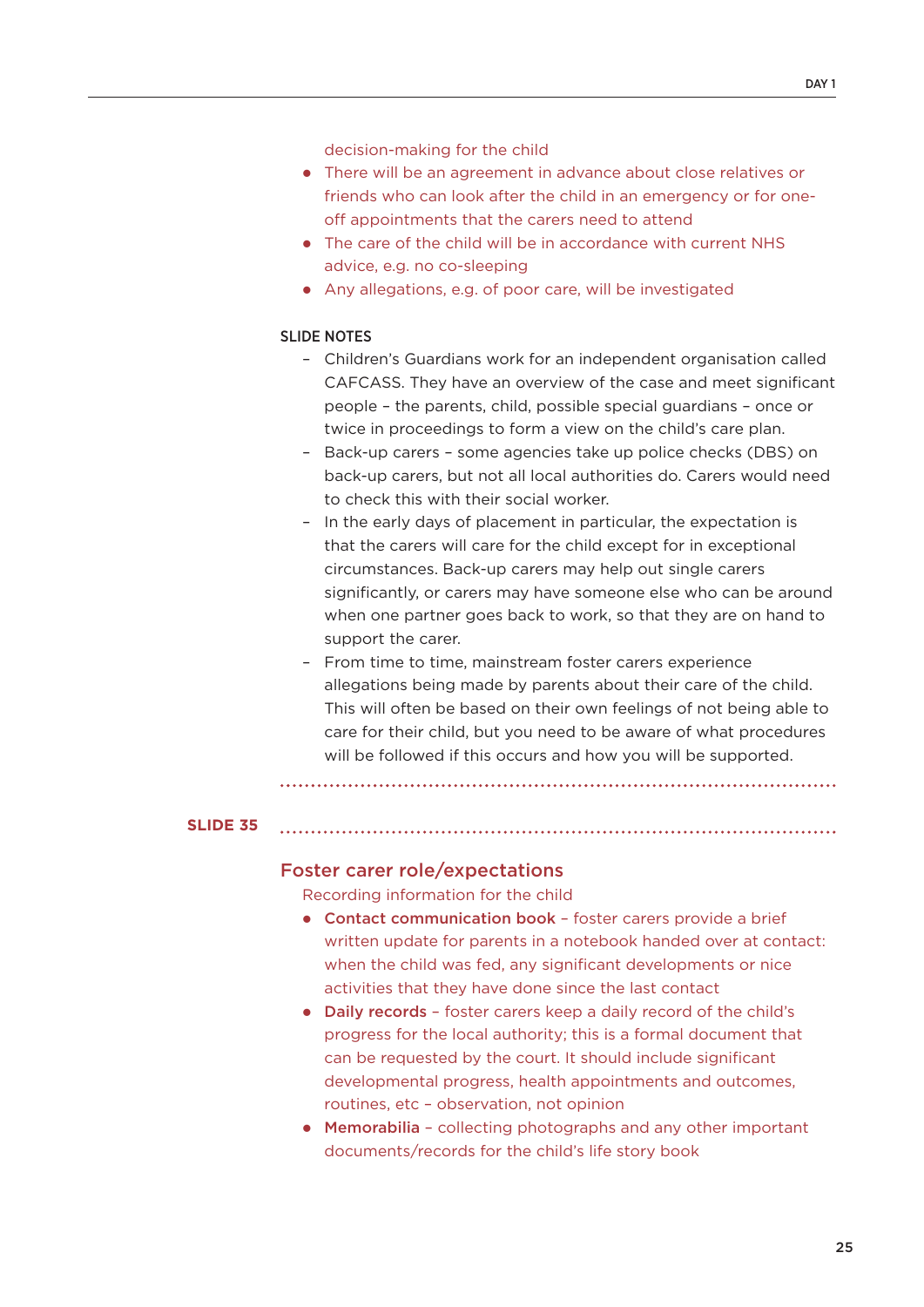#### SLIDE NOTES

– Look at the sample communication book entry and daily record in the trainer's guide and participant's workbook.

#### **Key points:**

#### Communication book

- Informal language
- Trying to build a picture of the child for the parents
- Information that might support them in contact

#### Daily record

- Read through the section at the top that highlights what to include.
	- It is a formal record it may be submitted to the court
	- It is a record of the child's development and experiences
	- In the early stages of placement there is often quite a lot to write – the child is in hospital; settling in to the home; getting into routines

The summary is a record of the child's development and experiences. In the early stages of placement, there is often quite a lot to write – visiting the child in hospital; settling them in to the foster home; getting them into a routine. As the placement progresses, carers can often start to write a weekly summary rather than a daily one, with the agreement of their social worker.

Appendix 3 contains a sample communication book entry that you can ask participants to look at, drawing out the points below:

- The importance of the communication book in establishing a relationship between the carers and parents
- Use of informal language
- Trying to build a picture of the child for the parents
- Providing information that might support parents in contact

#### **SLIDE 36**

#### Question 4

#### **Can contact arrangements be changed?**

**a.** Can carers change contact times or days if they are inconvenient for them?

26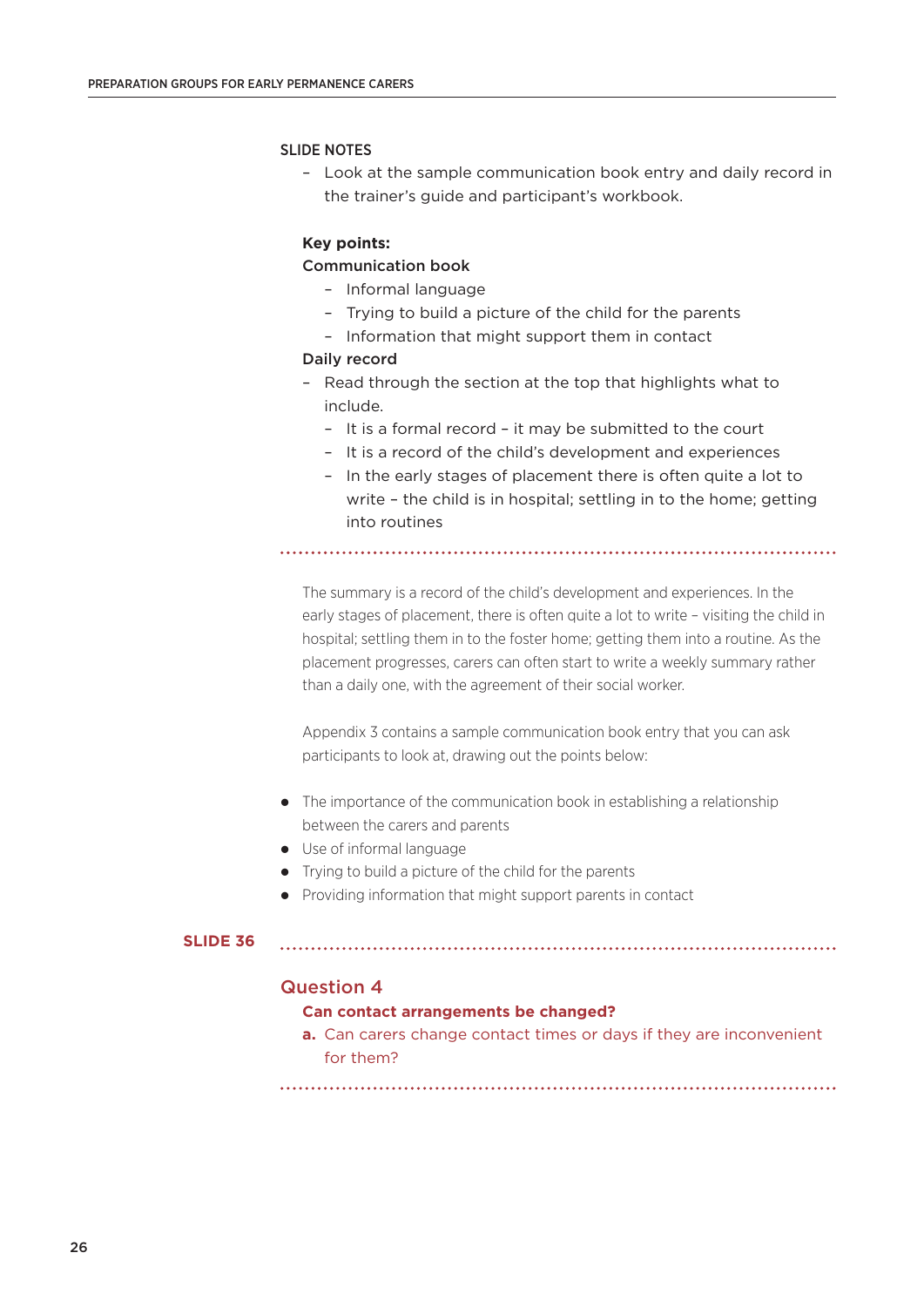#### **SLIDE 37**

#### Can contact arrangements be changed?

 Frequency and length of contact will be decided by the court; the local authority will make a recommendation, it will be discussed with other parties at court.

- Foster carers usually bring the child to contact as agreed, unless a significant issue arises, e.g. the child is unwell
- Foster carers support the child's contact with family, including via the handover at contact
- Foster carers respect the child's family as her/his family and are careful to show to parents that they recognise their own role as foster carers

#### SLIDE NOTES

– Acknowledge with participants that although they may have questions, contact will be covered in more detail in Day 2.

```
SLIDE 38
```
## Question 5

#### **What names should be used?**

- **a.** Can the carers' parents be called Grandma and Granddad?
- **b.** Can carers register the child under the carers' surname, e.g. with their GP?

#### **SLIDE 39**

## What names should be used?

- Names are important!
- The parents are "Mummy" and "Daddy" throughout a foster placement
- Foster carers are not "Mummy" or "Daddy"; their parents are not "Grandma" or "Granddad"
- Foster carers cannot make any change to the name by which the child is known

#### SLIDE NOTES

- The child is registered under their own name at the carers' GP.
- Services for the child will be local to the placement, e.g. GP, health visitor – the only exception is LAC medicals, which are usually completed by the medical adviser of the placing local authority.
- It is important that the carers do not refer to themslves as Mummy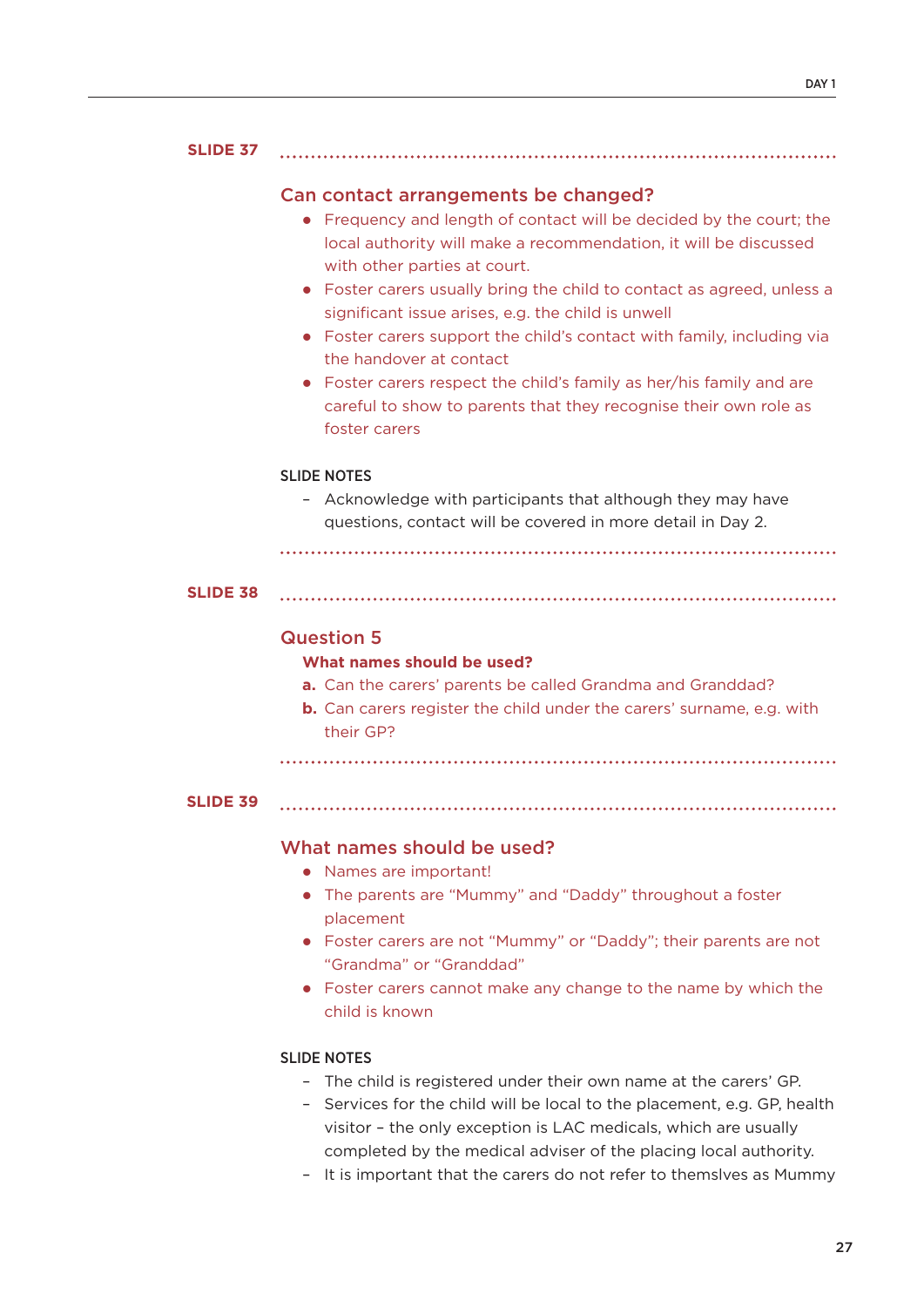and Daddy – this also reminds them of their fostering role. They will need to work at this; if the child does go back to their family, then having kept their "fostering hat" on will help to some degree.

#### **SLIDE 40**

#### Question 6

#### **Who makes the decisions?**

 Suppose the carers usually go to church but the parents don't want their child to go with them – who decides?

• If the parents want the baby to start on solids at four months, do carers have to comply with their wishes?

#### **SLIDE 41**

#### Who makes the decisions?

- The local authority has a duty to consult with parents about decisions concerning the child and to keep them updated about the child and any issues that may arise
- Foster carers talk to the parents at the beginning and end of contact and about the child's progress
- Foster carers discuss any changes regarding the child's care, e.g. the introduction of solids, with the parents; any disagreements need to be addressed through the social worker
- Parents' views about their child's upbringing, including religious beliefs, need to be respected where possible
- Parents may attend reviews and medical appointments

#### SLIDE NOTES

- Case example a parent did not want the foster carer to take their child to church. The foster carers were regular churchgoers. The carers took it in turns to go. As the placement progressed, the parent got to know them and changed her mind so they were able to take the child to church.
- These decisions may represent the parents' own faith or belief; however, sometimes it may be a way of retaining an element of control from a position of powerlessness.
- Contact handovers are mediated by the contact supervisors and any significant disagreements will need to go back to the child's social worker. Participants need to be mindful that parents may be trying to assert a level of control that comes from feeling powerless. There is a need for foster carers to be respectful and always child-centred, communicating in a way that enables the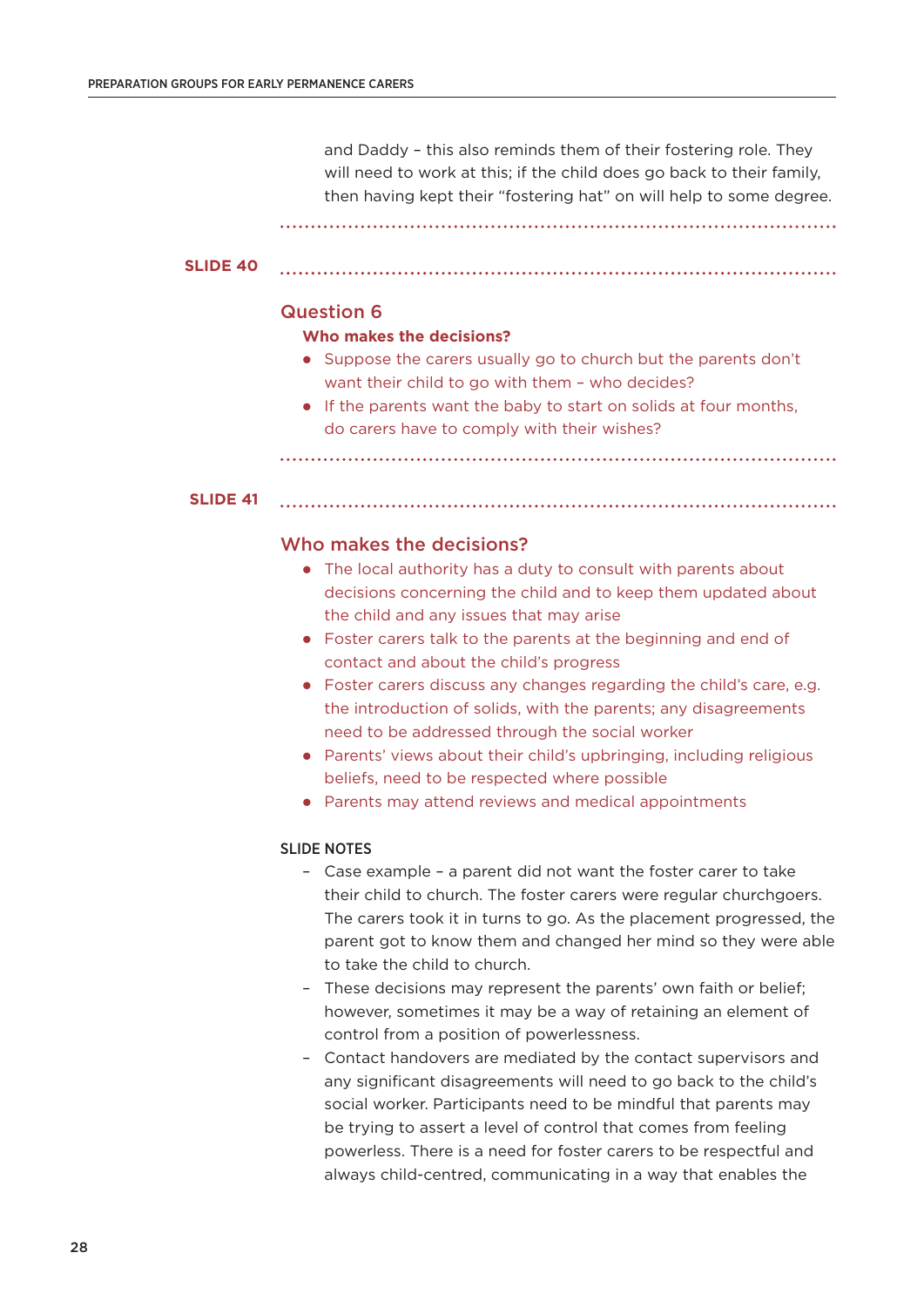parents to relax.

– Possible group question: How might early permanence carers do this?

| <b>SLIDE 42</b> |  |
|-----------------|--|
|                 |  |

### Question 7

**Can carers claim child benefit?**

| 31. | ID. | - |  |  |
|-----|-----|---|--|--|
|     |     |   |  |  |

# Can carers claim child benefit?

#### **Practicalities**

 Foster carers are paid a fostering allowance by the local authority and receive a grant for initial equipment. They are not entitled to claim child benefit

- Early permanence carers are entitled to receive statutory adoption leave and pay from the start of the placement, i.e. when the child is placed with them in foster care
- Foster carers need to check their car insurance some car insurers will state that as a foster carer, you need to add business use to your insurance. If so, you will need to make this change

### **Confidentiality issues**

- Information about the child and their background can only be shared with those who have a need to know, e.g. health visitor
- Photographs and information may not be placed on social networking sites
- There is no absolutely watertight way of guaranteeing to keep identifying information about the foster carers confidential
- However, it is the responsibility of all professionals to ensure that identifying information about the carers is not shared

# SLIDE NOTES

- Early permanence carers are entitled to statutory adoption leave and pay from the point of placement.
- Appendix 11 sets out Government guidance for employers, explaining their statutory duty regarding these placements – many employers will not have previous experience of early permanence/ Fostering for Adoption placements.
- The fostering fee/allowances must be paid by the local authority. Government minimum rates are set annually and vary across the UK depending on the age of child: https://www.gov.uk/foster-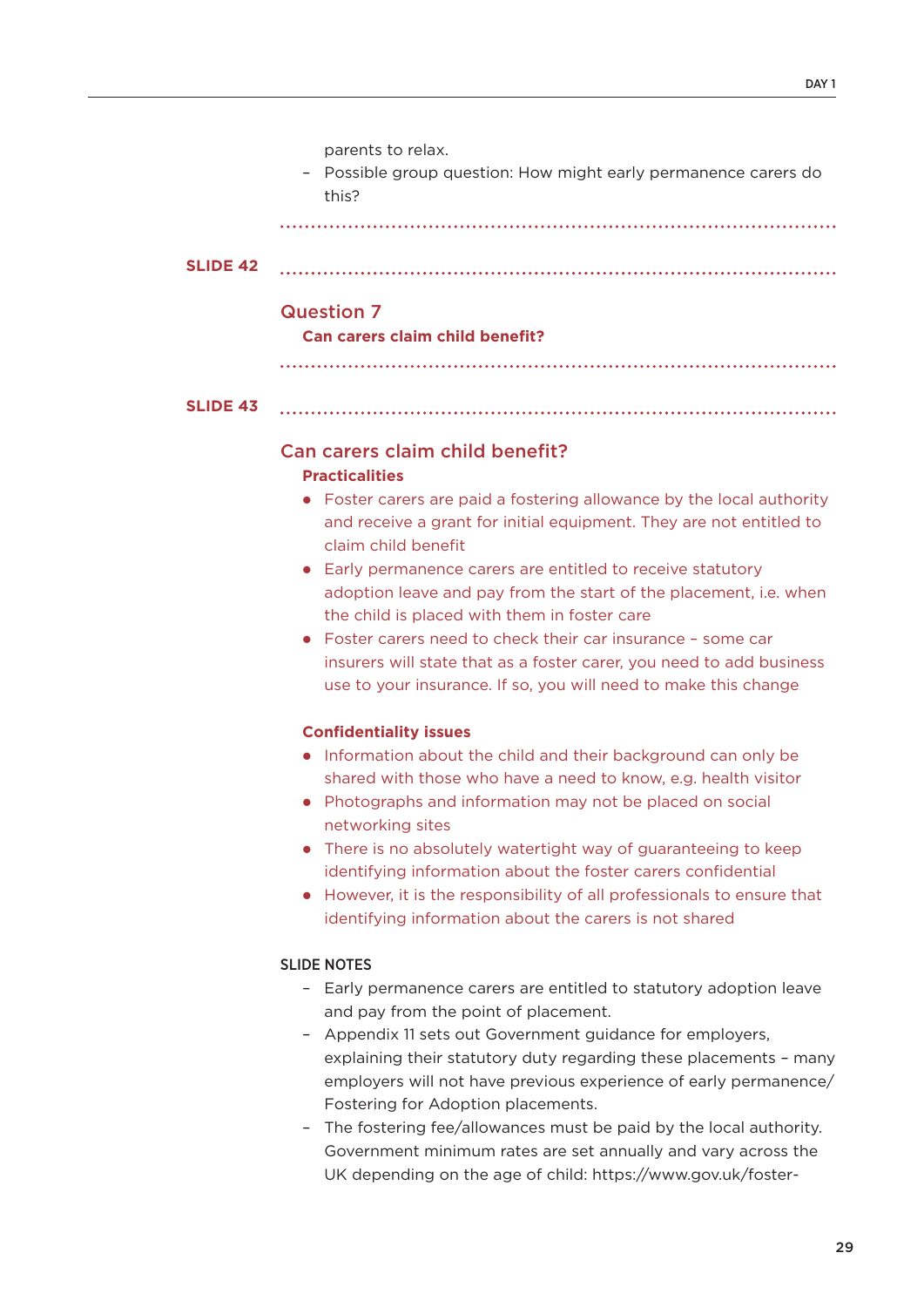carers/help-with-the-cost-of-fostering.

- Car insurance not all companies require carers to insure their car for business use for the fostering role, but this should be checked as it is crucial if carers do have to update their insurance or change it if needed and cheaper elsewhere.
- Confidentiality risk cannot be eliminated. If the carers' address is inadvertently disclosed, the situation would need to be riskassessed and the way forward agreed by all parties, including the carers.

```
SLIDE 44
```
### Fostering requirements

Assessment

- Carers should have access to early permanence training
- Carers should identify a back-up carer who would usually be police checked (DBS). This person can step in to care for the child if needed for an emergency or one-off appointments that carers need to attend

Post-approval – fostering regulation requirements

- Foster carers will be invited to relevant support groups and training sessions relevant to their role
- Every year the fostering agency will undertake an unannounced visit
- Carers are placed on the agency's foster carer register if they remain on the register for 12 months there will be a review of their fostering approval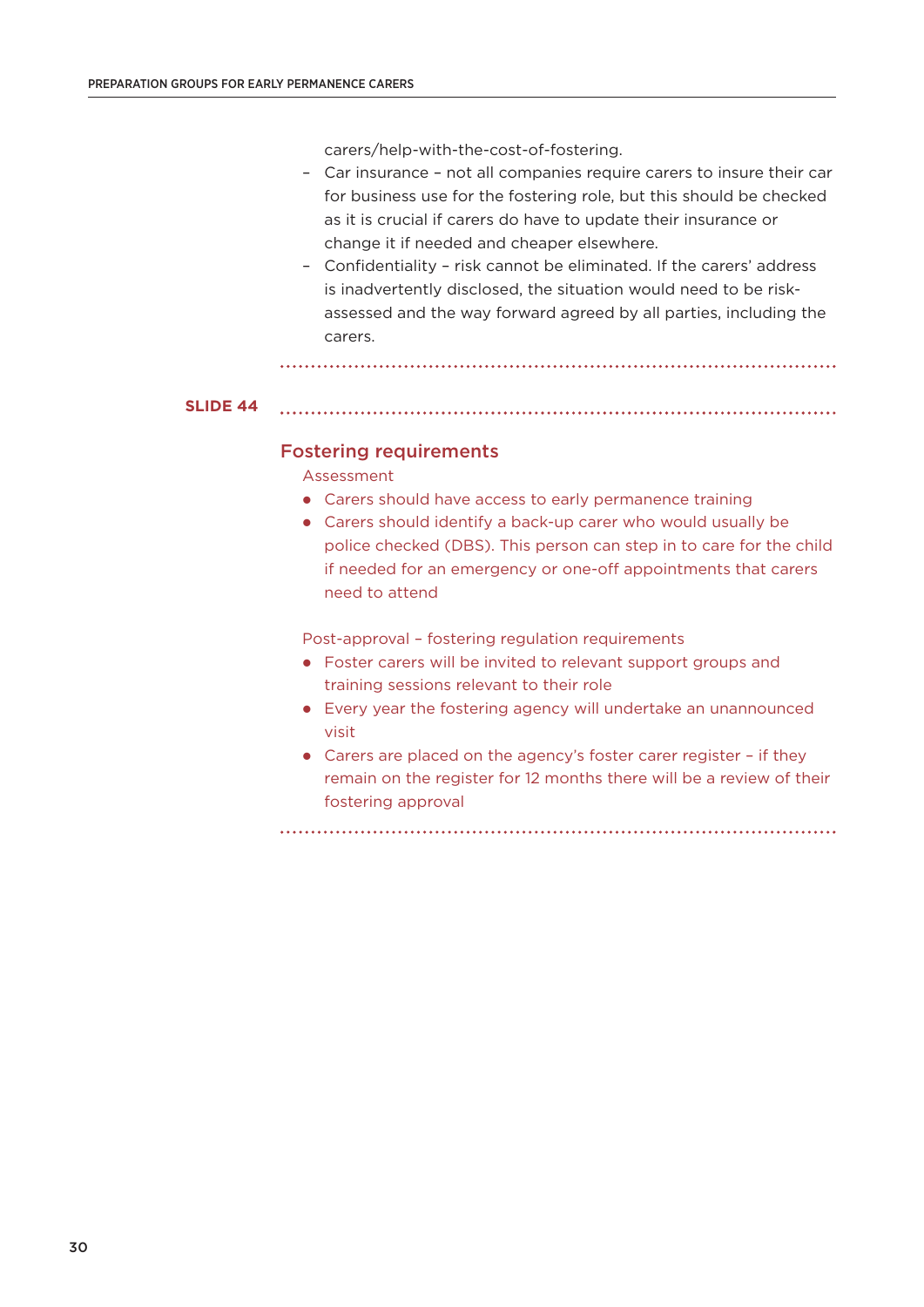

# **Attachment issues for early permanence carers**

Early permanence practice focuses on developing healthy attachment behaviours in children in the crucial early stages of their lives, whether they are adopted or return to their family. The aim of this session is to help carers think about the benefits to the child of early permanence in this context.

Start by showing the group the film of the still face experiment, using Slide 46, which links to it. The aim of this film is to highlight the importance of consistent, attuned, predictable care. Refer the group back to the positive interaction cycle in their handbooks. Encourage the group to express their views on the film – people are often surprised by how quickly the child becomes stressed and then recovers. Highlight that the child recovers due to a healthy attachment to their mother; they would not recover so quickly otherwise.

#### **SLIDE 47**

### What is attachment?

- Attachment is the intense emotional bond that develops from a baby/child to the parent or caregiver
- A baby's instinct to form an attachment to their carer is based on the biological drive for protection and security
- Attachment is not about love; a child will form an attachment regardless of the nature of the care provided. Attachment may be secure or insecure
- Secure attachments are developed when caregivers are responsive to the child's needs
- Insecure or disorganised attachments are formed when parents are not reliably responsive to the child's needs or are frightening
- The first two years of a child's life are a period of intensive attachment formation and development of expectations about how adults will respond to the child's needs
- Children often develop secondary attachments to other close family members
- Children in care generally have disorganised or insecure attachments and have internalised images of parents being unavailable or potentially frightening

#### SLIDE NOTES

– Secondary attachment is worth talking about. If a child sees his parent regularly at contact, a secondary attachment may develop.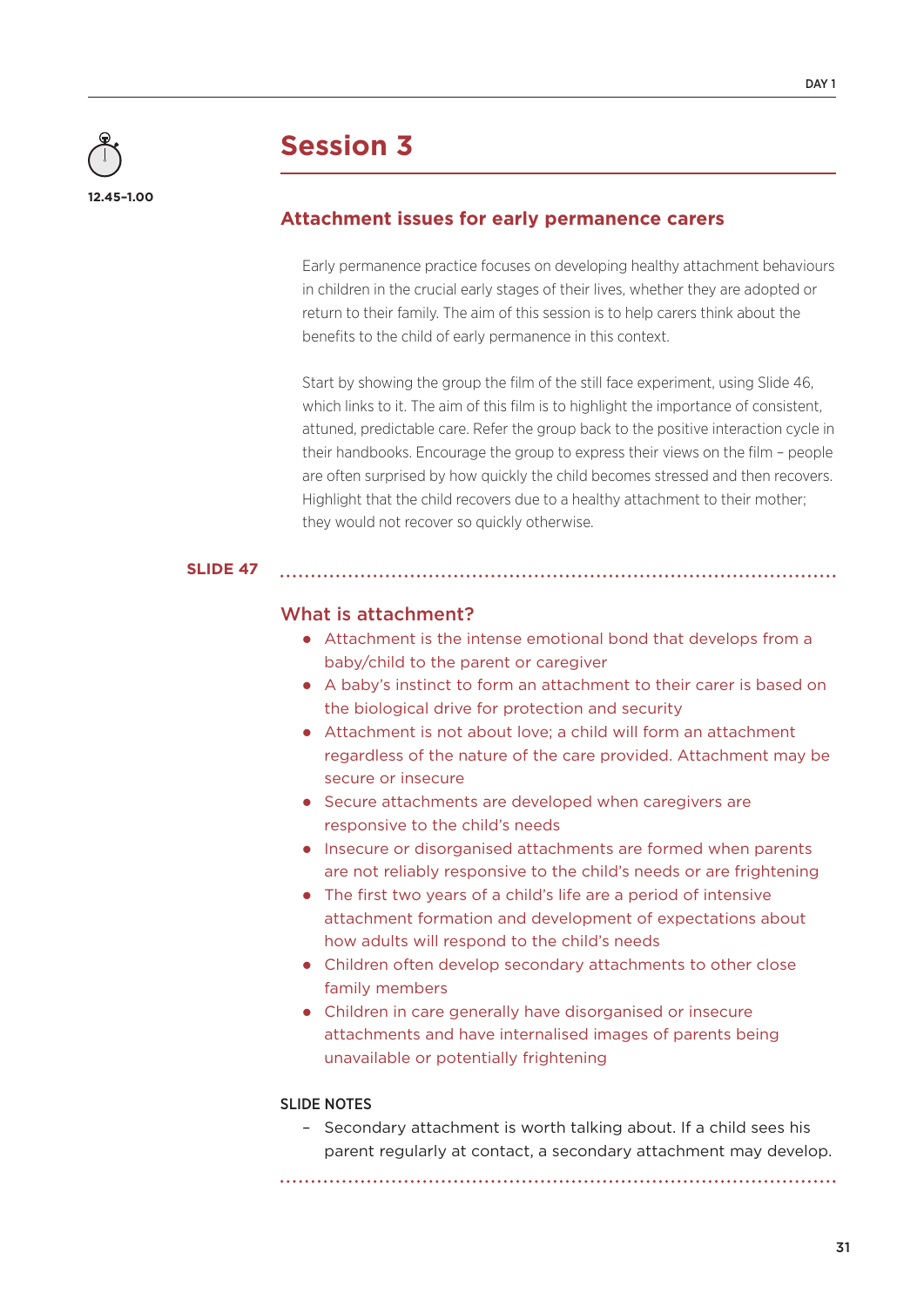#### **SLIDE 48**

### Bonding

Parents and main carers develop a bond with the baby or child

- In a birth family, the mother will have started to bond with the baby before birth. The baby will have sensory familiarity with the birth mother, recognising her voice and smell
- Where a baby is placed in foster care, the separation is likely to be distressing for the mother
- A baby from a troubled background may be born already sensitive to raised voices
- Carers will have had limited time and opportunity to begin bonding before the baby is placed with them, and the baby may not easily learn to trust and respond positively to the carers

#### SLIDE NOTES

- The child connects to their parent through pregnancy.
- Early permanence placements are a sudden move, providing a shock to the child. A primary reason carers are asked to not have lots of visitors in the early days following placement is for the carers to concentrate on establishing a bond and for the child to "settle". Birth children who are with their families are often visited by family members in the early days; however, they have been bonding with their mother for some time in utero. For early permanence placements, this has not been the case and so carers really need to focus on their relationship with the baby, and on helping the baby to become familiar with them.

#### **SLIDE 49**

#### How does attachment develop?

 From their earliest weeks, babies behave in ways that attract and respond to their caregivers, e.g. smiling

- From as early as eight weeks, babies begin to discriminate between familiar and unfamiliar adults and to become particularly responsive to the main caregiver
- As the baby becomes mobile, she can use the carer as a base from which to explore, and as a secure haven if distressed or alarmed
- By this stage, a baby has a highly developed ability to discriminate between adults and has learned what (and whether) an adult can be relied upon to provide security and meet his/her needs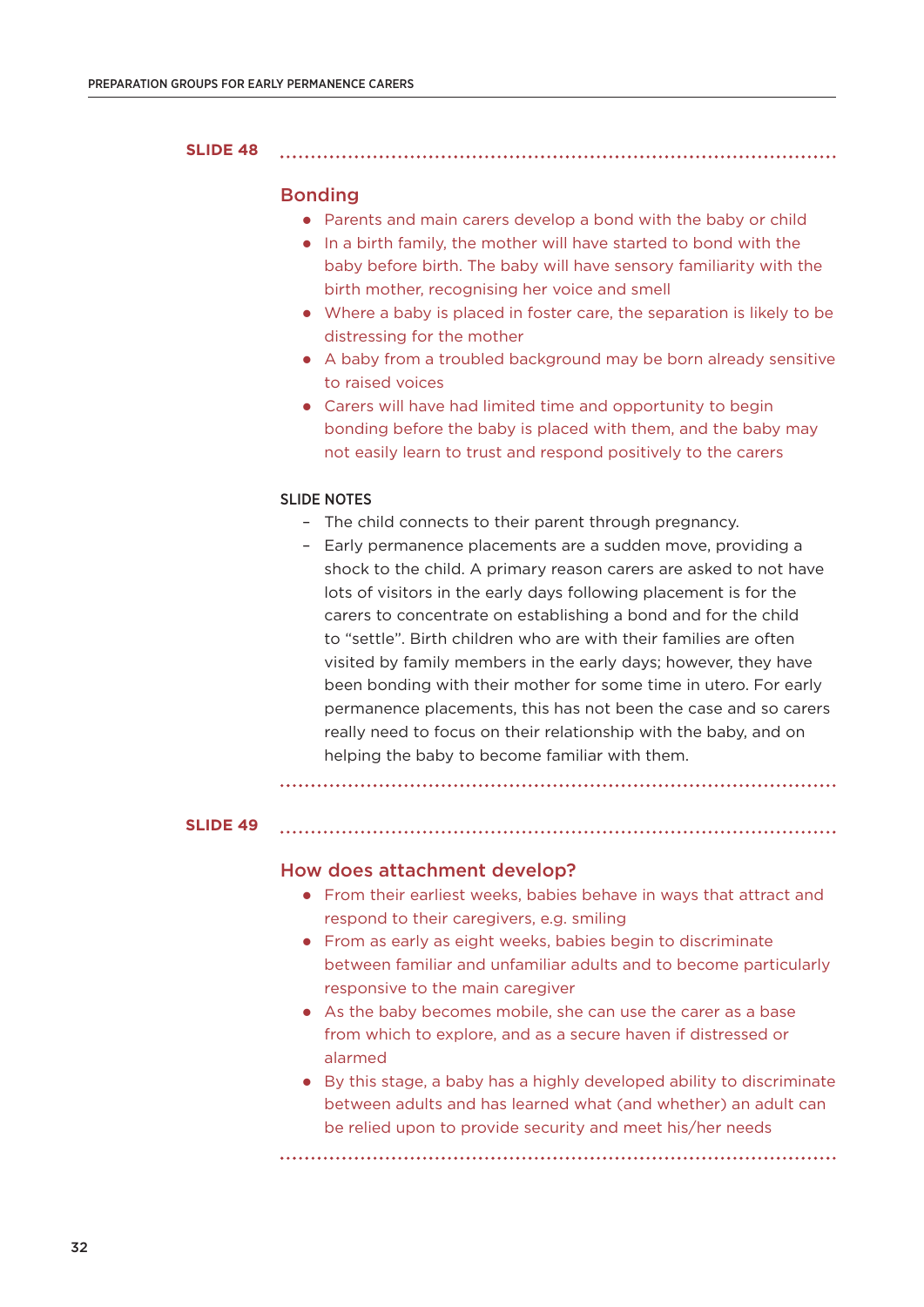#### **SLIDE 50**

#### How does a secure attachment develop? (1)

- There is a cycle of interaction between baby and carer that develops secure attachment: when the baby needs attention, e.g. hungry or uncomfortable, the carer, attuned to the baby, reads the baby's cues and responds – meeting the need or providing reassurance – containing and calming the distress
- Attunement means "riding the same emotional contour" as the child and guiding them back to security and safety
- A baby or child whose needs for security and containment are consistently met will develop a sense of trust that her needs will be met

#### SLIDE NOTES

- Refer back to the positive interaction and arousal–relaxation cycles. The importance of what appear to be basic interactions cannot be underestimated.
- It is worth reminding carers that children placed for adoption may often lack trust in carers and lack a sense of security due to their time in abusive households and perhaps having had a number of placement moves that have resulted in broken attachments. Early permanence placements aim to rebuild trust in adults through the provision of a secure base.

### **SLIDE 51**

# How does a secure attachment develop? (2)

 Neurological and emotional development in the baby are promoted by the calming of stress and pleasurable interaction between baby and carer – this is also the basis for children being able to regulate their emotions as they get older.

 Attachment behaviour is behaviour that will bring the baby into proximity with the attachment figure; a child will use attachment behaviour when they are in an unfamiliar or frightening situation. The availability of the attachment figure enables the child to regain a sense of security and equilibrium

#### SLIDE NOTES

- Again, regulation of emotion is a key issue for all children and is often difficult for older adopted children to achieve if they have lacked the opportunity to develop secure attachments.
- Trainers will need to encourage participants to provide examples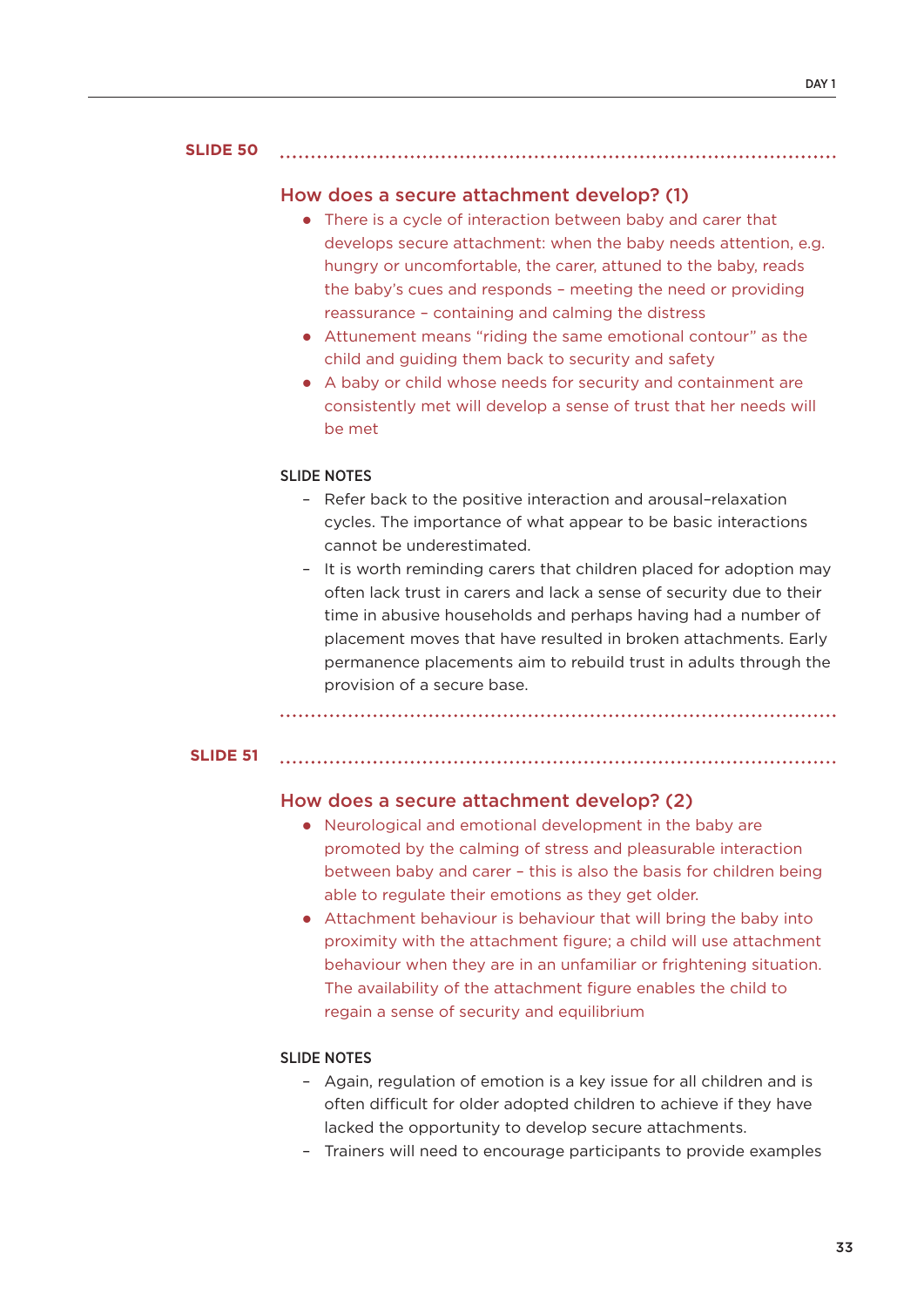of attachment behaviour, e.g. distressed when scared or hurt followed by comfort and reassurance.

#### **SLIDE 52**

#### Issues for early permanence carers (1)

- High or frequent levels of stress are not good for babies
- A baby who has been exposed to drugs or alcohol, or who has experienced neglectful, poor or inconsistent care, or who has had moves and changes of carer, will have experienced stress
- If an infant has been cared for by a parent, other relative or foster carer, the different patterns of attachment will impact on the baby's internalised expectations of parental figures. Learning to trust a new carer will require time and steady reassurance.

#### SLIDE NOTES

– Children may have experienced withdrawing from drugs in a busy, noisy hospital environment. It is important that early permanence carers visit children in these environments as soon as possible to begin to develop some connection and to provide nurturing care. If there is a delay in immediately arranging a match with an early permanence carer, local authorities will often arrange for a foster carer to visit in the meantime to enable the child to experience consistent, focused attention.

#### **SLIDE 53**

#### Issues for early permanence carers (2)

- During contact, the infant will experience a different style of care and interaction from parents or relatives from that of the early permanence carers
- The care may be less attuned and less responsive to the baby's cues
- The baby will experience discontinuity and may feel a sense of abandonment
- The carer will be concerned and anxious if the baby is upset during or after contact

#### SLIDE NOTES

– It is important to support the handover from carer to parent. The contact supervisor has a role in promoting good care during contact. The carers may need support to deal with their feelings if the baby is distressed after contact.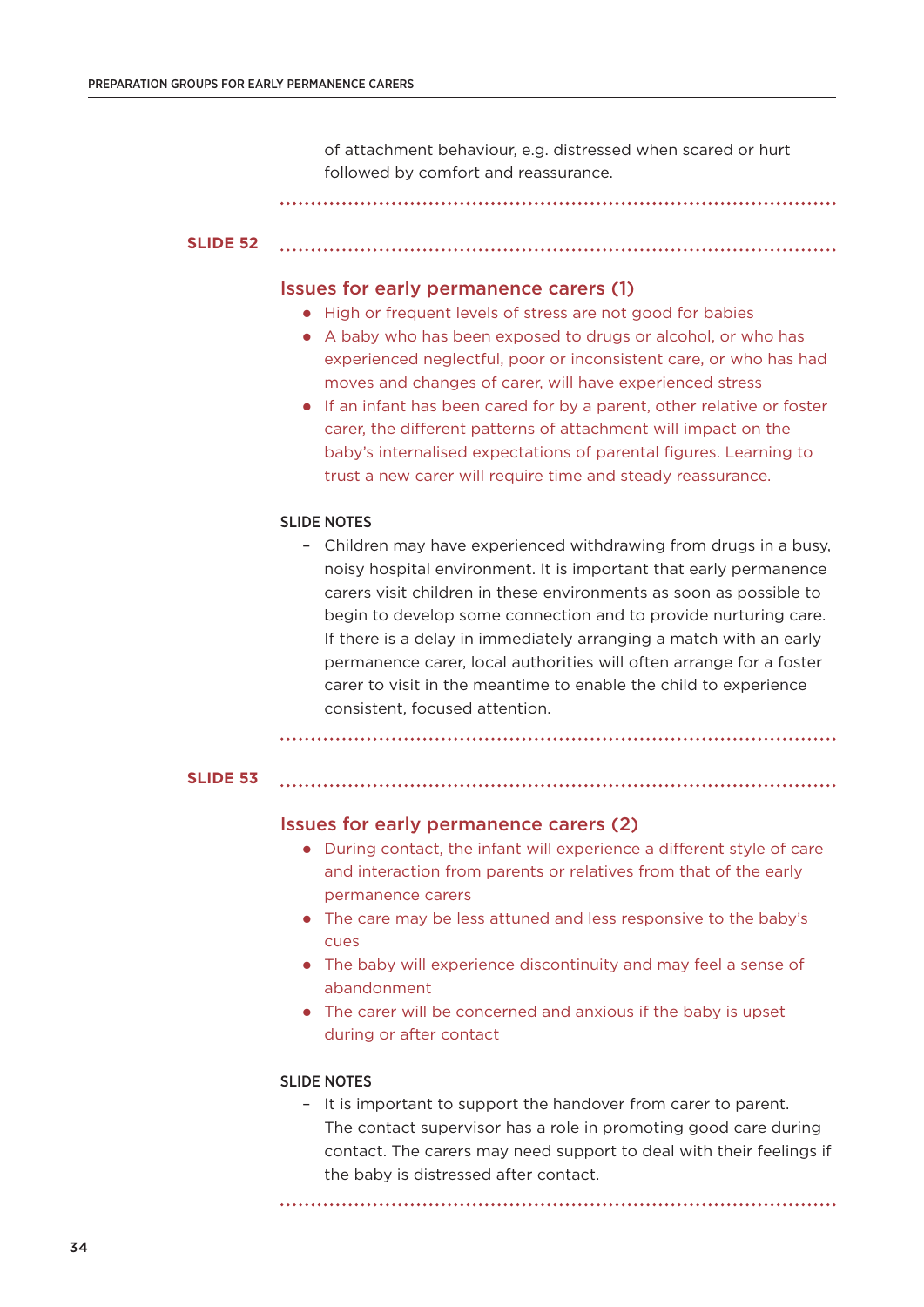#### **SLIDE 54**

# Issues for early permanence carers (3)

- During the period of the court proceedings, the baby will be developing an attachment to the main carer, i.e. the early permanence carers
- Once the baby has settled with the carers, they will be the people most able to calm and restore the baby to equilibrium

- The baby may become upset if the attachment figure is not available; this is stressful for the baby and distressing for the parents and for the carers
- The baby may well require some additional soothing and settling after contact

## SLIDE NOTES

– The baby will get distressed but can recover as the child in the film did – as foundations of healthy attachment behaviours are encouraged.

**SLIDE 55**

# The final decision – rehabilitation to family or plan for adoption?

- If the final decision is a plan for adoption, contact will gradually be reduced over a fixed period
- Where rehabilitation to family is the plan, contact will increase to prepare the baby for a move
- The attachment the child has developed to the carers and their bond to her will be broken and this is a demanding experience for them all
- The child will have to develop an attachment to the new carers – usually extended family members who have been positively assessed – but the responsive and attuned care the child has received from the early permanence carers will help them to develop new attachments

# SLIDE NOTES

– Separation is still a stressful experience for the baby, but the baby's ability to recover and to build new secure attachments has been enhanced by their healthy attachment experiences.



**1.00–1.45**

LUNCH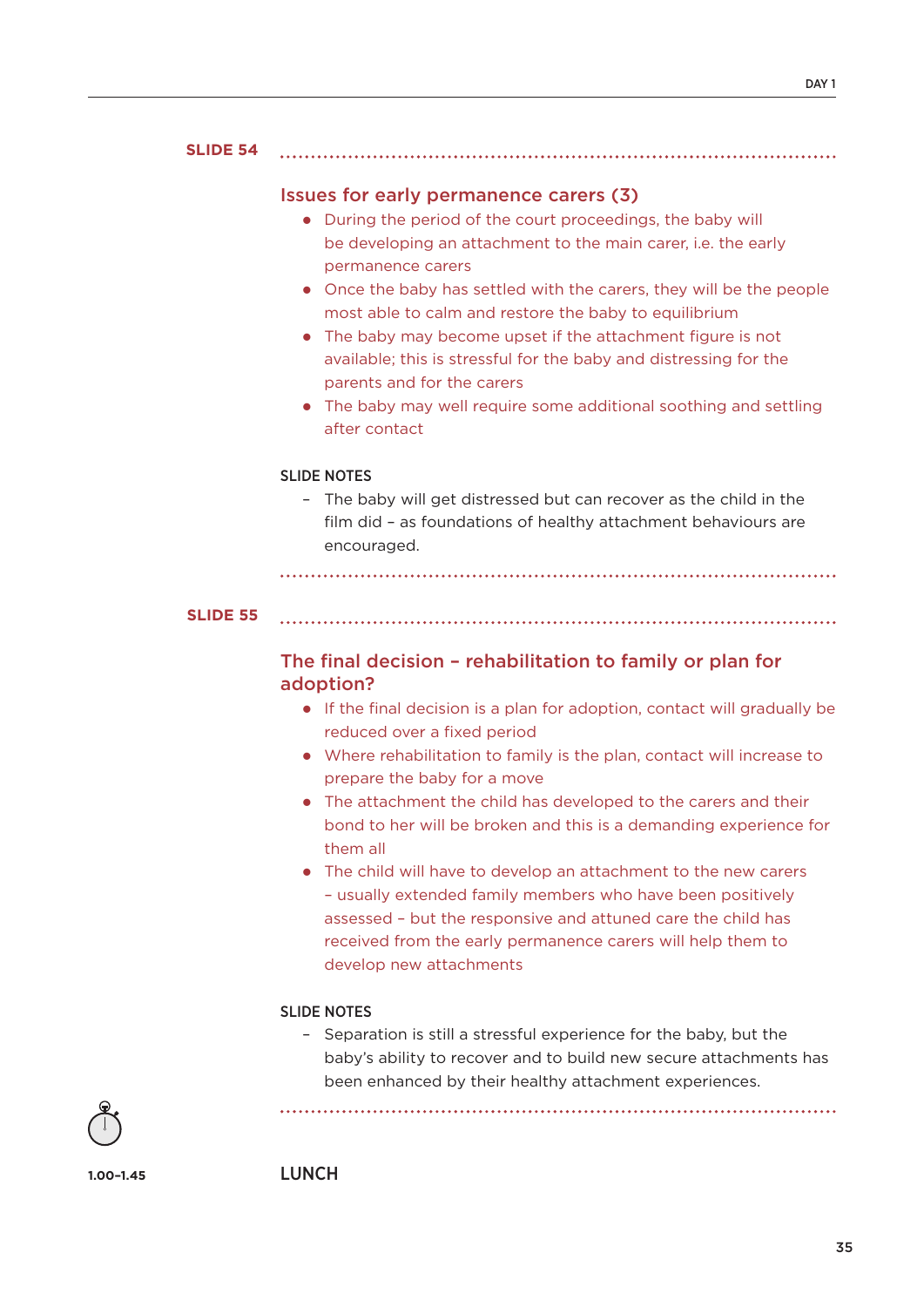

#### **1.45–2.15**

# **Session 4**

# **Learning from the experiences of early permanence carers**

Feedback from potential early permanence carers is that they find it helpful to hear about the experiences of carers who have had children placed through this route. The following films have been produced to ensure that carers have access to these first-hand accounts. If you are going to have carers come in and talk to the group directly, you should be clear about the points you want to bring out from their story – a prompt sheet is provided in Appendix 12.

# **Conversations with carers**

Trainers will need to watch a film, titled *Conversations with Carers*, prior to running the training so that they are familiar with the points being raised. This film was produced by Coram's Early Permanence Programme, together with Coram Cambridgeshire Adoption.

The film, which lasts for 16.5 minutes, shows clips from interviews with four concurrent planning carers/couples. The issues are relevant for all early permanence carers.

Topics include:

- Introduction to concurrent planning
- Why concurrent planning
- Waiting for the call
- Meeting the child
- Birth parents
- Getting home
- Coping with uncertainty
- Contact
- The legal process
- Claims from other relatives
- Keeping in contact
- Advice to future carers
- The children

There are several natural breaks where the group trainers can pause the film to allow discussion.

Issues that can be highlighted if the group is quiet are:

- Carers talk about the shock of suddenly having the care of a newborn baby and the sudden burden of responsibility in what is a very new experience.
- They have to get to grips with parenting and baby care skills very quickly.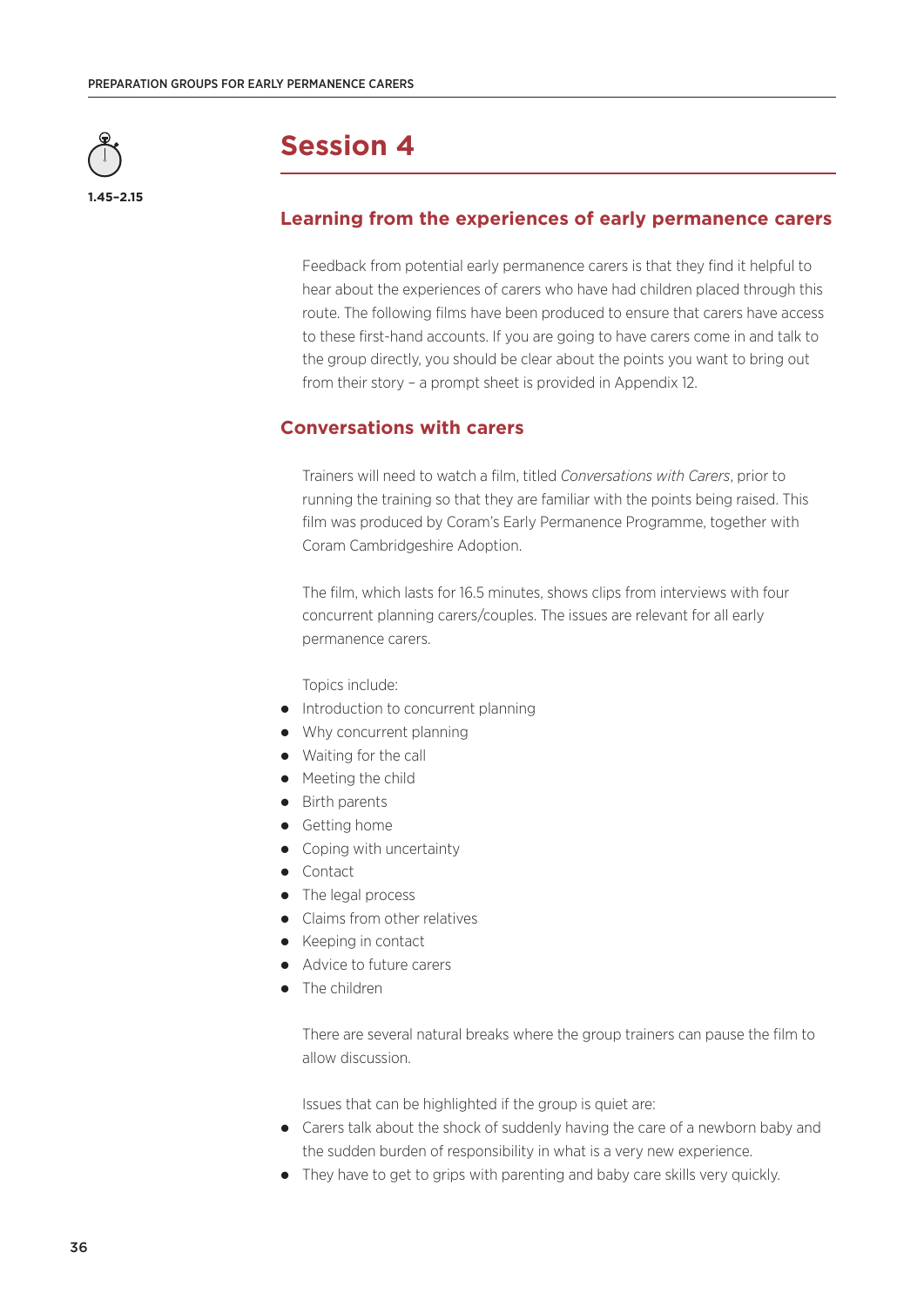- The speed of the process it can happen very quickly, from phone call to placement may be a few days to a few weeks.
- The time waiting after approval some people wait only a few days; others may wait months. Local authorities and regional adoption agencies (RAAs) may only make early permanence placements within their own pool of early permanence carers whilst others may look wider and explore interagency placement options. Once a placement is confirmed, they are made quickly, unlike mainstream adoption placements that often involve delays and can take a long time to plan. Some agencies may ask people to wait for a period of time for an early permanence placement, but others may family-find for both options at the same time. Carers should discuss their views on this with their social worker.
- Their meeting with family members who are being assessed helps them realise that they are good people with a lot to offer – highlight the mixed feelings this provokes in the early permanence carers.

At the end of the discussion, explain to the group that during Day 2, there will be a film that looks at the experience of a couple where the child goes back to a member of their family. The film is available on the Coram Early Permanence website. The password to access it, together with copies of this manual, will be provided to those completing the train the trainer course on how to deliver this programme.



# **Session 5**

# **Understanding the perspectives of those involved in early permanence**

# Group exercise: Leanne case study sculpt

The trainer will need to explain to the group what a sculpt is.

The purpose of the exercise, called a sculpt, is to bring home to participants that an early permanence placement involves a large number of people, all of whom have their own views and feelings. A sculpt is not a role play, but an effective and quick method used to think about a particular moment in a child's history and to help people get in touch with the complex emotions involved in a situation, and to be able to understand the different feelings and experiences of the participants – to be in someone else's shoes.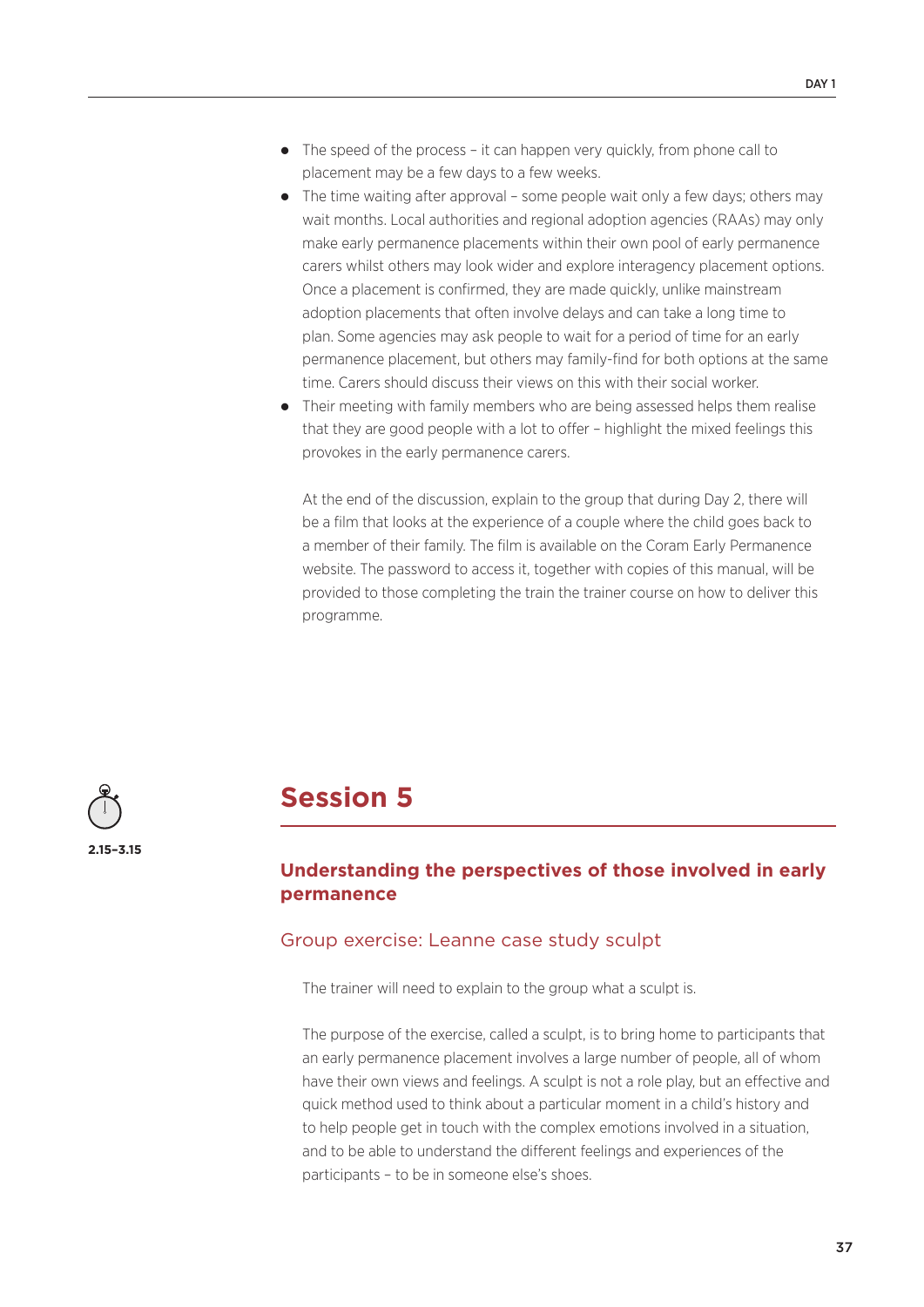The value of a sculpt is that it goes beyond words and logical explanations and taps into people's non-verbal perceptions and communications. It is usually intriguing and illuminating for all concerned. Because it does not call on people to "act" as in a role-play, it is much less daunting and does not feel exposing. People can be reassured and encouraged to participate, but not compelled if they really do not wish to do so.

It can be useful to find out whether any of the participants has experienced a sculpt before. Explain that it will hopefully all become clear as you go through the exercise.

Trainers will need to have considered the scenario and the points you hope to highlight as well as how to place the participants physically in relation to each other in order to represent the relationships you wish to convey. It may help to practice with a group of colleagues beforehand.

Ask the group to find Leanne's case study in their Workbook. The case study may also be found in Appendix 4A. Read it out aloud slowly and participants can read along with you. Check that they are clear about it.

There are two scenarios using the same case study – the first scenario focuses on the first contact with the birth parents, and the second addresses everyone's feelings at the point of adoption. Participants have the background scenario notes, which trainers may find in Appendices 4A, 4B and 4C. You may wish to consider laminating the roles individually onto cards for ease of use. Equally, you may photocopy and cut them out each time you use them.

**Please note:** Participants have only the background information in their Workbooks. The scenarios are available in Appendices 4A and 4B for trainers to facilitate the exercise and allocate roles to participants.

#### *Scenario One: First contact*

Step One: Read out the background scenario notes first. Refer back to the legal timeline and make clear that at the point this scenario takes place, the matter is almost at final hearing and so the decision has been made to place with early permanence carers as no family members or adopters of Leanne's siblings were available (NB. the local authority has a duty to approach them first).

Step Two: Read through the scenario for First Contact – Appendix 4B. Once the scenario has been read out and explained, ask for volunteers for each role and then place the child first, followed by other participants to be positioned in relation to the child. If participants appear reluctant, you can encourage their participation but be mindful of not pressurising them. As each role is allocated, give each participant their corresponding name badge and role information so that the group can recall their roles with ease. Read out their bespoke part slowly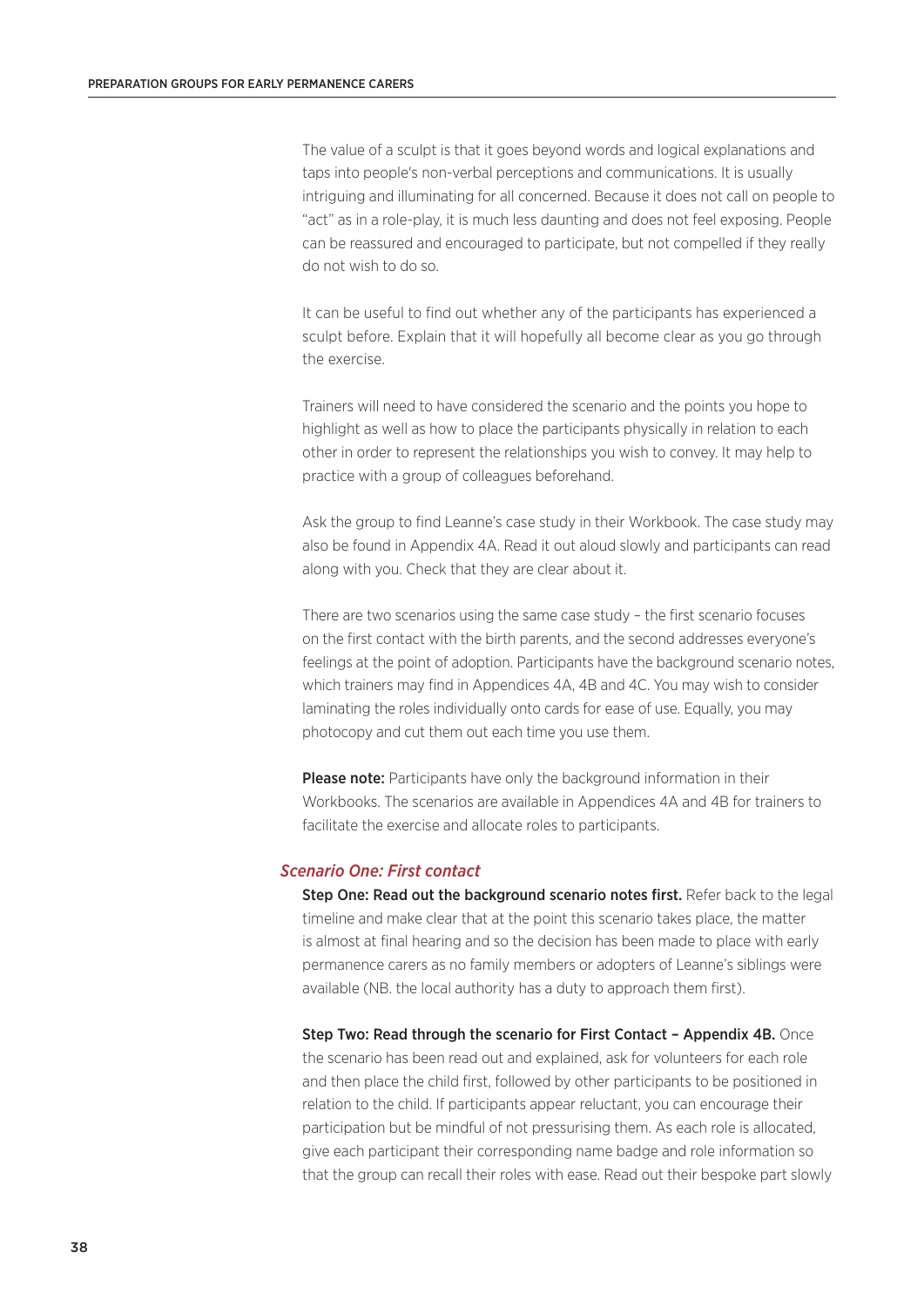to them. *You need to plan beforehand how to place the participants physically in relation to each other in order to represent the relationship you wish to convey.* The notes accompanying this exercise will help you with this as they provide guidance to the placing of participants.

**Step Three:** Once everyone is in place and has their part read out to them, ask them to think about who they are and how it feels for a minute, while everyone holds their position.

Then go back around to all the participants and ask for their reflections. Also ask any observers for their thoughts and reactions.

De-role participants and then repeat for the adoption – Appendix 4C, following the same steps as above.

# Useful themes

You can draw attention to a number of themes that emerge.

- Number of people involved in decision-making for the child.
- Carers' conflicting feelings if adopting the child; feeling sympathy and concern for the mother, having met her in contact.
- Father's anger and powerlessness he feels excluded from the process it can be difficult to engage fathers in many instances.
- Maternal aunt's feelings of guilt and anger in the adoption scenario; often the group acknowledges empathy for her situation.
- Complexity of contact worker role balancing feelings of all concerned.
- Social workers are also emotionally impacted by the challenging situation; however, their role is to contain the emotions of all involved.

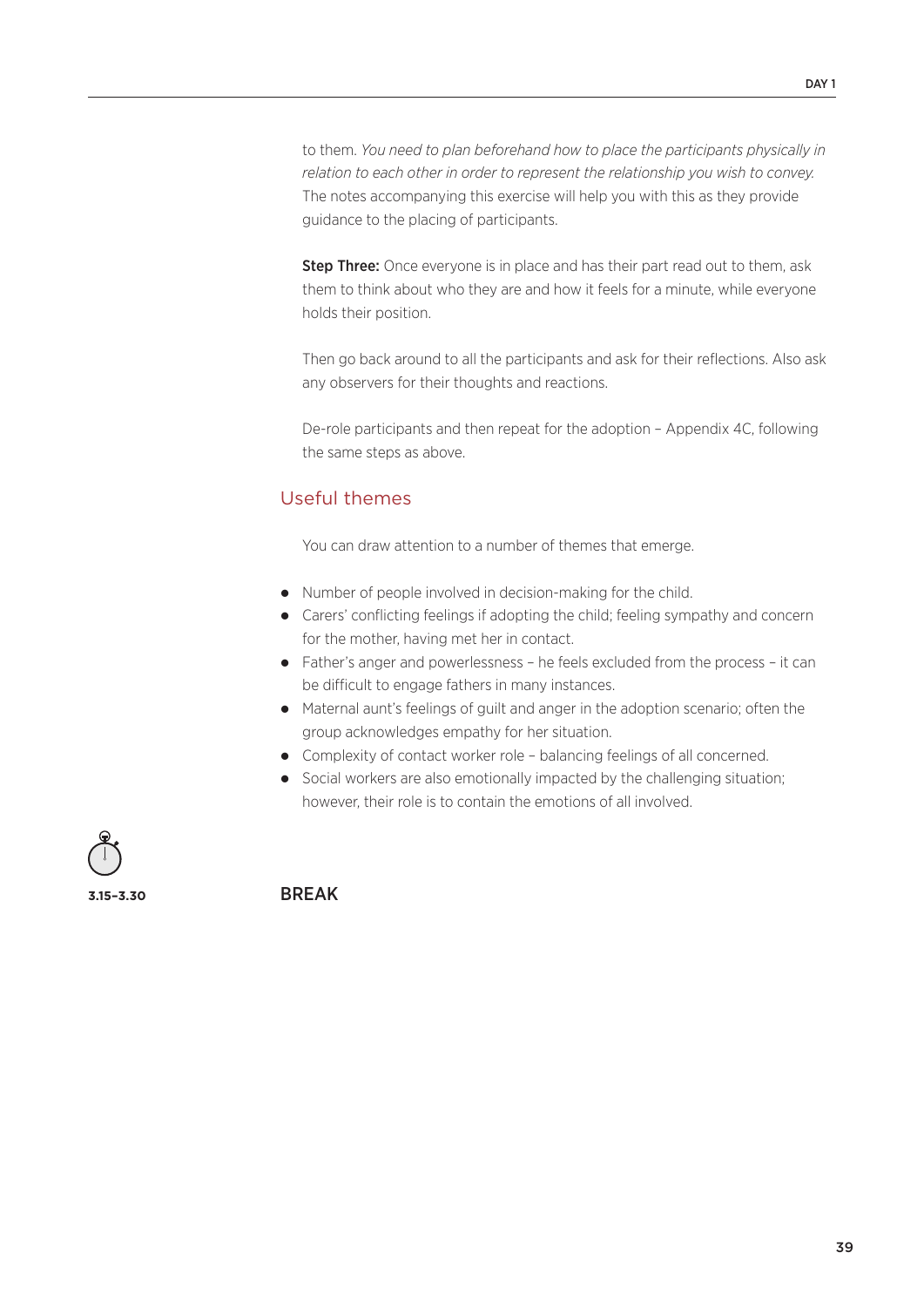

# **The importance of support**

Everyone involved in early permanence placements needs support. During the early permanence placement process, there may be many different people involved and new experiences for the carers to manage. The aim of this session is to explore potential support systems and opportunities for the child and carer.

# Support system for child and carers

Ask participants to put their workbooks aside for a moment. Refer to Appendices 5A and 5B about the support network for the child and the carers.

1) Using the diagram as a reference, write the child's name at the centre of a flipchart page and ask the group to call out who is involved in relation to providing support for the child, giving prompts if needed, and then fill in the detail of their role as per the diagram. The aim is to visually demonstrate to the group the extent of the support network.

It is worth highlighting that there are a lot of visits by professionals early on in the placement, but as the placement progresses, the meetings and visits are not so frequent – some carers have commented humorously that they miss visits towards the end of the placement!

2) Using the diagram as a reference, write "carer" at the centre of the flipchart page and ask the group to think about who their support network will include.

# *Friends and family element of this diagram*

- Participants should think about who they will be able to talk to when stressed and who will remain non-judgemental, e.g. if a family member comes forward to be assessed, they do not want family and friends trying to be supportive in unhelpful ways, perhaps by saying, 'You are a much better carer'.
- Where offered by the agency, Friends and Family events are important in helping to explain to the applicant's network what early permanence is, what is helpful and not helpful – and are generally enjoyed by those who attend. Applicants do not attend and so friends and family are free to ask whatever they want!

# *Supervising social worker (SSW) element of this diagram*

- Draw out the importance of this role it is an emotional and stressful process and the supervising social worker's job is to guide, contain and support the carers.
- Feelings that carers cannot relay in a professional network meeting can be shared with their supervising social worker. Carers are being asked to love a child, who, potentially, may leave to return to their family: this will provoke conflicting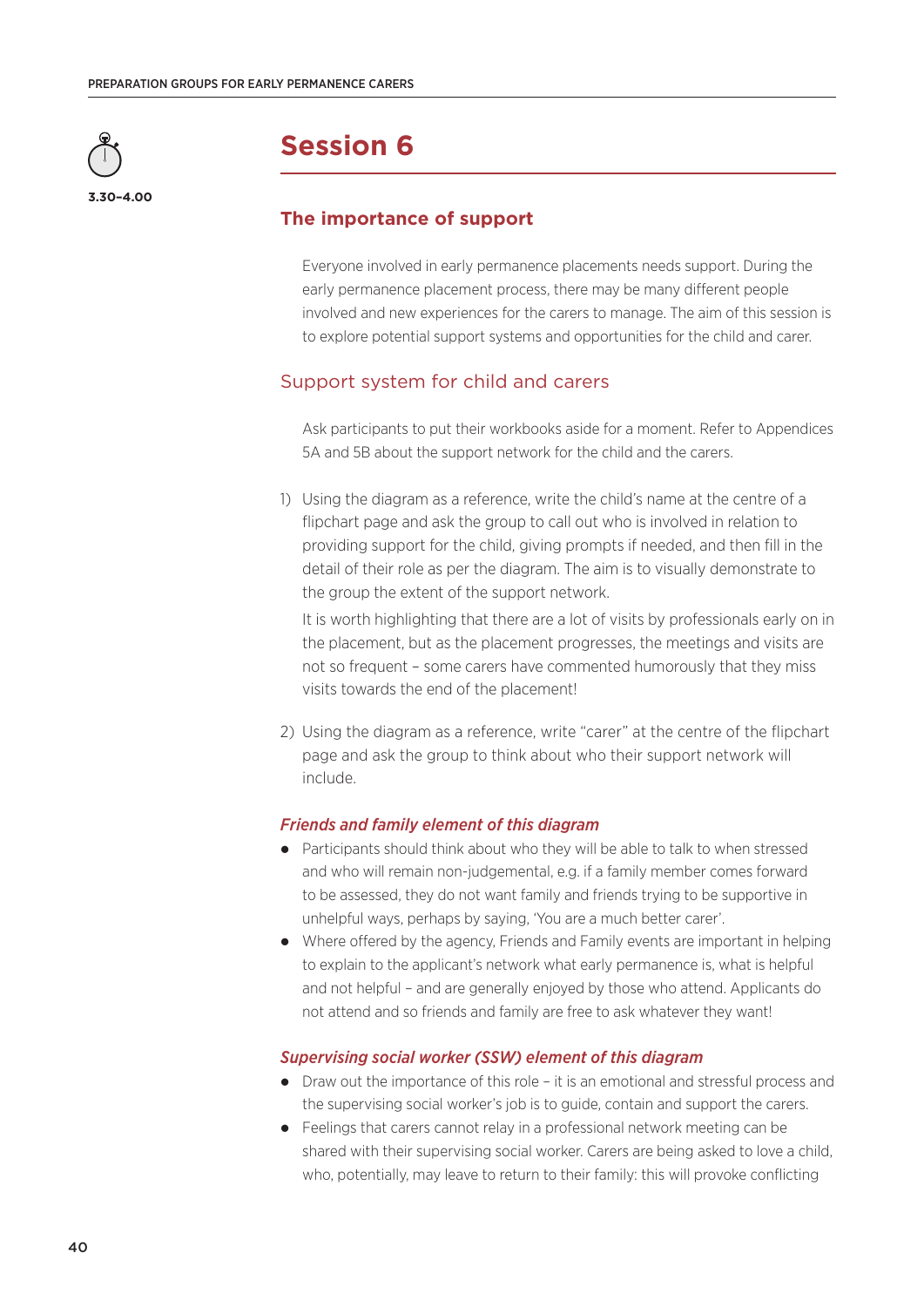feelings – the supervising social worker is able to listen and support them whilst reminding them of their role.

 The supervising social worker in the RAA or VAA is also able to manage communication with the placing local authority. Childcare social workers have many responsibilities to the children they support, so it may be that the supervising social worker has the time to relay what the carer needs to know in a clear and constructive manner, if the child's social worker is not available at times.

Another option, depending on time constraints, would be to split the group into two groups with their own flipchart and pens – one to consider the support network for the child and the other to consider the support network for the carers, and then to take feedback from both.

Refer participants back to the support system diagrams in their workbooks to compare at the end of the exercise.



# **Session 7**

# **Reviewing the benefits and challenges of early permanence**

# Small group exercise: Challenges and benefits of early permanence placements for the child, the parents and the carers

There is usually some time to make up at this point of the day and this session provides a good opportunity for participants to reflect on what they have learned and any questions they have not had an opportunity to ask.

Break into three groups, depending on the number of participants, giving each group flipchart paper and pens.

Ask each group to consider the challenges and benefits to the child, carer and parent respectively.

Give them until 4.25pm to do this and collect the flipchart paper back in. They will feed back at the beginning of the next day.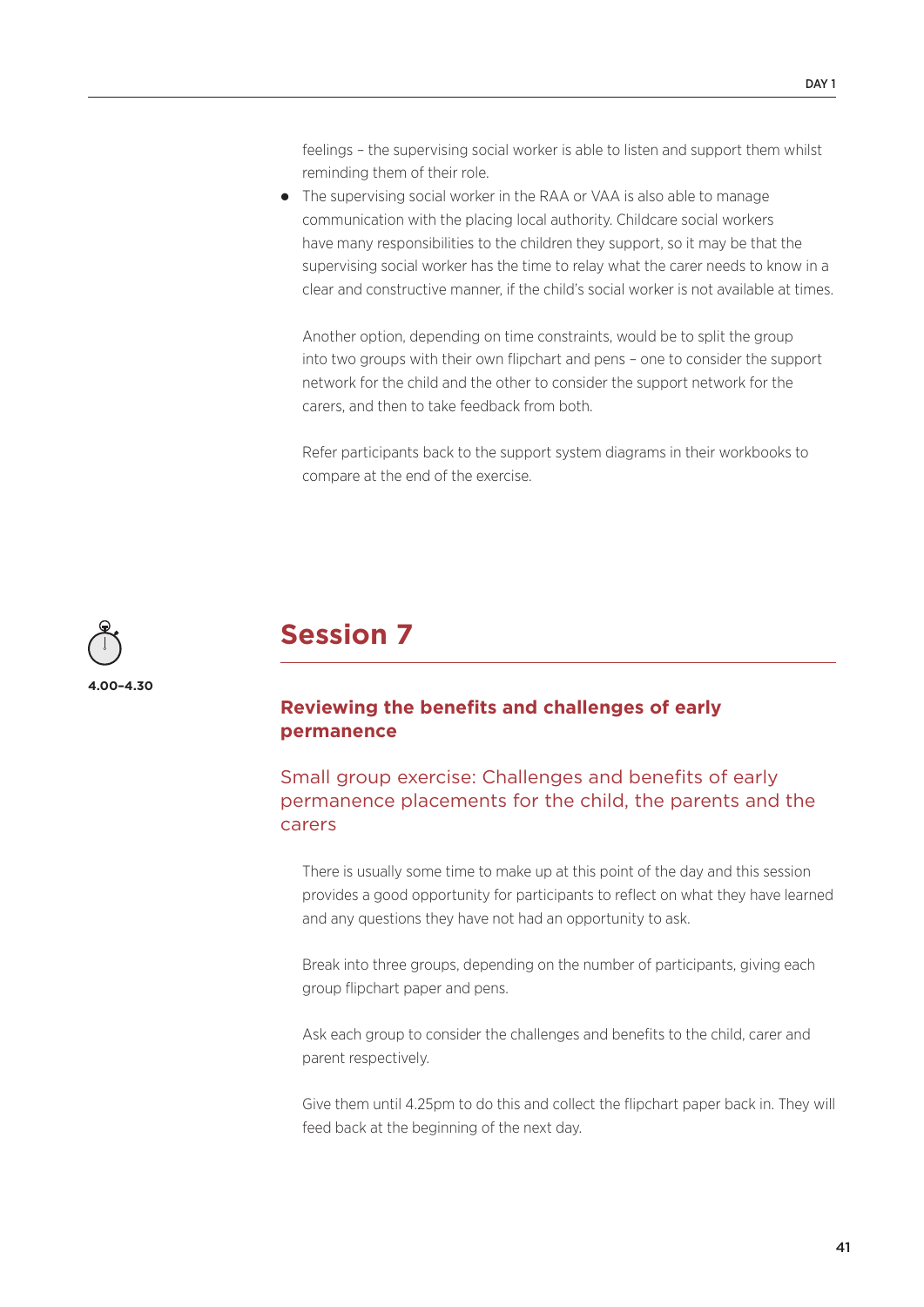# Evaluation sheets

Ask the group to complete the evaluation form (Appendix 13), which will be sent to their assessing social workers to inform their assessment, and highlight what they have learnt from the training.

**Keep flipchart pages and any questions put on sticky notes somewhere safe for the next session. Find out answers to any of the questions if you do not know.** 



**4.25–4.30** END OF DAY 1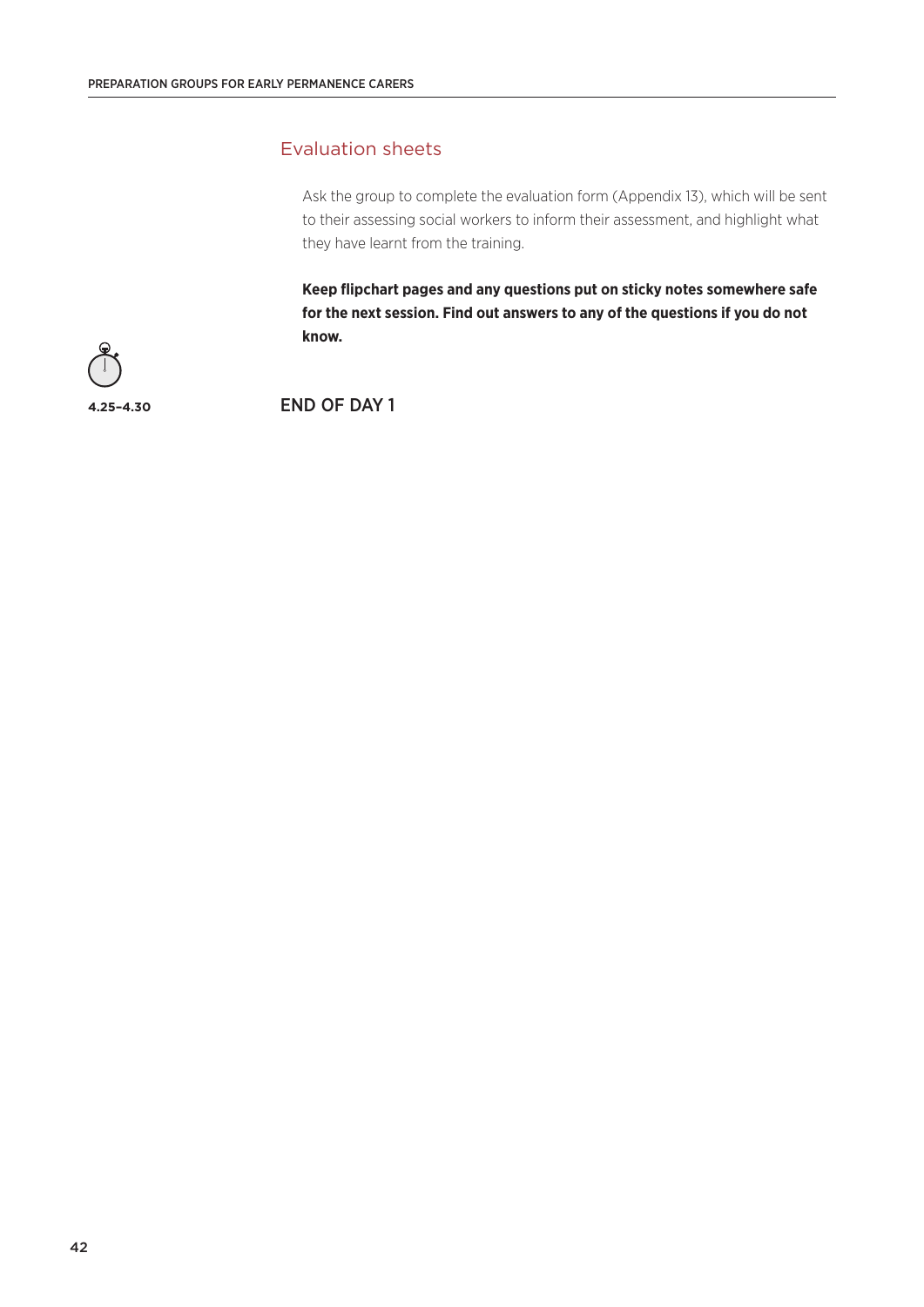# DAY 2 Learning objectives

# **By the end of the day, participants**

# **will have:**

- Considered the experiences of children being placed for early permanence
- Looked at the impact of moving a child back to their family
- Learned about how to support and manage contact between a child and their family

- Considered the specific issues to be considered when a baby is being relinquished
- Reviewed what is involved in becoming an early permanence carer

# **Programme**

| Welcome back                                                             | 10.00-10.45                    |
|--------------------------------------------------------------------------|--------------------------------|
| Session 1 - Managing situations where a child<br>returns to their family | 10.45-11.45                    |
| <b>BREAK</b>                                                             | 11.45-12.00                    |
| Session 2 – Considering children who need early permanence               | 12.00–1.00                     |
| <b>LUNCH</b>                                                             | 1.00–1.45                      |
| Session 3 - Managing contact<br>Reviewing a supervised contact report    | $1.45 - 2.30$<br>$2.30 - 3.15$ |
| <b>BREAK</b>                                                             | $3.15 - 3.30$                  |
| Session 4 - Considering relinguished babies                              | $3.30 - 3.45$                  |
| Session 5 - Reflections on the day                                       | $3.45 - 4.25$                  |
| Evaluation sheets and close                                              | $4.25 - 4.30$                  |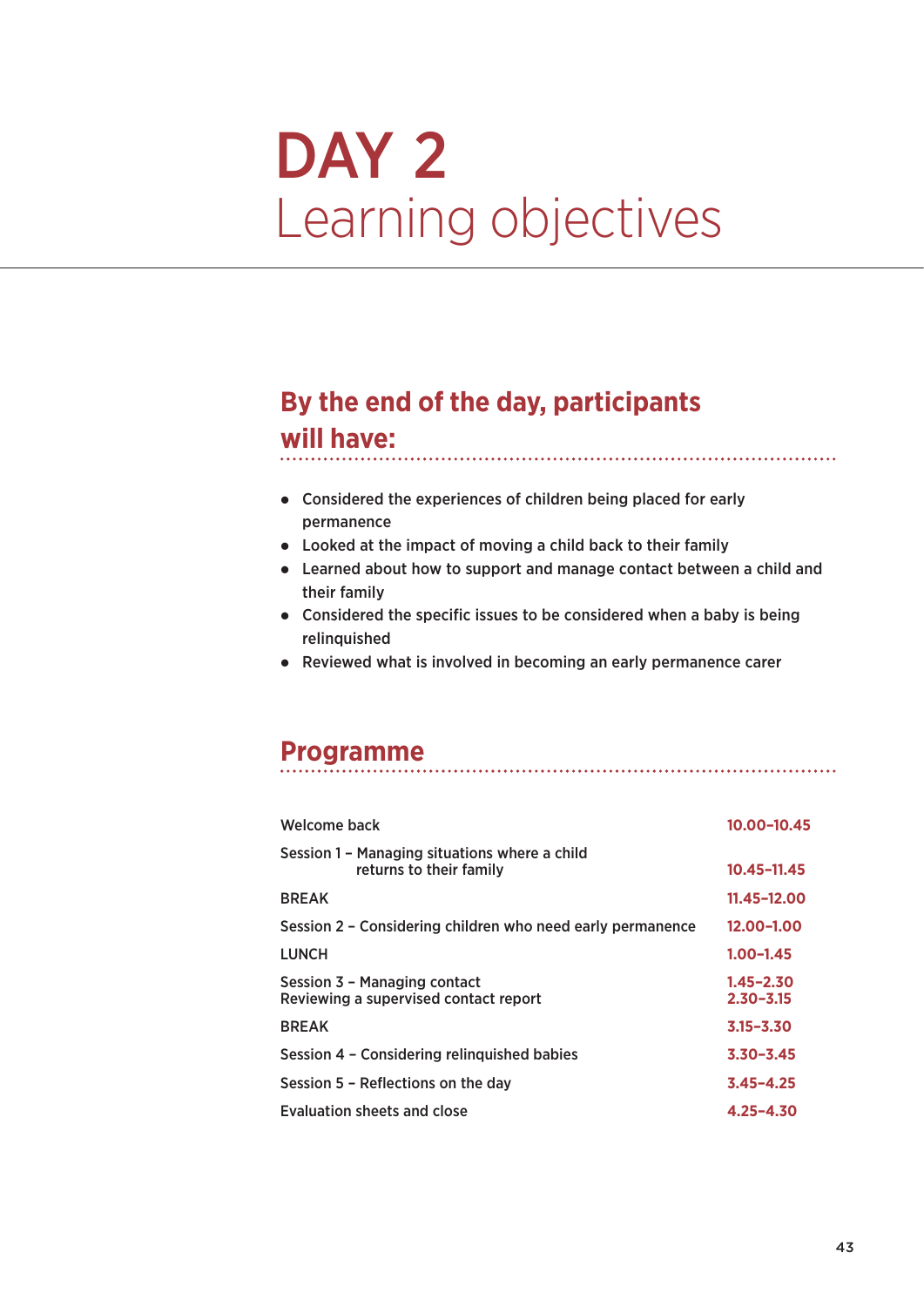

**10.00–10.45**

# **Welcome back**

Welcome participants back and go through the housekeeping arrangements and working agreement again as a reminder.

#### **SLIDE 57**

# DAY 2 – Learning outcomes

By the end of the day, you will have had the opportunity to:

- Consider the experiences of children being placed for early permanence
- Look at the impact of moving a child back to their family
- Learn about how to support and manage contact between a child and their family
- Consider the specific issues to be considered when a baby is being relinquished
- Review what is involved in becoming an early permanence carer

#### **SLIDE 58**

#### Housekeeping

- Toilets
- Fire exits
- Mobile phones and tech
- **•** Breaks
- Lunch

It is important that some time is allowed to enable participants to raise anything they have been reflecting on from the previous training day. Begin the session by referring to the questions chart from the previous session and ask if they have any other questions from the previous day. Once these are answered, remind participants that they can put up any further questions in the same way during this session.

Collect any feedback sheets from Day 1 that were not completed on the day and run through the programme for Day 2 from Slide 57.

# Feedback from Benefits and Challenges exercise on Day 1

Remind participants of the last exercise they completed, return the flipchart paper they used, and ask each group to feed back one at a time. After this, put the flipchart pages on the wall. Cross reference with the completed Benefits and Challenges paper in their Handbook and in Appendix 6.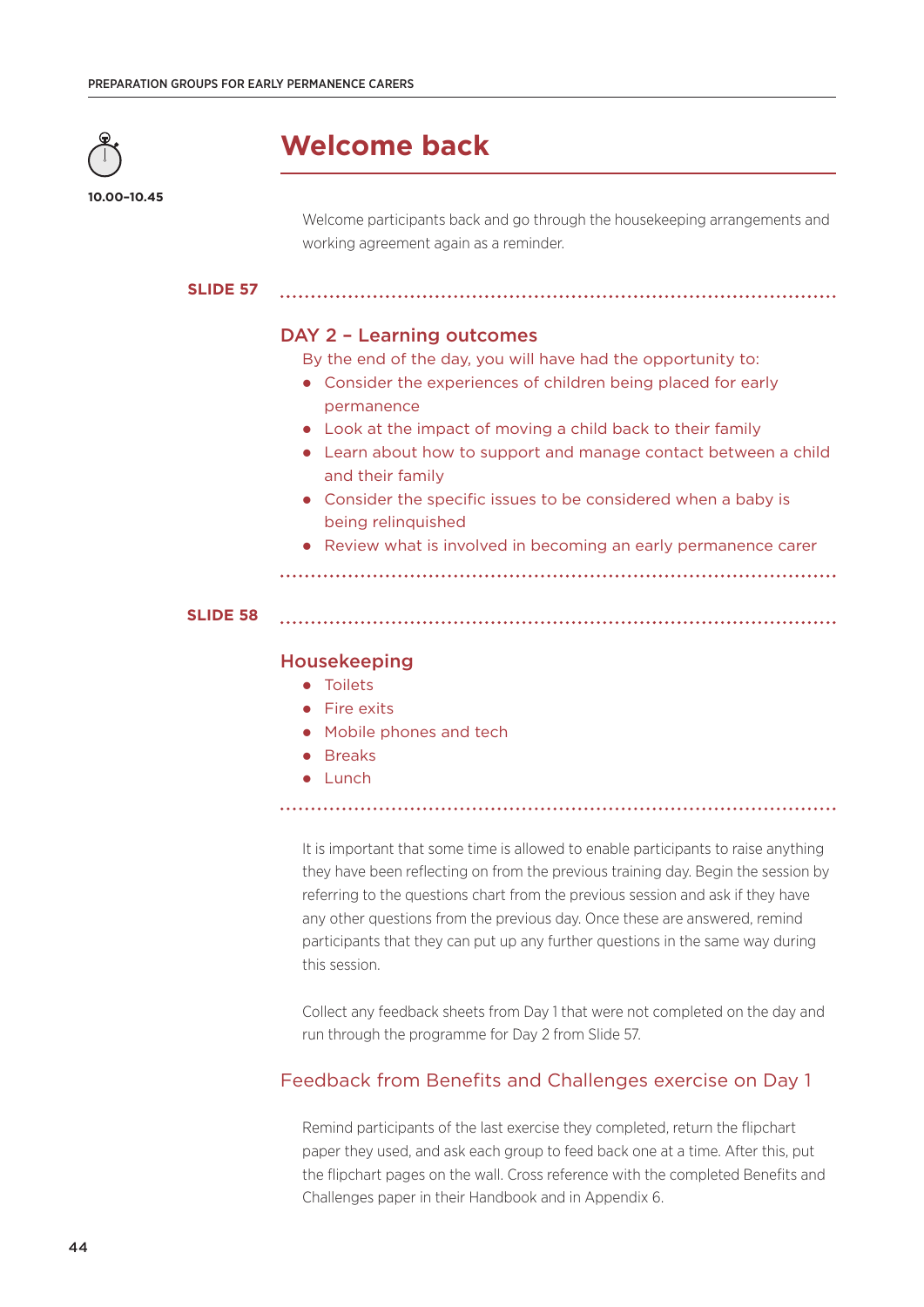

# **Managing situations where a child returns to their family**

The role of an early permanence carer is a complex one in which, whilst they hold in mind that they might adopt this child, they know that during court proceedings their role is as foster carers. There is always the possibility that the child may return to his or her family. The aim of this session is to provide an opportunity for carers to develop some understanding of the process when this is the plan, and to hear the reflections of early permanence carers who have been in this position.

# A child returns to family

Trainers will need to inform the group that this presentation has been put together in response to carers who went through this experience and reflected that it was not covered in enough detail in their training. They did not feel prepared for what could actually happen. This short presentation is to help carers understand and talk through what could happen and how this would work.

One of the key points to communicate to participants is that the process continues to be a planned one, with the child as the focus, and that a child would not immediately leave the placement upon the positive assessment of a family member. The court and transition process can take several weeks, lasting anything up to one–two months, during which the child would remain in their care and during which they would continue with their responsibilities as foster carers.

Explain to participants that the film they are about to see reflects on the experiences of carers who have been in this position.

This presentation can leave the group quite flat and emotionally drained; however, it is important for them to understand the process.

Go through Slides 60–69 which provide an introduction to the issues raised in the film. **Slide 60** is the title slide.

#### **SLIDE 61**

- Possible outcomes of early permanence placements A placement order is made in respect of the child
	- A placement order is not made in respect of the child
	- The child remains with the carers and is adopted by them
	- The child moves to live with a parent or a member of the extended family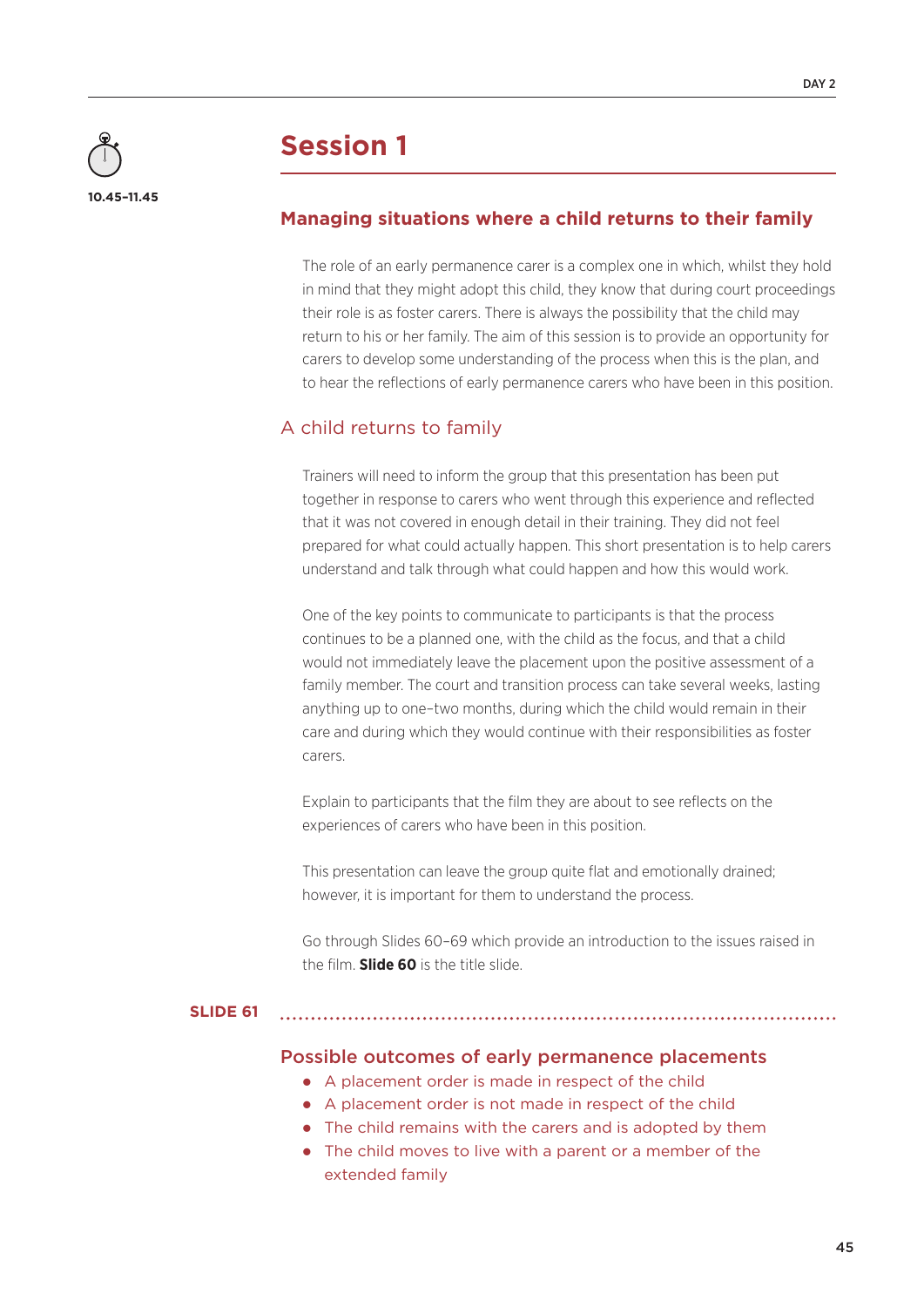#### SLIDE NOTES

– This slide provides a reminder to the group of the options at the point at which a final decision is made.

#### **SLIDE 62**

### Managing uncertainty

It is vital that people who are interested in considering any early permanence placement fully understand that the court cannot be pre-empted and the outcome is uncertain, and can think about the consequences for themselves, as people who wish to be parents, if the baby or child does not remain with them.

*Prospective concurrent planning carers need to show that they have reflected on how they would cope should reunification become the plan, and how they would manage the impact of loss.* (CoramBAAF PAR guidance, 2016)

#### SLIDE NOTES

– Although the statistical probability of a child returning to their family is low, the group will need to be reminded that this does happen and could happen to them as the best outcome for the child. They do need to be able to think through the possibility of this happening and plan for how they might manage if it did.

**SLIDE 63**

#### The support network

#### For couples

- The strength of the relationship is essential both partners need to be motivated by the needs of the child. If the child returns home, they will need to provide mutual support.
- Quote from carer where child returned home '*If you are not on the same page, the cracks would start to show.*'

# For single carers

• Single carers need a robust support network which understands the carer's motivation and is committed to supporting the carer if the child returns home

#### SLIDE NOTES

– For couples, a shared motivation is essential for them to be able to support each other. For single carers, it might be helpful for them to take a friend to any training to reflect with them and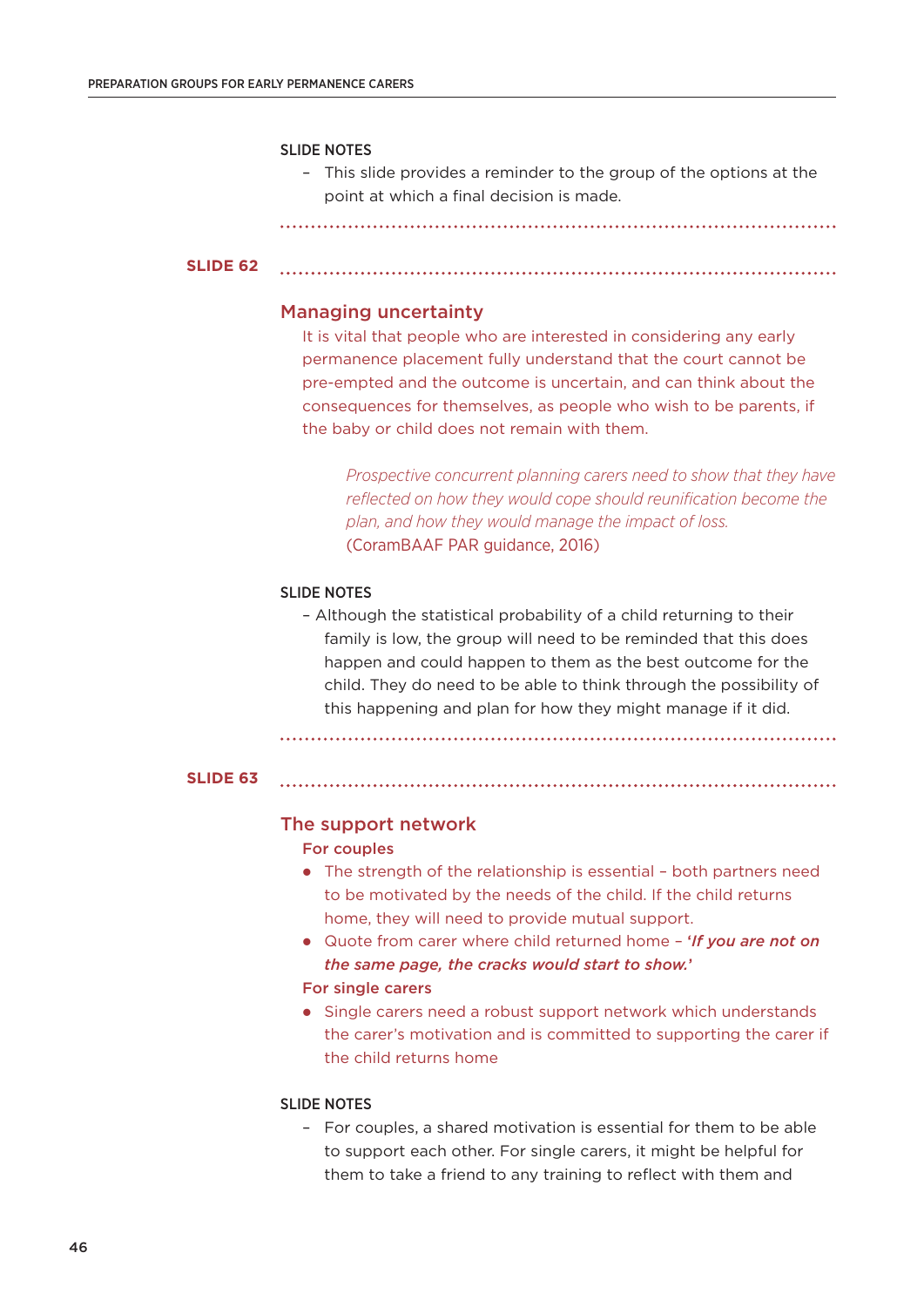consider whether this is right for them.

– Friends and family events facilitated by the participants' agencies are key to this. The more people in the carer's network who understand the ethos of early permanence, the better. Encourage participants to think about the people who can support and empathise with an experience of loss rather than encouraging a blaming or competitive position, e. g. 'You would be better parents than any family member'.

#### **SLIDE 64**

# WHy and how would a care plan change?

- If a family member is identified in proceedings, they will likely be assessed
- If the assessment is positive, the local authority may decide that they will change their care plan for the child from adoption to placement with a family member
- However, a child will rarely move to a family placement prior to the final hearing and therefore the child will remain in placement until then – often with contact introduced for the family member
- Remaining in the placement during this time provides stability for the child at a time of uncertainty

#### SLIDE NOTES

- A child would not return home overnight. The local authority may well inform carers of the change in care plan some weeks prior to the final hearing, i.e. at the point at which they receive the special guardianship order (SGO) assessment. There would be a continuation of uncertainty right up until a final decision is made in court as only the judge can grant the SGO.
- Even if the SGO assessment is positive, all parties have to provide statements for the final hearing, including the local authority social worker, the Children's Guardian and the parents – this is why the process takes time.
- The judge's decision cannot be pre-empted.
- During this time, contact is often introduced for the family member as an SGO may be the likely outcome and to do so will aid the transition for the child.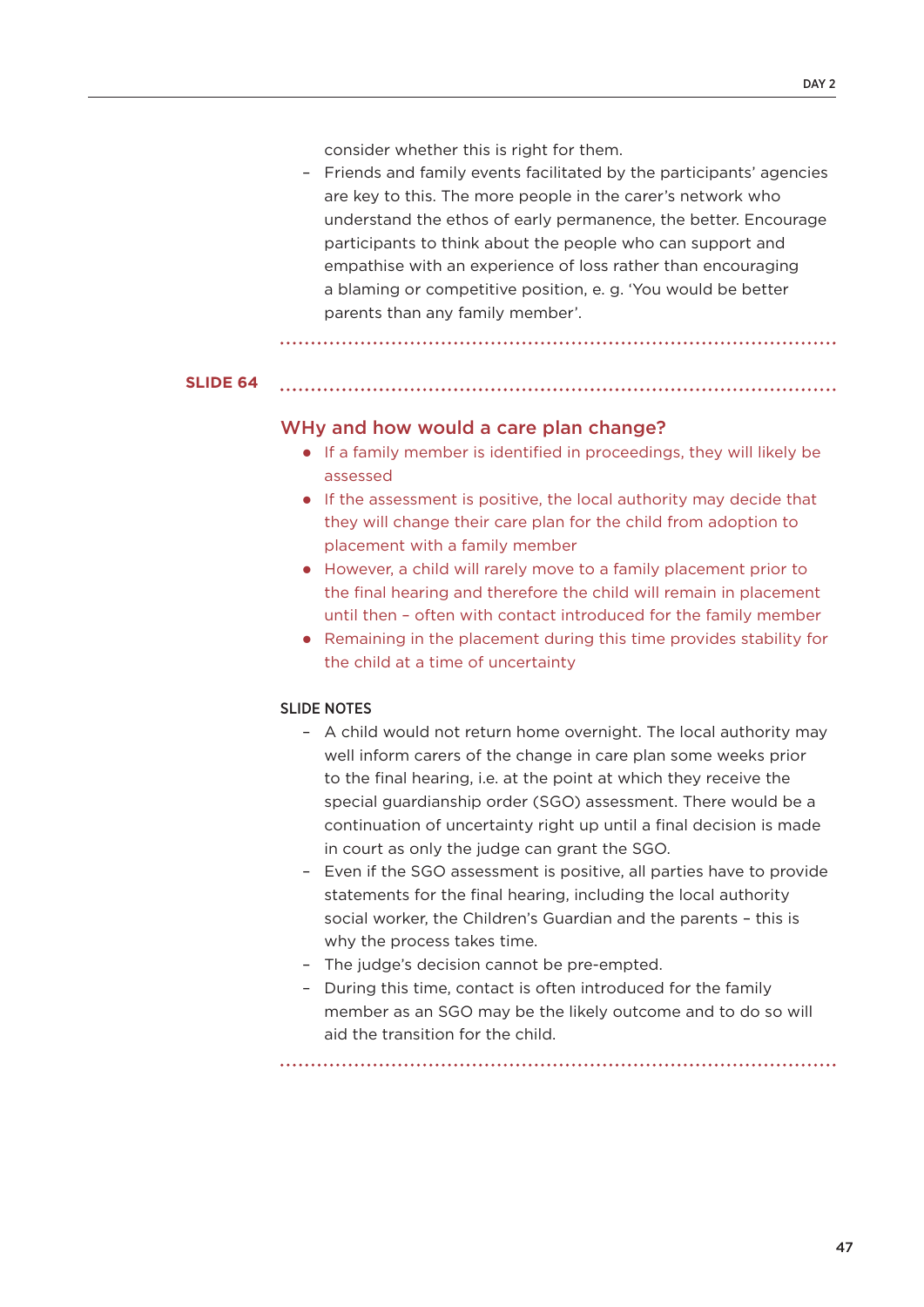#### **SLIDE 65**

# Contact with the family member

 If agreed prior to the final hearing, contact is likely to be arranged with the family member

- The carers would take the child to contact with the family member who is likely to have permanent care of the child
- This can provoke conflicting feelings for the carer. However, often getting to know the family member helps reduce anxiety as carers know where the child will be going
- The relationship between carer and family member can also support the transition for the child

#### SLIDE NOTES

- Despite training, it is understandable that carers may be anxious about the family member and how they will look after the child.
- Meeting the family member, although an anxiety-inducing thought, is actually helpful for most carers – getting to know these people is often more positive than they might have imagined.
- Relationships can be formed at contact handovers and the adults can come to work together and this can help the transition for the child.

#### **SLIDE 66**

#### Making the return work

- The carers should meet the family member before contact commences
- This may take place before the final hearing
- Carers and family members have their own support social worker
- The family members should be helped to understand what a concurrent/FfA placement is and to understand the impact on the carers of the move
- The focus remains on making the transition as manageable as possible for the child – this is a shared goal for all involved

### SLIDE NOTES

- Meeting each other talking about the child their routines and likes/dislikes, thinking about the plan and handovers, whether contact will be at contact centres or in the community are all important factors to be considered to facilitate a successful transition for the child.
- Trainers should specify who the supports are, e.g. child's social worker to support family member, supervising social worker for the early permanence carers, etc.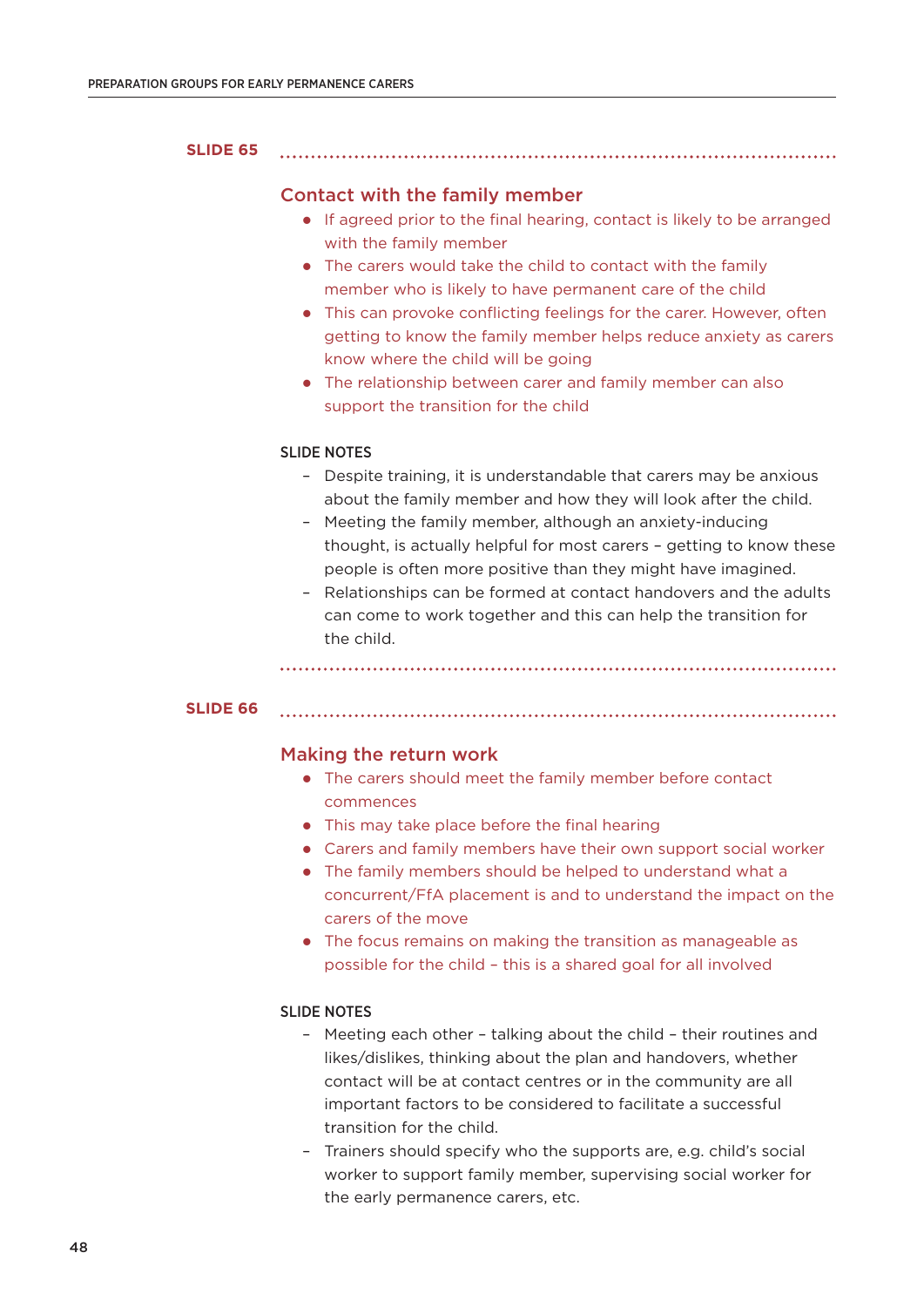– Family members are often empathetic to the carers' experience and understand that they had hopes in relation to the child – feelings of empathy and shared sadness bring people together.

#### **SLIDE 67**

#### Making the return work

- Acknowledgement that it is an emotionally difficult time for everyone
- A clear transition plan is put in place after the final hearing how many contacts over what period and where, depending on the age of the child, length of placement, and whether there has already been contact
- Transition plans can happen over three days or more usually up to two weeks depending on how much contact there has already been with family and other relevant issues

#### SLIDE NOTES

– Acknowledging feelings, e.g. sadness, anger, hope, is an important part of the process. These are all strong feelings that need to be acknowledged so they can be managed. It will be important for carers to talk to their family, friends and supervising social worker.

#### **SLIDE 68**

#### Support for families post-return

- Key support: from contact workers (if involved) and the carers' social worker – they understand what carers have been through and know their foster child
- Have a plan, including: who in your network would you call on for support? Do you want to go away? Do you want some time at home first to adjust? If a couple, how will you manage your own responses and stay in touch emotionally with each other?
- Counselling support some agencies offer counselling support; some carers may seek their own counsellor through adoption support agencies such as PAC-UK

#### **SLIDE 69**

#### What next?

- A break time to recuperate
- Time to talk about the experience and grieve for the child who will not become your son or daughter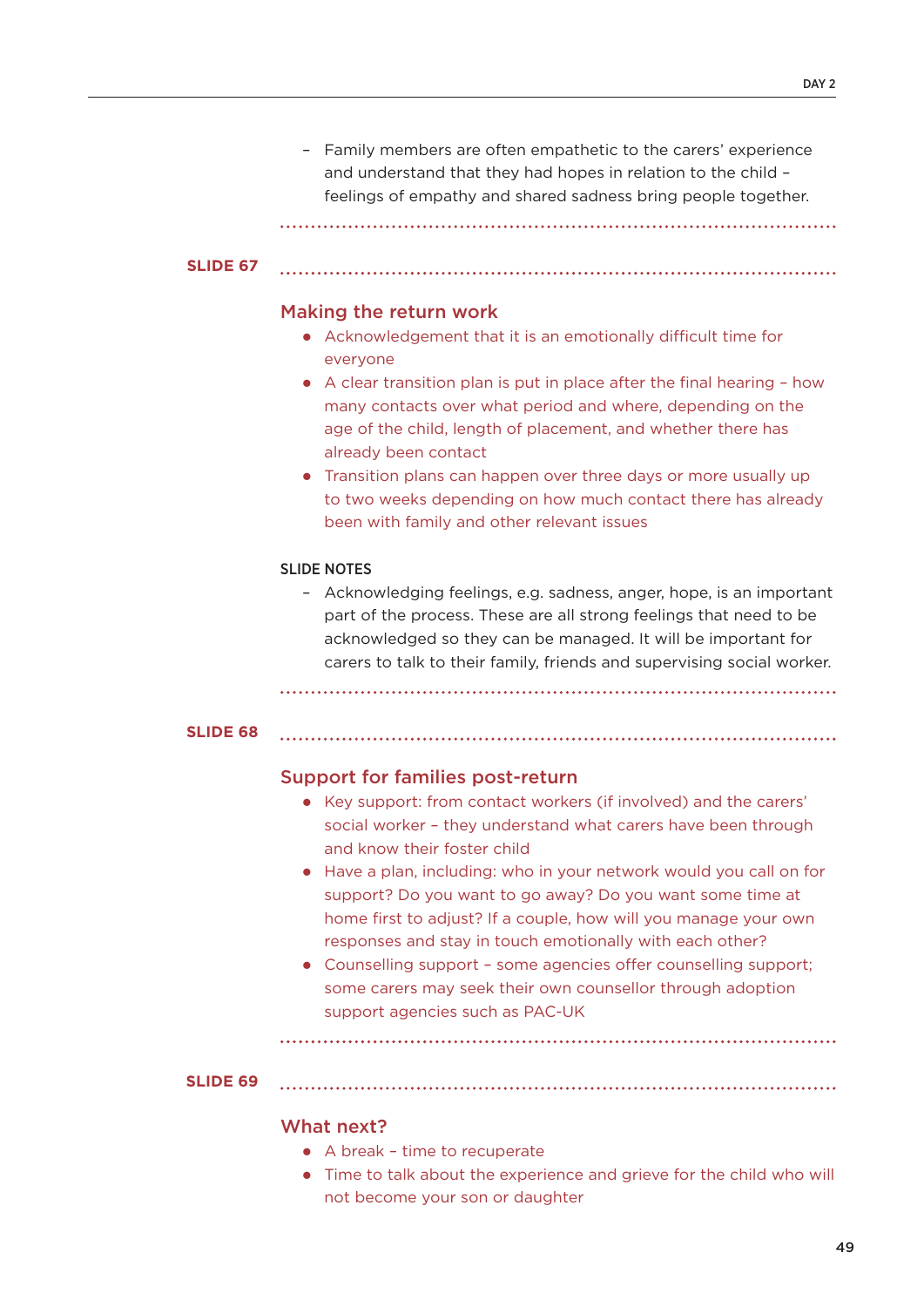- Talk to your social worker what do you see happening next for building your family? Mainstream adoption? Early permanence again?
- Anecdotally, most carers have gone on to accept an early permanence or mainstream adoption placement again
- Coram has undertaken research that demonstrated good outcomes for the small number of children who returned home as well as those who were adopted, although this cannot be guaranteed

# *First Steps to Early Permanence*

This film, made by Coram, depicts the experience of dually approved carers when the child moved to extended family. The clip is 30 minutes long and is broken into nine chapters. The trainer's notes for this are found at Appendix 7 and provide a brief summary of each section and key considerations for carers and for social workers to help you facilitate the discussion.

The film is available on the Coram Early Permanence website. The password to access it, together with copies of this manual, will be provided to those completing the train the trainer course on how to deliver this programme.

Show the film sequentially, pausing at the end of each chapter to lead the reflection.

The key message is that whilst the transition is tough, there are early permanence carers who have come out the other side feeling that they have played an important role in the life of a vulnerable child when they needed it, and that they loved the child from day one and supported them to move forwards having given them the best start in life.

At the end of the session, explain that the carers in the film are represented by actors due to confidentiality reasons; however, they present the actual carers experiences word for word and observed from a taped interview of the couple as the basis for the film.



**11.45–12.00** BREAK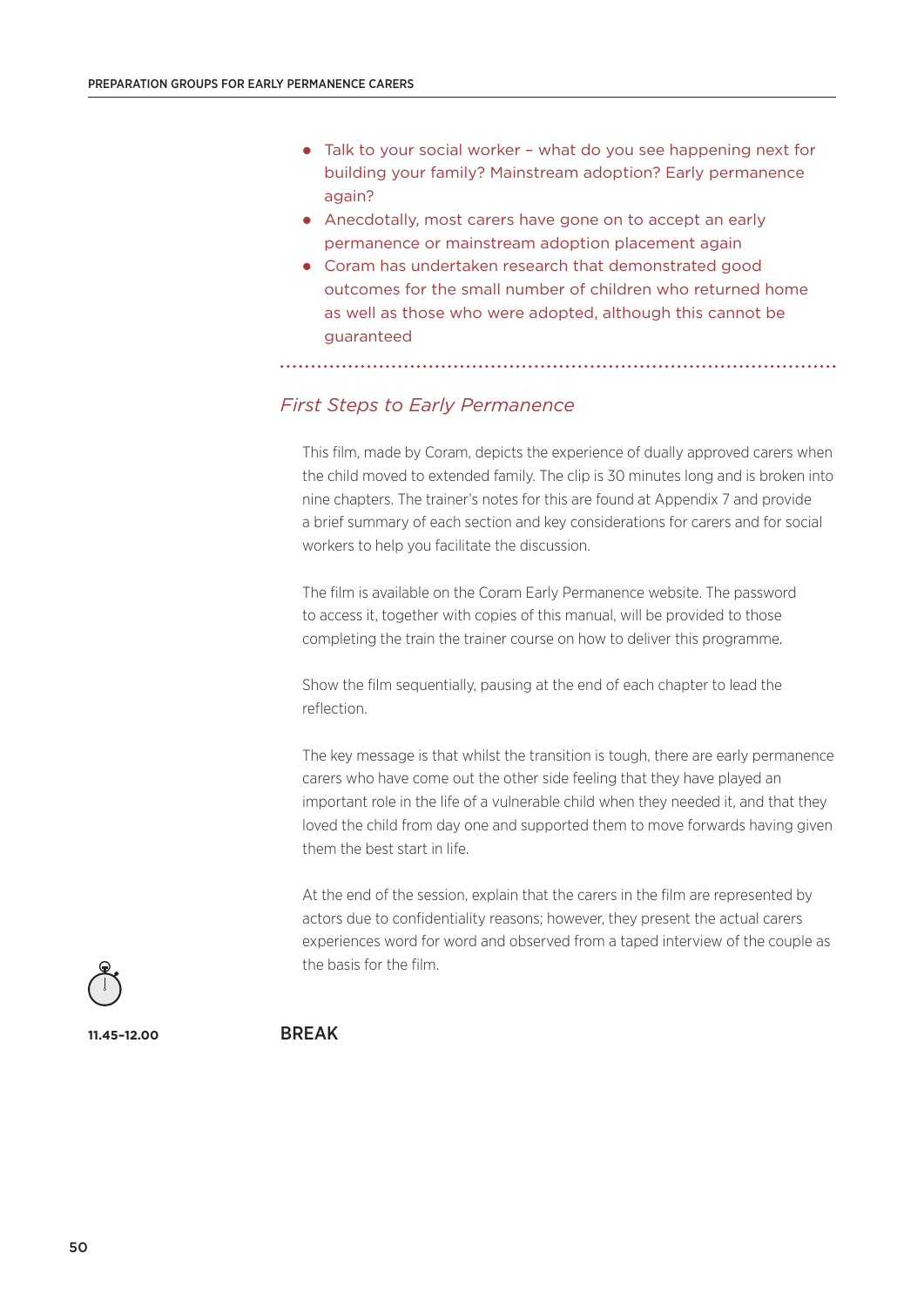

# **Considering children who need early permanence**

Important but often limited information about children for whom early permanence is being considered is conveyed to prospective carers at a very early stage through profiles describing the children and discussion with professionals. The aim of this session is to enable carers to consider profile examples, what the information may be telling them, and what more they might need to know in order to come to a decision about moving forward to placement.

# Children's profiles

Explain to the group that the aim of this session is to think about decisionmaking at the point of referral. Often there is limited information, and social workers and prospective early permanence carers need to make a quick decision. The information in the profiles will often be quite rudimentary. They will be able to build a fuller picture through ongoing discussions with their social worker and the child's social worker but unknowns and uncertainties about the future will remain. This exercise develops their understanding about what they can glean from the initial information, what they might need to consider, and what else they might want to find out.

# Small group exercise: Children's profiles

There are three profiles – Kane, Aaron and Lexie – for the groups to consider, which can be found in Appendices 8A, 8B and 8C.

Divide the participants into three groups of four/five (or more if it is a particularly large group), giving each group one profile to read and answer the questions. Allow 20/25 minutes and then go through their responses group by group.

Before getting their responses, talk through the key points of each profile for the benefit of those groups that have not discussed it.

At the end of the feedback, address the following key points if they have not already been raised.

#### *When to buy baby equipment*

Carers have found that they are never quite sure when to buy equipment.

- Not too early, not too late.
- When being matched, think about what they might need for that particular child and make a list; all children will have different needs so it is best to know about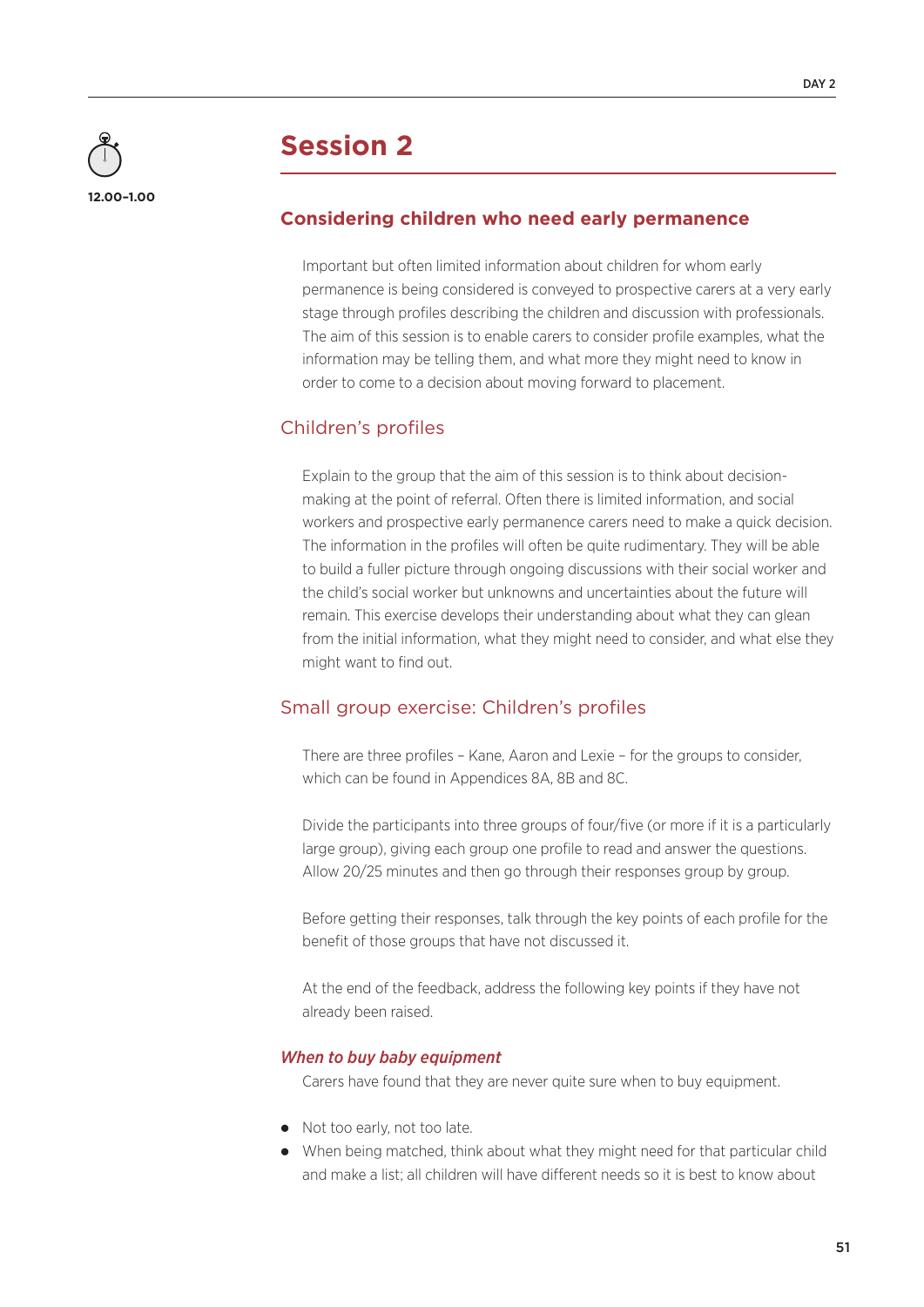the child before buying things.

• Between the match being confirmed and the placement, they can buy items they should keep receipts and leave items in boxes so they can return them if necessary.

### *What to do when you are asked questions about the child in public*

Previous carers have commented that they are asked personal questions about the baby for whom they are caring and are not always sure how to respond. It is worth thinking about this and being prepared. Some sample questions and ideas would include:

*How was the birth?* The carer could change the subject by saying something like, 'Oh yes, he is just beautiful, isn't he'. Alternatively, 'She weighs 8lb now, she's grown so much'. If the carer feels confident, they can say, 'I am his foster carer'. However, if they choose to say this, be prepared for further questions about the child's background.

**Why is the child being fostered?** It is important to remember this is confidential information and should not be shared with members of the public. An adequate response may be, 'I can't discuss that,' and move the discussion on.

Consider other questions or situations that may arise and how participants might address these.

**1.00–1.45** LUNCH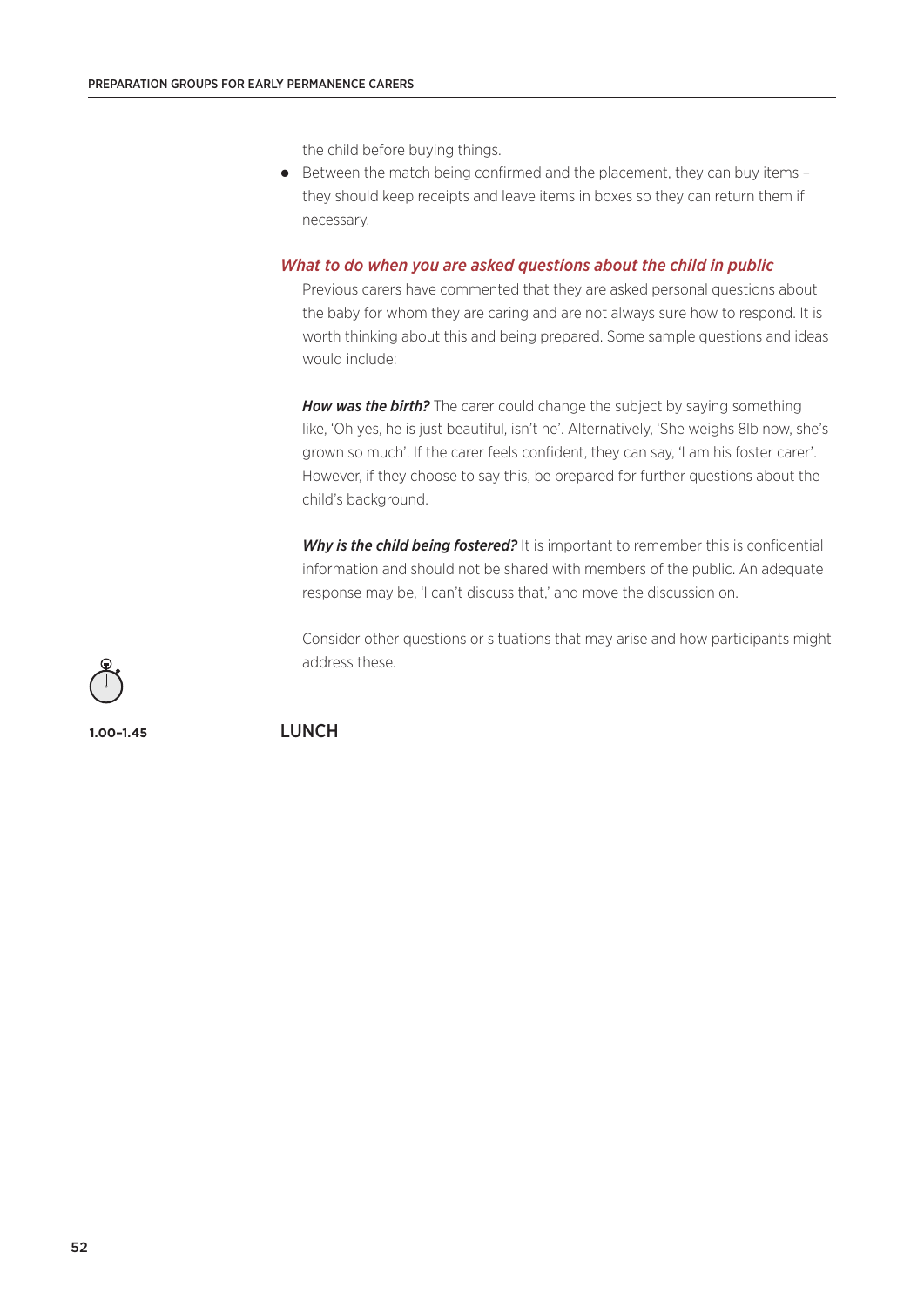

# **Managing contact**

Managing contact between the child and their family can be practically and emotionally complex. The aim of this session is to focus on the experience for the child, the potential impact of contact on all parties, as well as to provide prospective early permanence carers with practical information about their role.

# Contact between the child and parents

It is preferable to have an experienced contact supervisor to deliver the presentation and go through the slides, particularly as this provides the participants with the opportunity to ask direct questions. Accompanying notes found in Appendix 9 are provided by an experienced contact worker and may be drawn from to prompt input from a contact worker or in the absence of a contact supervisor, to support the trainer to cover the role as they take participants through Slides 70–84. **Slide 70** is the title slide and **Slide 72** shows a photograph of a contact room.

# **SLIDE 71**

# Where will it be held?

- Most local authorities have their own contact centre, or commission services from a contact centre
- Some VAAs may have a contact room that they use for placements made with their carers
- Contact is supervised by a contact supervisor
- The rooms should be child-friendly with available toys and baby equipment

### SLIDE NOTES

– Ideally, there should be a dedicated contact supervisor for each family. Developing relationships with parents and carers enables trust to develop between the adults. This benefits the child.

**SLIDE 73**

#### **Contact**

- The purpose is to maintain a bond with parents until a final decision is made as to the plan for the child
- Contact is a feature of many early permanence placements but not all – some parents do not engage right from the start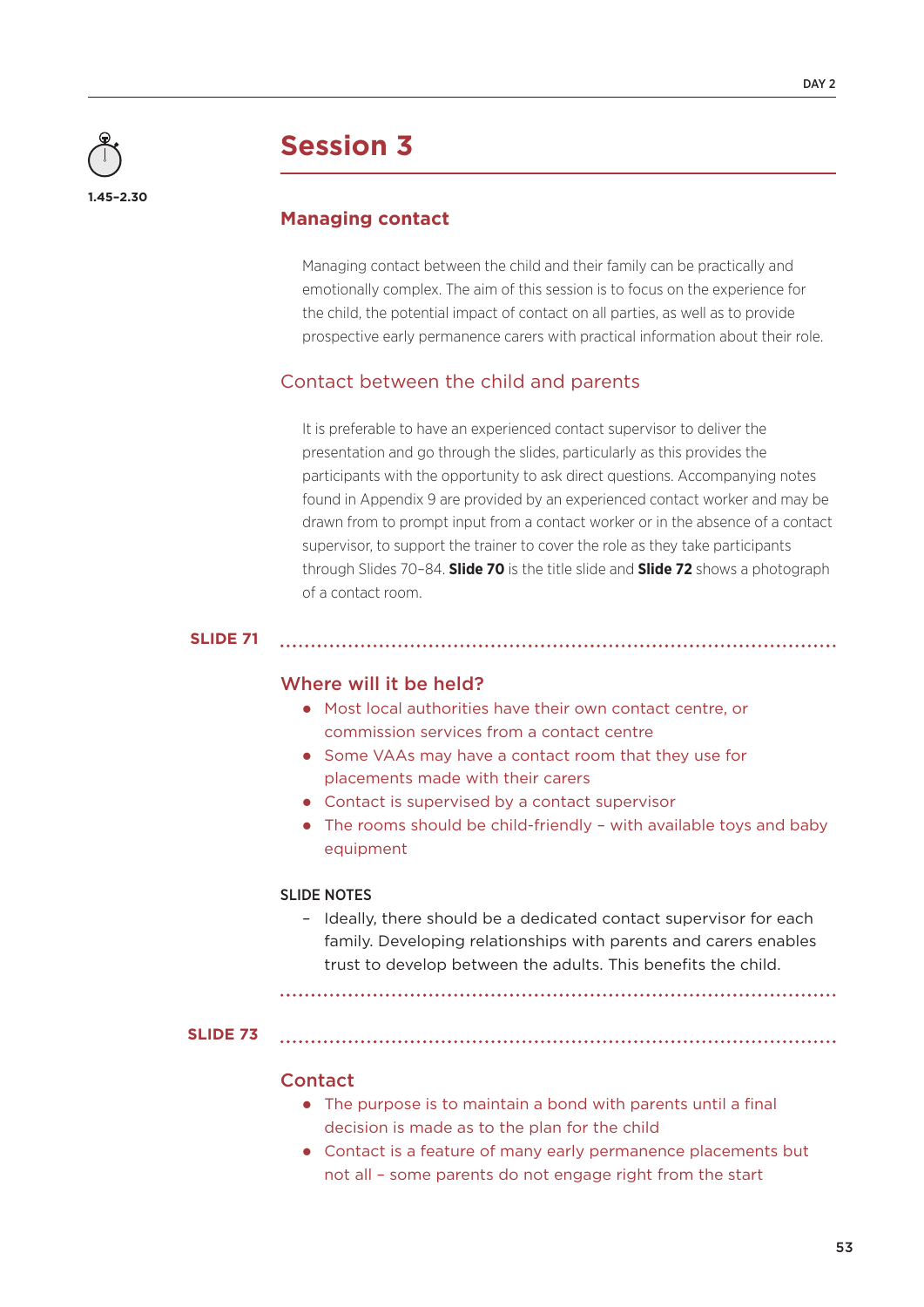|                 | Contact research has evidenced that consistent quality contact is<br>more important than frequency of contact - frequency of contact<br>has reduced over the years from sometimes being almost daily to<br>on average two-three times per week - but ultimately it is up to<br>the judge<br>Parents may attend together or separately, depending on the<br>status of the relationship<br>Contact with family members being assessed may be added later<br>• Contact days and times are set in court |
|-----------------|-----------------------------------------------------------------------------------------------------------------------------------------------------------------------------------------------------------------------------------------------------------------------------------------------------------------------------------------------------------------------------------------------------------------------------------------------------------------------------------------------------|
| <b>SLIDE 74</b> |                                                                                                                                                                                                                                                                                                                                                                                                                                                                                                     |
|                 |                                                                                                                                                                                                                                                                                                                                                                                                                                                                                                     |
|                 | The role of early permanence carers in contact                                                                                                                                                                                                                                                                                                                                                                                                                                                      |
|                 | • To bring the child to contact<br>• If possible/safe, to be involved in the handover of the child to the                                                                                                                                                                                                                                                                                                                                                                                           |
|                 | parents, providing updates on how the child has been                                                                                                                                                                                                                                                                                                                                                                                                                                                |
|                 | To let the parents and contact supervisor know when the next<br>feed or nap is due and when the last nappy change was                                                                                                                                                                                                                                                                                                                                                                               |
|                 | To remain available by phone while contact is taking place in case                                                                                                                                                                                                                                                                                                                                                                                                                                  |
|                 | contact is disrupted and needs to end early                                                                                                                                                                                                                                                                                                                                                                                                                                                         |
|                 | Meeting parents can be anxiety-inducing in early stages; however,<br>once relationships develop, it often becomes a constructive and<br>helpful experience for all                                                                                                                                                                                                                                                                                                                                  |
|                 |                                                                                                                                                                                                                                                                                                                                                                                                                                                                                                     |
| <b>SLIDE 75</b> |                                                                                                                                                                                                                                                                                                                                                                                                                                                                                                     |
|                 | What is it like for the carers?                                                                                                                                                                                                                                                                                                                                                                                                                                                                     |
|                 | • Coming to contact several times a week can be disruptive to the                                                                                                                                                                                                                                                                                                                                                                                                                                   |
|                 | baby's routine; however, it will be a requirement of the court                                                                                                                                                                                                                                                                                                                                                                                                                                      |
|                 | The child may be unsettled after contact - carers may experience<br>conflicting feelings of knowing the parent has a right to see the                                                                                                                                                                                                                                                                                                                                                               |
|                 | child but finding it hard to see the unsettling impact on the child<br>afterwards                                                                                                                                                                                                                                                                                                                                                                                                                   |
|                 | • Contact can emphasise the lack of control that carers have in the                                                                                                                                                                                                                                                                                                                                                                                                                                 |
|                 | process                                                                                                                                                                                                                                                                                                                                                                                                                                                                                             |
|                 |                                                                                                                                                                                                                                                                                                                                                                                                                                                                                                     |
| <b>SLIDE 76</b> |                                                                                                                                                                                                                                                                                                                                                                                                                                                                                                     |
|                 | How the contact supervisor supports the early permanence<br>carer                                                                                                                                                                                                                                                                                                                                                                                                                                   |
|                 | • Asks the carers questions about the child and directs answers to                                                                                                                                                                                                                                                                                                                                                                                                                                  |

the parents at handovers – encourages eye contact and direct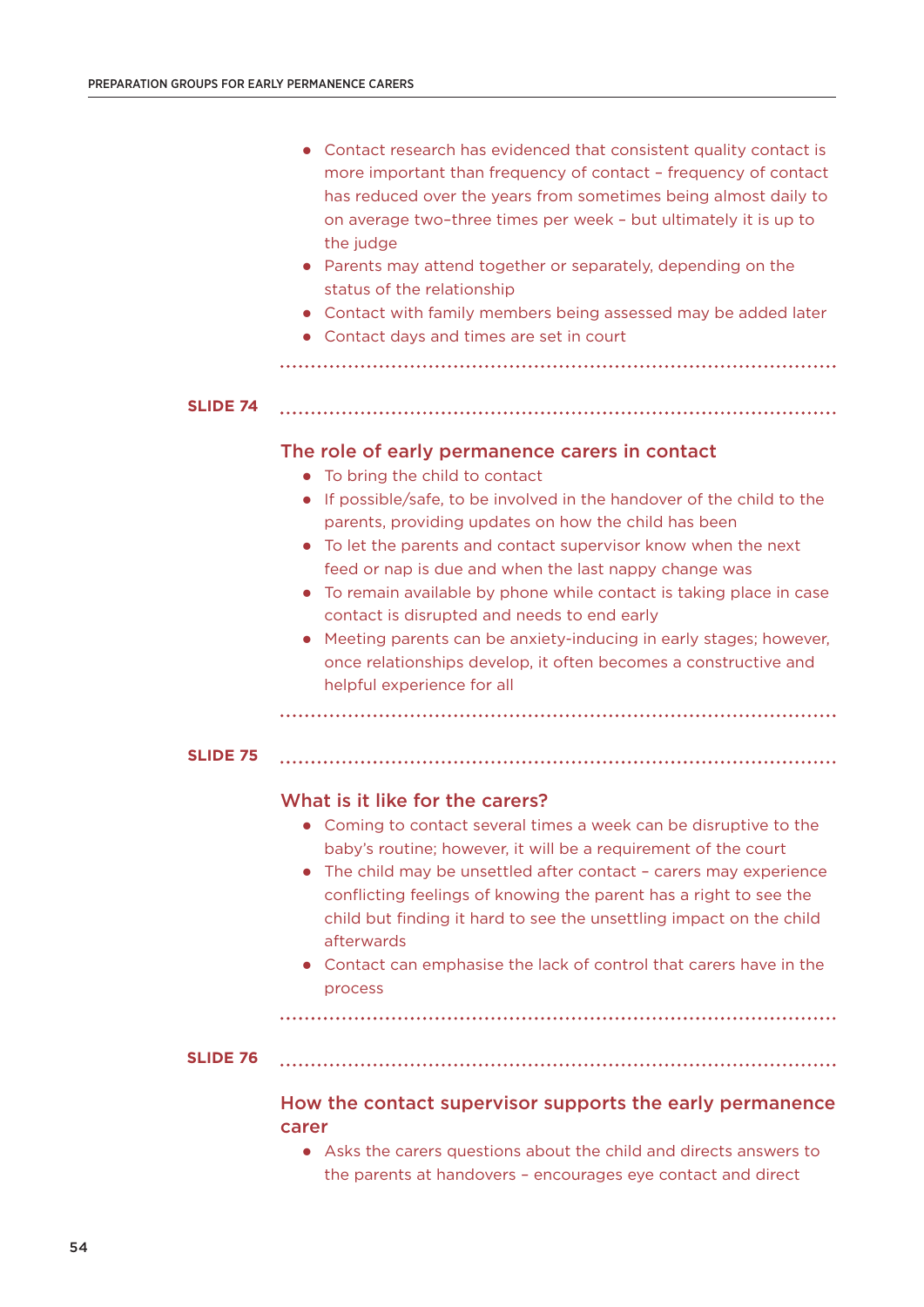|                 | communication between carers and parents where possible<br>Encourages you to refer to the parents as "Mum" and "Dad" -<br>demonstrates that you respect their role as parents<br>Reassures you that the supervisor is there during contact and will<br>$\bullet$<br>keep the child safe<br>Ensures that you do not reveal confidential personal details<br>Makes sure you are updated as to the baby's routine during<br>contact when you pick them up, e.g. when fed, slept, etc                                                                                    |
|-----------------|----------------------------------------------------------------------------------------------------------------------------------------------------------------------------------------------------------------------------------------------------------------------------------------------------------------------------------------------------------------------------------------------------------------------------------------------------------------------------------------------------------------------------------------------------------------------|
| <b>SLIDE 77</b> |                                                                                                                                                                                                                                                                                                                                                                                                                                                                                                                                                                      |
|                 | Tips for early permanence carers at contact<br>Dress the child in clothes provided by the parents when coming<br>to contact - this shows respect and supports development of a<br>relationship<br>Think of three things on the way to contact that you are going to<br>share, e.g. last nap, last poo, blew a raspberry, rolled over - helps<br>to guide the conversation, particularly at the beginning<br>Keep a separate baby bag for contact - this avoids bills and<br>confidential information ending up in there - keep it stocked with<br>nappies, feed, etc |
| <b>SLIDE 78</b> |                                                                                                                                                                                                                                                                                                                                                                                                                                                                                                                                                                      |
|                 | The experience for the child<br>Aim to create as consistent and positive an experience for the<br>child as possible - the contact supervisor will support maintaining<br>routines where possible<br>A positive relationship between the carers and parents at<br>handover is important for the child<br>Bring a familiar toy/blanket from home for the child to have in<br>contact - this is comforting for the child                                                                                                                                                |
| <b>SLIDE 79</b> |                                                                                                                                                                                                                                                                                                                                                                                                                                                                                                                                                                      |
|                 |                                                                                                                                                                                                                                                                                                                                                                                                                                                                                                                                                                      |
|                 | The experience for the child<br>• We acknowledge that the child will experience different styles of<br>care and this can be confusing<br>The contact supervisor will aim to support the parents and child<br>to minimise the impact of this - they will intervene if the child<br>becomes distressed<br>When they are younger, and if their care needs are being met,                                                                                                                                                                                                |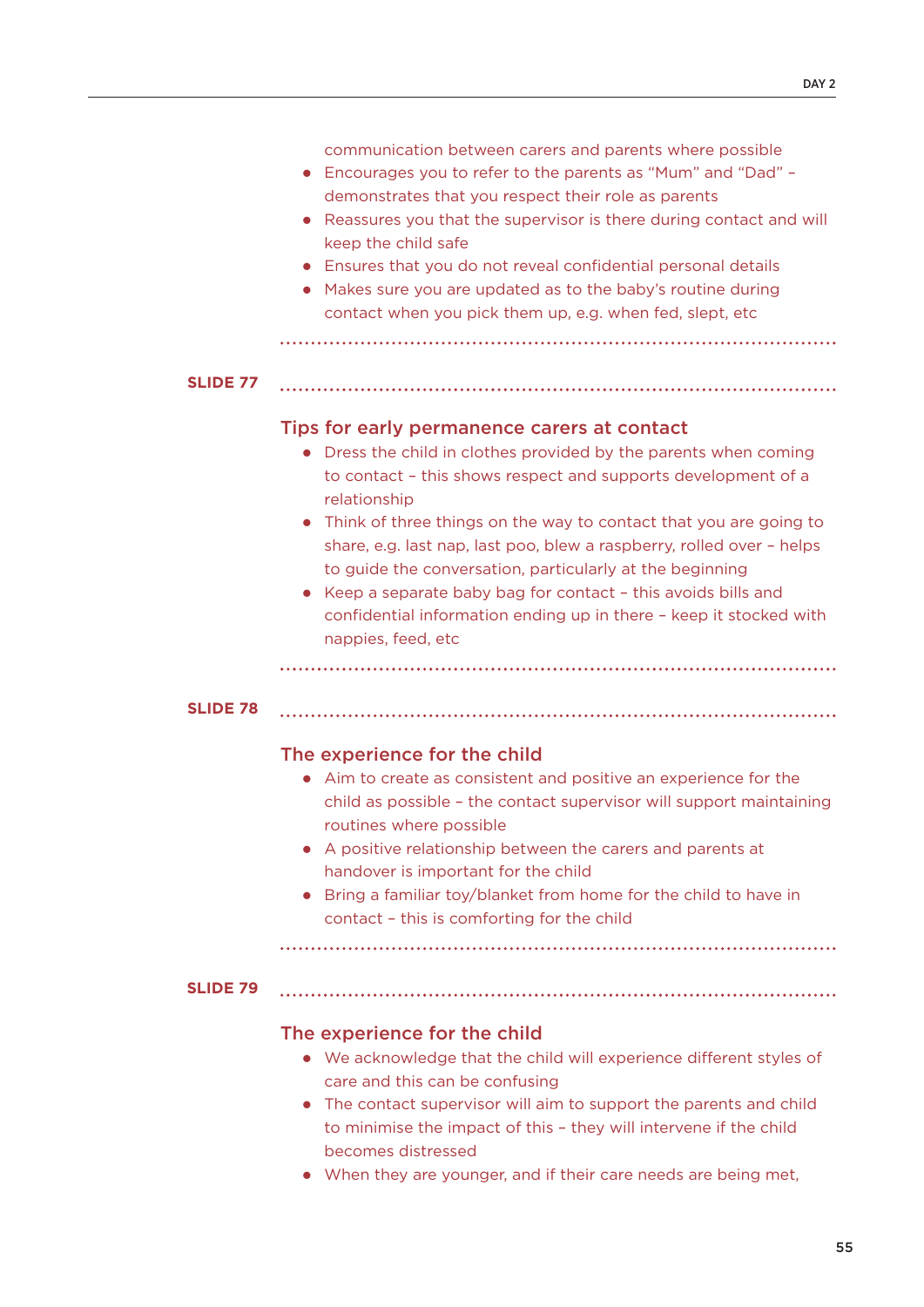babies can manage contact more easily

 As the child gets older, separations from their primary carer can become more difficult

```
SLIDE 80
```
# Recording of the contact

- The contact supervisor will keep a contact record for the local authority, including how parents are managing – strengths and difficulties, child's experience, as well as attendance, etc
- If the parents are repeatedly late or not attending, this will be fed back and reviewed by the local authority
- Alternative arrangements may be made in discussion with the parents, e.g. a reduction, or confirmation by the parents that they will attend on the day – to avoid unnecessary disruption for the child

#### **SLIDE 81**

# The experience for parents

- Parents miss and want to see their child it is disempowering to have your child removed, and hard to see them being cared for by another person
- Contact can be a positive time for them to be with their child parents develop positive relationships with contact workers who are there to support them in their parenting
- Parents will have their own views on parenting that may not align with yours and may sometimes appear critical; parents understandably want to claim their rights as parents – it is up to the contact supervisor to negotiate any differences

#### **SLIDE 82**

# The role of the contact supervisor

- To create a friendly, honest, respectful contact environment
- To ensure contact boundaries are adhered to
- To support all parties at the handovers
- To praise parents when appropriate
- To model parenting skills during contact and feed back after contact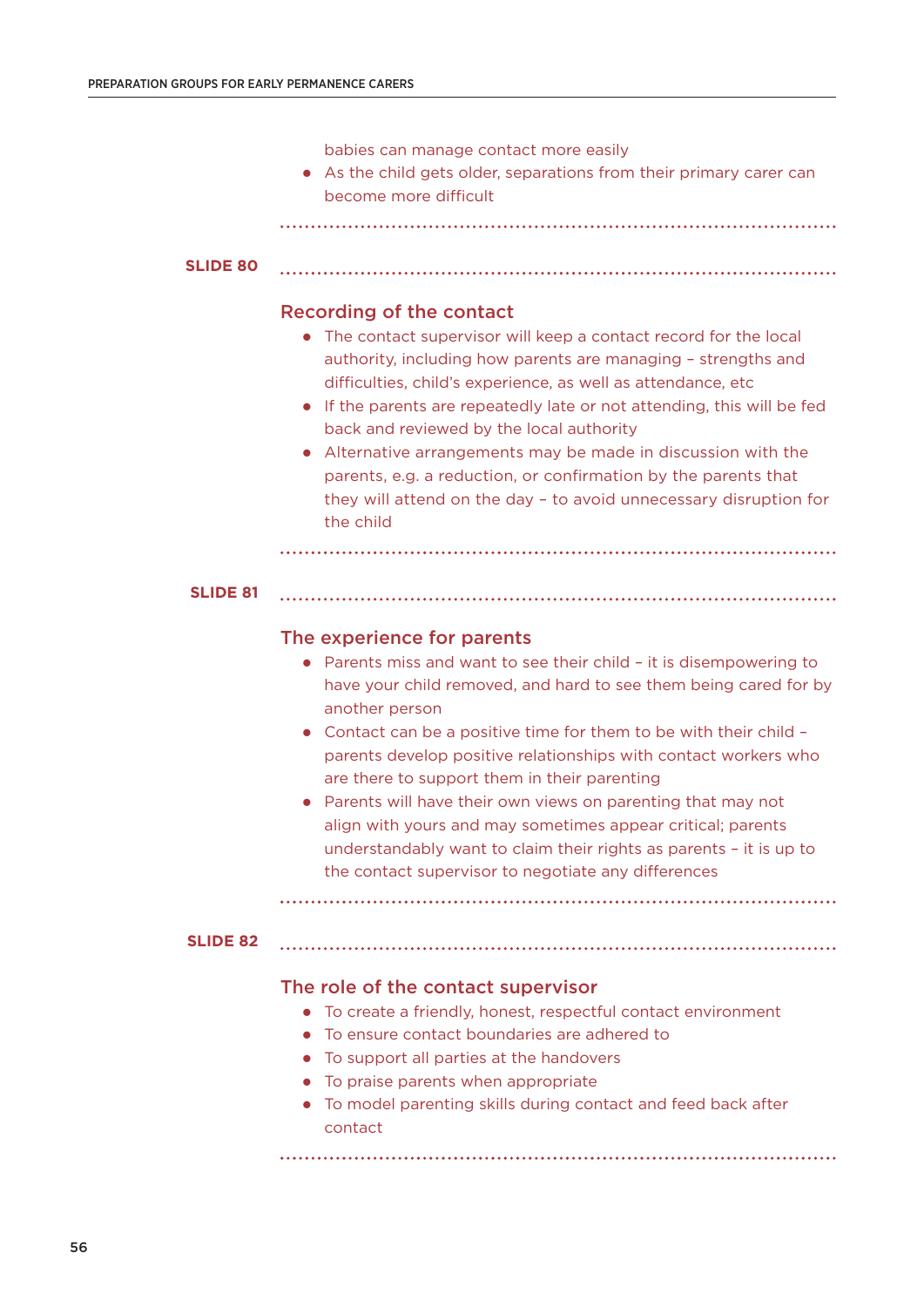#### **SLIDE 83**

# Boundaries of contact

- A contact agreement meeting is held prior to the start of contact and expectations are set out, e.g. attendance, punctuality, contact not proceeding if parents are under the influence of drugs or alcohol, etc
- Contact supervisors set out their role to ensure the wellbeing of the child, to support parents, to record contact and ensure boundaries are adhered to
- To advise that any issues that arise in contact will be fed back to the local authority children's team

**SLIDE 84**

# Experience of early permanence contact – positive outcome

*A significant proportion of parents indicated that if they could not have their child returned to them, they were pleased that they had got to know their adopters through contact, and had confidence in them.* 

(CORAM EARLY PERMANENCE PROGRAMME)



**2.30–3.15**

#### Reviewing a supervised contact report

Early permanence carers, like all foster carers, will not have access to contact reports, written by the contact supervisor, during a placement. Such reports may have a number of purposes and contribute to the local authority and court assessments. Parents will have access to these reports.

The aim of this session is to provide insight as to what happens in a contact session – based on the experience of a contact supervisor during an actual contact session.

Contact report notes, questions and points to cover may be found in Appendices 9 and 10, and participants also have the sample Contact Report in their **Workbooks**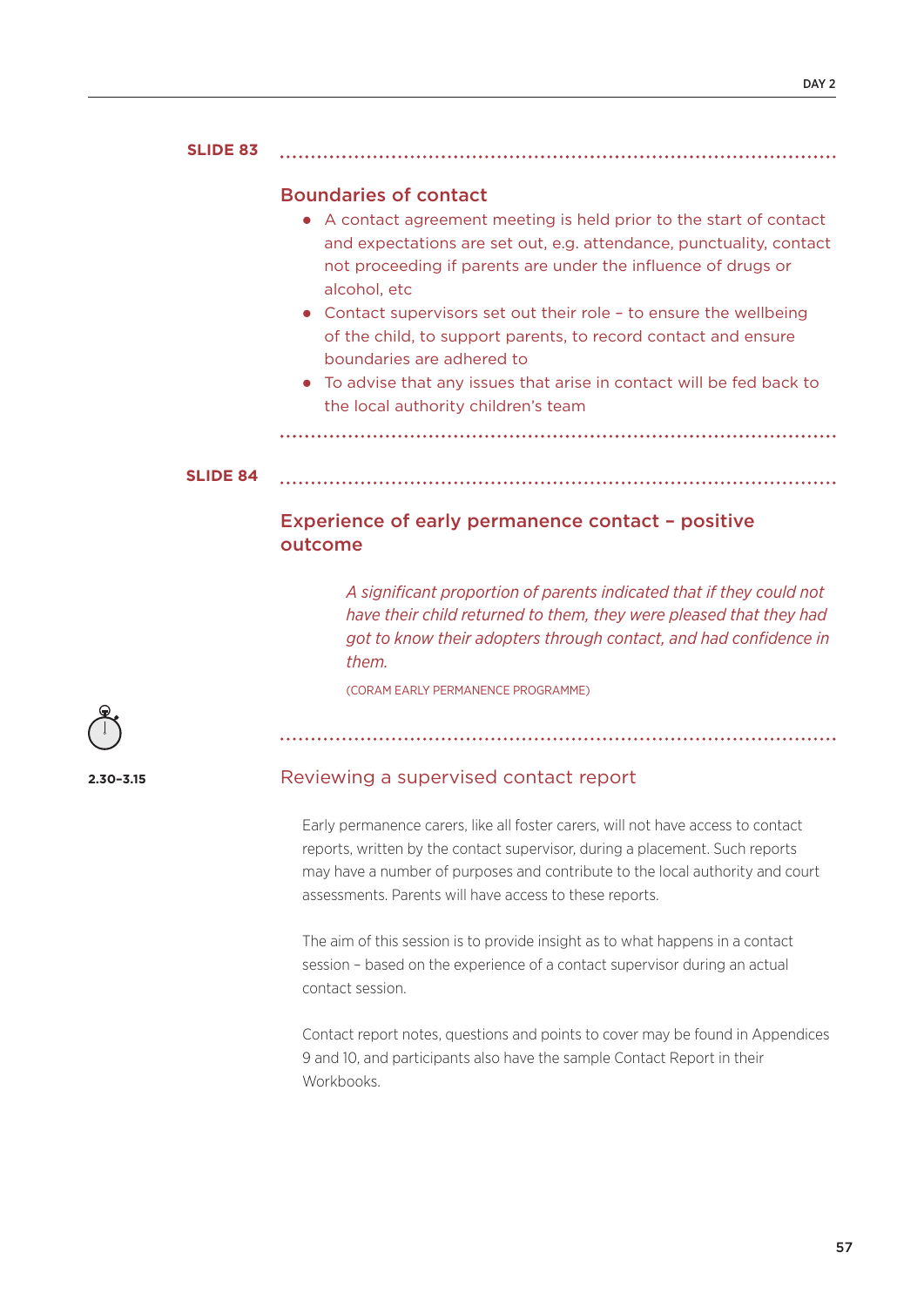#### **SLIDE 85**

#### Small group exercise: contact report

- 1. What feelings might Carol have during the contact handovers and while Chloe is at contact with Louise?
- 2. How might the contact be experienced by Chloe?
- 3. What areas of parenting is Louise able to manage well during contact?
- 4. Are there areas of parenting that Louise struggles with?
- 5. What feelings might Louise have around contact?
- 6. How could Carol be supported by the contact supervisor and their social worker?
- 7. Where else might Carol get support, as a single carer?

# Small group exercise: Contact report – Chloe's contact with her mother, Louise

Divide participants into three groups of four/five (or more if it is a particularly large group), ensuring that couples are not working together in the same group.

Allow groups 20 minutes to read the report in their handbooks and to consider two questions you have allocated to them; e.g. questions 1 and 2, 3 and 4, 5 and 6. Slide 85 provides the questions for reference.

Provide groups with flipchart paper to write up their answers.

Come back together as a larger group to collate responses onto flipchart paper and stick this on the wall.

**3.15–3.30** BREAK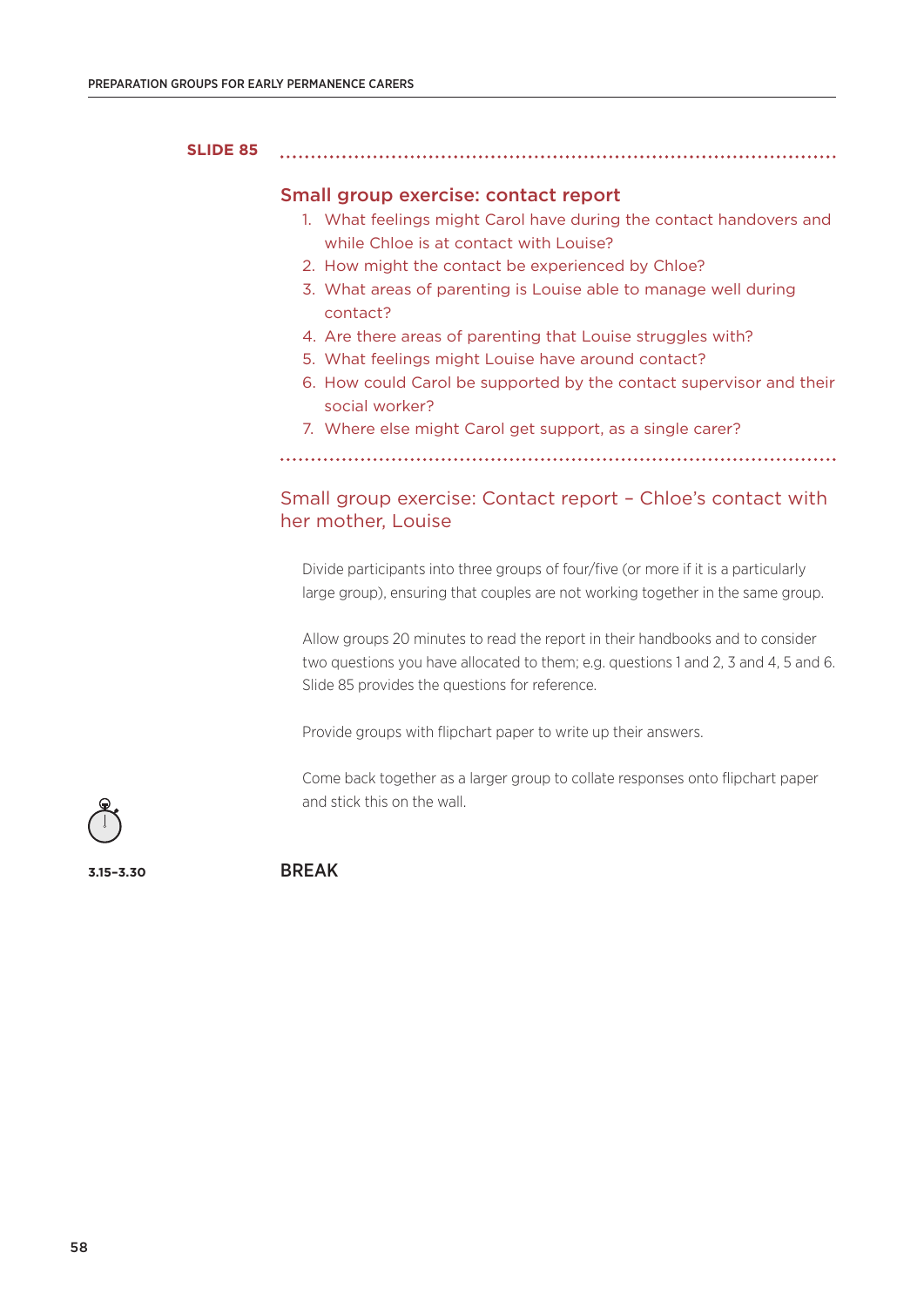

# **Considering relinquished babies**

Relinquished babies make up a small number of children in early permanence placements. The aim of this session is to provide early permanence carers with the opportunity to learn about the early permanence process for placing relinquished babies and other factors they may need to consider.

# Relinquished babies

Go through Slides 86–91 using the accompanying notes. **Slide 86** is the title slide.

#### **SLIDE 87**

### Key points

 The number of babies placed for adoption due to their parents relinquishing care and requesting adoption is small

- If parents relinquish care of their child for adoption, they can and sometimes do change their mind
- It is a hugely emotional decision parents may intellectually make one decision prior to the birth, and following the birth may change their minds
- If they do, the baby will return to their care in most instances and this may happen immediately

#### SLIDE NOTES

1960s – This was the peak in the number of adoption placements in the UK. These were usually relinquished babies, frequently by a single mother who saw this as her only option.

Cousins and Morrison (2003)\* suggested the likely circumstances of the relinquishing mother:

- Mothers without family or community support where cultural or religious reasons may lead to shame or stigma about the pregnancy – this is still relevant today in some communities
- Teenage mothers under 16 still living with parents
- Young mothers
- Mothers with existing children who cannot cope with another child
- Mothers making a "life-choice decision"

<sup>\*</sup> Cousins J and Morrison M (2003) *Right from the Start: Best practice in adoption planning for babies and other children*, London: BAAF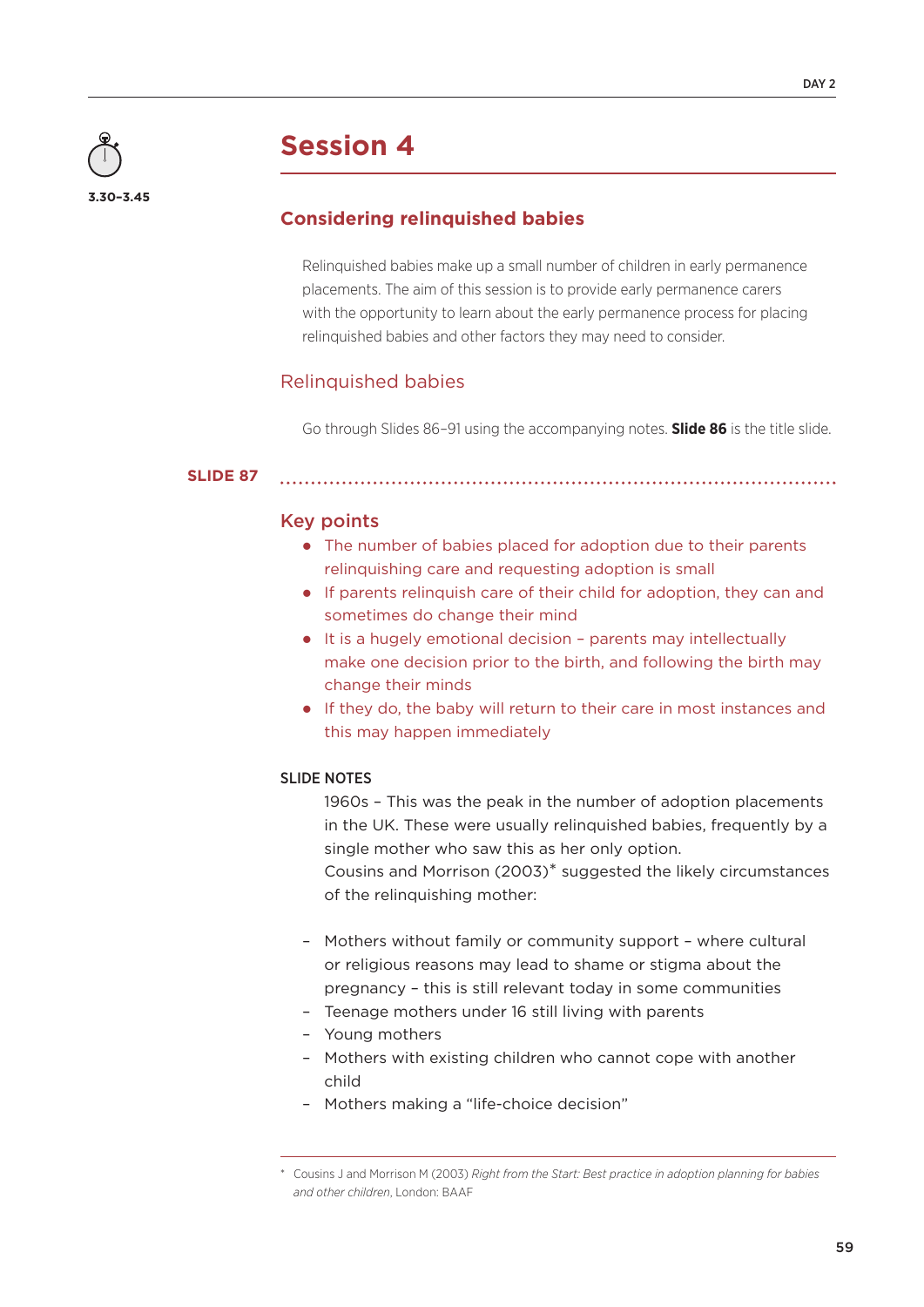Current cases could still include these situations, and also include:

- Looked after young women who may choose to relinquish at birth or following a parent and child placement
- Women living in the UK from EU or other countries who want the child to remain in the UK
- Babies born following rape or incest Family members also need to be considered as possible carers for the child.

There will be a few instances where child protection concerns arise, which can affect what happens next.

**SLIDE 88**

# Overview of the process

- Parent/s inform the local authority that they wish to relinquish their child
- The local authority works with parent/s to ensure that they understand adoption and the lifelong consequences – offering counselling, support and explanations
- The local authority worker also helps the parents to consider viable alternatives
- Following the birth of the child, if parent/s still want to relinquish, they sign a voluntary agreement for the local authority to care for the child preliminary to adoption

# SLIDE NOTES

Counselling should include explaining the options for the child's future care:

- staying with the parent/s
- being accommodated with parent and child foster carers, to support the mother to develop her parenting skills and confidence so that she is able to care for the child
- short-term foster care, with the aim of returning the child with support
- long-term placement within the child's wider family
- placement for adoption including the option of FfA/early permanence placement

The social worker needs to understand the parent's journey:

– how and why the parent/s have concluded that they could not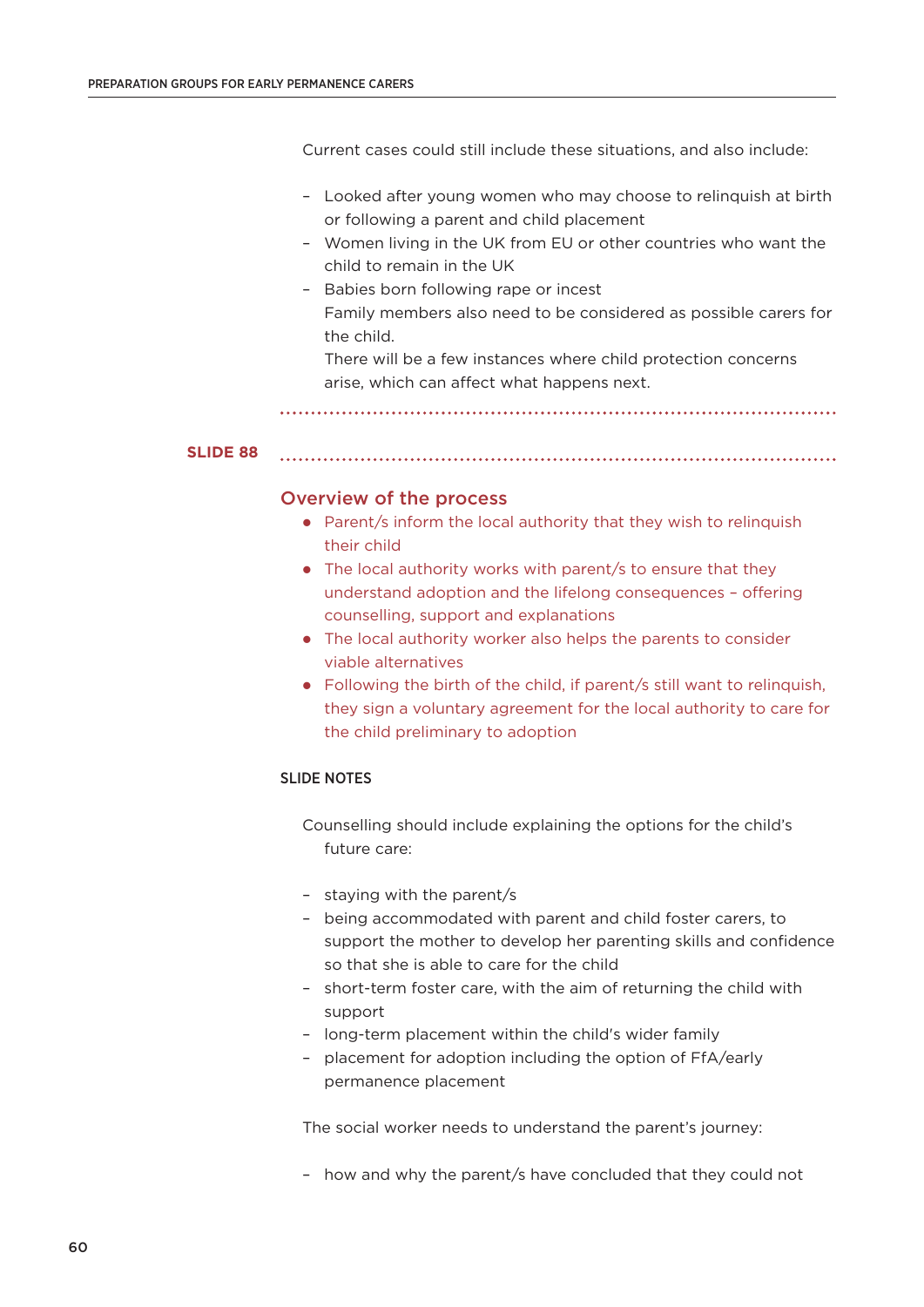bring up this child themselves

- whether all possible options within the family network have been explored and the conclusion reached about relinquishment
- the parents' reasons for concluding that adoption is most likely to provide their child with a positive future, while recognising its lifelong implications

Where the agency knows the father's identity and is satisfied it is appropriate to do so, the agency should also counsel him and any other person whom the agency considers relevant to the child, and it should ascertain their wishes and feelings (Adoption Statutory Guidance 2013).

#### **SLIDE 89**

#### Overview of the process

- After a minimum of six weeks, an independent social worker from CAFCASS will visit the parent/s to oversee the signing of their consent to adoption and check their understanding of this
- Once the consents have been signed, the adoption process can then begin
- The prospective adopters can lodge their papers with the court 10 weeks after placement
- Until the court grants the adoption order, the parent/s can still change their mind. The local authority does not have parental responsibility

#### SLIDE NOTES

Matching after formal consent:

- Ensure that full information is provided to the early permanence carers/prospective adopters.
- Use of Life Appreciation Days, meeting medical advisers.
- Evidence of parenting capacity available from their early permanence care experience.
- Identify adoption support needs in both the short and longer term and where this can be accessed.

Match presented to the adoption panel:

- Not a rubber stamping of the existing arrangement.
- Offers the opportunity to reflect on the family and the child's experience during the placement.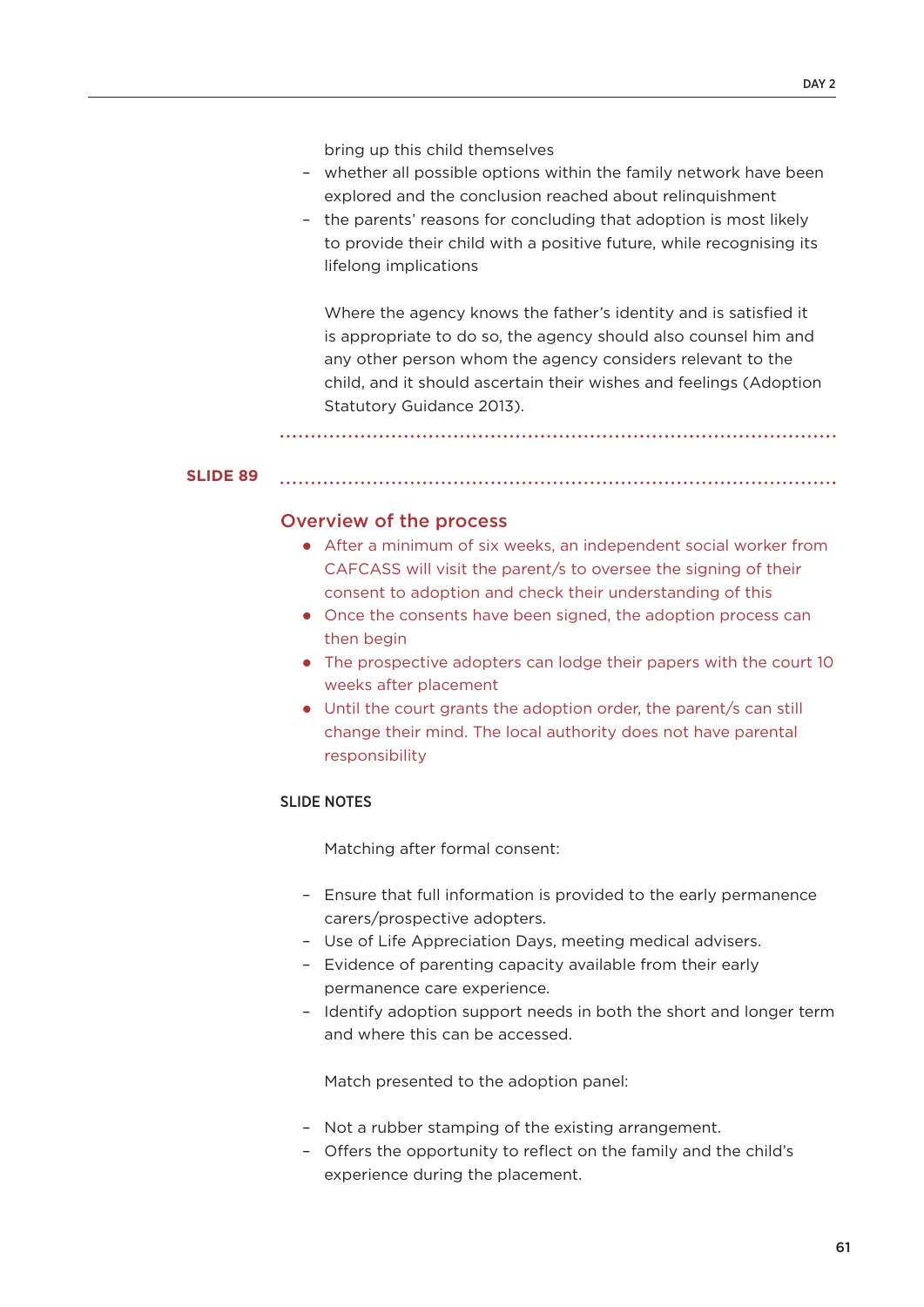– Look forward and ensure the longer term support issues have been considered and planned for. The panel can give advice on contact and adoption support.

#### **SLIDE 90**

### Early permanence placements

- There is an advantage for the child of being placed from birth with foster carers who could become adoptive parents
- The reason for uncertainty is different it is "Will the parents change their mind?"
- Similarly to other early permanence placements, early permanence carers will be assessed in relation to their view about a child returning to family, i.e. for the child it is a win-win, the carers carry the risk

#### SLIDE NOTES

– There are the same benefits of consistency and security for the child. However, the parents in these instances are able to care for their child, although they have chosen not to do so. They might change their minds. There is therefore uncertainty for early permanence carers as the likelihood is that the child would return to their parent if they changed their mind.

#### **SLIDE 91**

# Referral considerations/grey areas

- How long has the local authority been aware of the parent's plans to relinquish? The more notice they have pre-birth, the more opportunity to work with/counsel parent/s and family
- Is paternity known?
- Are there viable family members?
- Meeting with parent/s
- Levels of contact/managing contact
- Life story work

#### SLIDE NOTES

- Counselling of birth mother/parents prior to and following birth ensures a full understanding of the parent's story and their decision to relinquish the child.
- If information about the father or other family members is not shared or permission is not given to contact them, the local authority will need to make a decision about whether to seek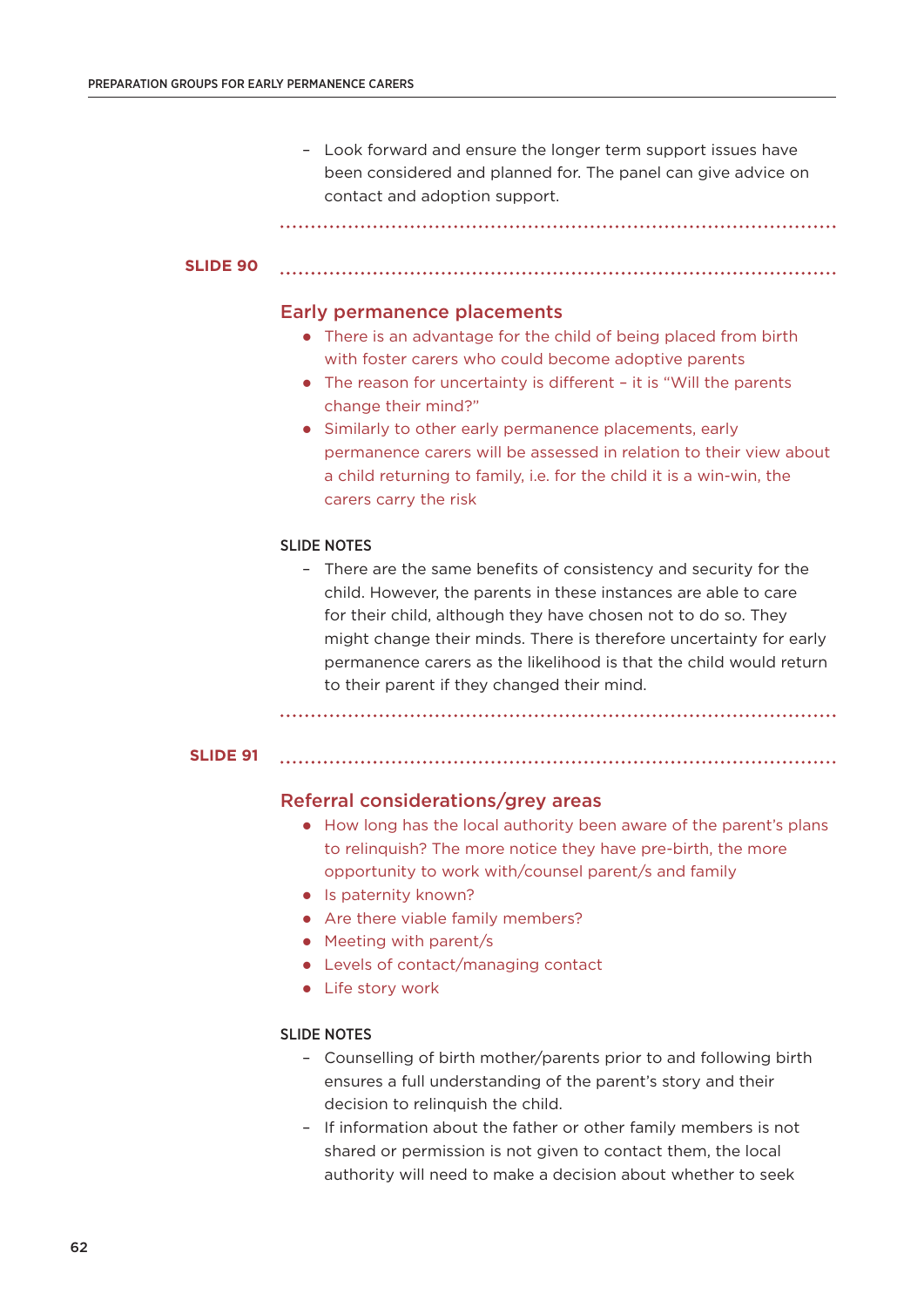direction from the court on whether contact should be made against the mother's wishes.

– Parents may well want to meet the carers to know that their child will be safe and well cared for, but there are also instances where they refuse any contact.

Contact: At the heart of the plan must be consideration of the infant's needs for a secure attachment and predictable routines.

- Settling-in time ideally a period of time to settle into their new placement with their carers before the first contact visit takes place.
- The needs of the parents and other family members practical and emotional impact of contact.
- The involvement of early permanence carers involvement in transport, handover to parents, risk assessment.
- Venue safe, appropriate facilities, workers available for handover, confidentiality.
- Supervision consistency, skilled and experienced supervisors.

Life story work – it can be a hard story to tell to help the child understand why their parent chose to give them up – some adopted adults have struggled with the sense of being unwanted.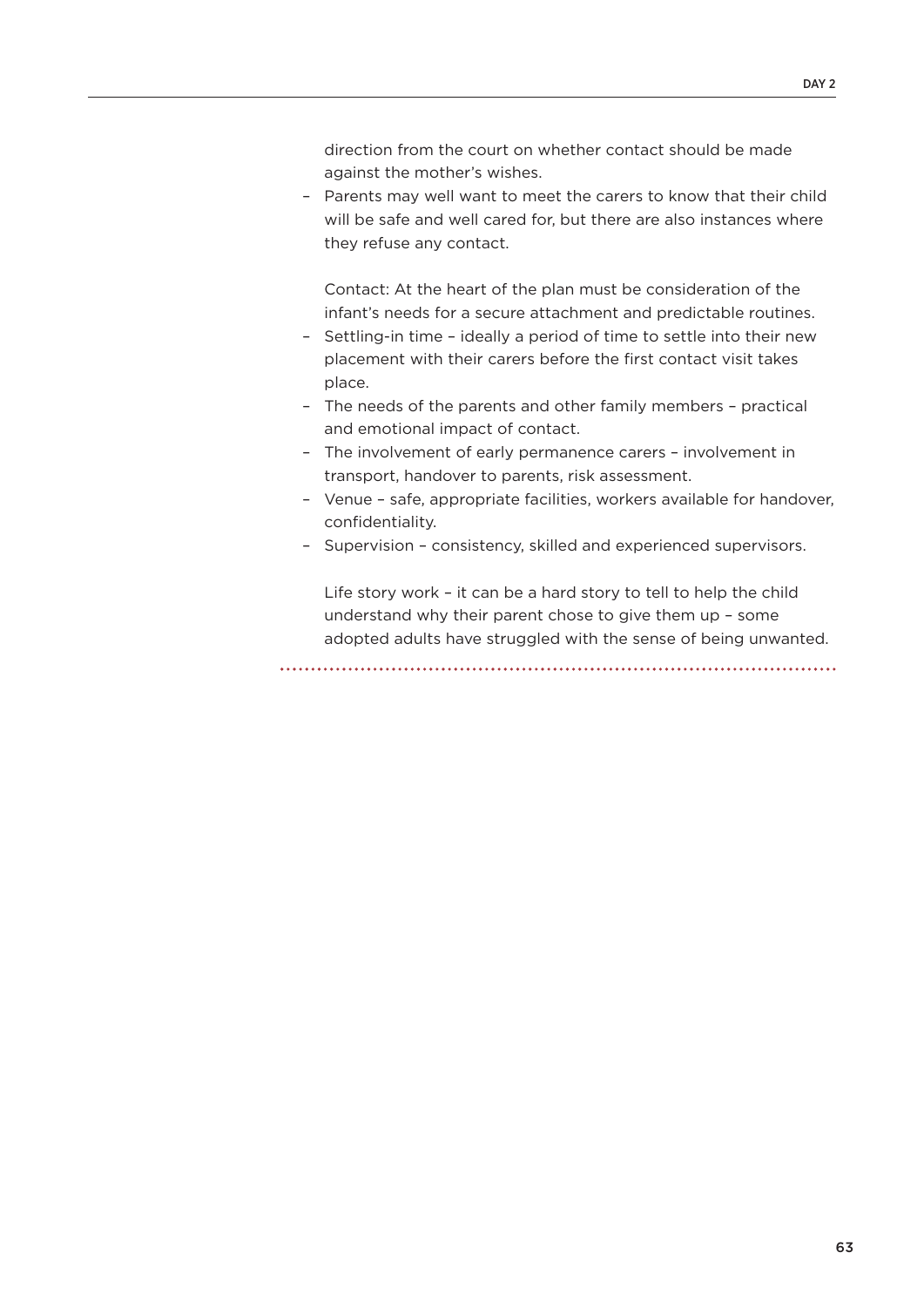

# **Reflections on the day**

# Exercise: Qualities needed by early permanence carers

There is usually some time to make up at this point of the day. This is quite a short exercise so does not need much more than 10 minutes.

Ask the group to call out the qualities needed to offer an early permanence placement. They do not usually need prompts, but below is a list of some that will hopefully come up:

- Child-centred
- Patient
- Flexible/adaptable
- **•** Empathetic
- Able to access support
- Realistic
- Resilient
- Accepting lack of control
- Sense of humour
- **•** Organised

# Evaluation sheets

Ask the group to complete their evaluation sheets (Appendix 13A and B), which will be sent to their assessing social workers to inform their assessment, and highlight what they have learnt from the training.

#### **SLIDE 92**

#### Final thoughts?

 Complete your learning log reflecting on what you will be taking away from this course

Review and answer any final questions from the questions sheet. Encourage participants to continue thinking about what they have learned and take forward these discussions with their assessing social worker.

Thank everyone for attending and for their participation.

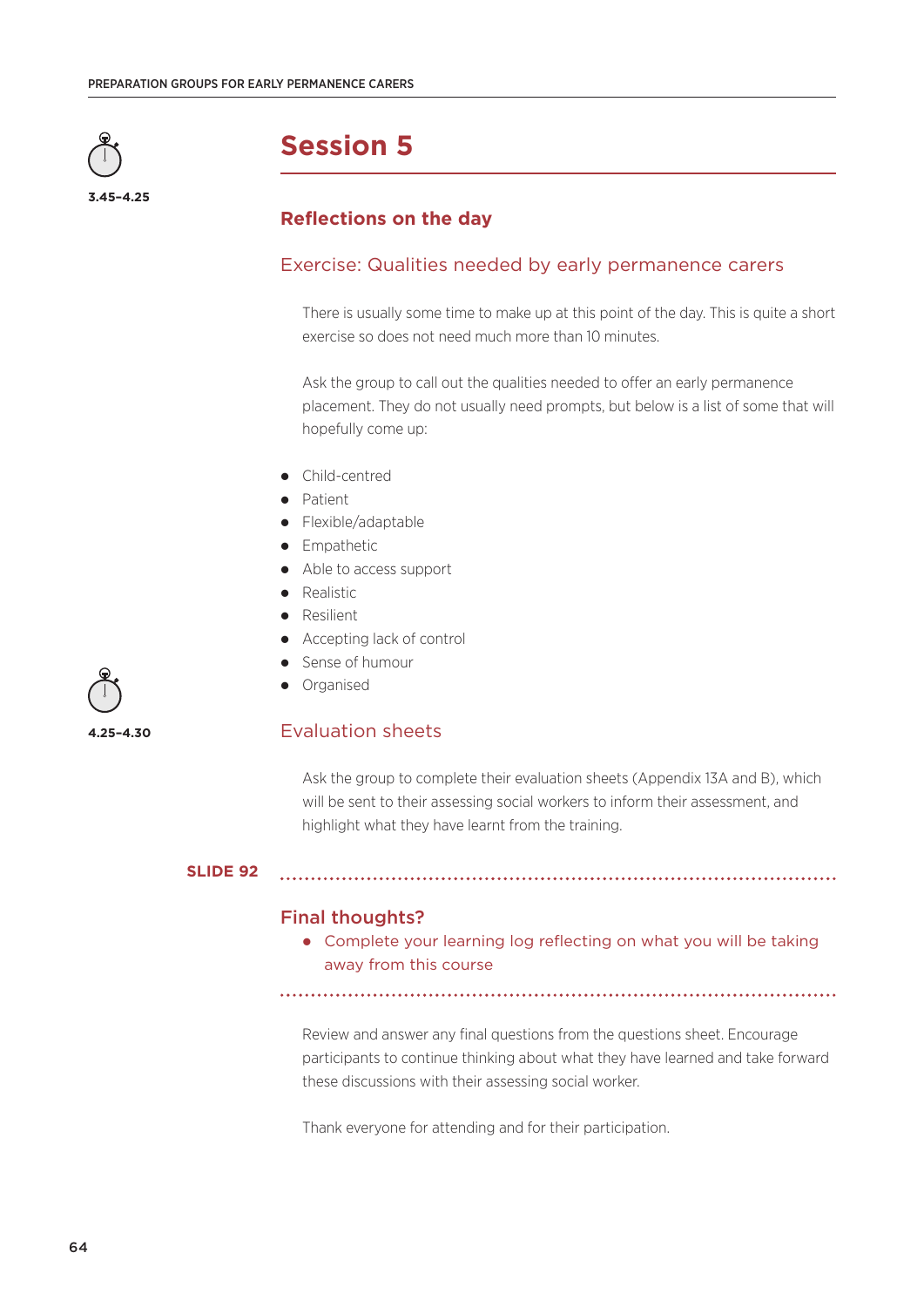### **APPENDICES: CONTENTS**

| <b>APPENDIX 1 - Legal process timeline</b>                                                                            | 66  |
|-----------------------------------------------------------------------------------------------------------------------|-----|
| <b>APPENDIX 1A: Court proceedings</b>                                                                                 | 67  |
| <b>APPENDIX 2 - Foster carer quiz</b>                                                                                 | 72  |
| <b>APPENDIX 3: Communication book entry</b>                                                                           | 73  |
| <b>APPENDIX 4A: Sculpt: Case study</b>                                                                                | 74  |
| <b>APPENDIX 4B: Trainer notes and participant roles: First contact</b><br>case study                                  | 77  |
| <b>APPENDIX 4C: Trainer notes and participant roles: Adoption</b><br>case study                                       | 80  |
| <b>APPENDIX 5A: Child's support network</b>                                                                           | 83  |
| <b>APPENDIX 5B: Carers' support network</b>                                                                           | 84  |
| <b>APPENDIX 6: Benefits and challenges of early permanence</b><br>planning                                            | 85  |
| APPENDIX 7: Keith and Anne Marie's story: Rehabilitation -<br>the experience of one family                            | 87  |
| <b>APPENDIX 8A: Children's profiles: Kane</b>                                                                         | 101 |
| <b>APPENDIX 8B: Children's profiles: Aaron</b>                                                                        | 103 |
| <b>APPENDIX 8C: Children's profiles: Lexie</b>                                                                        | 105 |
| <b>APPENDIX 9: Contact notes</b>                                                                                      | 108 |
| <b>APPENDIX 10: Contact report</b>                                                                                    | 113 |
| <b>APPENDIX 11: Early permanence approved carers and</b><br><b>Statutory Adoption Leave and Pay from 5 April 2015</b> | 117 |
| <b>APPENDIX 12: Talk by early permanence carers</b>                                                                   | 119 |
| APPENDIX 13: Early permanence training - Day 1 evaluation form                                                        | 121 |
| APPENDIX 13A: Early permanence training - Day 2 evaluation form                                                       | 124 |
| <b>APPENDIX 13B: Evaluation form: Preparation groups for</b><br>early permanence: What I have learnt                  | 127 |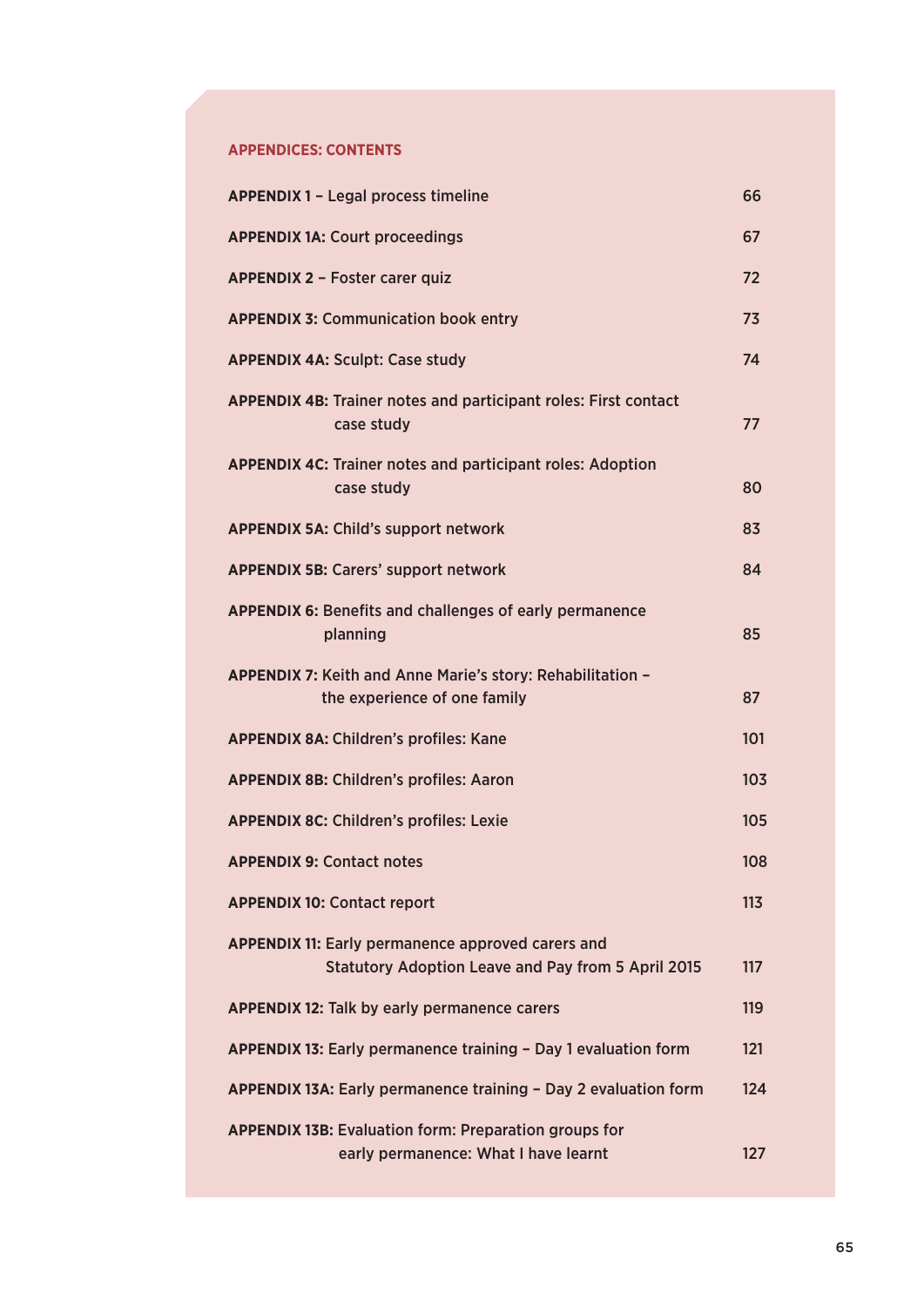

**LEGAL PROCESS TIMELINE LEGAL PROCESS TIMELINE**

# **APPENDIX 1**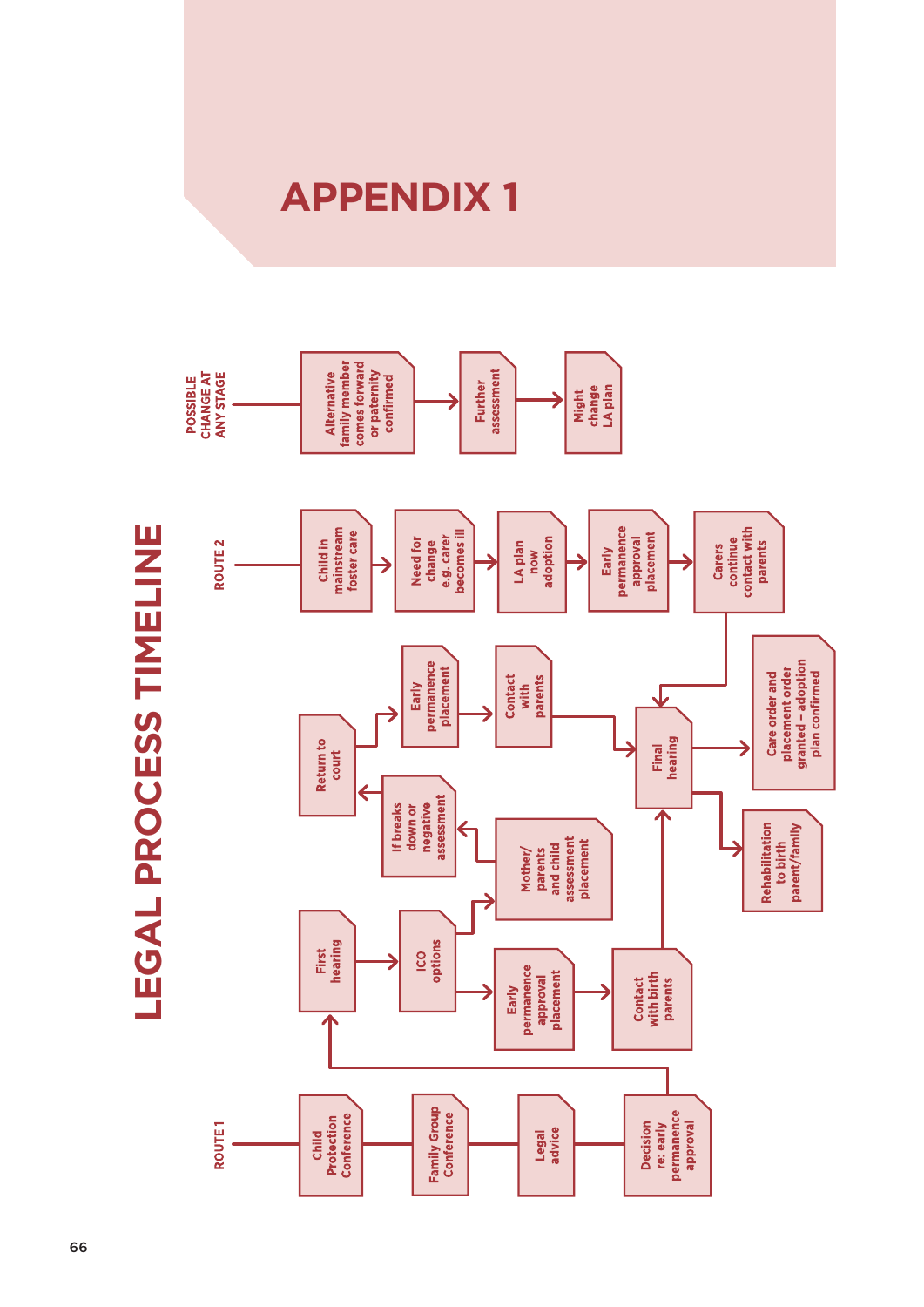# **APPENDIX 1A**

# **Court proceedings**

This is a complex process. The following notes are here to support the trainer's knowledge of the process.

The timeline of court proceedings should already be drawn and hung on a wall and is available in the workbook so that the trainer can talk the early permanence carers through the process.

# **Pre-proceedings**

Explain how the child protection process works, i.e. child on child protection plan – a multi-agency network works to safeguard the child and support the family to be together.

Set out who makes referrals and for what sorts of reasons. Categories of abuse: neglect, emotional and physical abuse, sexual abuse. If the threshold of harm is high, a decision can be made to seek legal advice and decide if the local authority wants to seek to separate the child from their parents.

Children can be on child protection plans pre-birth – commencing between the 26th and 32nd weeks of pregnancy.

An interim care order cannot be applied for until the child is born. However, plans may be made to apply for an interim care order on the day on which the child is born.

Before considering an early permanence carer, everyone needs to be confident that the family options have been explored – if possible, a Family Group Conference should have been held. Following this, if the local authority view is that the parents are unlikely to make necessary changes and there are no other family members identified to provide care for the child, early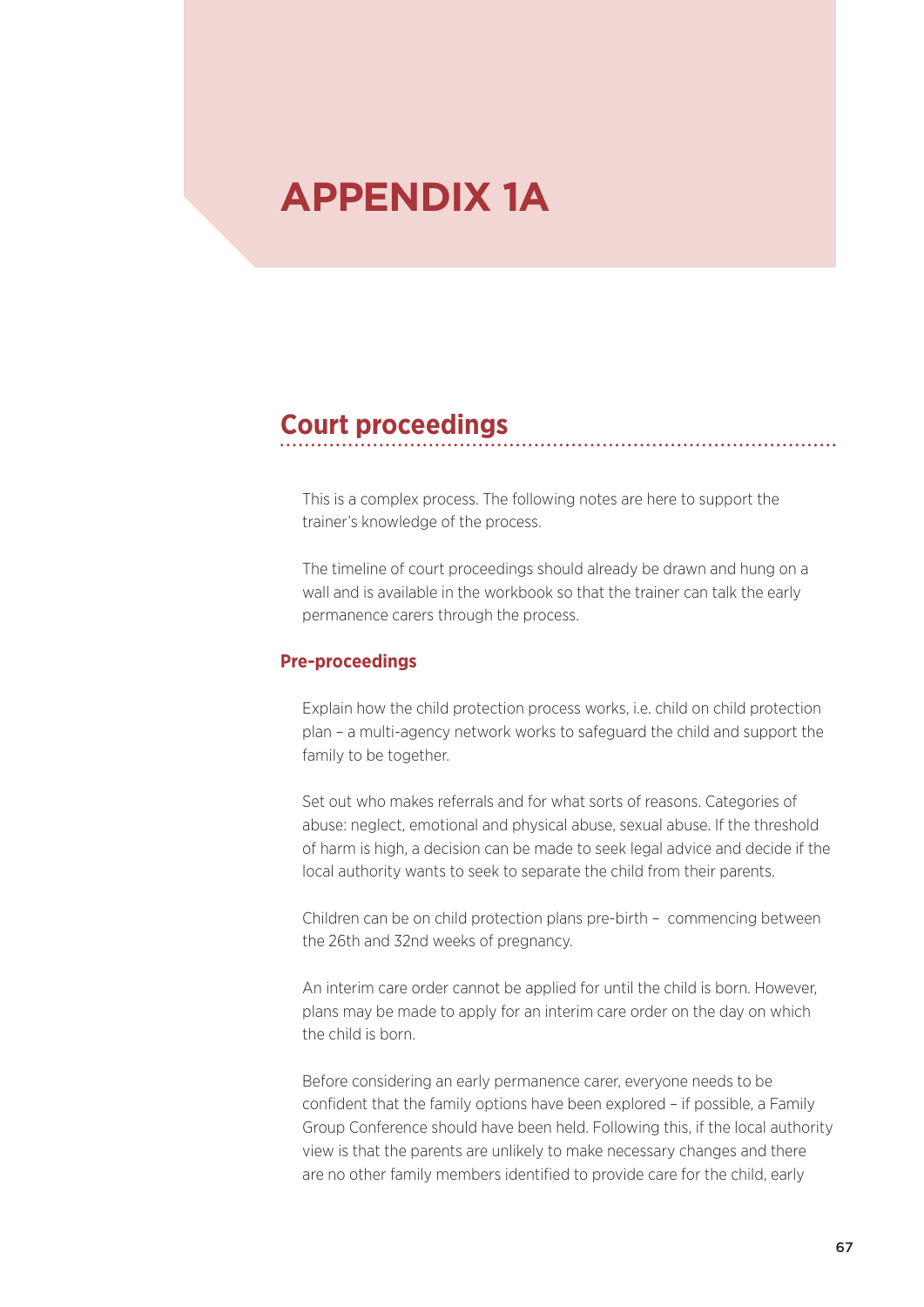permanence carers may be sought.

Examples of family backgrounds where early permanence placement is often considered include where previous children of the family have been adopted or where there has been long-term involvement with Children's Services and no significant change observed.

# **First hearing**

Options for babies/very young children are limited if risks are significant, as babies are vulnerable and dependent.

Options include either separation from parents to go into foster care (which could include an early permanence placement), or a supervised placement, such as parent and child foster care, or a residential assessment unit with 24/7 supervision.

Provide an explanation of residential assessment centres. These are highpressured assessment settings for parents where they are supported but also supervised at all times.

A baby/young child could be placed with early permanence carers on the day of the first hearing if the judge agrees to separation.

However, judges do sometimes opt for residential settings. Parents may state that this is what they want and this can be seen as the safest way to give parents the best opportunity to demonstrate whether they are able to safely parent their child.

Other points at which an early permanence placement may be actively sought include:

- Residential assessments can break down or conclude in a negative **assessment:** Parents may struggle with structure, supervision, the demands of parenting. Court proceedings are difficult and their lives are already chaotic; therefore, if a residential assessment breaks down or there is a negative outcome, the local authority may return to court and request early permanence placement at this time.
- Change of foster placement: The child may have started in a mainstream foster care placement at the beginning of proceedings. Sometimes placements end unexpectedly, e.g. if the foster carer becomes ill. If this occurs at a late point in proceedings, when the local authority has completed negative assessments and no suitable family members have come forward, they may seek to place the child with early permanence carers rather than having an additional move for the child.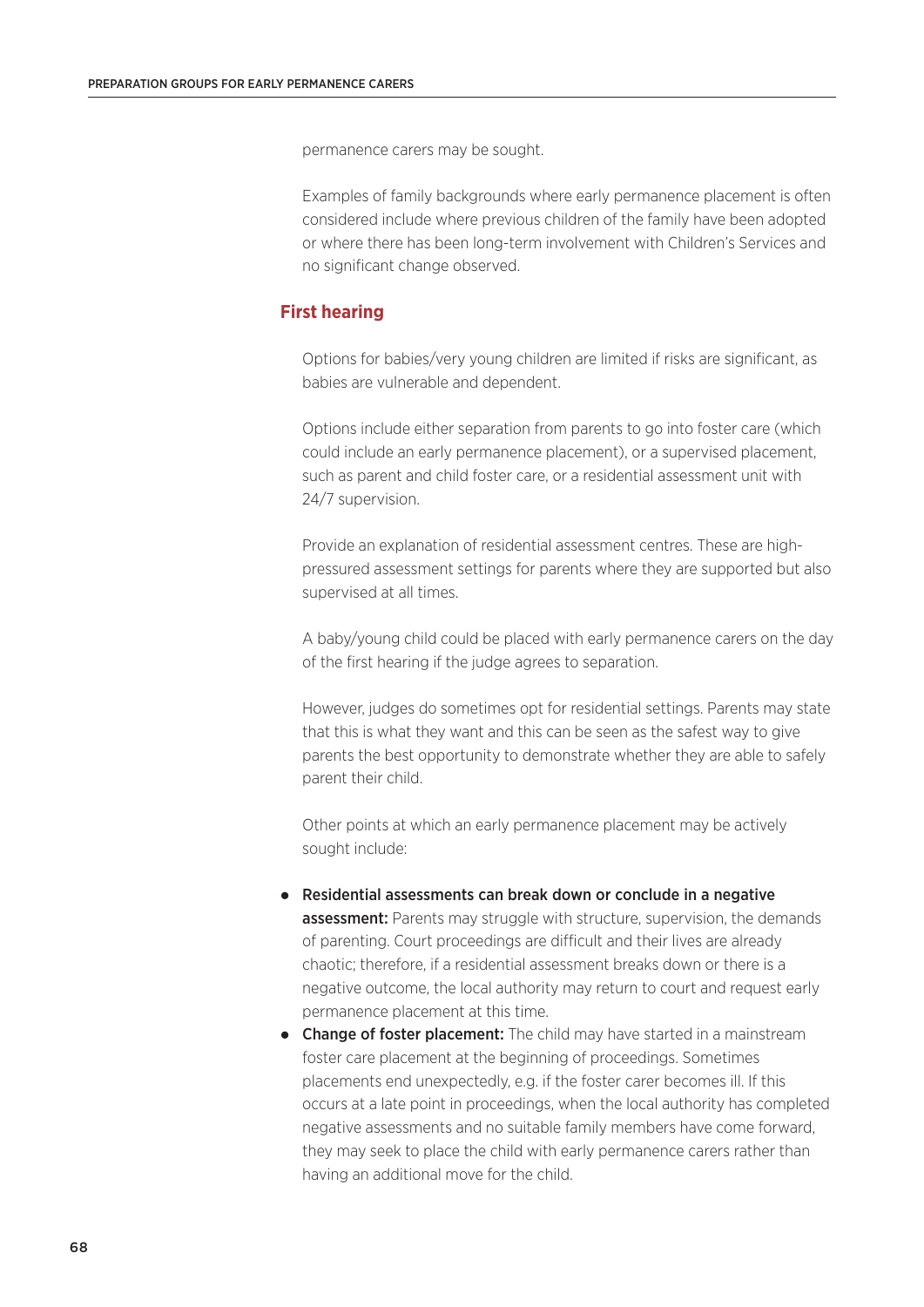## *Note: When a family member or father comes forwards*

- This can happen at any point in proceedings.
- Sometimes a father who was not known about is put forward for DNA testing. If the result is positive, he or a member of his family may apply.
- There may be a family member who was known but changed their mind and is now coming forwards.
- There may be a family member who only recently found out about care proceedings.
- A viability assessment is done first a short interview and checks to indicate that there is no obvious reason not to do a full assessment.
- Full assessment takes 8-12 weeks.
- Family members will be fully assessed if the viability assessment is positive.

# **Final hearing – decision**

- The judge makes the decision based on all the evidence.
- If there has been a positive family assessment, then the child may move to the family member; OR
- The judge may make a placement order which enables the early permanence carer to apply to adopt the child.

# **Timeframe**

- PLO 26 weeks is now written into legislation (since 2014) to avoid delay due to previous drift in care proceedings.
- Family members coming forward late in proceedings provides a possible reason to extend the time-frame.

# **Contact**

- Throughout the foster placement, carers will be expected to bring children to contact with their parents as set out by the court.
- Later in the training, we will be thinking about managing handovers and how contact works in more detail.
- If a placement order is made, then contact with parents will reduce quickly after the final hearing.

# **If the child moves to a family member**

- Carers will have to take the child to contact with that family member when that plan is finalised, so the child gets to know them and help the child to manage the transition.
- There will be time between a local authority completing their assessment and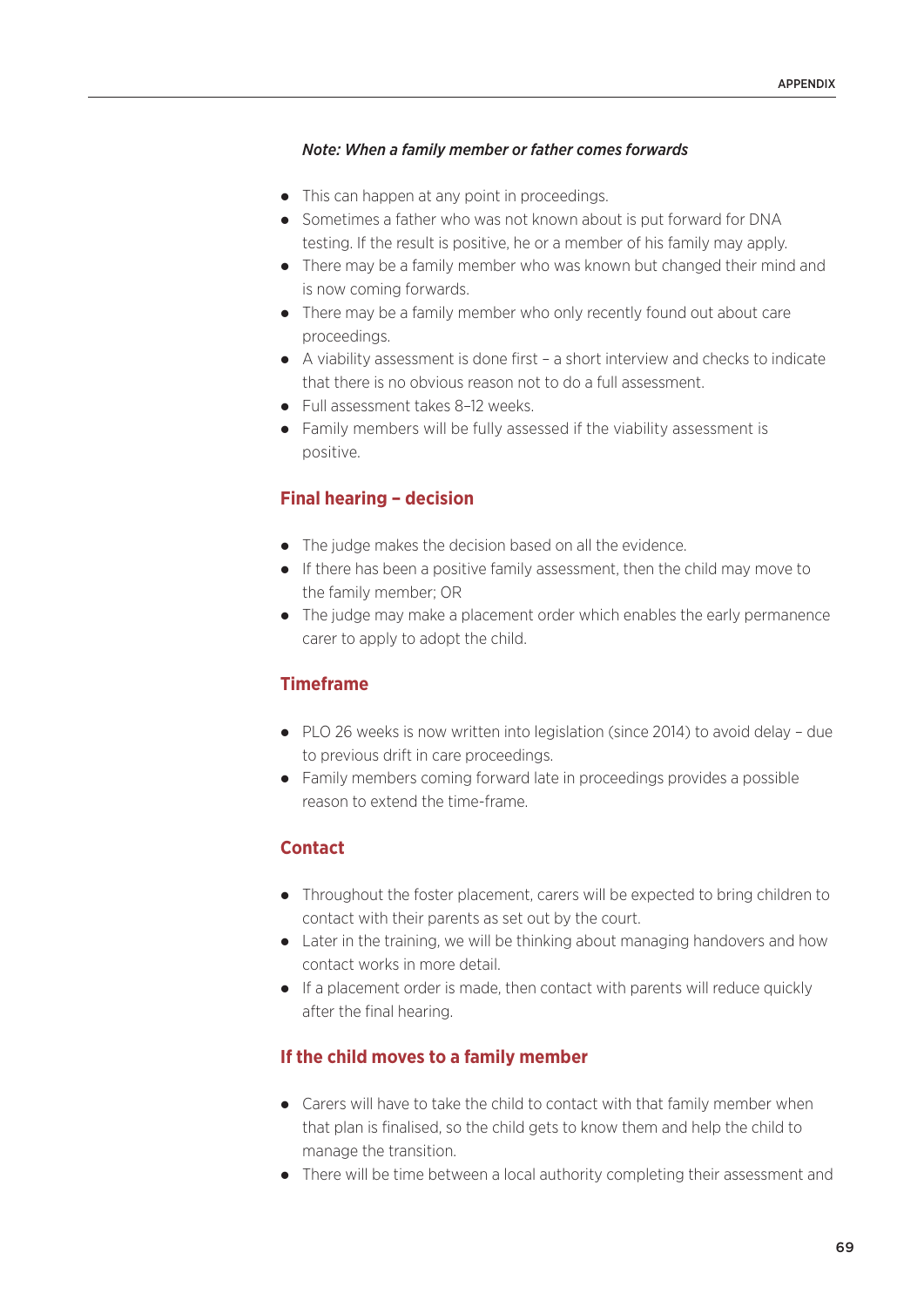making their decision on an adoption plan and the court considering all the reports and making an order. This can take four–eight weeks, during which the carer will continue to care for the child as a foster carer.

 After the final hearing, contact with the family member will increase until the move.

# **Matching panel**

- The local authority has to take the match between the early permanence carers and the child to the adoption matching panel despite the child already having been placed as a foster child.
- Carers attend the panel. Panel members are often interested in their experiences as there are still not very many such placements.
- Carers can talk about the child first-hand, which is an unusual experience, as mainstream carers have not usually met the child when they go to the adoption panel.
- The agency decision-maker will finally authorise the adoption placement after the matching panel.
- At this point, the early permanence carer is no longer a foster carer; the placement becomes an adoptive one.

# **Temporary approval of foster carer under Reg 25A**

- Sometimes a placement is made between the placement order and matching panel.
- This is relatively rare, but if foster placements need to end at short notice and the local authority doesn't want the child to move more than once, it might seek to do this.
- The local authority can temporarily approve an approved adopter as a foster carer for this specific child under Reg 25A in this instance.
- The risk is significantly lower in these circumstances, and these adopters may not have done early permanence training.

# **Adoption application**

 Once the agency decision-maker's decision has been made, adopters can usually put in their application right away as the child will already have been in their care for 10 weeks as is required before applying to adopt a child.

# **Adoption hearing then set**

- The timing of the hearing is dependent on whether there are any queries or issues to be resolved.
- Parents can appeal within 21 days after the making of an adoption order if they believe there are grounds to say the judgement is unsound.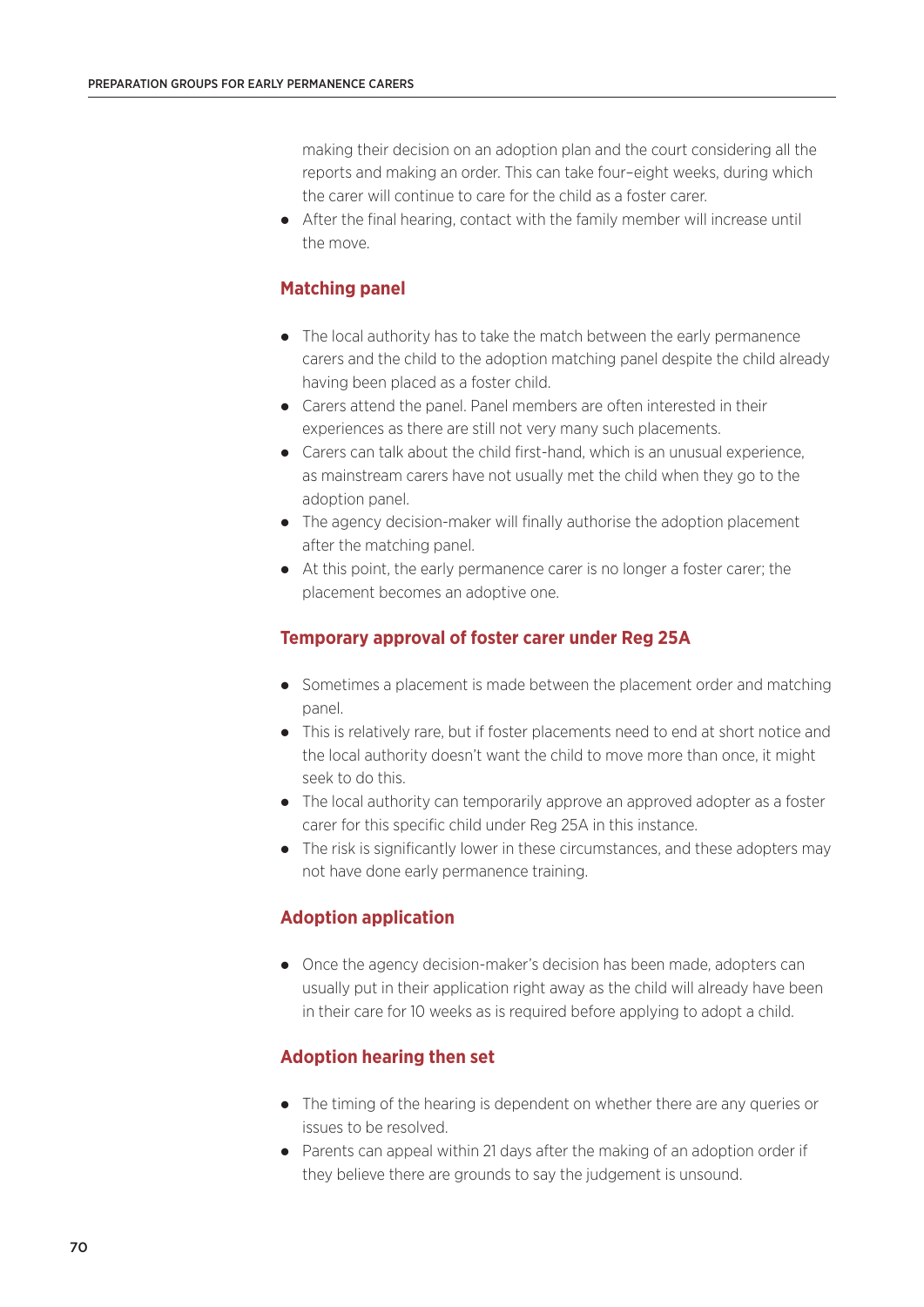- The judge then decides whether the parent has a right to appeal.
- In these hearings, prospective adopters have a right to have their views considered.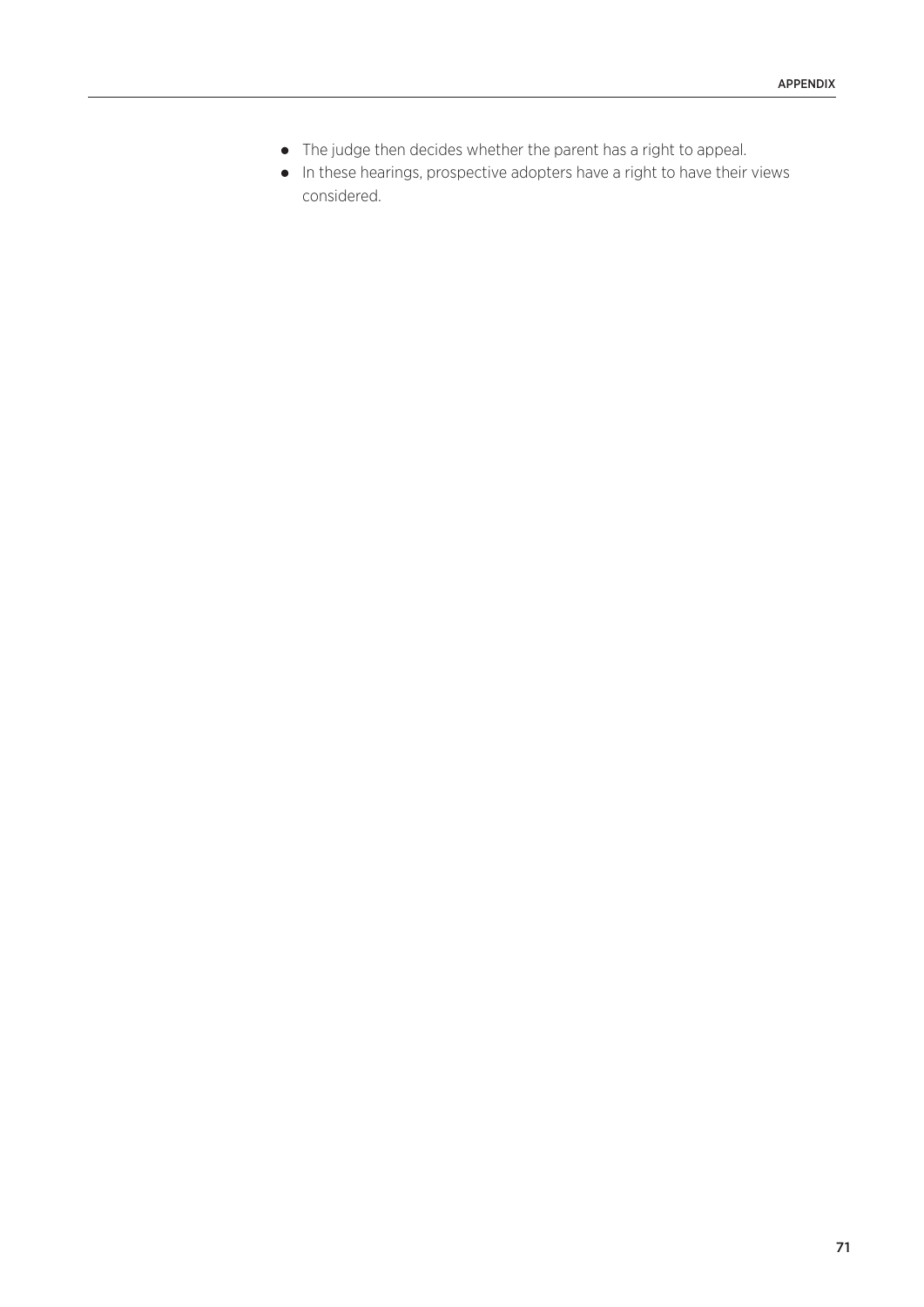# **APPENDIX 2**

# **Foster carer quiz**

## 1. Do foster carers have parental responsibility?

- a. What is parental responsibility?
- b. Who has parental responsibility when a child is "looked after" by the local authority?

## 2. What can foster carers take responsibility for?

- a. Can carers agree to routine immunisations?
- b. Can carers take the child away with them to stay with friends for a few days without prior discussion with the social worker?
- c. Can carers take the child on holiday abroad?

# 3. What is the extent of the foster carer's role?

- a. Can early permanence carers cancel social work visits if they want to?
- b. Do carers put in writing what they think would be best for the child?
- c. Can carers ask a relative or friend to babysit the child?
- d. Do carers attend court?

### 4. Can contact arrangements be changed?

a. Can carers change contact times or days if they are inconvenient for them?

### 5. What names should be used?

- a. Can the carers' parents be called Grandma and Granddad?
- b. Can carers register the child with their GP under the carers' surname?

### 6. Who makes the decisions?

- a. Suppose the carers usually go to church but parents don't want their child to go with them – who decides?
- b. If the parents want the baby to start on solids at four months, do carers have to do that?

# 7. Can carers claim child benefit?

a. Can carers claim child benefit?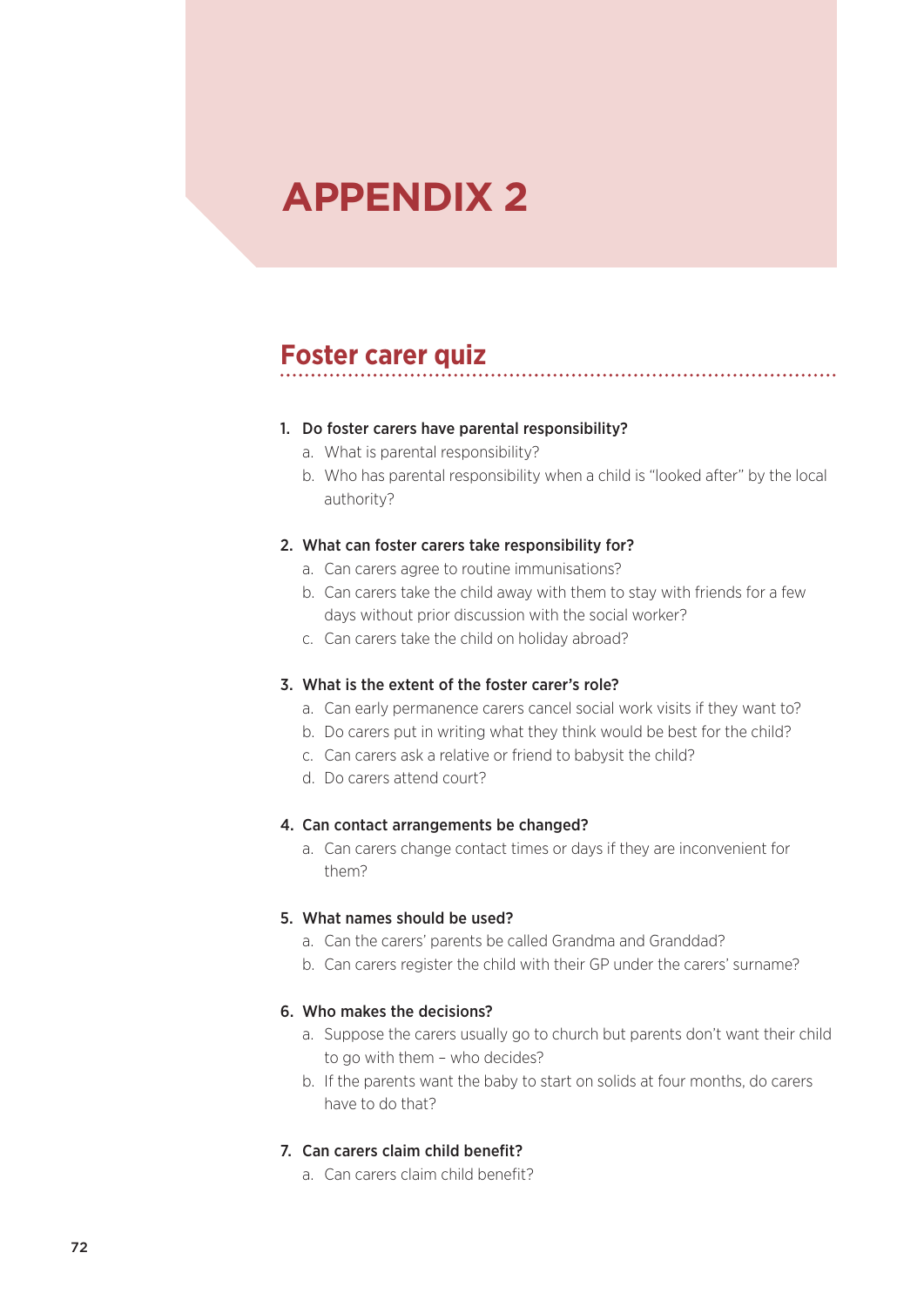# **APPENDIX 3**

# **Communication book entry**

**Communication book entry – Jack, six weeks old 25 May** 

**Jack has had a good week. He is making lots of eye contact and shows his lovely smile when excited. On his activity mat, he is trying to grasp and feel the mobile toys. He is also getting more chatty, making baby noises and sounds.**

**He is still feeding well. He feeds much better when winded after his first ounce. He does his best burps when he is supported to sit on our laps, his front supported and his back rubbed. After a few burps, he is then good and ready for the rest of his bottle. After his feeds he looks contented and relaxed.**

**Rosie & Steve**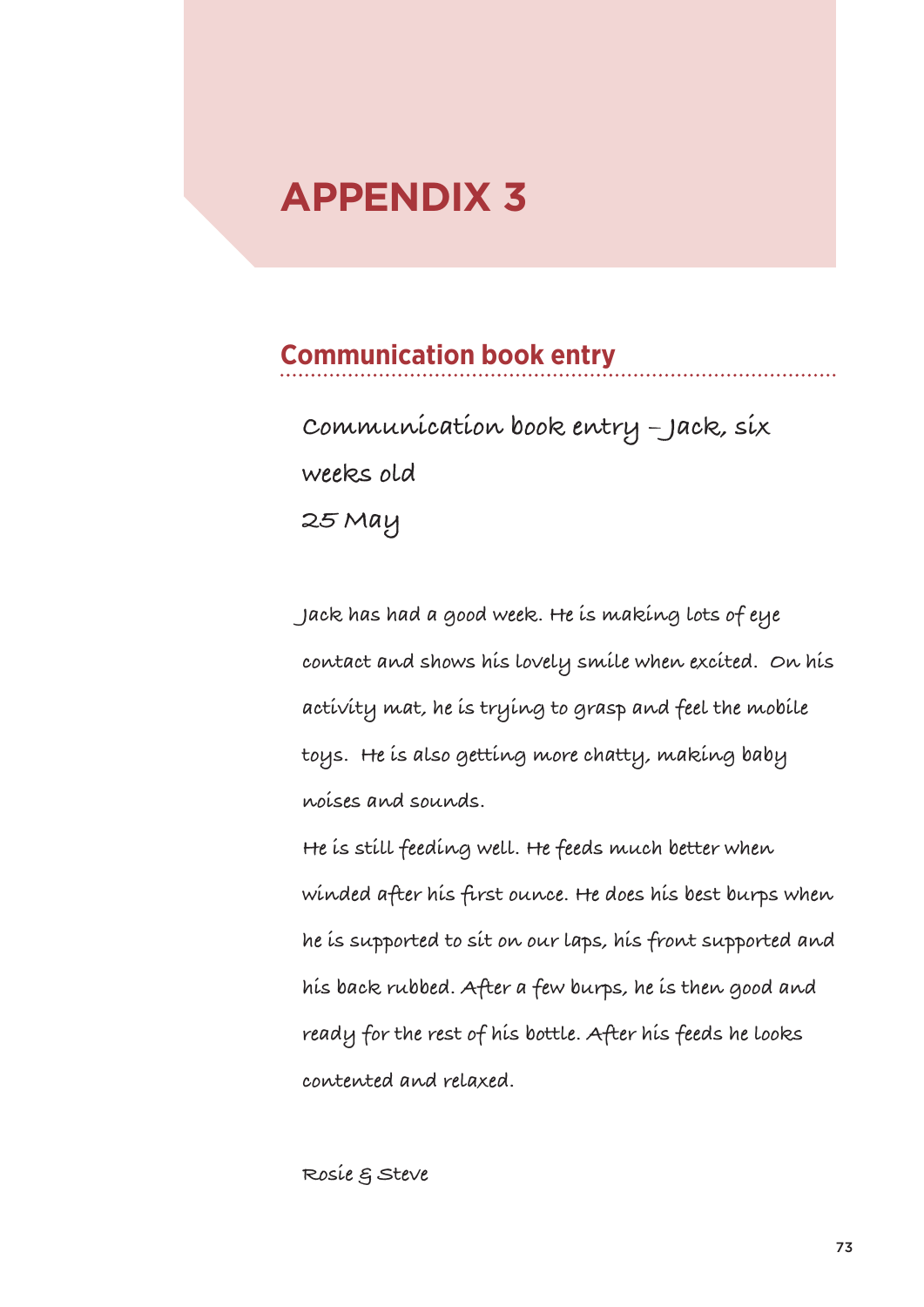# **APPENDIX 4A**

# **Sculpt: Case study**

# **Case study**

Use the genogram to introduce the people below.

| Child:           | Leanne (born at 38 weeks; mixed heritage)                                                       |
|------------------|-------------------------------------------------------------------------------------------------|
| Mother:          | Janice (26 years; African-Caribbean British)                                                    |
| Father:          | Paul (24 years; white UK)                                                                       |
| Older brother:   | Luke (4 <sup>1/2</sup> years; mixed heritage)                                                   |
| Janice's family: | Mother (African-Caribbean British)<br>Half-sister: Angela (32 years; African-Caribbean British) |

# **The background to this case study**

Janice and Paul are known to Children's Services as their son, Luke, was removed because of severe neglect and, following assessments and court proceedings, placed for adoption. When Janice became pregnant with Leanne, there were concerns that Janice and Paul would once again be unable to meet the needs of a young child. Following assessments and a prebirth case conference, it was decided to commence care proceedings as soon as the baby was born.

# **More information about Janice and Paul**

Janice and Paul have been together for nearly six years. After Luke's birth, the home situation gradually deteriorated with evidence of drinking, conflict and very poor standards of basic child care and hygiene. Janice and Paul resisted support and failed to make use of services; eventually Luke was removed.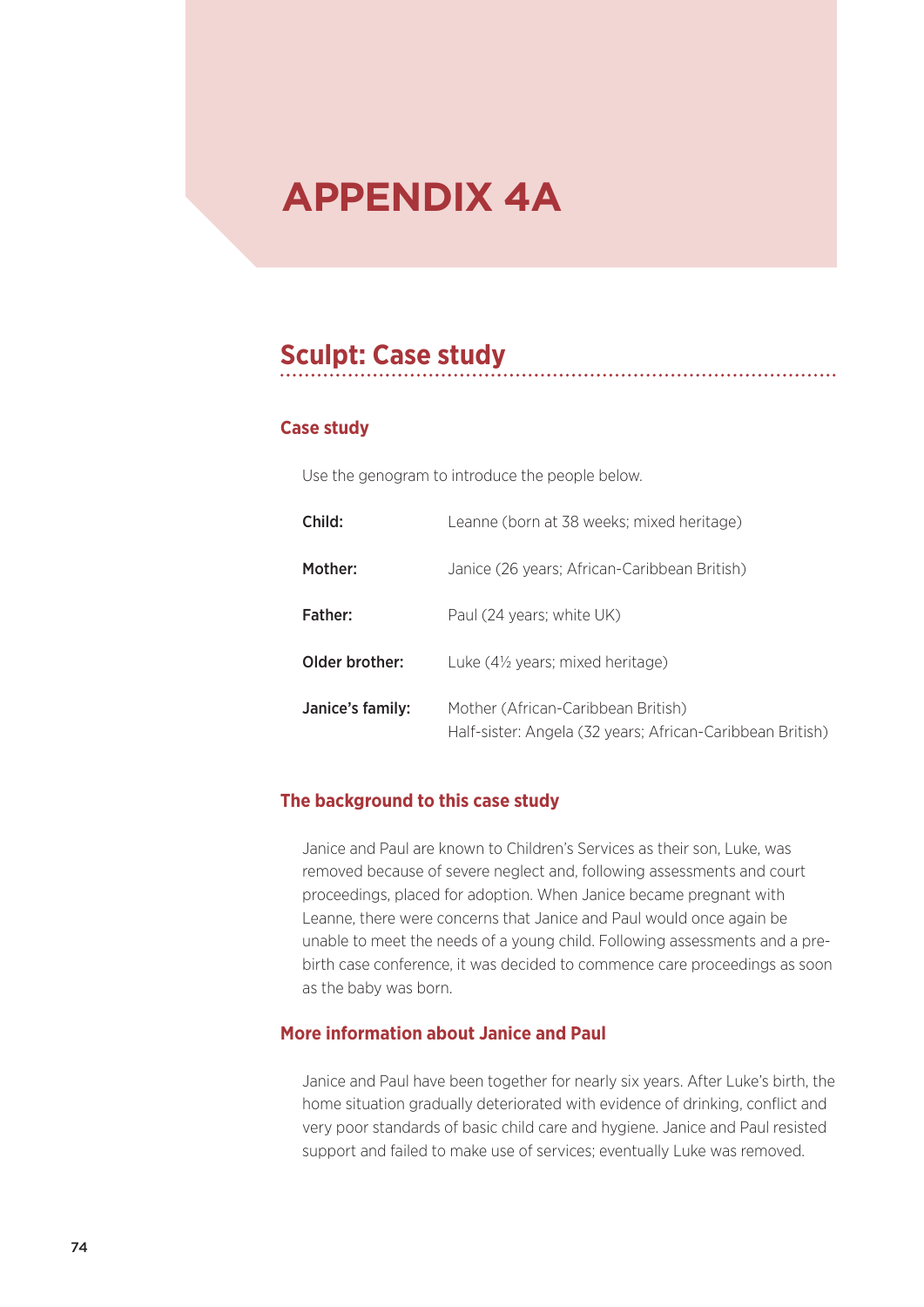Janice's mother and older half-sister do not live nearby and she has only occasional contact with them; she has no contact with her father who is an alcoholic. As a teenager, Janice was unsettled, self-harming and dropped out of school; between the ages of 13 and 16 she was in foster care and then residential care.

Paul has no contact with his family who live 200 miles away; he was looked after by the local authority from the age of seven because of his stepfather's abuse. When he was 12, his foster father died and Paul had to move. His teenage years were turbulent, with emotional and behavioural difficulties and exclusion from school. Paul has never been in employment; he has committed offences including one assault, and has had one custodial sentence.

## **How has the pregnancy been going?**

Several months into the pregnancy, Janice started attending alcohol services, and reduced her drinking. She wanted a chance to show that she could care for Leanne. Paul felt that they should have a chance, but he did not engage with alcohol services. Initial assessments were not optimistic that the necessary level of change could either be achieved or sustained.

# The local authority has made a care plan for Leanne by exploring the following people:

- Janice's family: Janice's mother is in poor health and suffers from depression. Janice's sister, Angela, who has a daughter of school age, did not initially respond to efforts to contact her. When the social worker contacted Angela again, she said that she was unable to care for a baby.
- Luke's adoptive parents feel unable to consider Leanne because of the level of Luke's needs and difficulties.

The local authority therefore sought an interim care order with a plan to place Leanne with early permanence carers.

The plan was to offer Janice and Paul twice-weekly contact with Leanne, but it was recognised that there may be pressure to increase this.

Both Paul and Janice opposed the local authority care plan, and if they were not able to take Leanne home, they wanted a residential assessment placement or a parent and child foster placement. The local authority view was that the difficulties of both parents were such that the baby's care, health and development would be at serious risk if she were placed in their care.

When the local authority went to court for the first time, they got an interim care order and the local authority plan for an early permanence placement was agreed. The judge did not support the parents' request for a family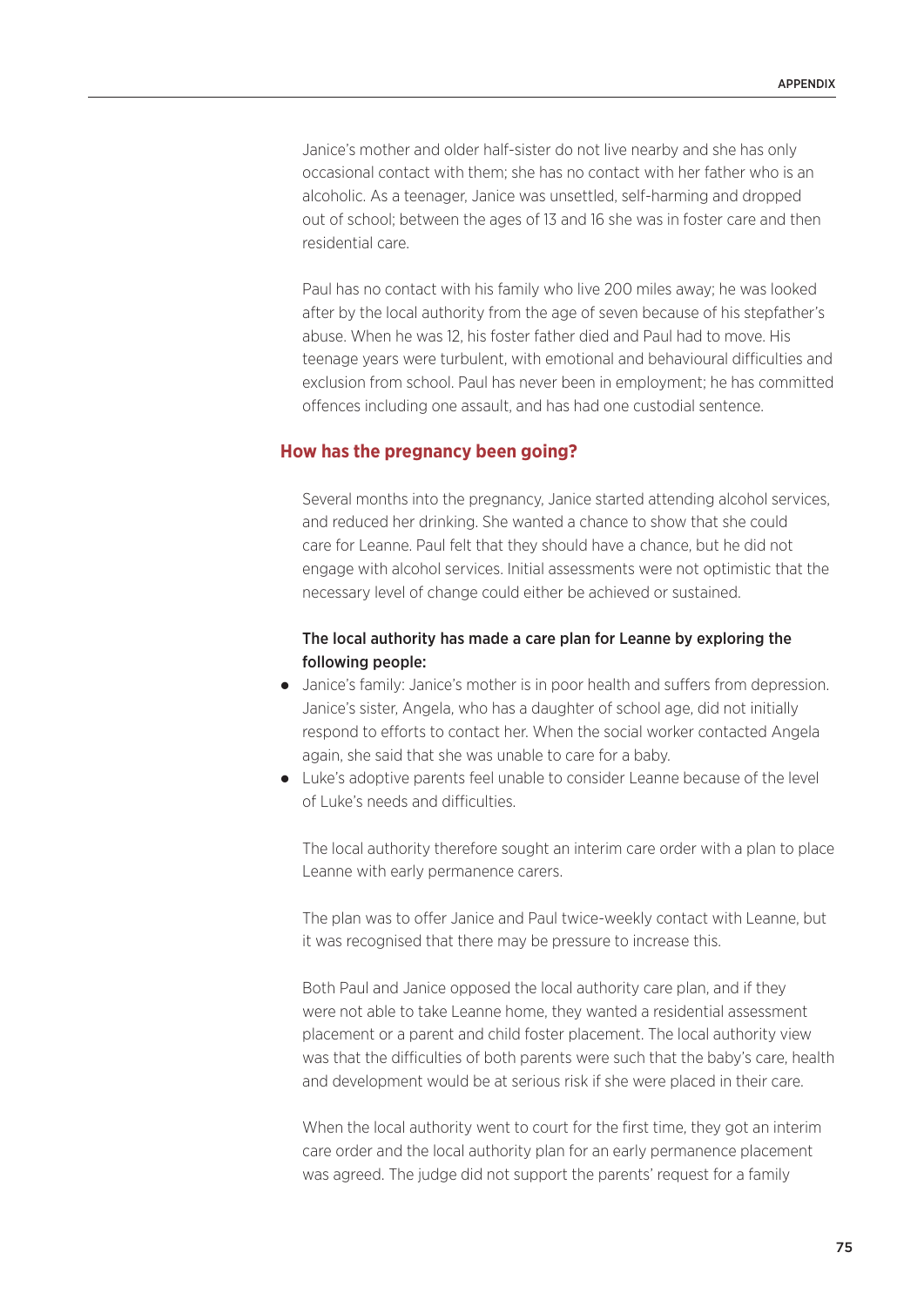assessment unit. The local authority agreed to three contacts a week, one of which was for Janice alone. The court ordered a further report from the alcohol treatment professionals.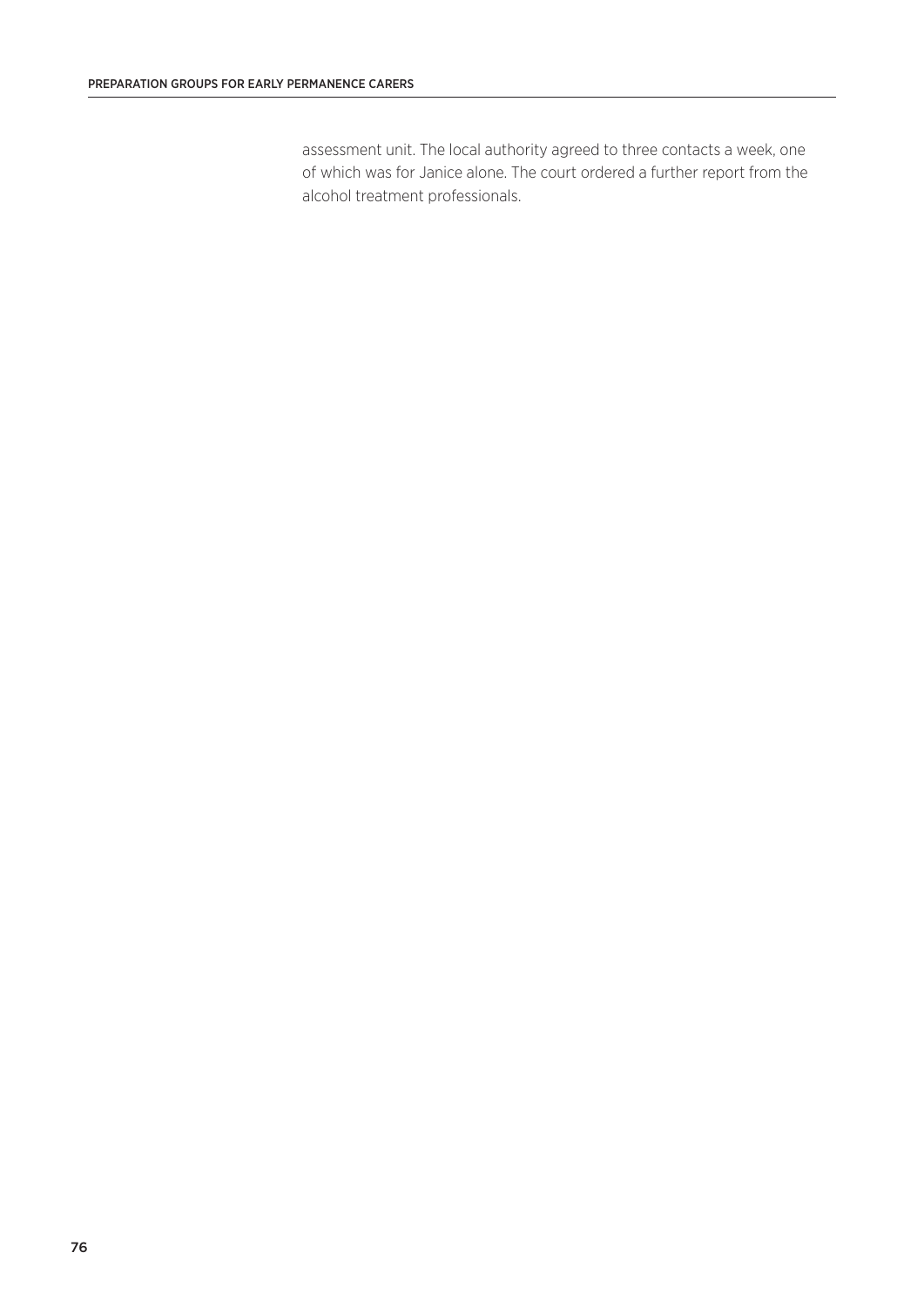# **APPENDIX 4B**

**Sculpt Two – First contact with parents**

# **Trainer notes and participant roles: first contact case study**

# **Trainer notes to be read to participants**

*I am now going to give you an update on the case – it is now the first contact between Leanne and her parents, as agreed in court.*

*Leanne was born two weeks before she was expected and at 5.5lbs was a small baby, but otherwise in good health. Janice and Paul met the early permanence carers Ben and Shirley at the hospital discharge meeting after the first court hearing.* 

*The first contact was planned for three days later to give Leanne a little time to settle with Ben and Shirley. It took place at the VAA's contact room, a half-hour drive for Ben and Shirley with Leanne.*

 *The social worker came with Janice and Paul for this first contact.*

# **Participants' roles**

### *"Leanne" sits in a chair at the front middle of the space*

You are seven days old and waking for a feed about every two-and-a-half hours. You have been with carers Ben and Shirley for three days; before that, you were cared for by your mother Janice in hospital.

### *"Janice" faces Leanne, standing quite close to her*

You gave birth to Leanne a week ago. You love her and feel that she should have a chance with you. Sometimes you feel that what happened with your older son, Luke, was your fault, but mostly you feel resentful and that it was all exaggerated. You can't see why the court did not agree to you and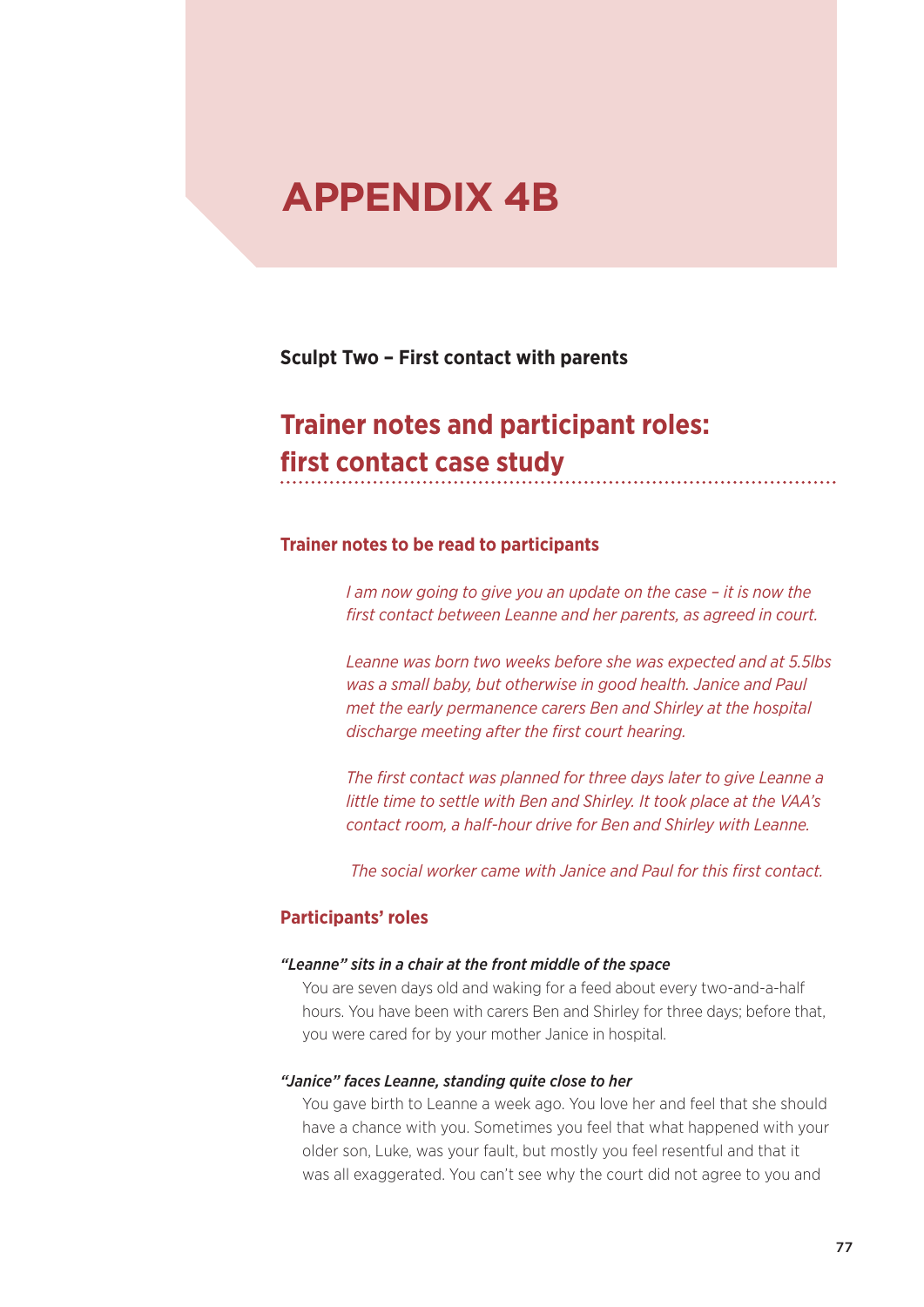Leanne being together in a foster placement. You are disappointed that your sister did not come forward to help; if she had, in time, Leanne could have come back to you.

### *"Paul" stands at a distance looking at Leanne*

You feel that the social workers and the court have been heavy-handed with Leanne just as they were with Luke. If Leanne can't be with you and Janice, you don't see why she can't just be fostered as you don't feel it's right for children to be adopted away from their family. The courts and the social workers have got it all sewn up between them and people like you don't have a chance.

### *"Ben" and "Shirley" stand together immediately behind Leanne*

(Ben is of African-Caribbean and white UK background; Shirley is white UK.) You are a childless couple and are excited to be caring for a baby, but pretty tired. You have met Janice and Paul at the hospital – Paul was sullen, Janice quiet and upset. You are not sure what to expect when you meet them again for contact. Unlike Janice and Paul, this is the first baby you have cared for 24/7. Shirley feels sorry for Janice, and has some feelings of guilt about Leanne being removed from her, but Ben keeps reminding her about what they know of Luke's care.

# *"Dan" (social worker for Leanne) stands at a little distance from Leanne looking at her*

When you first took on the case, you hoped that there could be a plan for Leanne to stay with Janice – no one enjoys taking newborn babies away from mothers; but your manager has helped you focus on Luke's experience, the limited progress that Janice has made and the fact that there is no indication that she and Paul have considered separating.

# *"Gillian" (support worker for Ben and Shirley) stands next to Ben and Shirley to the side*

You know that they will need a lot of support in the weeks ahead. You are convinced that this is the right care plan for Leanne. The carers have gone into early permanence with their eyes open, wanting to do the best for a baby, but you can see that they are already in love with Leanne. How will the relationships with the parents develop? At this stage, the half-sister could come forward, or the court might be persuaded to place the mother and baby together. You are also aware of possible future health or developmental issues because of alcohol exposure in utero.

## *"Sarah" (contact supervisor) stands in between Leanne, the carers and the parents*

Your objective is to manage contact that is as stress-free as possible for Leanne. You know that Janice and Paul are disappointed with the outcome of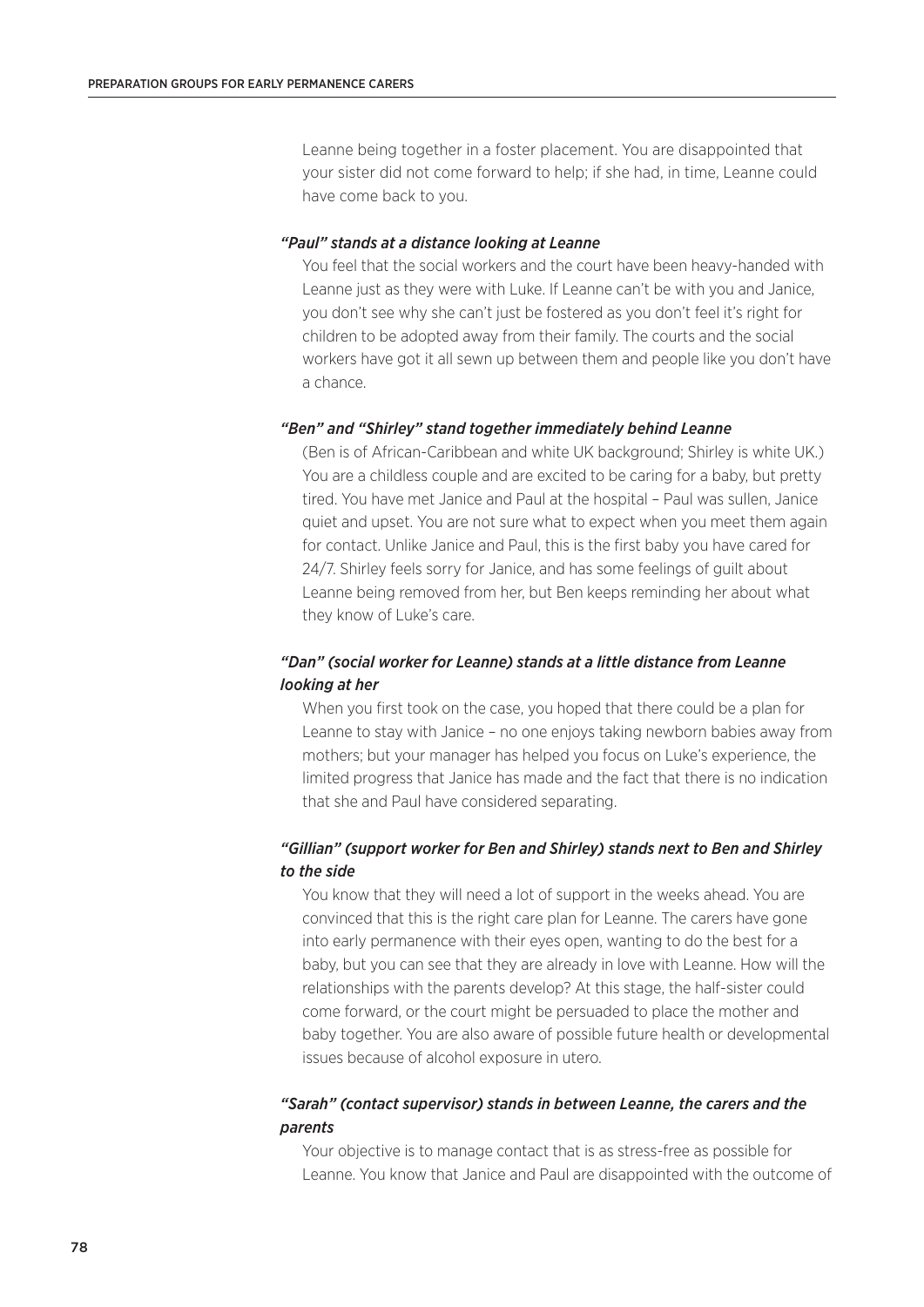the court and are likely to find their early meetings with the carers difficult to manage. You know that Leanne is a small baby and therefore likely to need frequent feeds, so the carers may be very tired in the early weeks.

# *"Angela", Janice' sister, stands at some distance from Leanne and the rest of the group behind Janice*

You are the single parent of a six-year-old daughter. You know that Janice hoped you would offer to care for the baby and feel a mix of guilt and resentment at this as you feel unable to take on the responsibility of a baby. You would like Leanne to be settled, and feel that Janice should have a chance, but also that things went badly wrong with Luke. You can't see why the baby couldn't have been fostered in an ordinary foster home so that, at some time in the future, Leanne could return to Janice.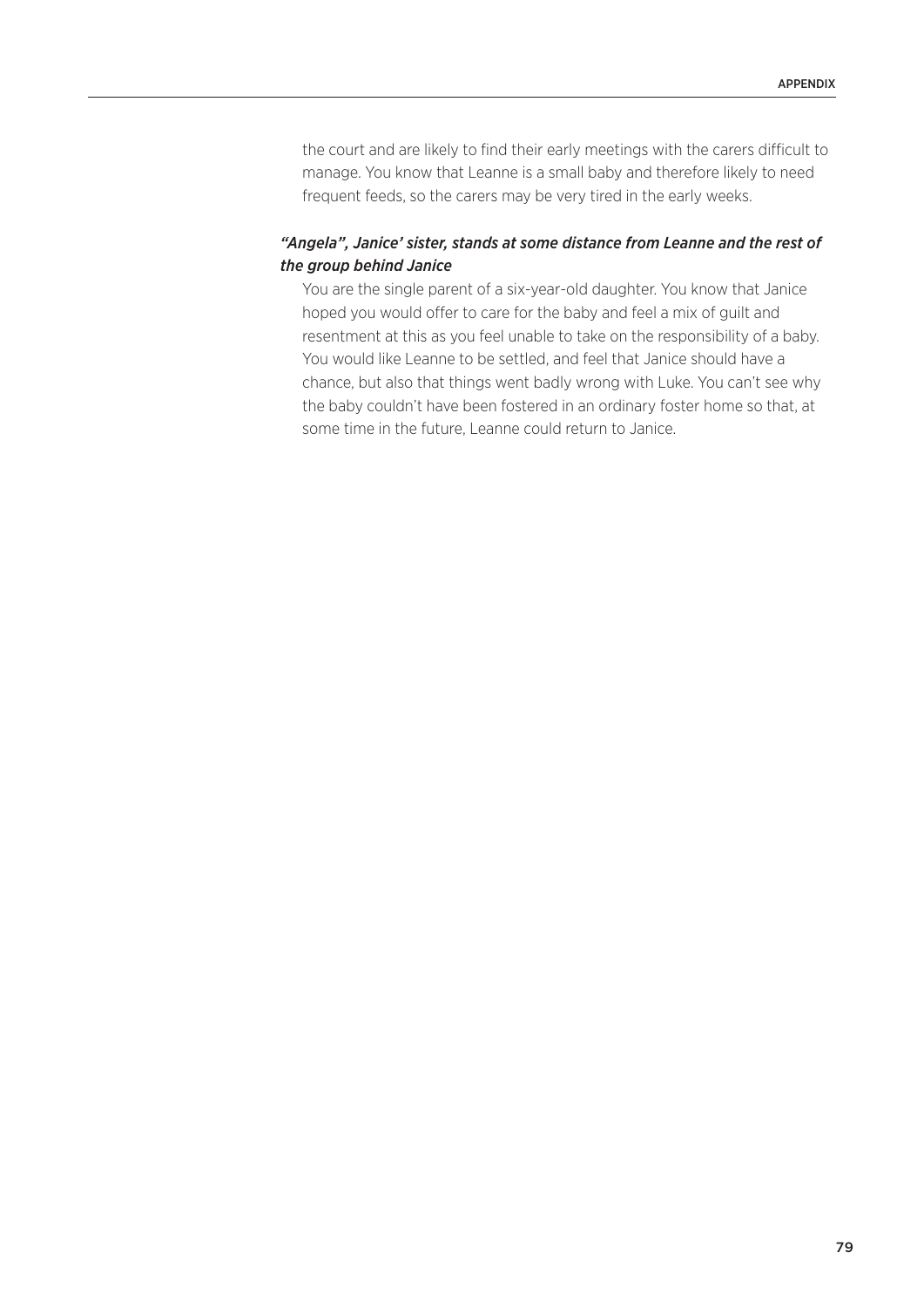# **APPENDIX 4C**

**Sculpt Two – Adoption outcome**

# **Trainer notes and participant roles: adoption**

# **Trainer notes to be read to participants**

*I am now going to give you an update on the case. The final hearing is imminent – (point out on legal timeline diagram) and the final local authority plan is adoption for the reasons below.*

*At the start of the process, when Leanne was placed, Janice and Paul met the early permanence carers Ben and Shirley just before Leanne was discharged from hospital. Contact was set up three times per week and further assessment was undertaken in respect of the parents.*

*At the contacts, Janice, and Paul when he attended, routinely met Ben and Shirley before and after contact; at first, Janice was very critical of details of their care of Leanne, but over time she began to get on with them.*

*Janice's sister, Angela, responded to the local authority and asked to meet Leanne. Despite Janice's request, Angela did not feel able to consider taking on Leanne's care, as she is the single parent of a six-year-old daughter. The parenting assessments in respect of Janice and Paul were not positive, and this was supported by the psychiatric assessments.* 

*Leanne is now five months old, the final hearing is due to take place and the local authority has applied for a care order and a placement order with a plan for adoption by the early permanence carers.*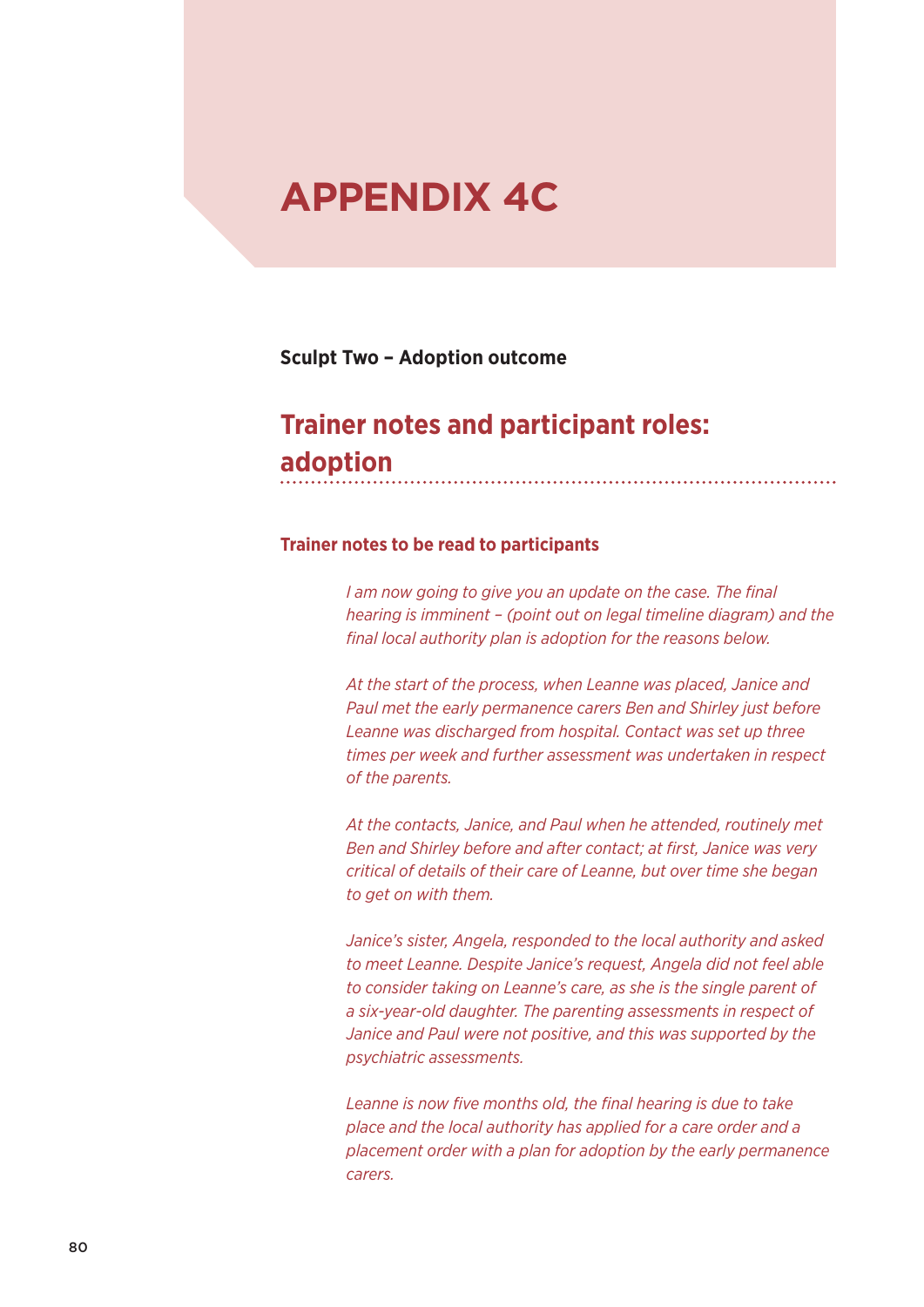# **Roles**

### *"Leanne" sits on a chair in the centre*

You are now five months old. You have been with your carers, Ben and Shirley, since you were discharged from hospital and you are becoming securely attached to them. You are used to the routine of contact and your mother, Janice, is a familiar person for you. However, at times you have felt unsure around Janice and anxious about being left by Shirley, or when Paul, your father, is looking after you.

### *"Janice" faces Leanne, standing quite close to her*

You love Leanne and feel that you should have a chance with her; you are very upset about the prospect of adoption. You had hoped that your sister, Angela, would come forward to help and that in time Leanne could come back to you. You would prefer Leanne to continue to be fostered; you are hoping that ongoing direct contact will be agreed if Leanne is adopted by Ben and Shirley.

### *"Paul", Leanne's father, stands at a distance looking at Leanne*

You feel that the social workers and the court have been heavy-handed and have not given you and Janice a chance. You don't feel that it's right for Leanne to be adopted away from her family; you are not sure that you would want contact once a year if Leanne is adopted.

# *"Ben" and "Shirley", Leanne's carers, stand next to each other immediately behind Leanne*

You both love Leanne and are relieved and overjoyed that she is likely to stay with you and be adopted. You have got to know Janice quite well, and you do feel sorry for her, but do not feel that she could look after Leanne herself. You are willing to consider direct post-adoption contact if it works out well for Leanne.

# *"Dan" (social worker for Leanne) stands at a little distance from Leanne, looking at her*

At first, you thought that Janice might be able to make the major changes in her life that might enable her to care for Leanne. However, you now accept that this is not going to be the case. You are very pleased that Leanne is settled and does not have to move again.

# *"Gillian" (support worker for Ben and Shirley) stands to the side of Ben and Shirley*

You have been supporting Ben and Shirley through the placement and know that they have been anxious about the outcome. You are pleased at the recommendations and hope that things will be concluded soon.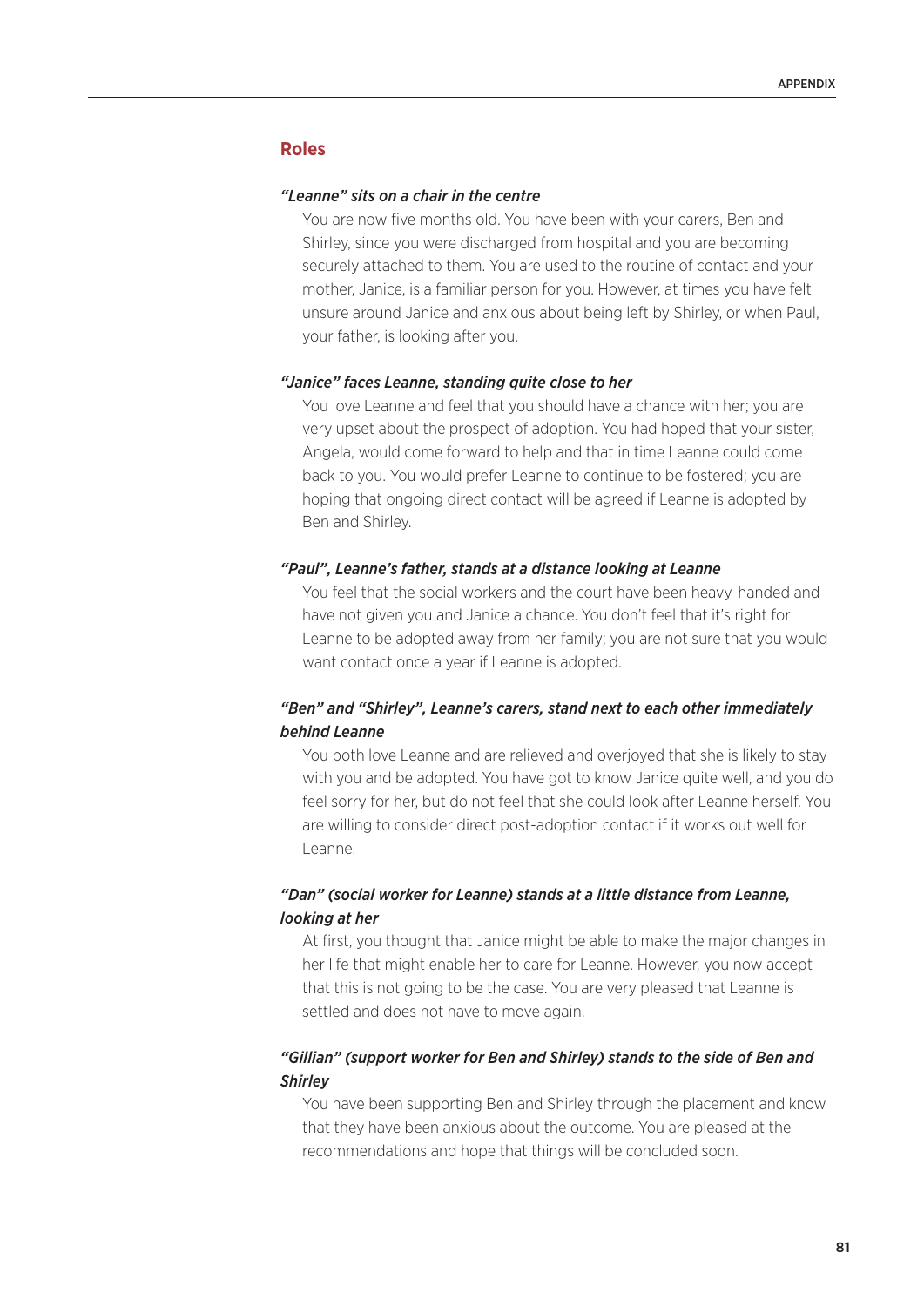# *Sarah (contact supervisor) stands in between Leanne, the carers and the parents*

Your objective is to manage contact that is as stress-free as possible for Leanne. Your attention has been focused on how Leanne has been managing contact. You are now concerned about how you will be able to support Janice to manage her grief and disappointment about the adoption plan during the last contact sessions and to minimise the impact on Leanne of any stress and anxiety.

### *Angela (Janice's sister) stands at some distance from Leanne behind Janice*

You know that Janice hoped you would offer to care for the baby and feel a mix of guilt and resentment at this, as you feel unable to take on the responsibility of a baby. You would like Janice to be settled, and feel that Janice should have a chance, but also that things went badly wrong with Luke. You can't see why the baby couldn't have been fostered in an ordinary foster home so that, at some time in the future, Leanne could return to Janice.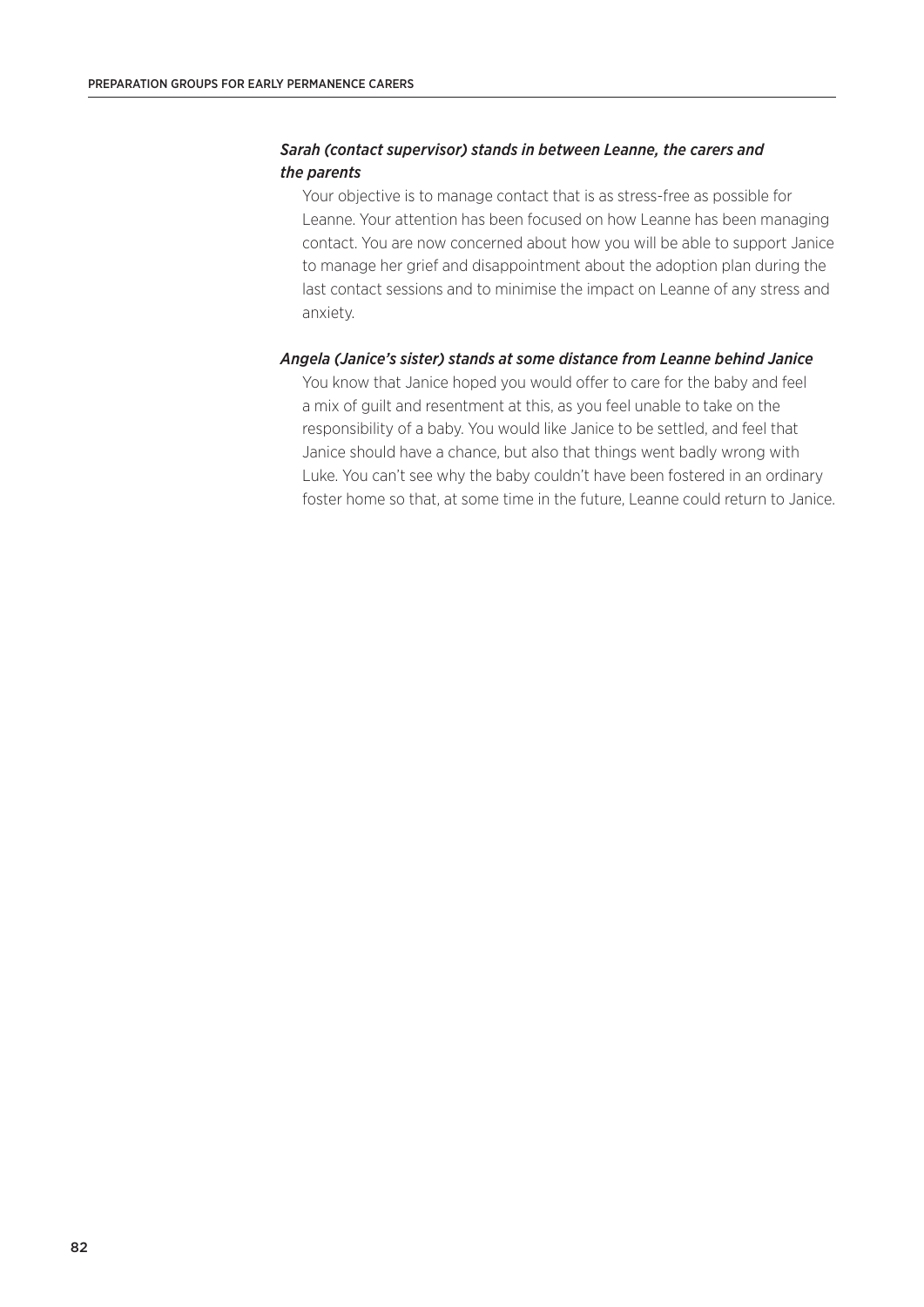# **APPENDIX 5A**

# **Child's support network**

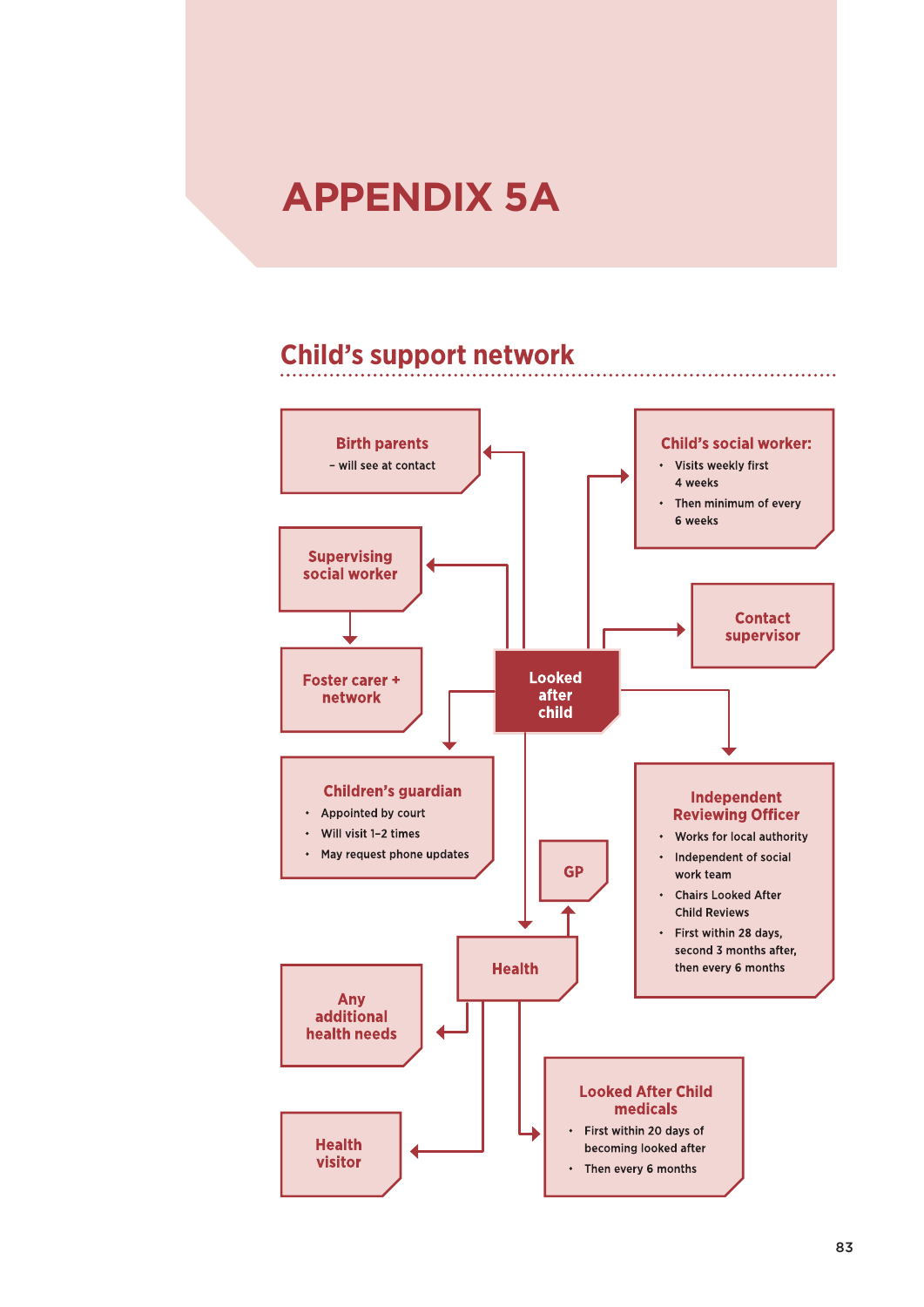# **APPENDIX 5B**

# **Carers' support network**

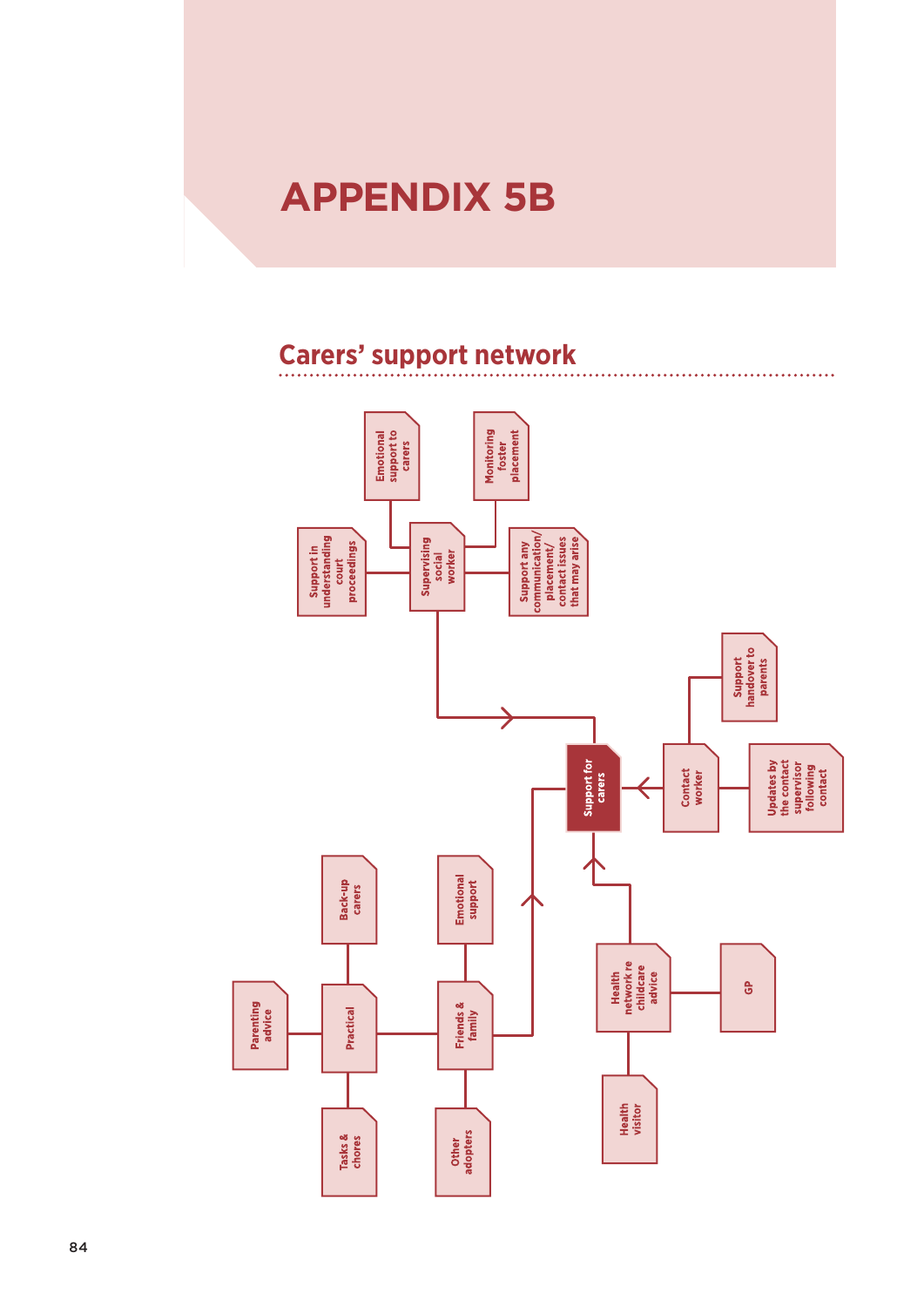# **APPENDIX 6**

# **Benefits and challenges of early permanence planning**

# **For the child**

| <b>Benefits</b>                                                                                                                                                                                                                                                                                                                                                                                                 | <b>Challenges</b>                                                                                                                                                                                                                                                                                                                                                                      |
|-----------------------------------------------------------------------------------------------------------------------------------------------------------------------------------------------------------------------------------------------------------------------------------------------------------------------------------------------------------------------------------------------------------------|----------------------------------------------------------------------------------------------------------------------------------------------------------------------------------------------------------------------------------------------------------------------------------------------------------------------------------------------------------------------------------------|
| Form secure attachment<br>Fewer broken attachments<br>More stability – fewer moves<br>Carers can build bond and<br>relationship with the child<br>Carers can build relationship with<br>parents<br>Fewer gaps in knowledge of child's<br>history if they go on to adopt<br>Consistent parenting experience<br>Responsive attuned parenting<br>Quality of care<br>Photos from early on - whatever the<br>outcome | Uncertainty has an emotional<br>impact on a child<br>Heightened anxiety in atmosphere<br>around child<br>Contact - different styles of care<br>and interaction<br>When older, will child question<br>why not within family (like any<br>other adopted child)<br>Emotional impact of managing<br>rehabilitation - intense feelings<br>(like a child moving from their<br>foster family) |

# **For the parent(s)**

| <b>Benefits</b>                                                                                                                                                                                                                                                                                                           | <b>Challenges</b>                                                                                                                                                                                                                         |
|---------------------------------------------------------------------------------------------------------------------------------------------------------------------------------------------------------------------------------------------------------------------------------------------------------------------------|-------------------------------------------------------------------------------------------------------------------------------------------------------------------------------------------------------------------------------------------|
| Opportunity to build relationship with<br>people who may go on to adopt their<br>child - greater sense of "where" child<br>is growing up<br>Opportunity for child to be reunited<br>Motivation - early permanence may<br>galvanise efforts to make changes<br>- absolutely clear to parents that<br>adoption is an option | Perception that decision has<br>already been made<br>Greater anger at system<br><b>Frustration at limited timeframe</b><br>(as with other proceedings)<br>Stress/challenge of meeting<br>carers who might keep their child<br>permanently |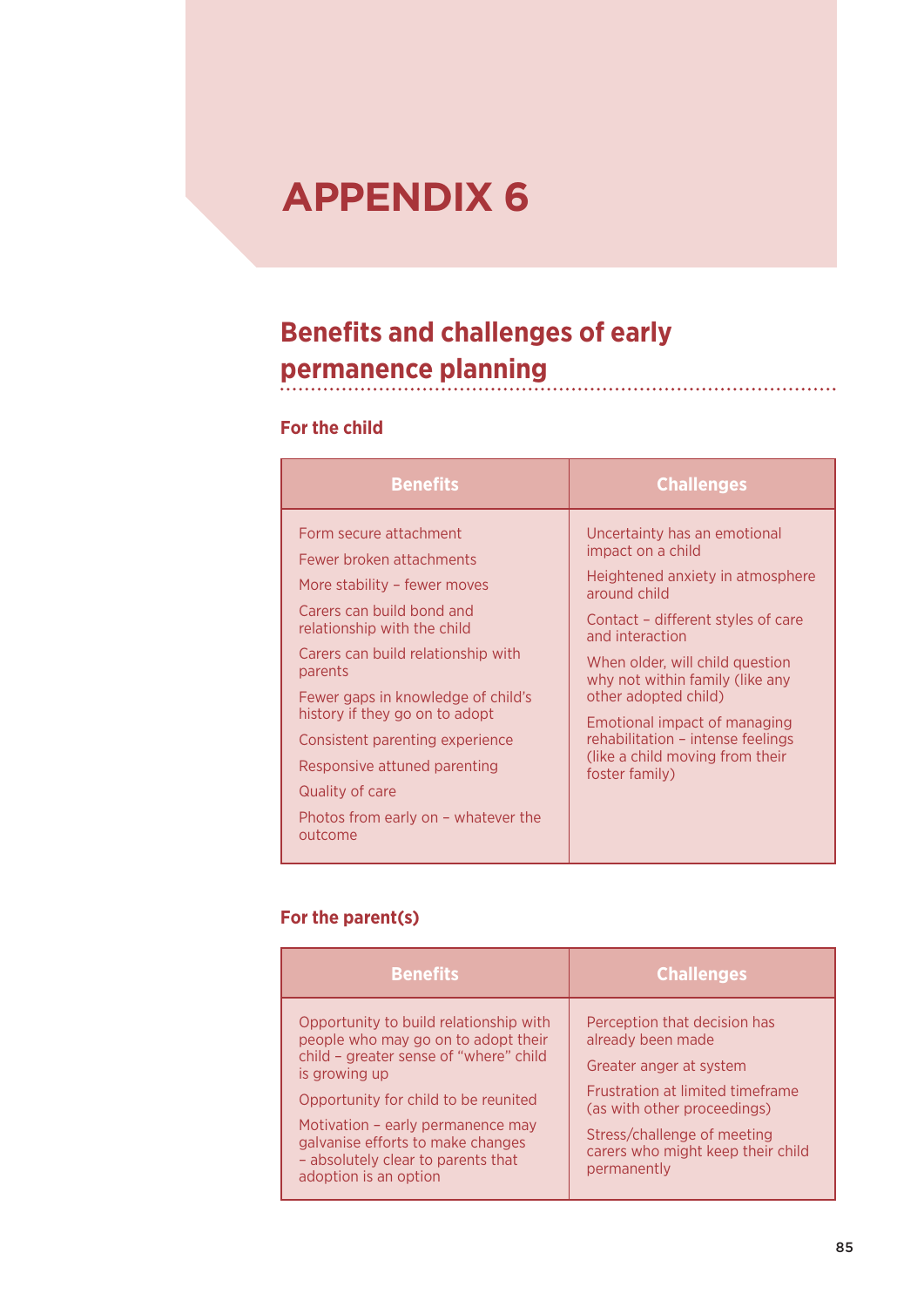More likely to have direct contact post adoption; quality of indirect contact likely to be better

Family members may respond to situation and come forward

Constant stress of contact at a time when trying to make lifestyle change, e.g. reduce drug use (similar to if a child is in a mainstream foster placement)

# **For the early permanence carers**

| <b>Benefits</b>                                                                                                                                                                                                                                                                                                                                                                                                                                                                                                                                                                                            | <b>Challenges</b>                                                                                                                                                                                                                                                                                                                                                                                                                     |
|------------------------------------------------------------------------------------------------------------------------------------------------------------------------------------------------------------------------------------------------------------------------------------------------------------------------------------------------------------------------------------------------------------------------------------------------------------------------------------------------------------------------------------------------------------------------------------------------------------|---------------------------------------------------------------------------------------------------------------------------------------------------------------------------------------------------------------------------------------------------------------------------------------------------------------------------------------------------------------------------------------------------------------------------------------|
| Full involvement in life of child from<br>an early age for carers and for their<br>family and friends<br>Knowledge of child's development<br>- ability to share early memories<br>should they go on to adopt<br>Full history of child - direct<br>knowledge of parents<br>Child will know that carers tried to<br>help parents<br>Knowing that this is the best form of<br>care for the child<br>Sense of satisfaction at helping<br>the baby and parents whatever the<br>outcome<br>In many cases, affirmation of carers<br>as adopters by parents<br>There may be a positive impact on<br>birth children | Contact sessions and relationship<br>with the child's family<br>Meeting with and working with<br>parents causing uncertainty<br>Coping with questions from family<br>and friends<br><b>Potential loss</b><br>Emotional impact on birth<br>children<br>Managing work and employment<br>- leaving at short notice (statutory<br>adoption leave)<br>Placements can be made very<br>speedily<br>Uncertainty re: timeframe of<br>placement |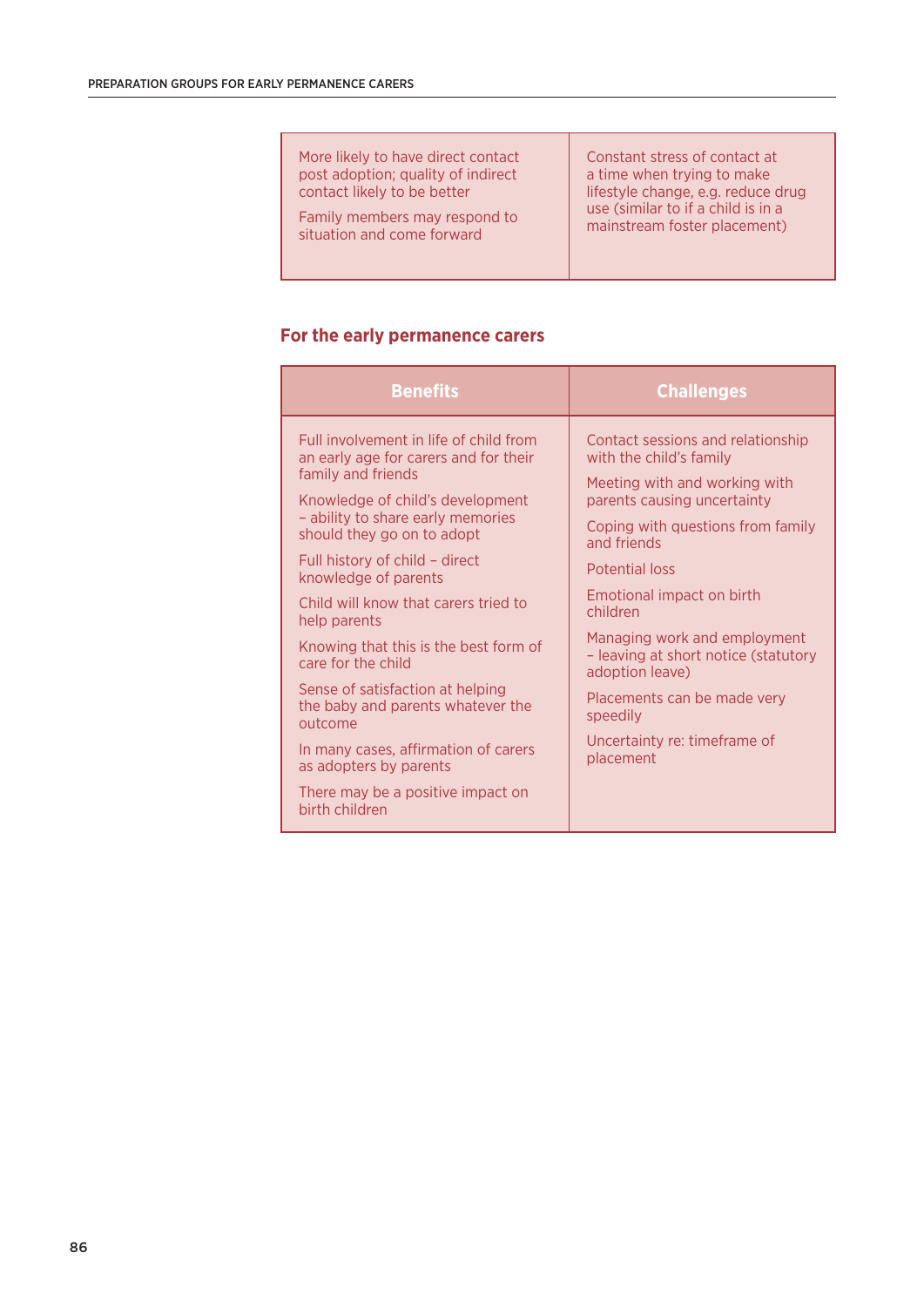# **APPENDIX 7**

# **Keith and Anne Marie's story: Rehabilitation – the experience of one family**

Early permanence placements during care proceedings: what happens when the baby is returned to a member of their family?

# **Introduction**

When children cannot be safely cared for by their parents or wider family and need to be placed for adoption, the decision-making process has to be carefully considered and explored through a court process, leading as it does to the removal of parents' rights. Early permanence aims to provide vulnerable babies and young children in care proceedings with stable early attachment experiences and the minimum of changes of placement.

Early permanence (EP) involves a child being placed with approved prospective adopters who are also approved as foster carers during the time that the court is considering the evidence to decide whether or not the child can go home or whether s/he should be adopted. Early permanence carers are approved as foster carers under the Fostering Regulations or through Temporary Approval under Care Planning, Placement and Case Review Regulation 25A. An early permanence placement is only used if the local authority believes that the child's parents and extended family are unlikely to be able to care for the child and adoption would then be their plan; but until the court has considered all the evidence and made its decision, this is not certain. The local authority should also have considered any relatives who might offer the child a home if s/he cannot return to the care of parents before approaching a dually approved/early permanence carer to consider a placement.

### **Key considerations for early permanence carers**

**Legal uncertainty:** As these cases are still before the courts, the final decision of the judge cannot be pre-empted, however clear the local authority is about their recommendation that the child cannot return home and needs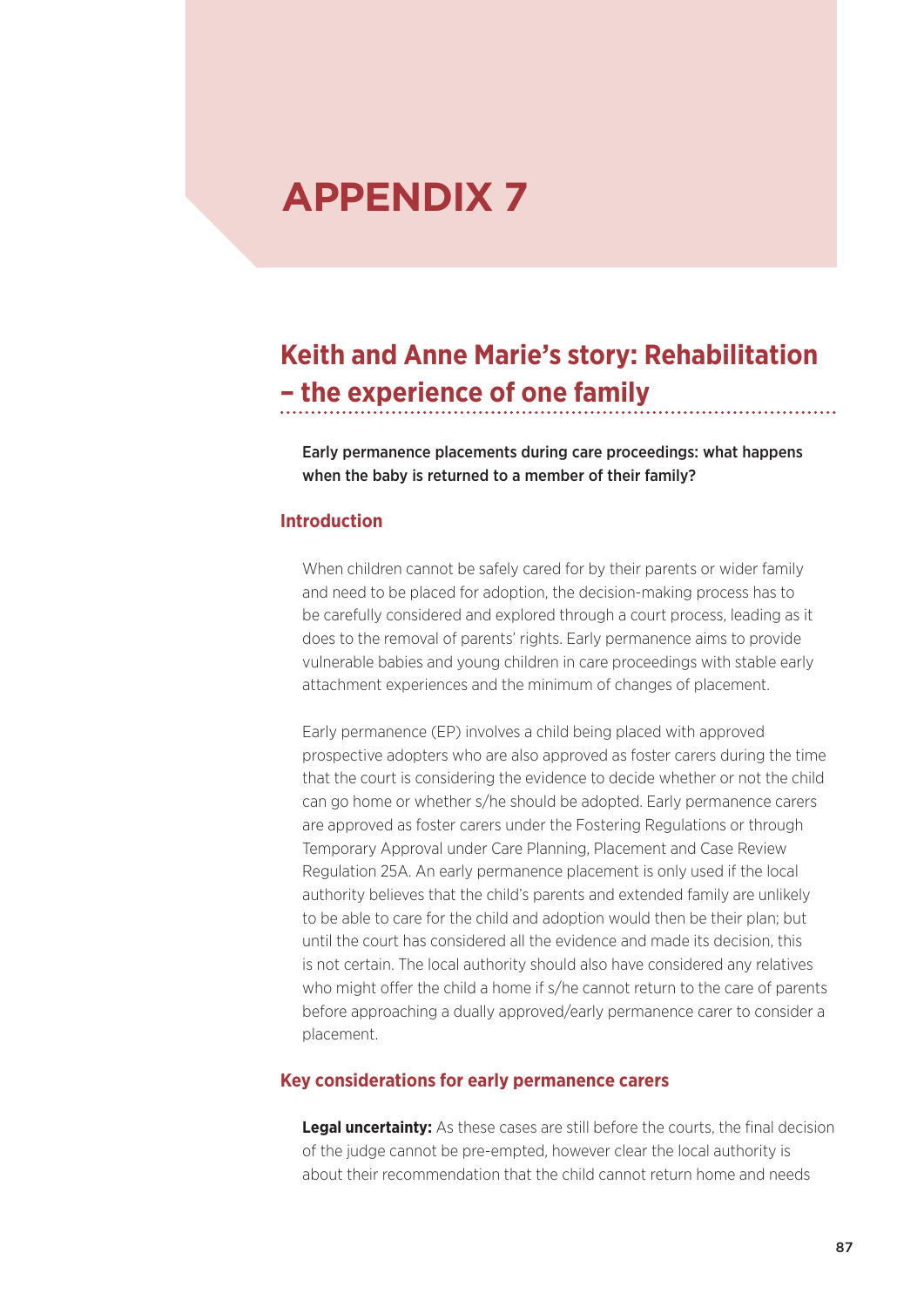to be adopted. The local authority's care plan can also change if paternity is confirmed later in proceedings and/or family members come forward whom they were not previously aware of. Applicants being considered as early permanence carers need to understand the legal situation and uncertainties around the potential placement.

**Developmental uncertainty** – up to 75 per cent of mothers in one sample of babies placed in early permanence placements had abused substances (drugs/alcohol) whilst pregnant, impacting on the baby in utero. In addition, a significant number of parents (50 per cent of mothers and 25 per cent of fathers) in the same study had a diagnosis of mental ill health, which might have a genetic component, and 30 per cent of mothers reported domestic violence during pregnancy. Young children, including those in utero, will be impacted by parents' stress levels, physical and mental health, and risk-taking behaviours, i.e. drugs and alcohol. Applicants should have access to all the information that is known but need to be aware that new information may emerge during the care proceedings.

## **First steps to early permanence: how to use this film**

# It is essential to view the film prior to showing it to applicants/prospective early permanence carers.

### *Note to trainers/viewers*

This film was made by actors in order to protect the confidentiality of the carers who generously co-operated in its making. The carers were interviewed and filmed some time after the events they are describing, and so had the benefit of having had time to reflect and process what happened to them. Their words have been faithfully recorded and the actors then memorised the script. The actors also viewed the film in order to ensure that they conveyed the feelings of the carers accurately.

The film can be used for training purposes and may be shown to groups of prospective adopters or social workers. The film is divided into short sections so that there can be discussion after each section. The training notes provide a brief summary of each section and key considerations for carers and for social workers to prompt discussion.

# **Section 1 – 0–3.21 mins**

### *First steps into early permanence*

The couple discuss how they first heard about early permanence through a magazine article and then at the agency's open evening where they met their assessing social worker. They talk about being told of the legal uncertainties but also how they made sense of this for themselves – reassured that the agency had had very few examples of children returning home so they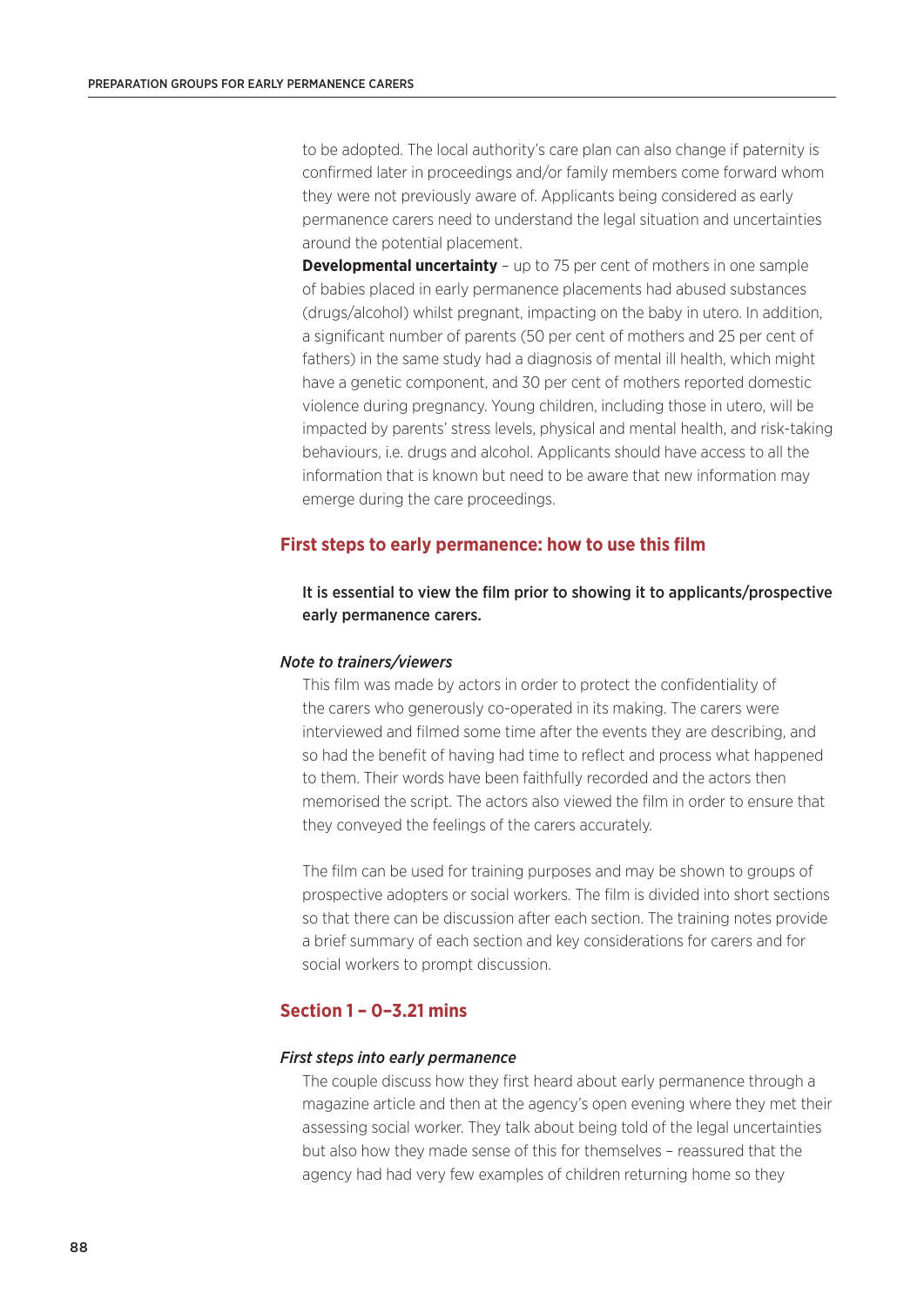calculated "*the probability that they would adopt*". They attended preparation training which helped them think about the parents of children being placed for early permanence.

### *Key considerations for early permanence carers*

- Reflecting on this section, how do you think the couple in the film were making sense of what they heard about early permanence?
- What do you see as the benefits for a child of having an early permanence placement and what are the benefits for you?
- How would you balance your desire to adopt alongside taking on the role of a foster carer who may have to return a child to their family?

### *Key considerations for social workers*

- Early awareness of early permanence It is important that prospective adopters are being made aware of the use of early permanence when they start to research adoption – articles in magazines and local papers, as well as blogs and information on the agency's website can help with raising this awareness.
- Preparation training for prospective early permanence carers from first contact with the agency through to information events and then preparation training for prospective early permanence carers, the content should be helping the carers to understand why early permanence is best for children and the perspectives of all those concerned, including parents. They need to respect and empathise with the feelings of parents who might face losing a child via the courts and potentially be able to work with them whilst in their role as foster carers. Other areas to include in training include: understanding of the legal process, their role as foster carers, the profiles of children referred, managing contact, and managing the return of a child should that be the outcome.
- . Preparing early permanence carers to manage the uncertainties Early permanence applicants often ask about percentages of children who may return home. It is an understandable question and reasonable to give an idea of this; however, the key point early permanence applicants need to understand is that even if only a small percentage of placements end this way, it could still be their placement. Children referred for these placements are selected on the basis that their social worker considers that adoption is the likely outcome of the court proceedings and that no member of the child's extended family (or connected person) will be in a position to provide long-term, safe care for the child. Nevertheless, a small proportion of children return to their family at the end of court proceedings. All carers need to understand that this is something that could happen to them and think about how they would manage. The couple in the film reflected that in part they went ahead as they thought it was unlikely and they intellectually balanced the risk. However, the reality was that they *did* experience it. Applicants who progress with early permanence need to understand that a child might return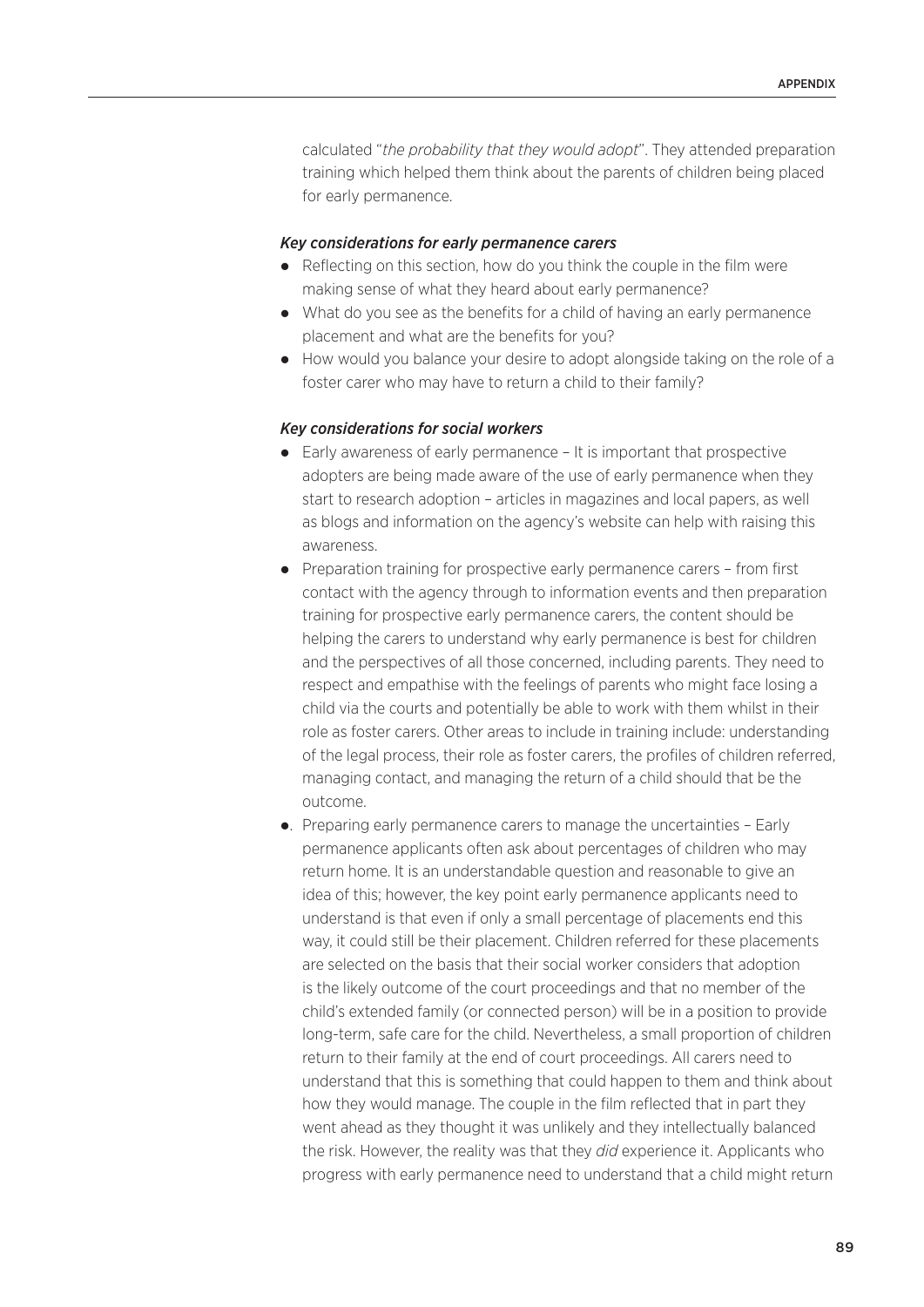to a member of the family and to think about how they might manage that should it become a reality.

# **Section 2 – 3.27–6.19 mins**

### *Receiving the call*

The couple hear about the child immediately after their approval panel – '*It was that soon*'. They have no chance to celebrate being approved. They start to think about the background information - particularly health information. They are given access to a medical adviser and later a consultant to understand the impact and potential developmental issues of parental drug use. There is some uncertainty about the baby's father. They meet the baby three weeks after hearing about her.

### *Key considerations for early permanence carers*

 Early permanence placements often need to be made very quickly and you may be asked to take on a lot of information about a child while at the same time there may be significant gaps and unknowns in what you are being told. What do you think are the key things you would want to know about a child before you felt able to put yourself forward to be matched with a child for early permanence?

### *Key considerations for social workers*

- The importance of sharing information The referral process involves the social worker, who will have information provided by the child's social worker, sharing it with the carers. Prospective carers are entitled to full information about the child's background and health needs $3$  where it is available to the local authority at the time of placement, since although it is a foster placement initially, it might become an adoption placement. However, the information available will be much more limited than when making an adoption placement since the timescale for decision-making is very different and decisions have to be made early.
- Helping carers consider longer term issues of potential placements These are vulnerable children so it is important that early permanence carers have considered the potential difficulties that children may present with (e.g. substance abuse, mental health issues, etc) in advance and how this might impact on them currently and in the future, in order to aid making a decision that often needs to be made quickly. Knowledge of these issues will also enable carers to seek clarification about areas of concern.
- Understanding potential outcomes Early permanence referrals often relate to parents whose babies have been referred for early permanence placement and who have other children who have been adopted or are in placements

³ CoramBAAF (2015) *The Provision of Information to Fostering for Adoption Carers*, Practice Note 59, London: CoramBAAF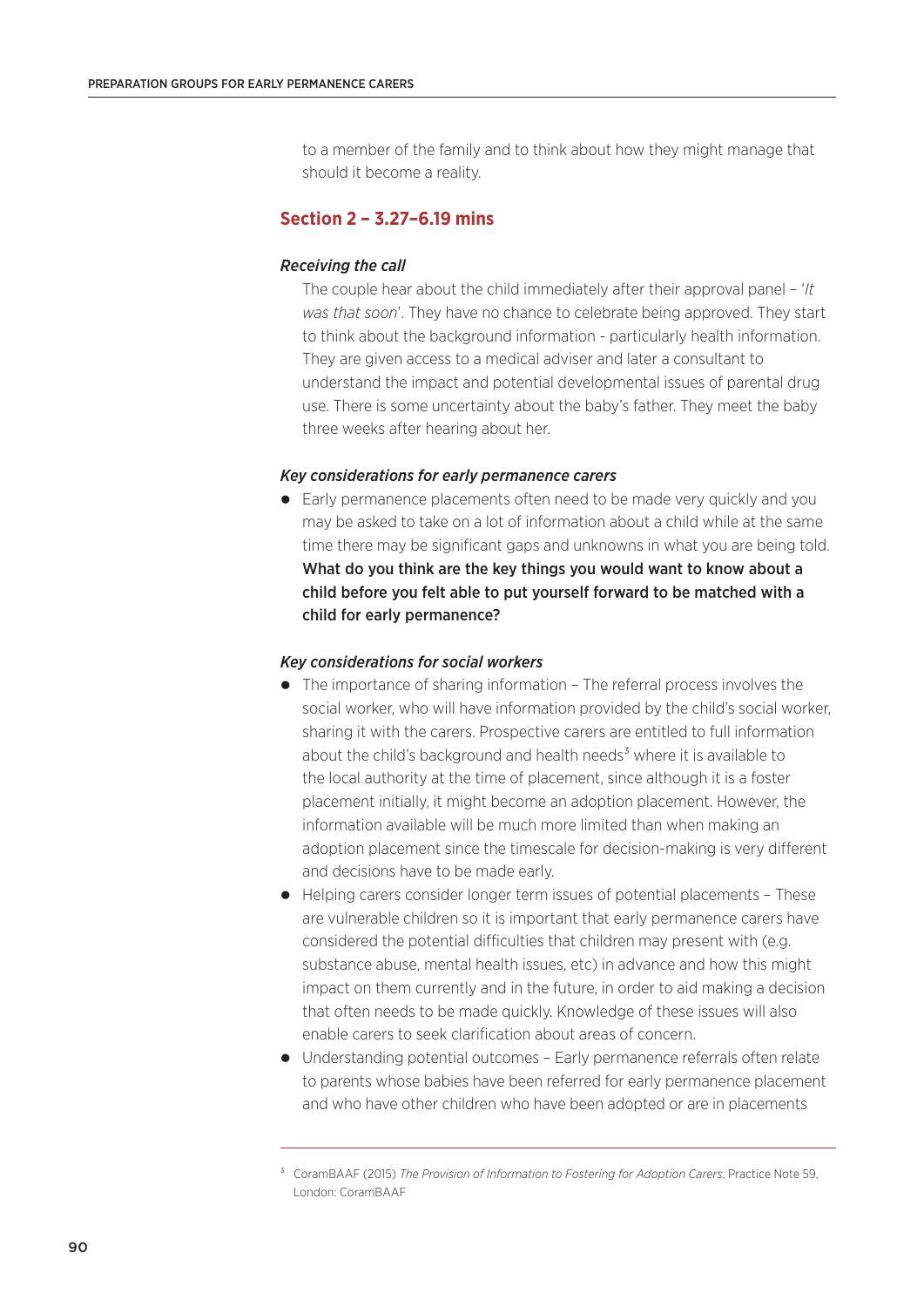with family. This information will be the basis of the social worker's view that because the parent/s have struggled in the past to make and sustain change in order to be able to retain care of their children, that adoption is now being considered as a potential outcome for the child. However, the family's situation may still change during the course of care proceedings; a parent may be able to benefit at a later stage from further assessments, support or therapeutic interventions; a family member may change their view of whether they can offer a home as they recognise the likelihood of the child being placed outside of the family; or a previously unknown member of the extended family might come forward. It is important to help prospective carers understand how things may change during the course of the fostering placement.

# **Section 3 – 6.19–10.09 mins**

### *Meeting the baby*

The couple have met the baby in hospital when she was three weeks old and have visited her for three weeks; she was premature and was still withdrawing from drugs. They are introduced as her foster carers. They take photos of them with her – '*It was a special moment*'. They spend time building up attachments and being involved in her daily care. They talk about the responsibility of taking such a small baby home and managing the withdrawal symptoms without nurses being present. They have had a one week break before contact started.

### *Key considerations for early permanence carers*

need to put in place?

- Some carers will be matched with children who are still in hospital possibly in Specialist Baby Care Units. For babies in hospital, it is important to visit as much as possible to provide a reliable and familiar attachment figure and support the baby whilst in the hospital environment. Would you be able to manage this level of commitment? What would you
- Meeting other professionals in this case in the hospital, early permanence carers will be referred to as foster carers, as this is their role. As foster carers, they will be responsible for meeting the child's health needs and will be supported in this by health professionals. Any decisions about the child's health care will be made by the child's social worker, often in consultation with the parents.

How will you be able to embrace the role of a foster carer during this time?

 $\bullet$  It is important for foster carers to document a child's time in their care – including key moments such as meeting the child, leaving hospital, meeting developmental milestones, etc. These will form part of a child's life story book, which will remain with them if they are then adopted by their early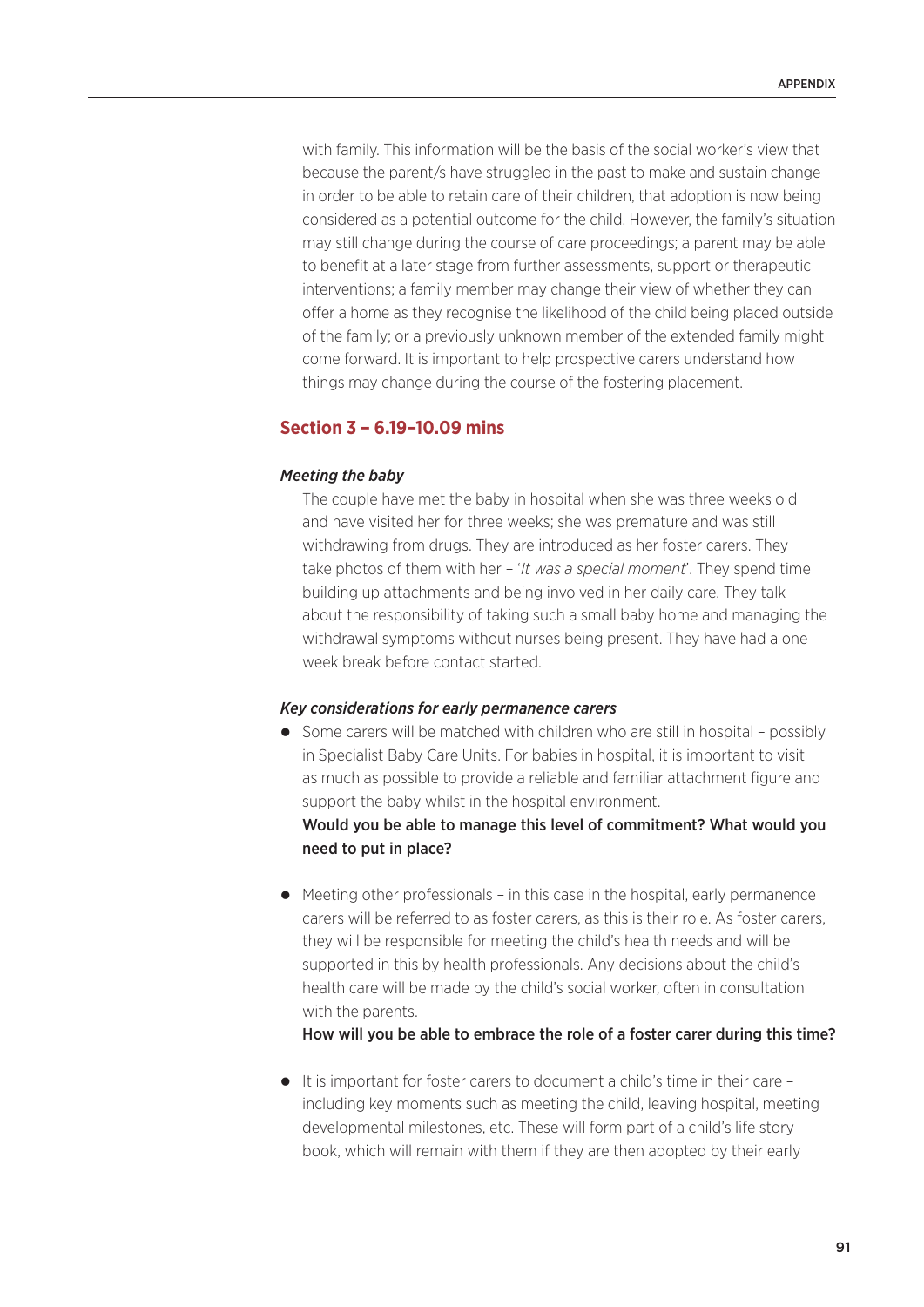permanence family. If the child returns to a family member, some of these mementos, etc, will go with the child.

### *Key considerations for social workers*

- **Providing information about managing health needs** Babies born withdrawing from the impact of drugs in utero may need a family to care for them. Understanding how this impacts on babies will help early permanence carers prepare for this, for example, the baby may have a high-pitched cry, be unsettled and/or jittery, and have difficulty with touch, requiring a calm and low stimulation environment. Make sure that early permanence carers have access to both written information and health staff who can help them prepare for and manage this role.
- **Support in early days of placement** Taking the child home for the first time may feel daunting for many early permanence carers – being in charge of a very small, vulnerable baby at short notice. Reassure them that many carers feel some anxiety but quickly adjust and are soon fully preoccupied with the care of the child – a quick learning curve.

# **Section 4 – 10.09–13.25 mins**

### *Contact*

Contact was planned three times weekly, with a dedicated contact supervisor allocated. The carers were warned about the father having a temper but in fact found that they quickly established a good relationship with him – '*We ended up liking him*', and felt reassured about him being able to safely care for the baby. There were some inconsistencies in his attendance, which meant the arrangements were later changed. They only met the mother once as she then withdrew from contact.

### *Key considerations for early permanence carers*

 You will understandably be anxious in the first instance when you are preparing to take a child to contact. You may have been made aware of risks that parents have presented to other professionals involved with them. If you are directly involved in the handover of the child to their parents, it is important that the contact supervisors support you to build this into a positive relationship. Some parents may, particularly at the start, be defensive and both you and the parents understandably will be anxious. They will know that you might become the child's adopters, depending on the outcome of the court process. However, experience shows that the shared focus on the child of foster carers and parents often helps. When contact supervisors support an exchange about the needs and progress of the child, a constructive and amicable relationship can develop. You should be given information about the importance of referring to the parents as Mum and Dad, and providing diary sheets or a contact book to share any highlights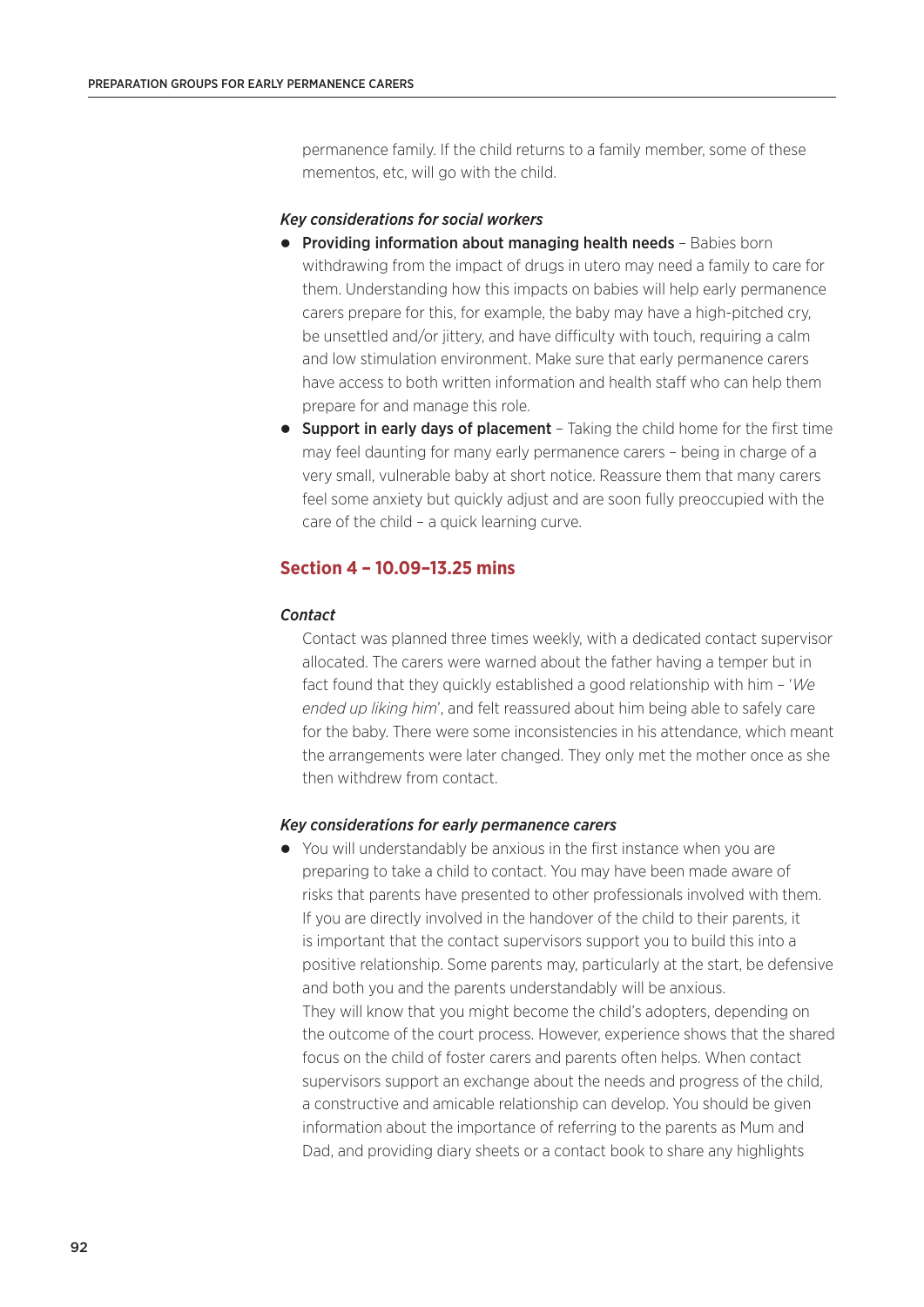about the baby since the previous contact. When parents see you respecting their position and being clear about your fostering boundaries, they often feel reassured and positive relationships can develop.

How would you prepare yourself for contact visits with a parent or family member and what feelings do you think this might raise for you? What would help you?

### *Key considerations for social workers*

- Explaining contact to early permanence carers Early permanence carers need to know that risk assessments are undertaken prior to decisions about how contact should be managed and that contact sessions between the child/baby and the parent/s or relatives will be supported by contact supervisors. Many parents can meet a child's basic needs during contact, which helps to ensure that the baby is comfortable during this time. However, this may not necessarily be an indicator of the parents' ability to maintain good and safe care over an extended period. Explaining this to early permanence carers can help reassure them that the child will be well cared for in contact, and that the contact supervisor will intervene if need be.
- The role of contact supervisors Experience shows that if contact is supported by a familiar contact supervisor who is aware of the issues, handovers between foster carers and parents are an important element of early permanence placements. A positive relationship frequently develops as the carers feel empathy for the parent/s and demonstrate their respect, and in turn, the parents feel respected and appreciate the opportunity to get to know the carers during handovers before and after contact. It is important to try and have a dedicated supervising contact worker and to ensure that contact supervisors have received training about early permanence so they understand the differences in their circumstances compared with that of mainstream carers.
- Travel arrangements for contact Placements should be made with travel arrangements for contact being realistic, and an awareness that even if no contact is mandated at the beginning of a placement, the court may require contact to be implemented later, for example, if a relative offers to care for the child. The placing agency needs to be mindful of this and the early permanence carers need to plan travel to contact that works for them and the baby, and allow enough time to get there. An hour of travel time is generally considered to be the maximum for a vulnerable baby.

Parents are not always consistent with contact and local authorities should be willing to reduce or change contact arrangements if this becomes a persistent issue, applying to the court if needed.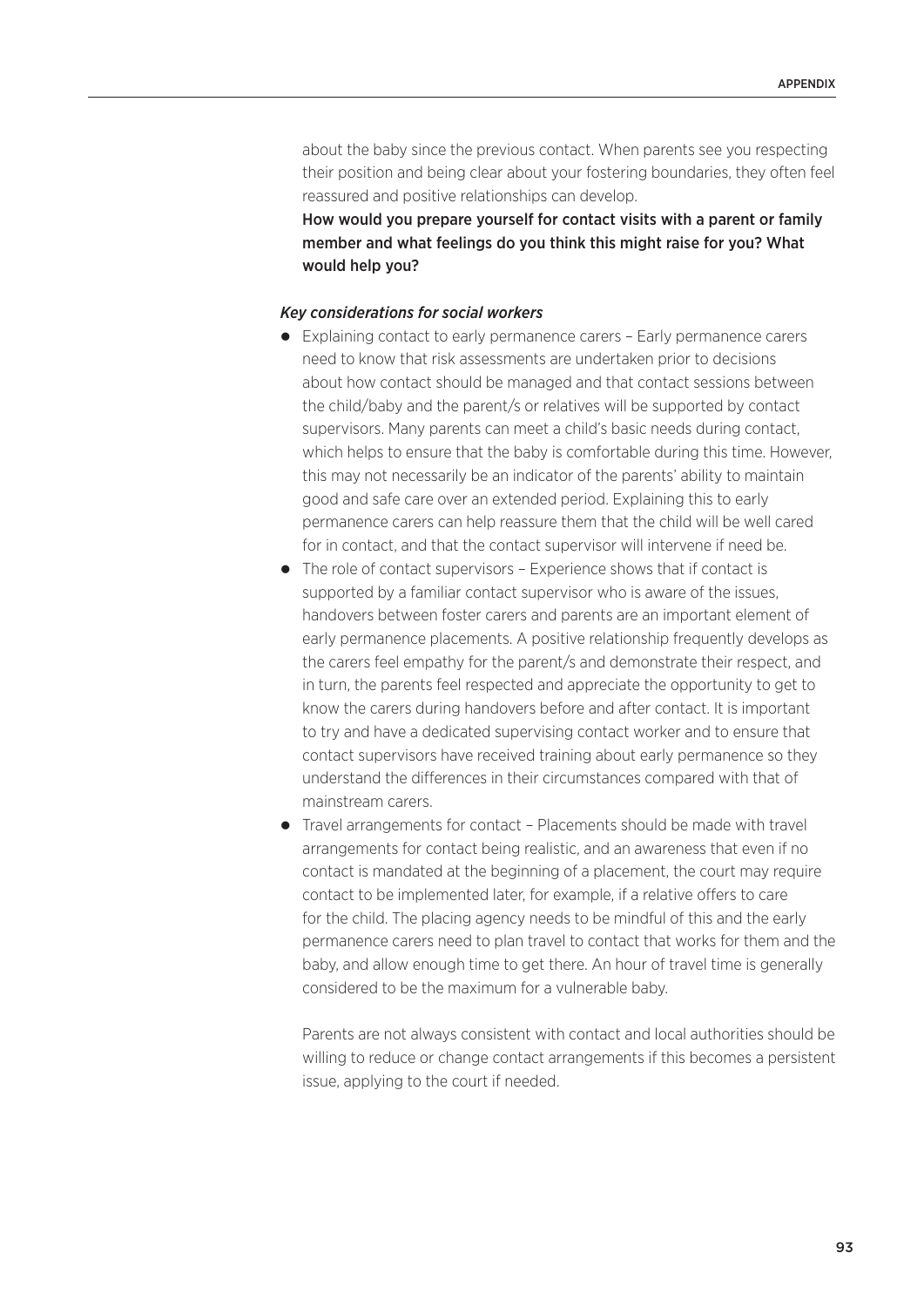# **Section 5 – 13.25–18.34 mins**

### *The legal process*

The couple are kept up to date with information about the child's family as it develops. The putative father is confirmed as the child's father and this leads to a paternal aunt coming forward as a potential special guardian. They find the attitude of the child's social worker difficult to cope with – she is seen as very business-like, treating them as foster carers and not appreciating the impact of the situation on them. Their adoption social worker is the person keeping them up-to-date and he shows an understanding of the impact on them whilst being honest about the situation. The child is doing well, has recovered from the withdrawal, and they are having to think about how they should attach to her, how fully to attach, and to be aware of protecting themselves. Each of them handles this differently and needs to respect those differences in each other. They are given space by their agency to spend time reflecting on what is happening to them and to manage some of the anger and upset they feel. Their adoption social worker hasn't "sugar-coated" things and has been honest with them. They are then told that the child's aunt has been approved to become the child's special guardian and contact would be starting.

### *Key considerations for early permanence carers*

 If you become aware of potential changes to a social worker's plan for a child placed with you, this will create a mix of powerful emotions. As carers, it is not likely that you will hold back from attaching to the baby in placement, as the primary purpose of the placement is to provide the baby with the opportunity to form an attachment with their main carer as a source of stability and security whilst plans are being made. However, although you will have accepted your role as foster carers, you will also have a parallel hope that this child might become a member of your family, depending on the outcome of the court proceedings.

# How would you be able to maintain the attachment that the baby needs from you during a time of uncertainty? Where will your support come from?

 It is likely that you will experience strong emotions if a family member comes forwards, and particularly if they are then assessed positively. Feelings will include anger, frustration and sadness, which are understandable aspects of the loss/grief process. If you are in a couple relationship, maintaining mutual support and understanding of each other's feelings and responses is extremely important. The couple in the film talk about their different reactions, and accept that they were responding differently and knew each other well enough to recognise that they were working through it together but in slightly different ways. If you are a single carer, you would need a robust support network to help you through this.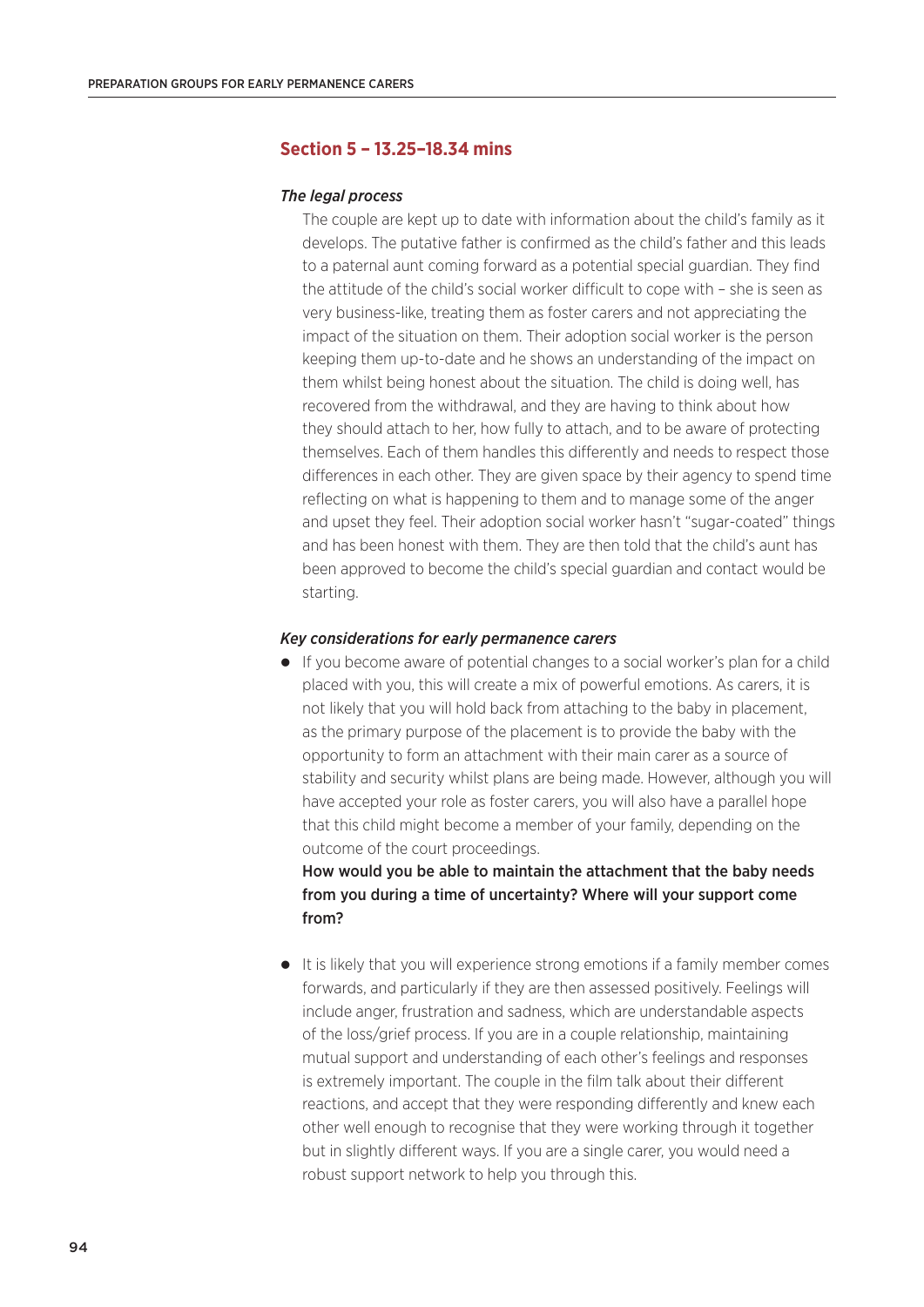Can you think about how you would manage if such a situation arose after a child was placed with you? How would you support each other (if part of a couple) and where would your support come from?

### *Key considerations for social workers*

- Clarification of paternity This is one of the main reasons that children return to family members, rather than progressing to adoption. If the father of the baby has not been correctly identified prior to the placement of the baby, and the father is later identified and/or confirmed via a DNA test, this may lead to the return of the baby to the father or a member of the paternal family who had not been identified or assessed prior to placement. It is extremely important that every effort is made to identify the father *prior* to placement and that, if this has not been possible, the prospective carers are made aware of this and the potential outcome if a father does come forward.
- Managing uncertainty The child's social worker and supervising (adoption) social worker must be transparent with early permanence carers about what is happening if a father or other relative does come forward during placement – the carers need to understand the implications for them. Their supervising social worker needs to provide the right balance of explanations, helping them understand the processes, encouraging them to ask questions and think with them about how they can contain their anxiety and be supported. Early permanence carers often manage uncertainty by focusing on the day-to-day care of the child, which takes up time and energy and is very rewarding. This is within their control and ensures that the child continues to benefit from their care until the court reaches a decision. However, that will not mean that they are not also anxious and worried and they may be challenging and show anger towards professionals during this time, even though they are aware of the risks.
- Understanding the impact on early permanence carers Early permanence carers are foster carers; however, they also have a different investment in the placement as compared to mainstream foster carers. They are more invested in the outcome of court proceedings. Professionals need to bear this in mind in communication with them and the way in which they deliver information. Key legal updates should be shared via the supervising social worker so that they can provide support. The carers have a role to perform as foster carers and they need to accept the legal uncertainty. However, at statutory visits and meetings, all professionals need to be mindful of their position, particularly if a family member has come forwards as a potential carer for the child. The supervising social worker should allow early permanence carers space to express how they are feeling – angry, frustrated, etc – offering a safe space where they can be listened to, understood and supported, but also asking them to focus on the baby's needs and helping them to contain their emotions when around the child.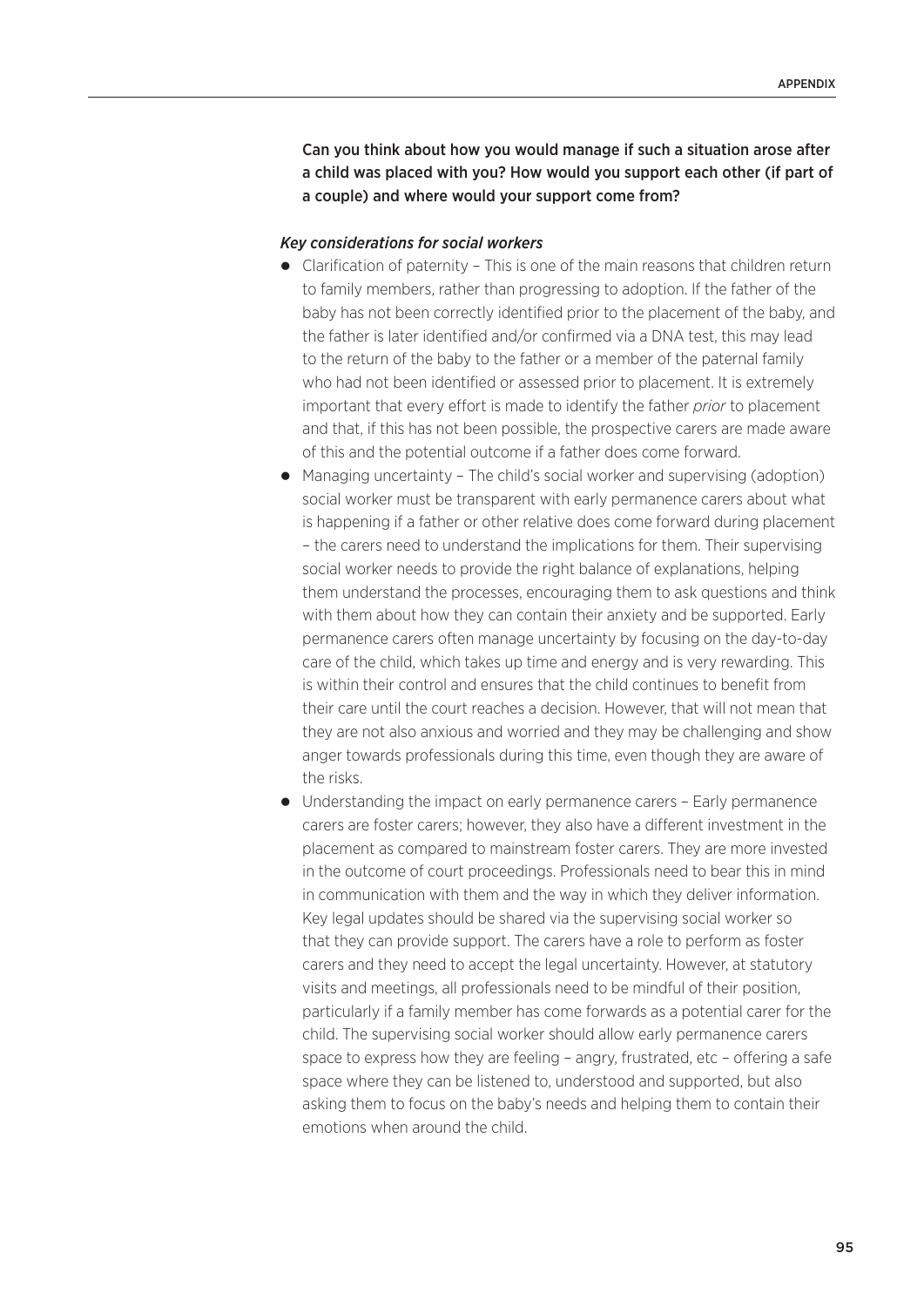# **Section 6 – 18.34–22.18 mins**

### *Contact with special guardian*

The couple are honest about their conflicting feelings about the plan and how difficult it was to take the child to contact. Their initial reaction was anxiety that it wasn't right for the baby and they were looking for her aunt to fail. However, as they got to know the aunt and to appreciate who she was, they were able to relate to her in a different way. When a relationship was formed between the aunt and carers, they were able to view the situation differently and started to become more supportive of her. They could see that the child was going to be OK with her aunt. They were helped by their social worker to understand that it is best for a child to be living with their family if that is possible – '*It wasn't us versus her*'. They had accepted it on an intellectual level but it took a lot longer emotionally to accept losing the baby.

### *Key considerations for early permanence carers*

• It is essential that early permanence placements are not regarded as a "contest" between carers and the child's family. Once the couple had overcome their initial distress, they were able to acknowledge this – they were clear that the baby should be with her family if this was safe – in their words, her aunt needed to '*be good enough…she was more than*'. Establishing a relationship with family members who are identified as suitable to care for a child in your care is essential to achieving a positive transition for the child – in this case, the adults all had the child's needs at heart and this brought them together – '*It was down to the three of us to sort it out*'.

What would you need to know from the social workers to support you in preparing yourself for a transition process?

### *Key considerations for social workers*

 Contact between the adults – In this case, there had not been sufficient opportunity during the court proceedings for the adults to form a relationship as often happens in similar situations. Initially, the carers felt negatively towards the aunt and protective about the child. Social workers need to support the early permanence carers, as although they will be aware that they took on the placement understanding that this might be the outcome, they will need help to enable them to draw on their inner resources so the transfer is facilitated in a smooth way for the baby's sake. If a child is returning to a family member, the sooner that the carers and family member can meet and focus on making a plan for the child, the better. An introductions or transition planning meeting without the child present is an ideal way to facilitate this. However, this needs to be preceded by discussions between the professionals and with all the adults (parents or relatives and carers) in order to prepare a potential scenario with the baby's needs in mind.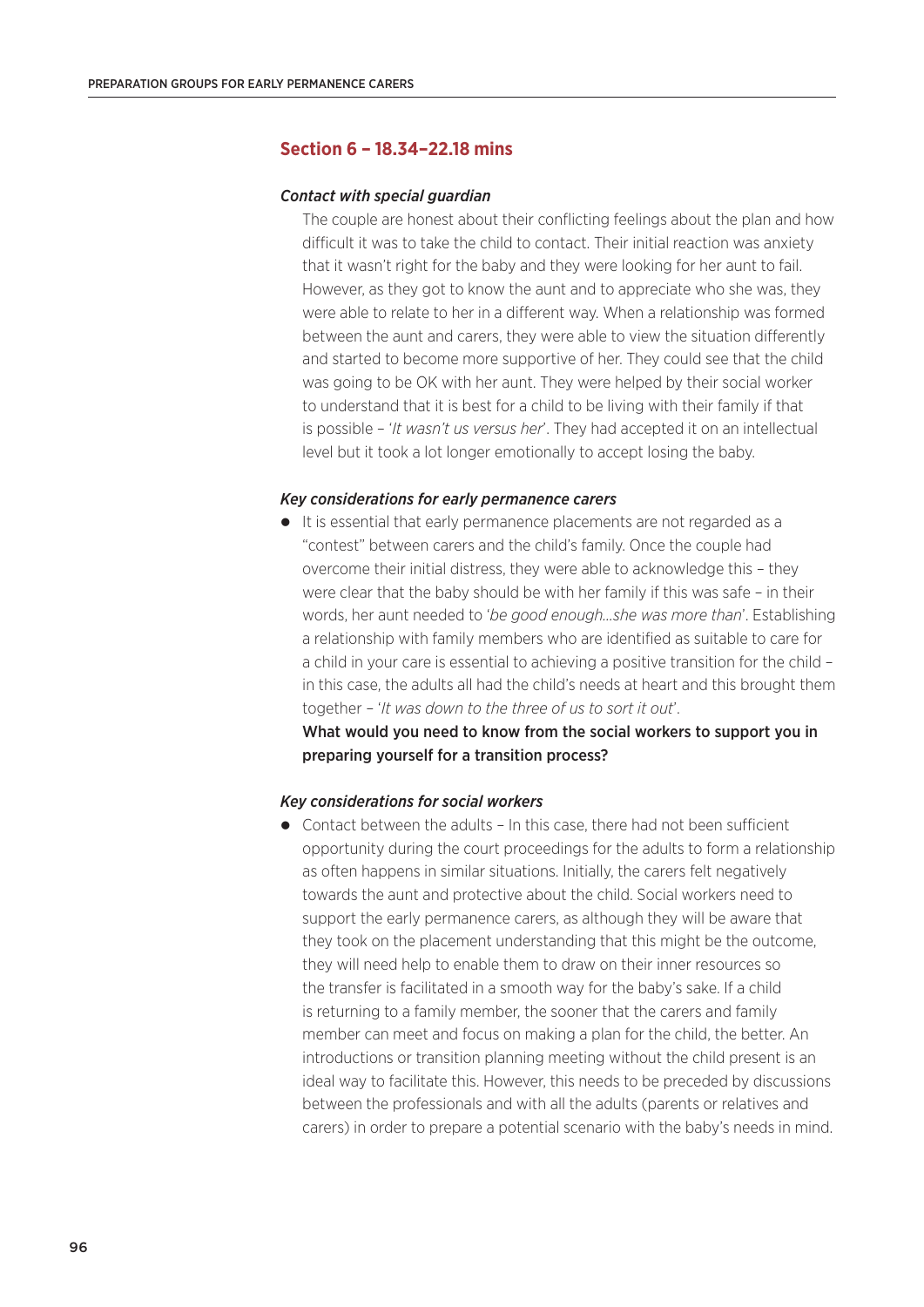# **Section 7 – 22.25–25.27**

### *The move*

There was six weeks of twice-weekly contact until contact could increase, and during the transition week it became daily to support the carer and child becoming more familiar with each other.

The carers provided full information about the baby and her routines to support her aunt. The social worker collected and took all the baby's things to the aunt's home. The carers wrote a comprehensive guide for the aunt, wanting to make it easier for the baby during the move so there was as little disruption as possible to her routines.

The handover was very upsetting for all the adults; they had a photo of them all taken together. They all understood each other's feelings – they encouraged the aunt and she understood how hard it was for them.

### *Key considerations for early permanence carers*

• Preparing written information about the child, their routines, likes and dislikes is essential in achieving a move that is '*as smooth as possible*' for them, enabling them to feel secure in what will be initially unfamiliar surroundings. You may have received something similar from the child's previous carer, but if not your social worker will be able to help you write this.

### *Key considerations for social workers*

 Achieving a good transition – The aim is to enable as much familiarity as possible for the child through the transition. Final handovers are usually quite short. A photo with everyone involved is great for the child's life story book. It is an emotional time for everyone, but with the right support it can also be a positive experience and in the longer term helps the carers when reflecting back on and processing the transition and their loss.

## **Section 8 – 25.28–28.03 mins**

### *Moving forward*

The carers didn't have a plan for moving forward. The couple went to a wedding after the handover, which was not a positive experience. They then took a holiday and she negotiated six further weeks off work. They had a difficult Christmas and then their agency offered them four or five sessions of counselling individually and together, which was helpful. It helped them understand each other and brought them closer together. They worked hard and had then moved on. They'd been through a grieving process and were able to reflect back on the positives of what they had done for the child. They needed to go through that process before they could move on to thinking about another placement.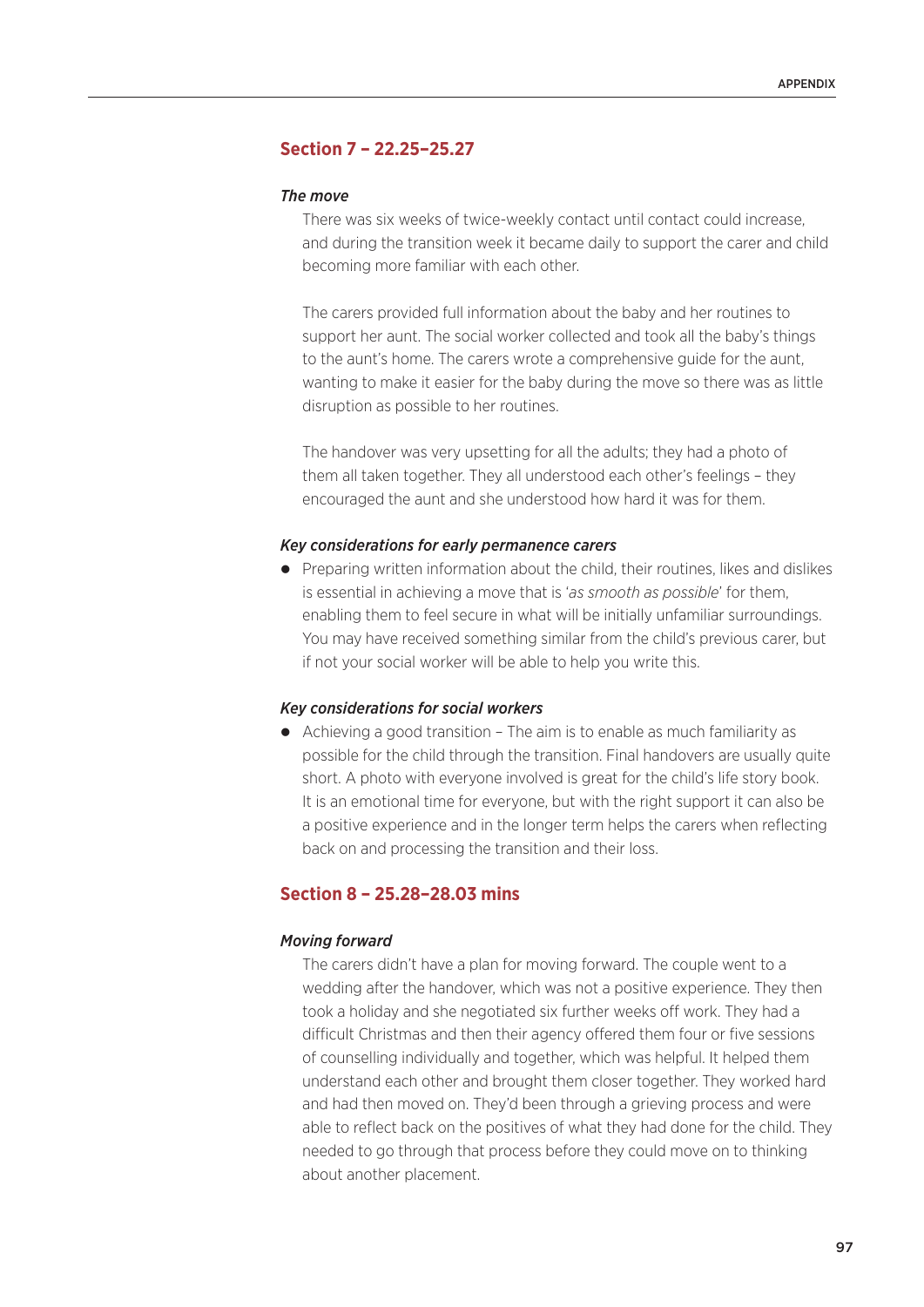### *Key considerations for early permanence carers*

- As part of preparing yourself for moving a child on, it is helpful for early permanence carers to have an idea of what they will do the next day, the next week and for special occasions, e.g. birthdays, Christmas. Some carers in these situations have opted for a holiday and find the break helpful. However, carers have to do what feels right for them, and may not want to go away straight after the child has moved on.
- You should expect support from your agency that includes the offer of counselling. Whilst this may not feel right for you, some carers have spoken highly of the way in which counselling helped them to move forward.

### *Key considerations for social workers*

 Support for early permanence carers – There should be support available to the early permanence carers from their adoption social worker, which is responsive to their needs. Everyone has different ways of managing and processing grief and loss, but as an agency you should also be able to offer independent counselling/therapeutic input to the carer/s to process the experience if they would find this helpful. The timing of this input will depend on the carers – for some it may not be welcomed immediately after the placement ends, but may feel more helpful after some weeks/months. It is important to remember that there will also be a loss for the carers' own family members and it may be appropriate for a meeting with them to think about how they as a family can move forward.

# **Section 9 – 28.08–31.06 mins**

### *New beginnings*

The couple started thinking about taking another child four months after the baby left. They were open to either early permanence or mainstream adoption. Three months after that, they were approached about another baby where the placement order had already been made. They were able to see how they had more to bring with their experience of their first placement, and this was seen as a positive when attending the matching panel. The child had a strong attachment with her foster mother. The adoption order was made after six months. Their daughter is now four years old and doing well.

#### *Key considerations for early permanence carers*

 There are a number of early permanence carers who have gone on to adopt a further child or children after returning a child to their family members. Some continue to offer an early permanence placement, whereas others choose to look at children where the placement order has already been made. The decision to think about another child being placed and the timing of that must be individual to each situation and may be something you would want to talk about, not just with each other but also with other family and friends. Your agency would need to undertake a review of your adoption assessment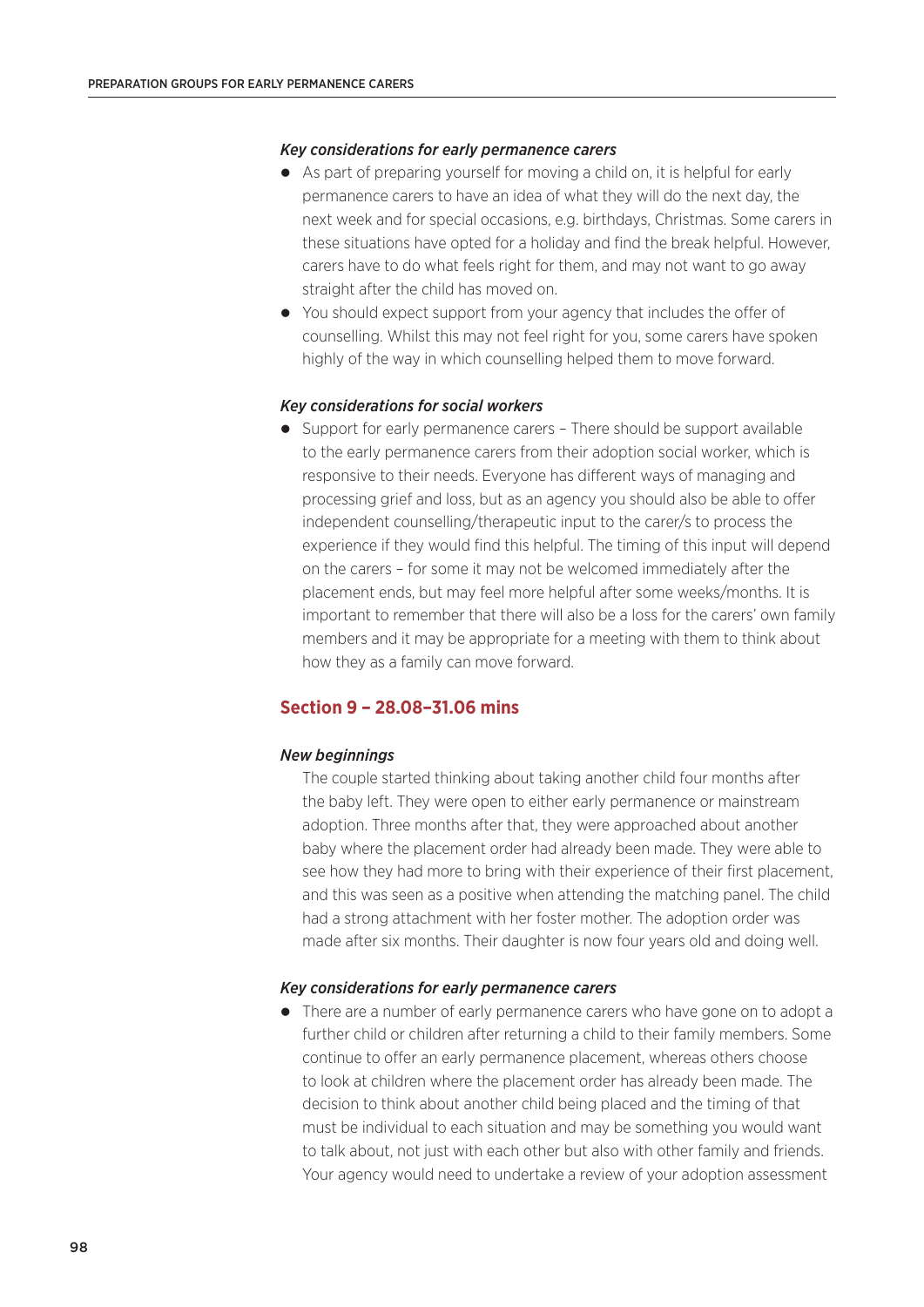so they can be sure that you are ready to progress, and if you wanted to offer early permanence again, whether/when you were sufficiently emotionally resilient to manage this kind of risk.

### *Key considerations for social workers*

 Assessing adopters who return after an early permanence placement had returned home – The early permanence carers continue to be approved adopters unless they decide they no longer wish to adopt. However, after an early permanence placement returns home, there would need to be a review of their approval as set out in Adoption Agencies Regulations (AAR) 29 before they are considered for another child. Whatever prospective adopters choose to do after helping a child to return to his/her family, whether another early permanence placement or mainstream adoption, their experience and knowledge gained as early permanence foster carers will be invaluable to them. There would be no need for them to return to the adoption panel if the review finds that they remain suitable to adopt. However, if they are dually approved foster carers and wish to continue to offer an early permanence placement, the agency would need to prepare an annual review and return to the fostering/permanence panel for their first annual review, as set out in Fostering Service Regulation 28(5).

# **Section 9 – 31.10–33.27 mins**

### *Reflections*

The couple reflect that this was an experience that changed them in a good way and has ultimately led them to their daughter. They are glad they were able to support Mia through what was such a difficult time for her. Looking back, it was a special time for them. Although they experienced a significant loss when Mia left, they came through this together as they supported each other and could reflect back on the best outcome having been achieved for her. They are in annual contact with Mia and her aunt and it is still a special link. '*She will know she's been loved all through her life right from the beginning and for her that will mean a lot.*'

### *Key considerations for early permanence carers*

• For carers considering early permanence, recognising that there are a small number of children who return to their family members, it will be reassuring to hear from this couple that there is life beyond returning a child home and that reflecting back this was an experience that they would not have missed. What do you think enabled the couple to move forward and achieve a successful placement?

### *Key considerations for social workers*

• The importance of supporting carers so they can move on - Carers who have been through this process are clear that it has been painful and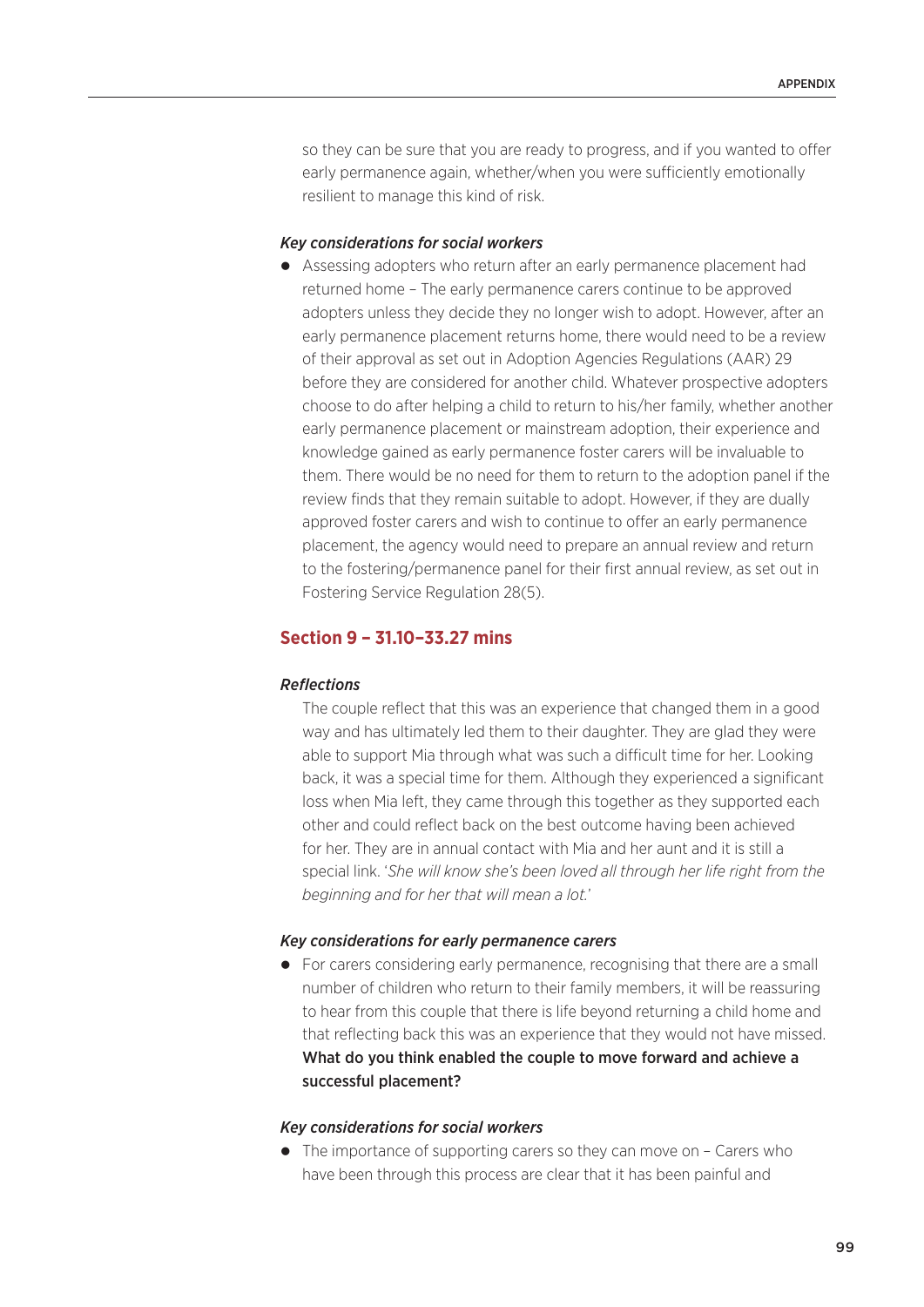challenging but that it has also been an experience they have valued and that has impacted on who they are in a positive way. Carers often express appreciation of the role they played as foster carers to a vulnerable child who needed them – '*She needed help and we helped*'. They take pride in the importance of that quality care at a vulnerable point for a child. It often takes time to process the loss before they can come to this point, but with the right support, the carers that Coram has worked with have all come to understand this. The focus on the child, i.e. believing in the best outcome for the child even if this is a move to family, is pivotal to this and therefore an important element of assessing early permanence carers. The supervising social worker role is pivotal to helping carers move on as the support at this point needs to be from someone who is known and trusted by the carers, who can be available when the carers are ready to start processing what has happened and who helps them to move forward.

 Contact after a return home – Some carers do remain in contact with the family members caring for the child. For this to be achieved, the right support needs to be offered to both parties throughout the process so they have a mutual respect and shared concern for what is best for the child.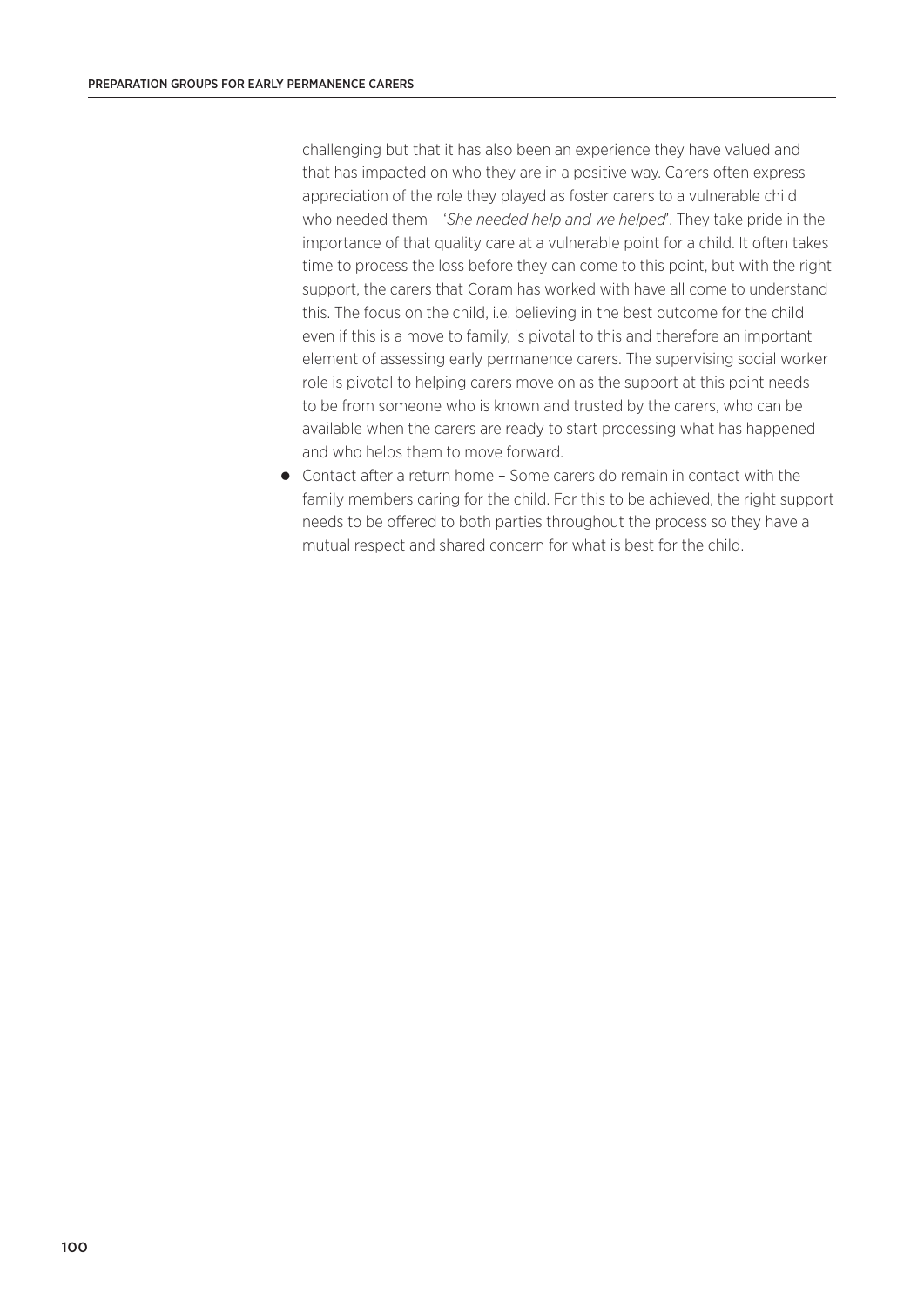# **APPENDIX 8A**

### **Children's profiles: Kane Small group exercise**

#### **Profile – Kane**

Kane is 18 months old. He was in the care of his parents – Chantelle, who is White British and aged 30, and Simon, who is Black British Caribbean and aged 38 – for the first year of his life. Chantelle has had three other children removed from her care and placed for adoption due to her drug misuse and domestic violence in relation to the respective fathers of her other children. During her pregnancy, Chantelle stopped using drugs, worked with professionals and there were no incidents of domestic violence reported with Simon. Kane is their first child together.

Following a period of time in a family assessment unit, Simon and Chantelle were assessed as able to care for Kane and he remained in their care upon the conclusion of proceedings. However, subsequently Chantelle started to use crack cocaine and heroin again. Professionals involved with the family also became concerned about Simon's controlling behaviours. He did not like Chantelle going out alone and monitored her whereabouts. Subsequently, police were called by neighbours to the house on two occasions following reports of arguments.

The local authority issued proceedings again and Kane was placed in foster care. He has been with a foster family – a couple and their 15-year-old son – since the beginning of proceedings five months ago. There are concerns about the neglect he has experienced in his parents' care – he takes time to build trust with those around him. He is also quiet and has a very limited vocabulary, although the foster family report that he is making progress.

The final hearing is scheduled in eight weeks; however, the foster family are about to go on holiday and cannot take Kane with them. The local authority's plan is for adoption and they are looking for a early permanence placement so that Kane does not experience another change of placement prior to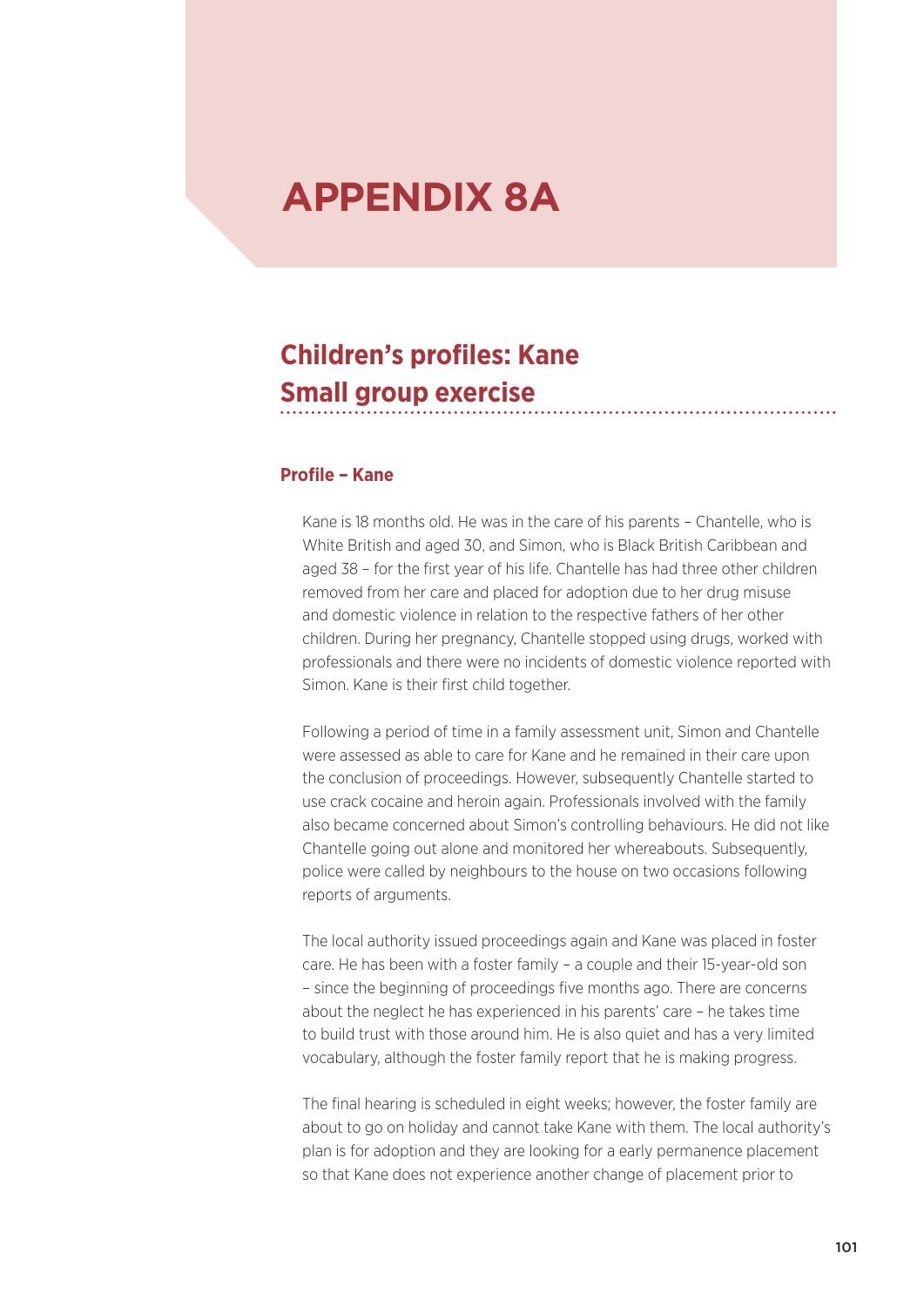moving to his adoptive family if the court agrees with their recommendation.

#### *What further information and discussion would you want if you were considering this placement?*

- Time in current foster placement will enable carers to get more information as to how Kane has developed and adjusted; some indication as to the impact of neglect vs. genetic difficulties – carers would want as much information as possible from the carers about speech, bonding, etc.
- Was Kane born with withdrawal symptoms?
- Update on how the siblings are doing any developmental issues?
- What are the proposed contact arrangements with parents/siblings?

#### *What uncertainties would you have to be prepared to accept with this placement?*

- Drug misuse and potential impact have you done enough research and discussed what your view is of children from this background? It is important to understand the potential impact of different drugs and alcohol before considering referrals.
- Impact of hearing or seeing domestic violence there can be a significant impact on a young child, who is dependent on their caregivers, to witness conflict between them.
- Limited vocabulary is it due to neglect or other reasons?
- The family has been through care proceedings before, therefore it is likely that family options will have been explored previously; this reduces the risk of a family member coming forwards.

#### *What might be the care needs of this child?*

- The child is quite insecurely attached at 18 months need to work on building trust and bond – consistent, reliable, predictable care.
- However, the carers will have the experience of the foster carers to benefit from – what works for Kane, etc.
- Speech and language support what resources needed?
- The impact of drug use could become apparent later in childhood possible learning and/or behavioural issues?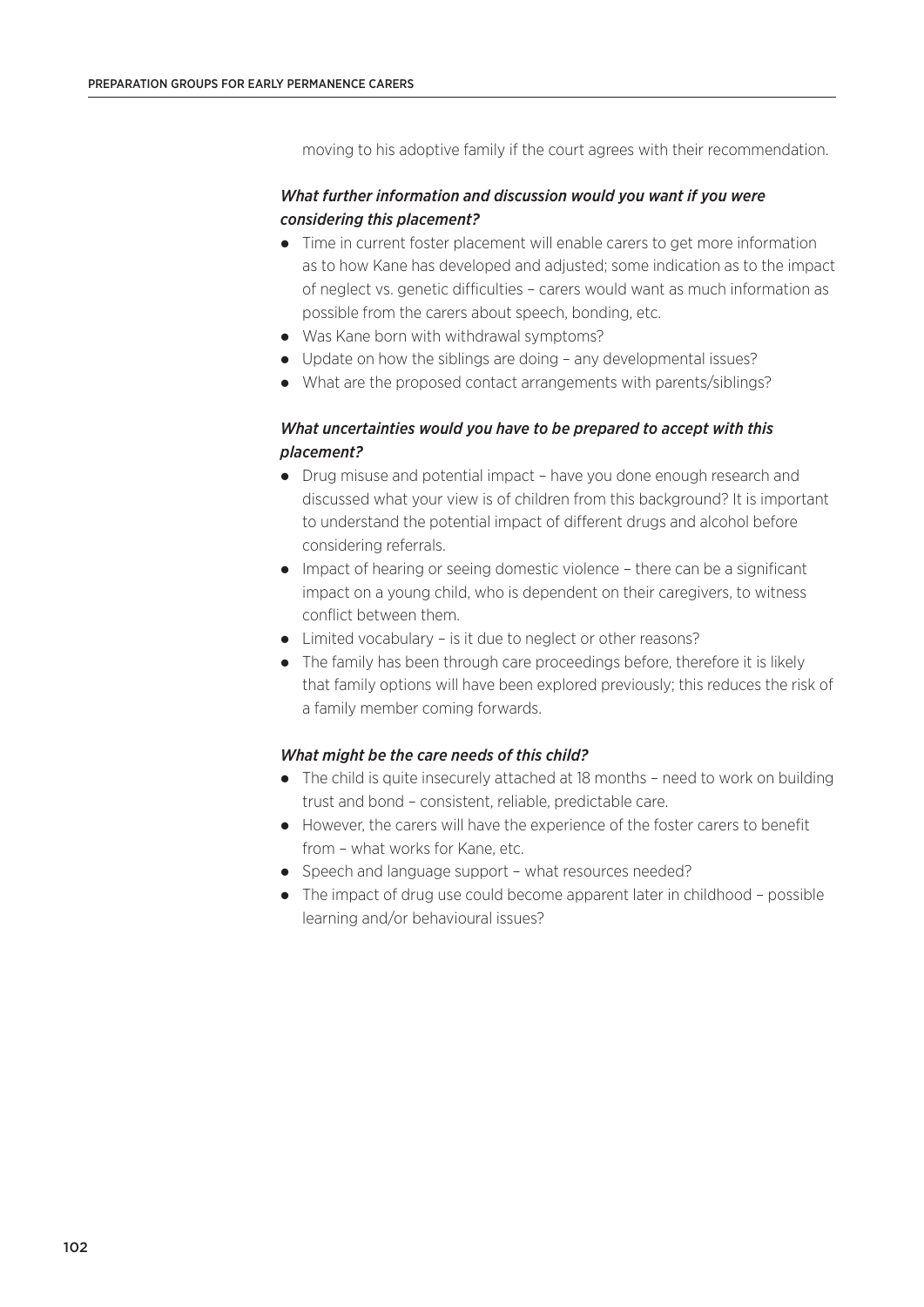# **APPENDIX 8B**

### **Children's profiles: Aaron Small group exercise**

#### **Profile – Aaron**

Bella's baby (Aaron) is due to be born in five weeks' time. Bella is White British and 22 years old. She is a vulnerable young woman; she has mild/ moderate learning disabilities and receives support from Adult Social Services. A parenting assessment in respect of Bella has concluded that, even with support, she would not be able to meet the needs of a baby.

Bella's family live 180 miles away; her parents are separated and her mother, Mary, cares for Bella's daughter, Lucy, who is two years old. Lucy is unborn Aaron's half-sibling. Her father is not known. The local authority has had concerns about Lucy's care and has found that Mary is not willing to accept support. Bella's brother, who also has mild learning disabilities, lives in the household with Lucy and Mary. Initial enquiries have raised concern about Mary's ability to raise a second grandchild. It is reported that Bella and her mother have a volatile relationship. Bella's contact with Lucy has been intermittent.

The baby's father, Pierre, is 35 years old, of white heritage and from France. Pierre has lived in the UK for a number of years. He has been diagnosed with schizophrenia and has had several hospital admissions. Pierre is unwilling to have a parenting assessment and appears emotionally detached from the plans to be made about the baby. Pierre has family in France, but has not provided information about them or whether they might be able to care for the baby.

Bella and Pierre mostly live together in his flat, but from time to time there has been conflict and she has left; Bella has reported that at these times she has stayed with friends. There have been concerns that she may be being financially exploited by her acquaintances. Adult Social Services has discussed supported accommodation for Bella but she has refused this.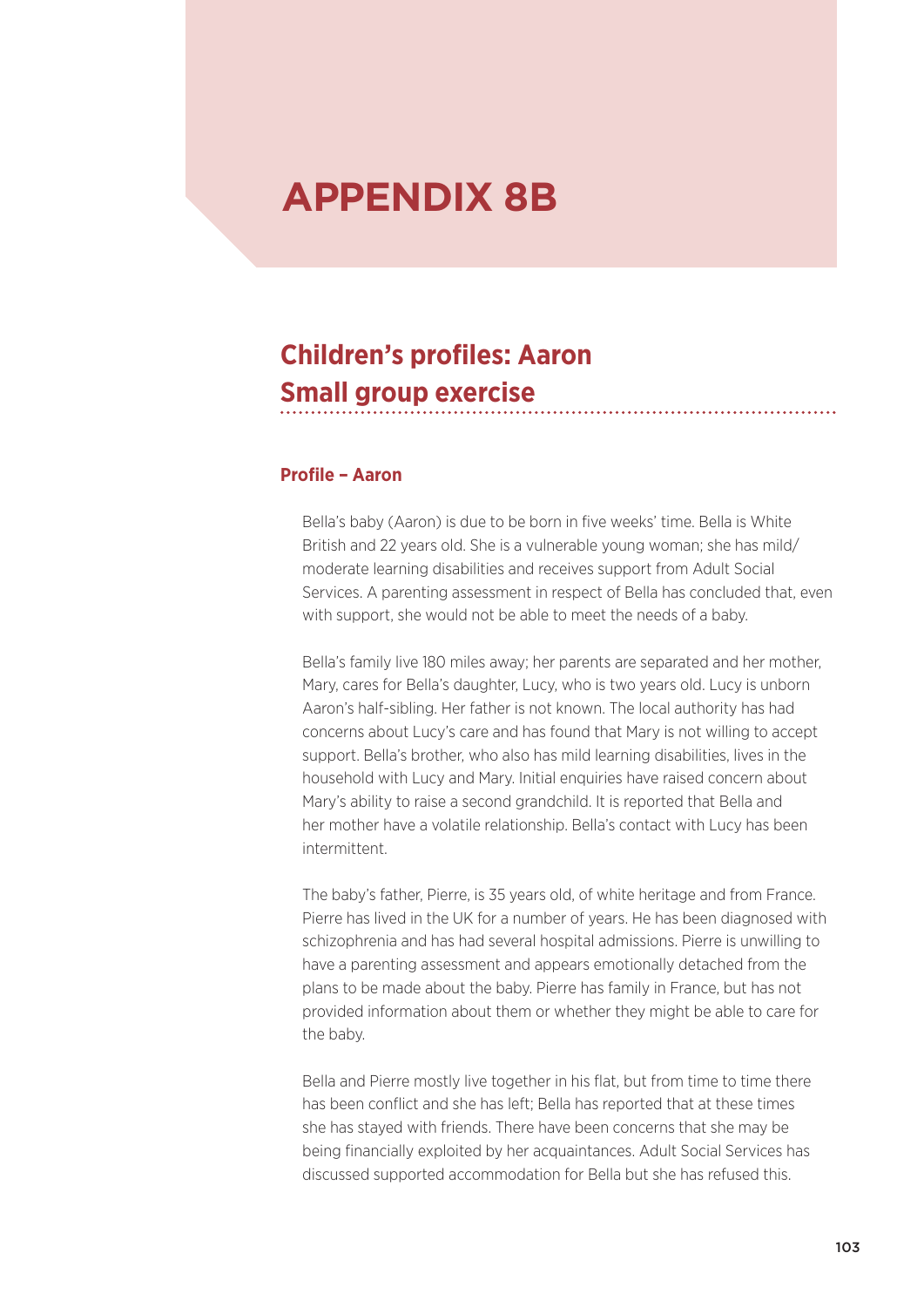Bella would like to care for the baby with Pierre; she does not want to return to live with her mother, she does not want her mother to look after Aaron. The local authority is seeking an interim care order at birth and would like an early permanence placement.

#### *What further information and discussion would you want if you were considering this placement?*

- Health information has the mother been engaging with ante-natal care?
- Family in France difficult for local authority to find family without information in UK; harder abroad. However, if a family member does come forward they will be considered.
- Maternal grandmother seems to have been ruled out has a viability assessment been done? Is this definite?
- Are they certain Pierre is the father? Will they be doing a DNA test to confirm? The referral indicates that Bella may have been vulnerable to exploitation.
- Discuss paternity understand that another reason that family members come forward later is that a father who was not previously known is identified; or the person who was thought to be the father is not, and another is identified who has suitable family. Questions to ask – is the local authority doing a DNA test? What is known about the putative father's family?
- What are the plans for contact?

#### *What uncertainties would you have to be prepared to accept this placement?*

- What are your views on learning difficulties there appears to be a history of this in the family – important to have researched and to determine how you as potential parents will respond to this and where you sit regarding the nature vs nurture debate.
- Father's schizophrenia as above, what are your views on genetic mental health issues? Know what your bottom line is in this regard; make sure you have researched mental health issues, both genetic and not. There is an increased risk of the child having schizophrenia; however, there is also a research base that states that stable, nurturing care may reduce the risk of schizophrenia being triggered.

#### *What might be the care needs of this child?*

- Possible learning difficulties
- Risk of schizophrenia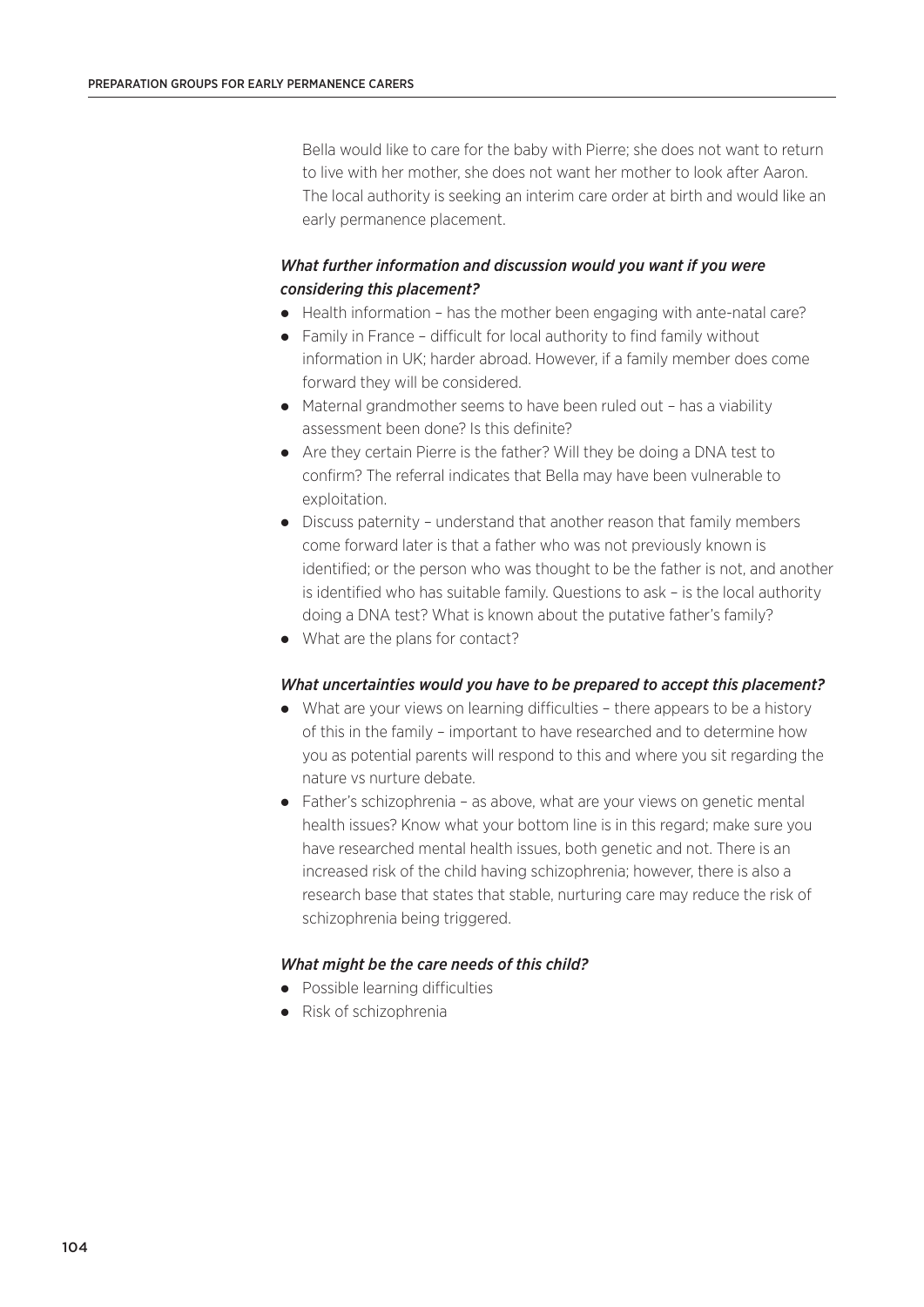# **APPENDIX 8C**

### **Children's profiles: Lexie Small group exercise**

#### **Profile – Lexie**

Lexie, Karen's baby, is due to be born in five weeks' time. Lexie's mother, Karen, is British. Karen's mother is White UK and her father is white UK/ Indian. Karen is 35 years old. She is a long-term drug user and has used heroin and methadone throughout the pregnancy. She has also worked as a sex worker throughout the pregnancy.

Karen is in a relationship with Antony, the putative father, who is 45 years old and white British. She has disclosed domestic violence perpetrated by Antony, including while she was pregnant; however, she has subsequently withdrawn these allegations. Antony also uses heroin and has criminal convictions for possession and dealing. There are concerns that he is putting pressure on Karen to raise funds for their drug use by sex working.

Karen has been sectioned on two occasions although she has no formal mental health diagnosis. The mental health reports link her incidents of psychosis to trauma and drug use. Karen has self-reported a diagnosis of bipolar disorder; however, at the point of referral there has been no confirmation of this from mental health records.

Karen has a daughter, Sam, who was placed with Karen's parents when aged two; she is now 10. Sam has been diagnosed with Attention Deficit Hyperactivity Disorder (ADHD). She is generally doing well, is full of energy, and needs some support in school. Sam's grandparents describe her as lovely and caring. Karen's parents do not feel able to take on the care of another child and there are currently no other family members of whom the local authority is aware. Antony has not put any family members forward. He is well known to the local authority, which is not aware of any immediate family members who are likely to be able to care for Lexie.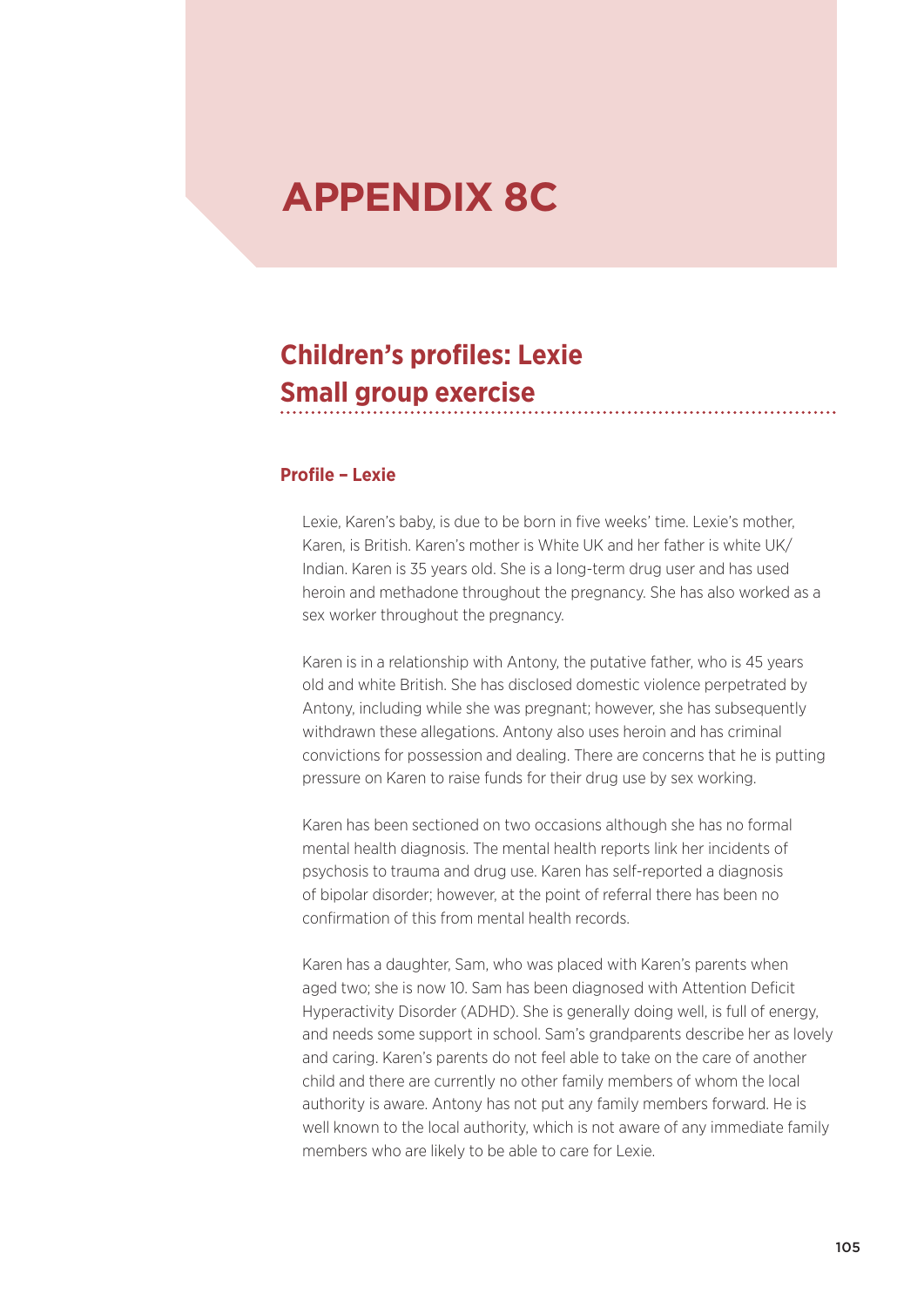Karen and Antony are currently stating that they think adoption is the best plan for Lexie; however, they have fluctuated on this and at points Karen has wanted to parent Lexie. The local authority is going to issue child care proceedings in any event due to the risks, and is looking for early permanence carers.

#### *What further information and discussion would you want if you were considering this placement?*

- What ante-natal care has the mother engaged with?
- When was Sam placed in the care of her grandparents? How long was she in the care of her mother?
- Discuss paternity understand that another reason that family members come forward later is that a father who was not previously known is identified; or the person who was thought to be the father is not, and another is identified who has suitable family. Questions to ask – is the local authority doing a DNA test? What is known about the putative father's family? Nonengagement is an issue. Sometimes the local authority will have done what they can and it is up to the carers to decide if they are willing to proceed.
- What attempts have been made to engage with the father and establish whether there are any family members on his side?
- Parents do sometimes self-report diagnoses (bipolar, as in the case above); this may be difficult to confirm as social workers do not have an automatic right to adult health records; they may be able to request these through the court but this would not come through until after the child is placed. Conflicting diagnoses can be received from different mental health professionals. Drug use and mental health difficulties are often inter-related and often connected to previous experience of trauma.

#### *What uncertainties would you have to be prepared to accept this placement?*

- Paternal family may be identified.
- Maternal grandparents may change their mind.
- The baby may have blood-borne viruses HIV, Hep C worth researching and thinking about these – treatments are now well developed. If it is identified that the mother is a carrier prior to birth, there are precautions that can be taken to reduce risk of transmission to the child.
- The impact of drug use on the child it is important for you to have researched the possible impact of drug use and know what you feel able to manage.

#### *What might be the care needs of this child?*

• The baby may be born withdrawing from drugs transmitted in utero - you would need to manage a baby who is distressed, has high-pitched cries, and who struggles to settle. You may be visiting in hospital for some weeks before the baby is discharged and you may be asked to finish treatment of oramorph (drug used to wean baby off drug used by mother) at home – drug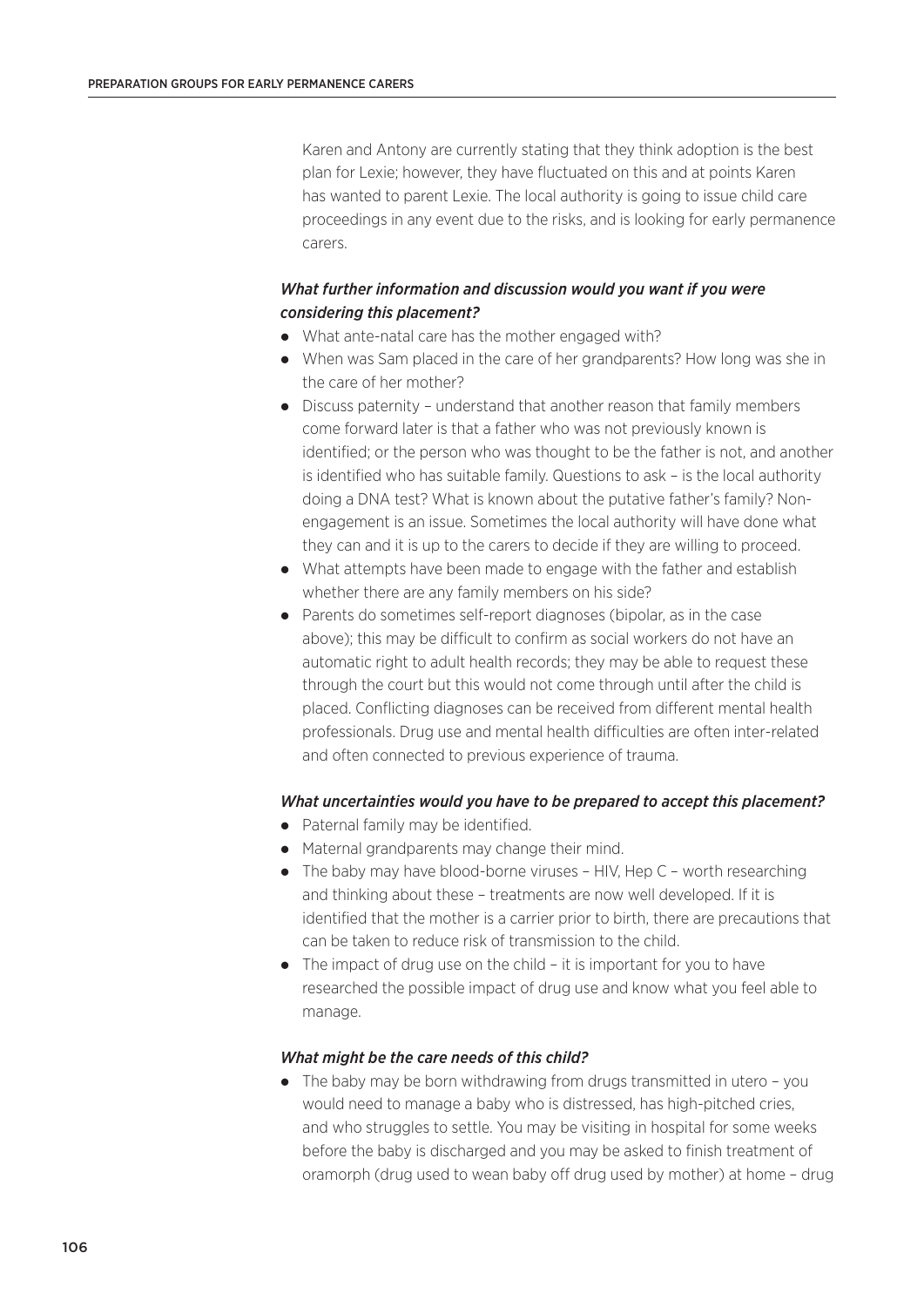use may impact on the child when older.

 The baby may have experienced stress in the womb from domestic violence as well, i.e. the mother's emotional state during pregnancy.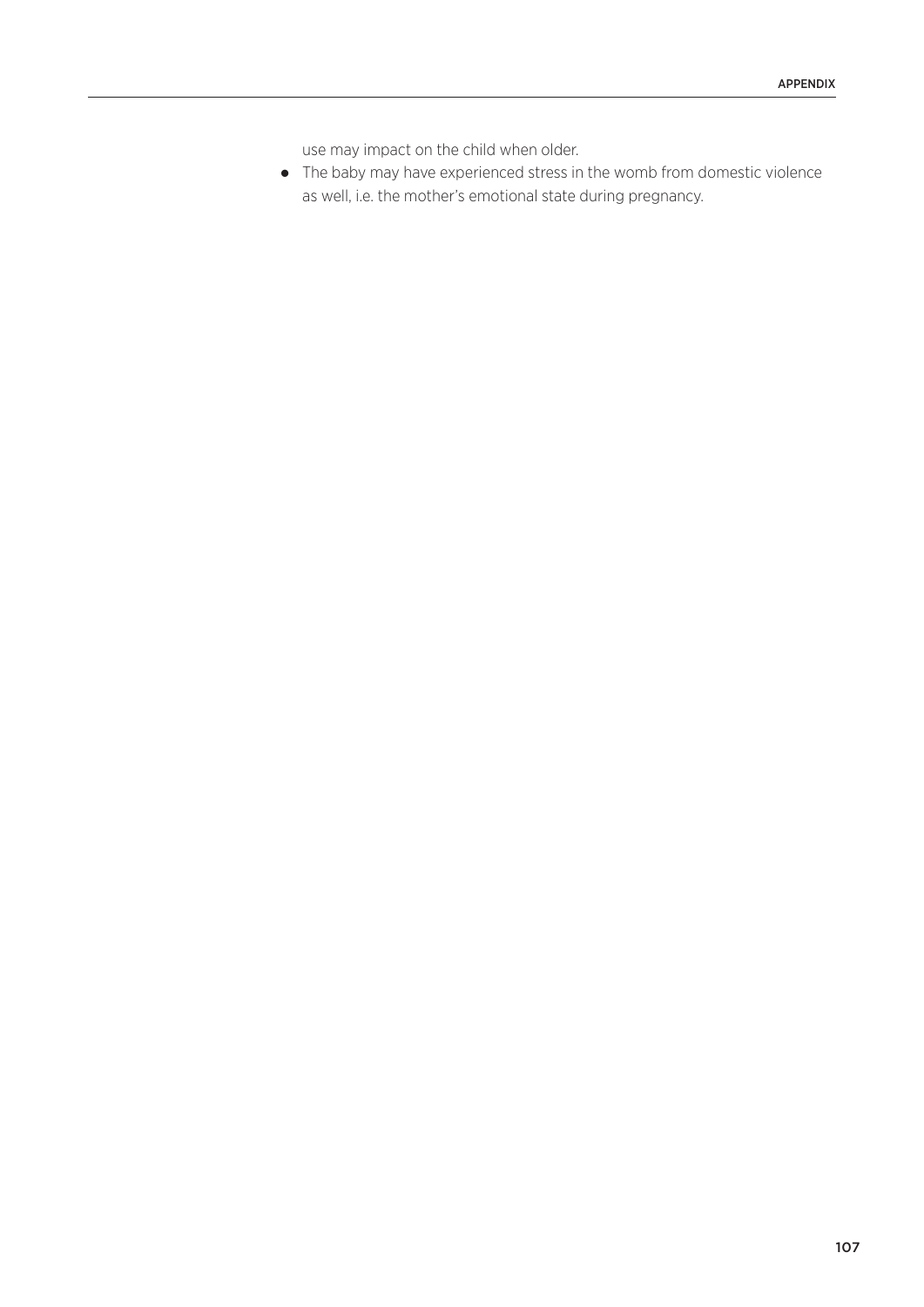# **APPENDIX 9**

### **Contact notes**

#### These notes are available to prompt the contact worker, or if unavailable, the trainer.

Today, I/we will talk about what we think works well and how we can help you to approach contact, as well as some of the challenges that come up and how we work with these.

I will talk about how the child, parents and carers are supported by contact workers. The child is our priority, but we have found that without supporting the parents and carers, we cannot fully support the child.

However, we hope our experience is useful for you all in terms of helping you:

- understand what works for the child;
- implement good practice in relation to contact;
- be aware of what to expect.

Local authority or RAA carers may find that their contact session is held in the contact centre attached to the local authority/RAA making the placement, whilst others may experience contact at independent centres. Contact is supervised by a contact worker/supervisor.

Most contact centres are buildings with rooms decorated in a child-friendly way, with toys and baby equipment.

#### [show photos]

The aims of contact are to empower parents and help them make the most of the time with their child, meet the child's needs, and make it a positive experience for all.

#### **Frequency of contact and location**

Contact days and times are set by court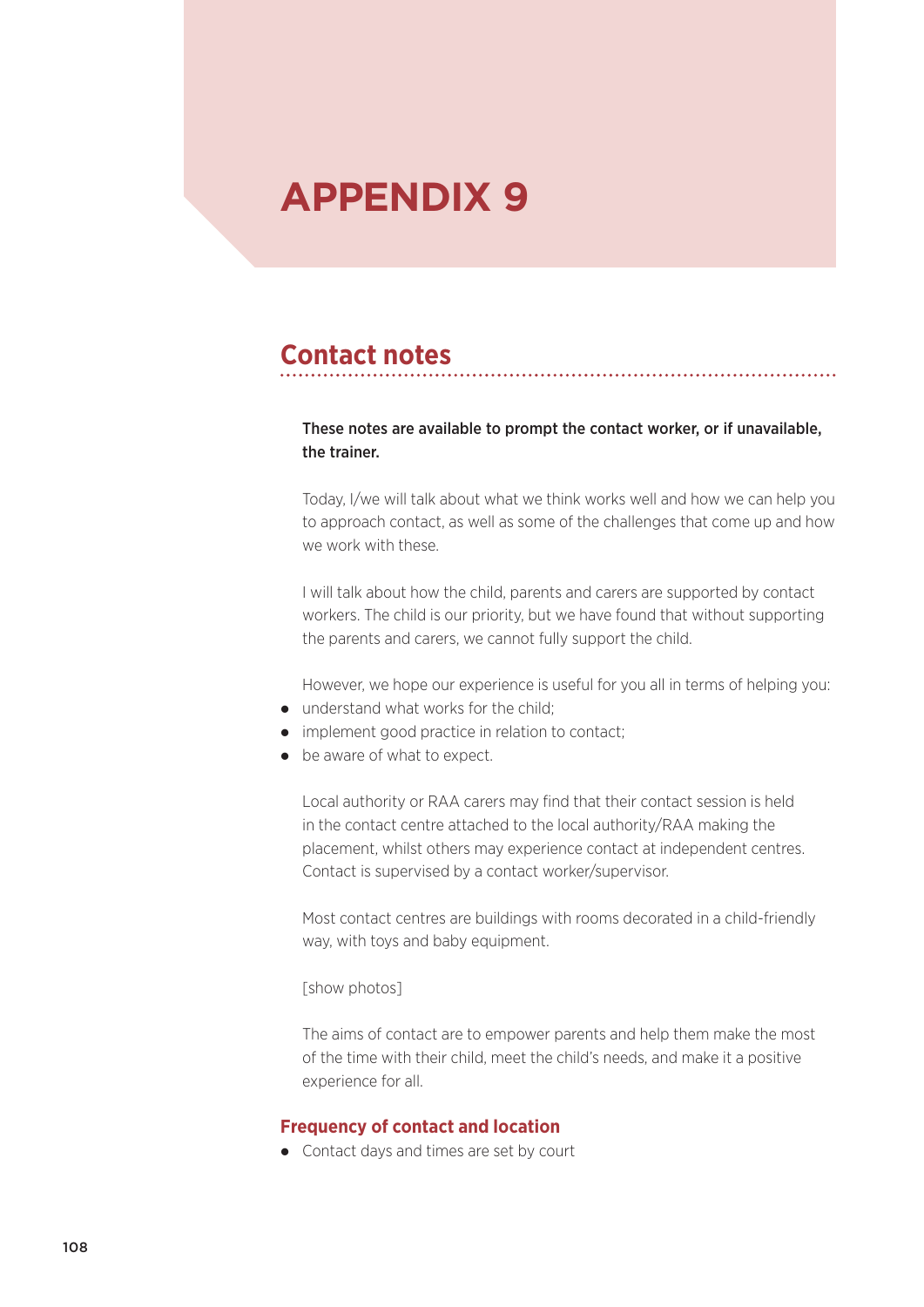- Quality over quantity is generally the rule
- Average two–three times per week
- Could be more anything up to five times
- Contact may be with birth parents together or separately, which might increase the number of contact sessions
- Usually at a contact centre; possibly other venues, e.g. prison

#### **The experience for early permanence carers**

#### *Meeting the parents*

There are a variety of reasons why carers may feel uneasy when talking to parents for the first time, including:

- they have no experience of meeting people who have the complex backgrounds that these parents might have;
- they are caring for their child;
- feeling anxious about revealing their personal details;
- $\bullet$  reporting the child's progress and significant milestones, i.e. first words, etc. to the parent – mindful that the parents have not seen this for themselves.

It is our role as contact supervisor to support you at this time, and we do this by:

 asking the carers questions about the child and encouraging carers to direct their answers to the parents – this acts as an icebreaker and encourages communication between carers and parents. Eye contact is really important and develops respect. This also helps information remain related to the child and therefore there is less likelihood of divulging personal information.

**TOP TIP:** Think of three things on the way to contact to update parents about, e.g. last feed, funny mannerisms, i.e. blew a raspberry, last nap, last poo.

- We might remind you to use the words "Mum" and "Dad" when handing over the child to parents. This shows parents that you respect your role and their rights. This will help parents feel less threatened. This will also help you not to lose sight of your role as a foster carer.
- Dress the child in clothes provided by the parents where possible/appropriate – even if they are not to your taste. This is their time. Again, this will show respect for the parents and support them to feel more relaxed and able to form a relationship with you. It may not be appropriate every time, particularly if you only have a couple of outfits from the parents.
- The contact diary helps parents understand a bit more about their child's day-to-day care, including health, development and daily routine. The verbal handover by the carer is nevertheless still important.
- Keep a separate baby bag solely to be used for contact. This ensures that you do not accidentally put confidential papers in it when out and about on other days. Carers should ensure that the contact baby bag is kept well equipped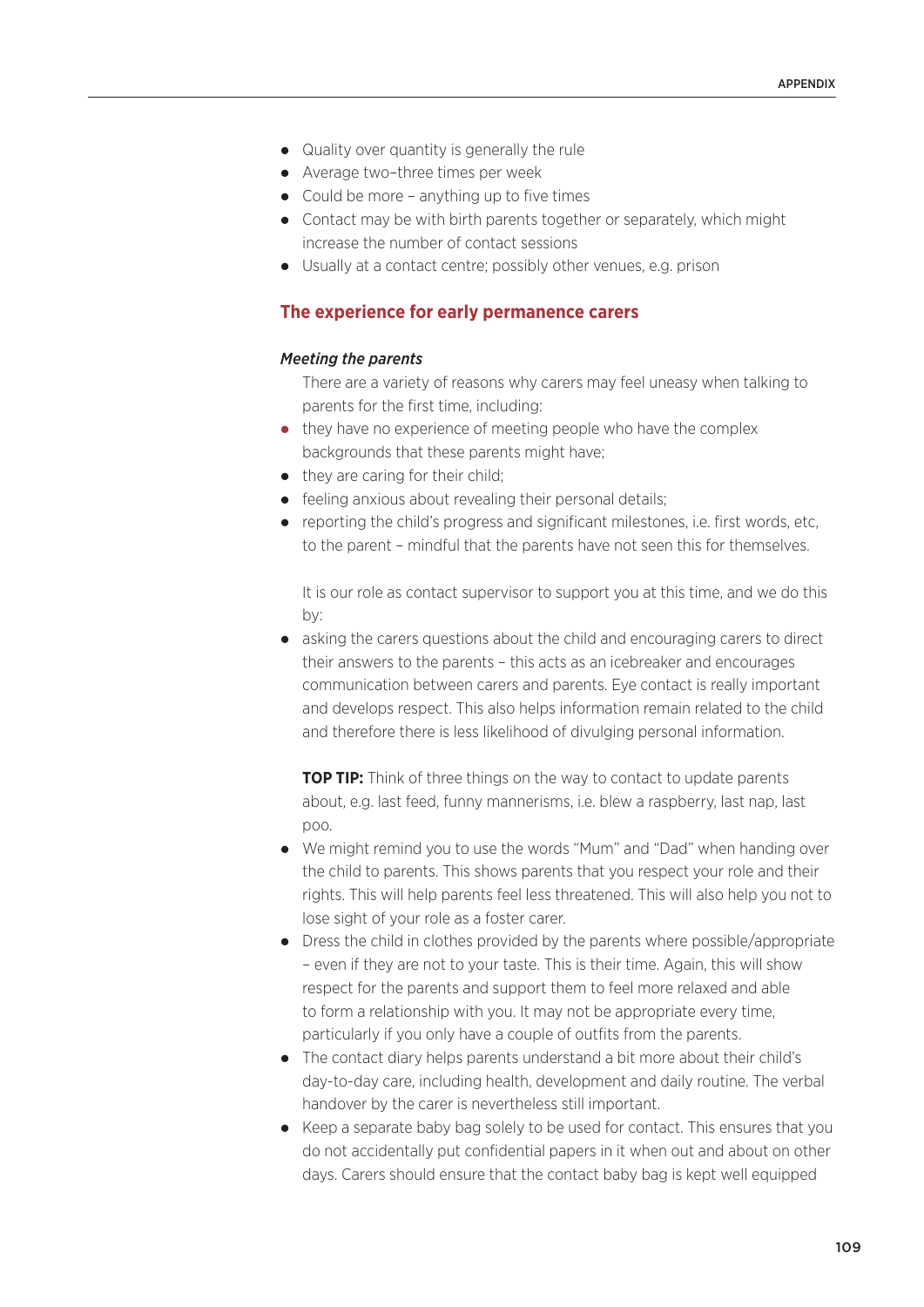with nappies, feed, etc, so the parents have all they need during contact.

Attending contact is generally more anxiety-provoking at the start; however, carers comment that after the first few visits, once a relationship is formed with the parents, anxiety reduces. Most carers value meeting the parents in contact and the opportunities this gives to get to know them as people so they can talk to their children about their life story from first-hand experience.

#### *Leaving the child with parents*

This can raise a range of feelings for the carers – *Will the care be good enough? Will the baby get upset? Might the child go back?*

- Understanding of the role of the contact supervisor is important. They are there to make sure the baby is safe and well cared for in your absence.
- A debrief should be offered at the end of contact where the supervisor will let you know how the baby has been, last feed/nap, etc.

Parents can be supportive of carers and sometimes critical.

- Many parents will appreciate that you are looking after their child and may well tell you so.
- Sometimes they may criticise elements of care this might be for various reasons, including different caring approaches, limited parenting skills or because they feel disempowered, particularly by the court process – their child has been removed from them.
- Examples of this to be given by presenter.
- To avoid likelihood of criticism, be prepared for contact, including having a well-equipped baby bag and communication of significant information regarding day-to-day care.
- Also respond to and accommodate reasonable requests from parents regarding day-to-day care of the child, e.g. brand of baby food to be used, views on cutting and styling hair, putting extra layers of clothes in the bag.

#### *Journey to and from contact*

Carers have to try out different routes and methods of getting to contact. Some babies love car journeys, and some don't. Some public transport routes are easier than others. Allow plenty of time.

Contact times tend to be set avoiding rush hour.

Babies should not be expected to travel more than an hour each way.

#### **The experience for the child**

Try to create as consistent and positive an experience as possible.

To foster a positive relationship between adults: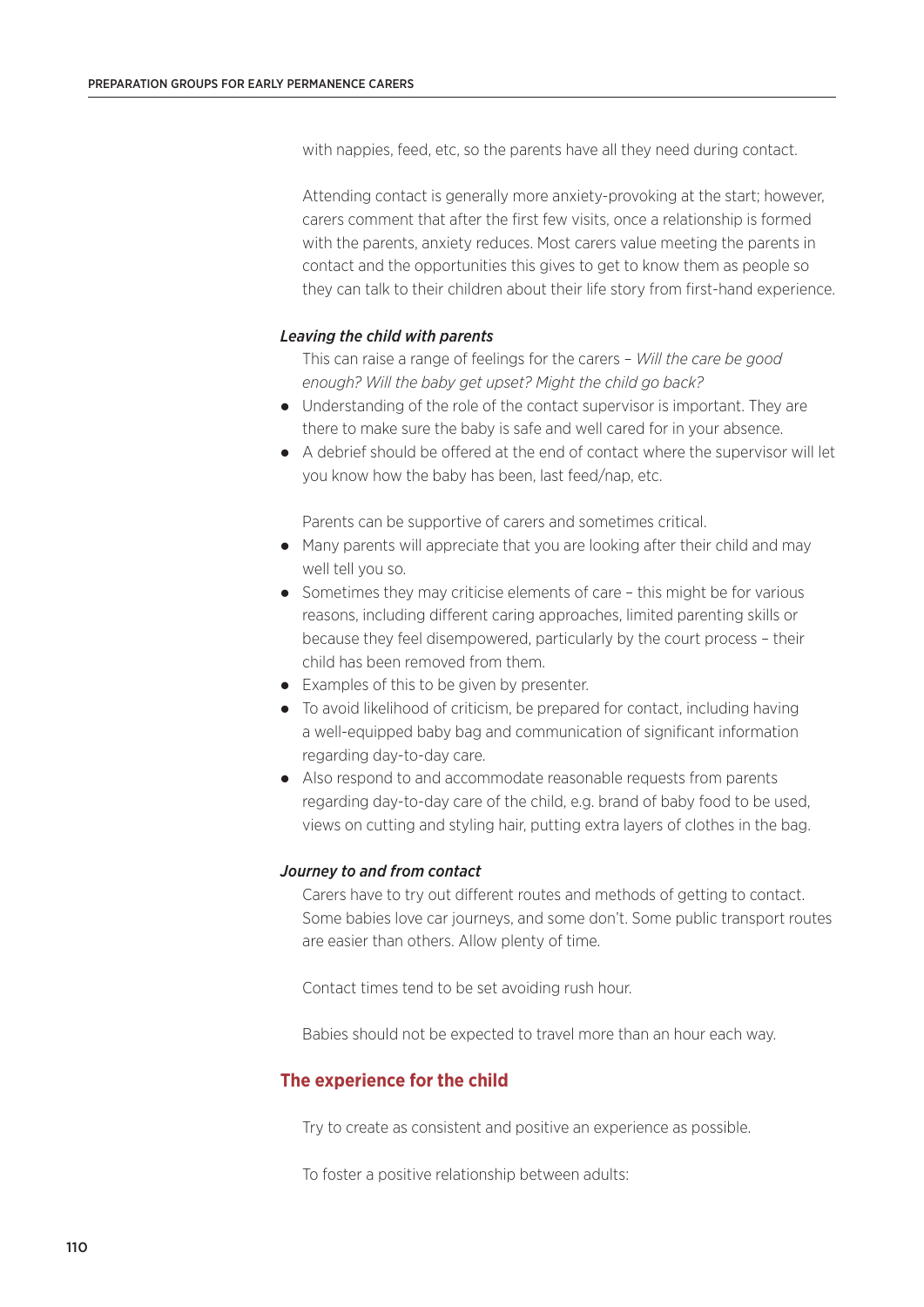- It is important for children to see a positive and communicative relationship between their carer/s and parent at the handover.
- We suggest carers bring toys from the home in addition to bringing those provided by the parent. This promotes the child's sense of stability.

Call the carer back if the baby cannot be soothed:

 If a child is distressed in the first instance, parents and contact supervisors will try and soothe. In the rare times this does not work, the contact supervisor will call the carer back. Although it may be distressing for the parents, the priority is for the child to feel settled and minimise any distress experienced as soon as possible.

When the child's needs are not met: we find this is more often the case with parents with learning difficulties/disabilities, e.g. parents who struggle with the child's cues and emotional interactions.

- The contact supervisor can be hands-on during the contact and will support the parent to understand the child's needs and model parenting strategies.
- The contact supervisor will intervene if the child is distressed.
- Bespoke arrangements are sometimes made, e.g. the carer sitting in on a contact to support the parent and child.

Arrangements with parents to confirm attendance:

 If the parents are regularly late or not attending, a review will be held with a view to putting in place arrangements for them to confirm attendance to avoid the child traveling unnecessarily; contact may also be reduced.

Keeping the local authority updated about the child's experience of contact: it is vital that we communicate all concerns about contact to the local authority through provision of:

- timely contact reports;
- foster carer log we ask that carers keep a record of how the child presents before and after contact.

#### **The experience for parents**

Contact workers are trying to create an environment in which parents can feel supported to provide the best care they can for their child during the contact session. We aim to be non-judgemental and encourage positive relationships with both us and carers, as above.

We achieve this by:

- being friendly, honest, respectful and clear about the boundaries of contact, i.e. what they can expect;
- encouraging them to take some ownership choose toys they might want to use, invite them to share their knowledge of parenting and support them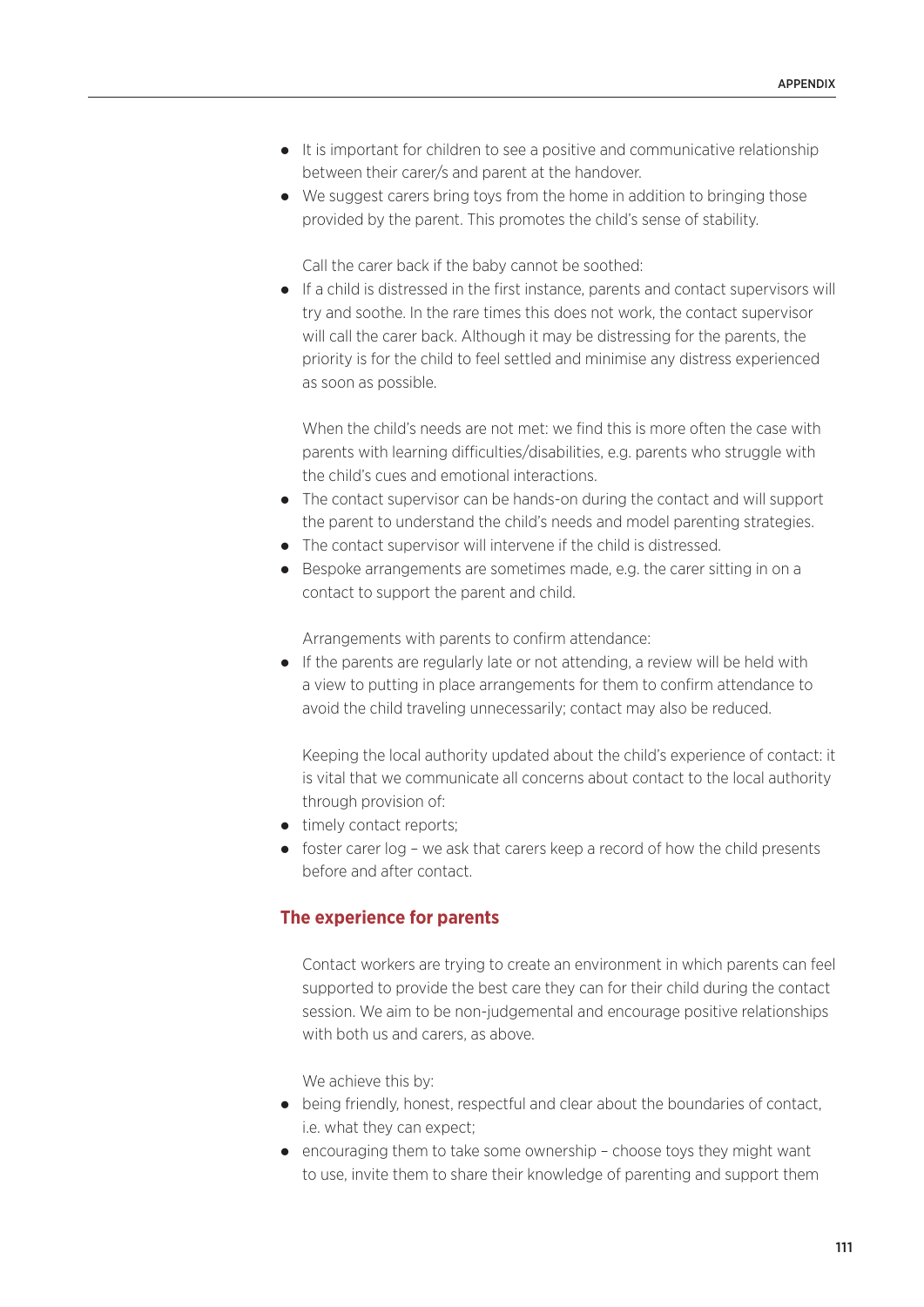where appropriate, including with family traditions;

- supporting them when meeting the carers:
- providing the parents with an opportunity to talk to the contact supervisor before contact about emotions and feelings so they can then focus on contact; and to debrief afterwards;
- $\bullet$  asking them if there are any specific areas of support we can help them with:
- providing praise from the contact supervisor where appropriate in relation to the parents' care of the child;
- encouraging them to read the contact diary; check if they need support to read or write in the diary – please remember to keep your entries jargon-free and simply worded;
- providing feedback to parents on issues related to contact;
- if the baby is struggling to be handed from the carers to the parents, the physical handover is to be conducted via the contact supervisor (baby from carer to supervisor, and then supervisor to parent).

#### *Carer's presentation*

 Carers are encouraged to take care to be sensitive and mindful of not showing any outward signs of comfortable financial circumstances, e.g. expensive buggy and clothes, etc.

#### *Boundaries of contact*

- A contact agreement meeting is held before the contact starts. The parents sign up to an agreement setting out the expectations of all concerned. The parents are informed that if they attend under the influence of drugs or alcohol, contact will not proceed.
- A contact review is held six-weekly, attended by the link social worker, local authority social worker and contact supervisor.
- To be clear in relation to professional boundaries and your role as contact supervisor: parents need to understand that if information comes to light during the contact which is deemed to present a safeguarding concern, this will be shared with the local authority both in the contact report and verbal reporting to the allocated social worker.
- Ensure that within our capacity of contact supervisor, we are clear with parents that although we listen and acknowledge their wishes and feelings, unless it is about contact we are not able to act on them but will pass on the information to the relevant professional – we are not advocates or judgemental but endeavour to empower.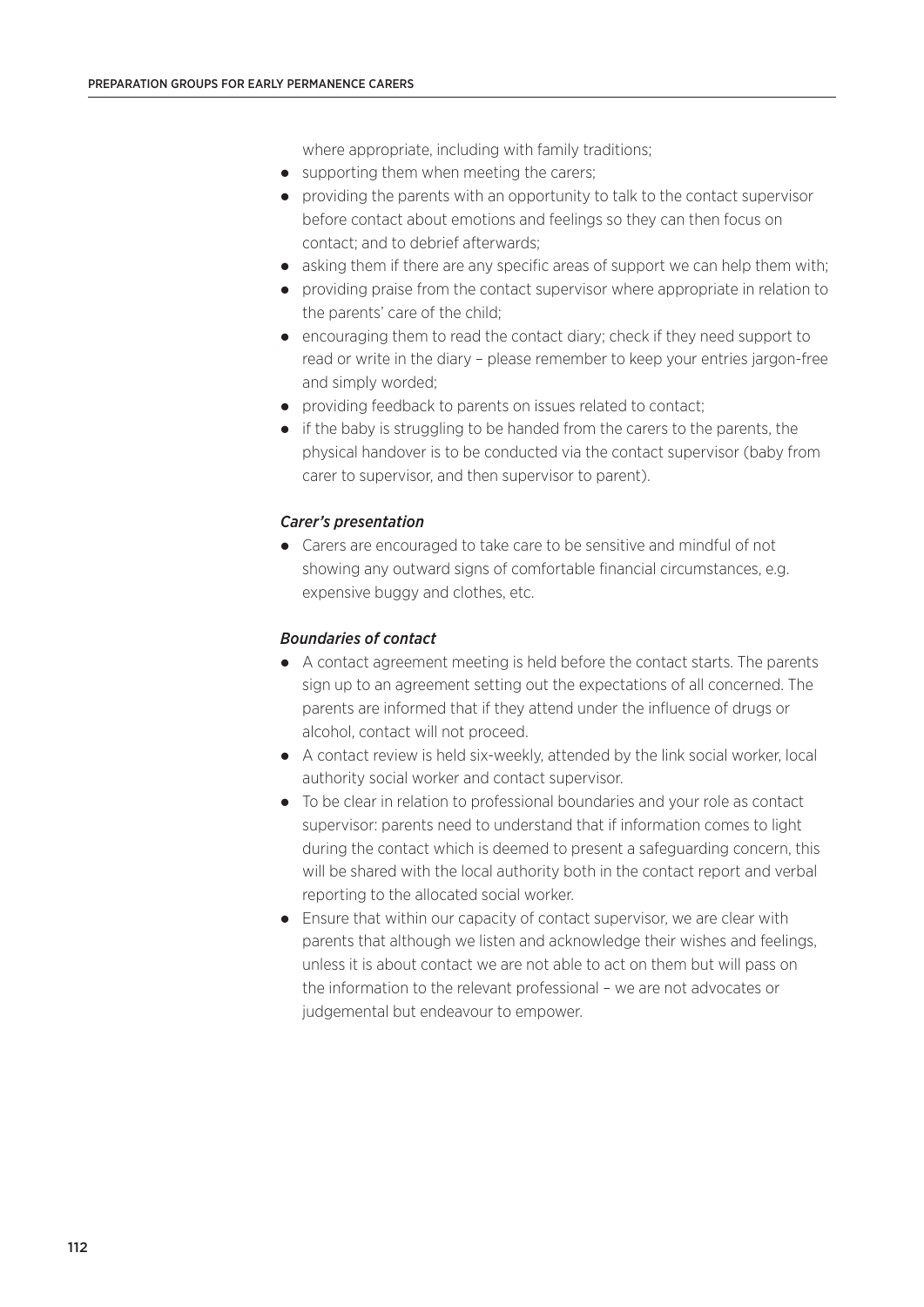# **APPENDIX 10**

### **Contact report**

#### **Chloe's contact with her mother, Louise (11am–1pm)**

#### *Background*

Chloe is six months old; she has been placed with a single early permanence carer, Carol, since she was discharged from hospital at a few days old. She was exposed to drugs and alcohol pre-birth, but did not need treatment for this. Chloe has two older half-siblings who have been placed permanently with family members.

Chloe's mother, Louise, is 27 years old; her family has a long history of involvement with local authority children's services – she lived with relatives and foster carers during her teens after experiencing neglect and abuse. There is a history of sexual abuse in the family. Louise has been an intermittent drug user; she has a history of offending (theft and assault); and has served two prison sentences. Louise struggles with basic social skills, often veering between being excessively grateful and compliant, or angry and dismissive of advice or support.

#### Report written by Linda, contact supervisor

#### *Arrival/handover*

Louise arrived at 10.40am. She was polite and friendly towards me and started to put out toys and the baby chair.

Carol (the carer) arrived on time with Chloe asleep in the buggy.

Carol told Louise that Chloe had woken up early and had had a disturbed night and might need to sleep for a while yet. She suggested that Chloe might need lunch earlier than usual – around 11.30am/11.45 a.m. Carol showed Louise the solid food for Chloe and suggested she try her with that first before giving her a bottle (milk). Louise looked away as Carol was speaking.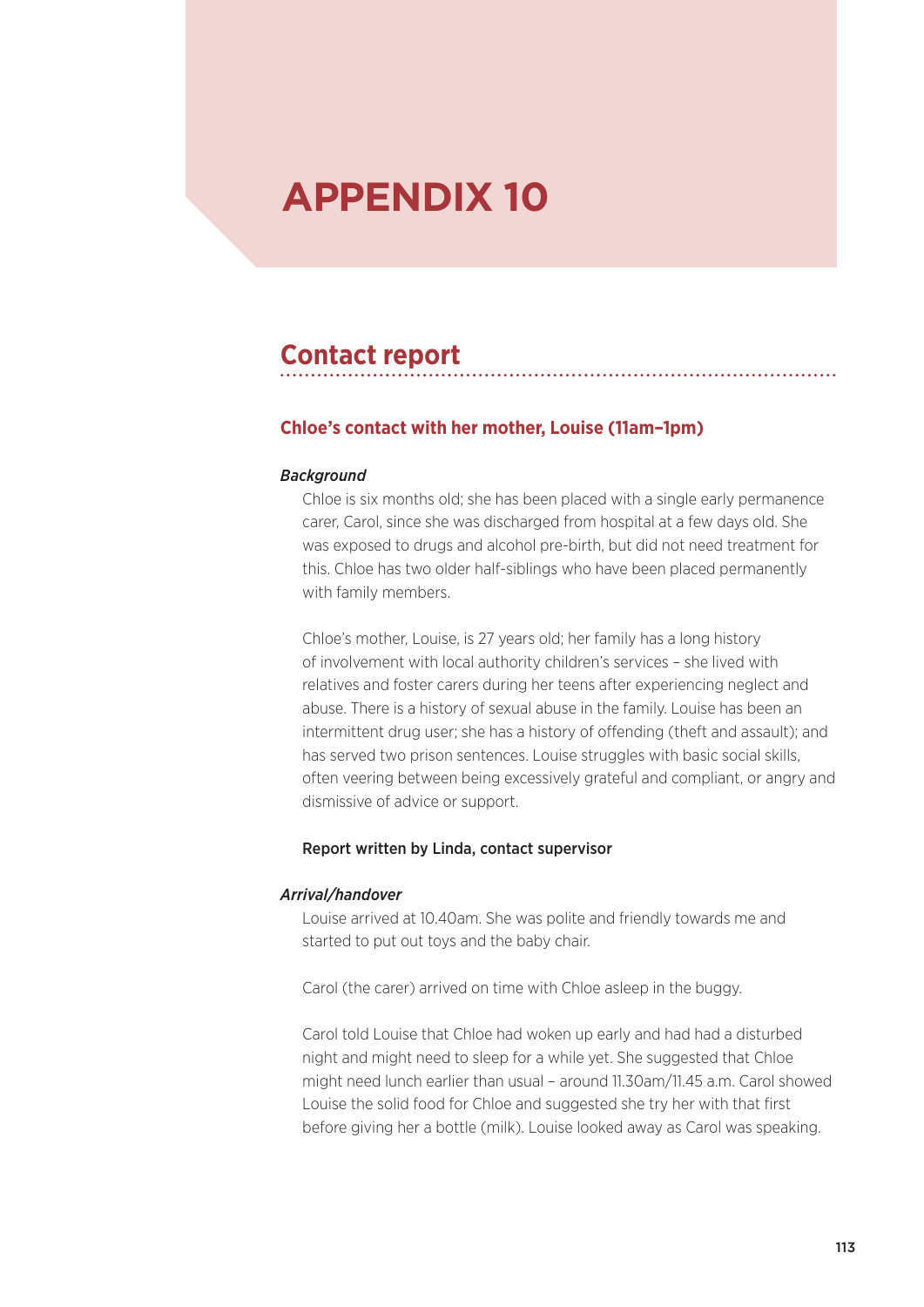Carol said that Chloe had been a little grizzly with red cheeks yesterday and might be teething. Carol said goodbye to Louise and left the room.

#### *Observation of the visit*

Louise muttered 'Typical, sleeping during contact'. She sat looking at Chloe and talked to me (Linda); she told me that she found it hard to talk to Carol. I said that I thought she, Louise, had done well at handover as I know she does not find it easy. Louise thanked me for saying so.

Chloe woke up after about 15 minutes. She smiled at Louise, who smiled back and told Chloe how much she loved her and how gorgeous she was as she lifted her out of the buggy and kissed her. Chloe looked round at me and smiled.

Louise took the diary out of Chloe's bag and started to read it, then put it down saying that she must look at this properly one day.

Louise put Chloe in the baby chair then showed her some toys and encouraged Chloe to hold the toys. Louise talked to Chloe about which one she liked most; Louise clapped and showed Chloe how to clap.

Chloe started to complain and Louise wondered if she wanted a toy or not. I reminded Louise that Carol had said that Chloe might be hungry by 11.30am or 11.45am and it was now 11.30am.

Louise said that she would give Chloe her milk first; I suggested that she try Chloe with the solid food as Chloe is now of an age when she needs more than milk during the day. Louise said that she will not give Chloe the food that Carol had brought (organic) as she does not agree with that food. I said that organic food is considered to be very good; Louise said, 'That is your opinion but it is not mine. I like Cow and Gate baby food, the same as the milk Chloe has'. Louise said that she will buy some jars of Cow and Gate for the next session. I suggested that we talk about what she would like to do after contact, and then we can talk to Carol, and where possible do what Louise would like.

Louise mixed the feed and tested it on her wrist. She tested the temperature of the milk again, saying that she would not stand the milk in cold water, she would rather that the milk cooled down on its own. When the feed was cool, she gave it to Chloe who took it well.

Louise commented on Chloe's red cheeks; she said that she thought she should give Chloe Calpol. I said that Chloe's red cheeks did not necessarily mean that she was teething or in pain, she had not been dribbling or chewing. Chloe's cheeks were warm, and as she was wearing a long-sleeved vest and a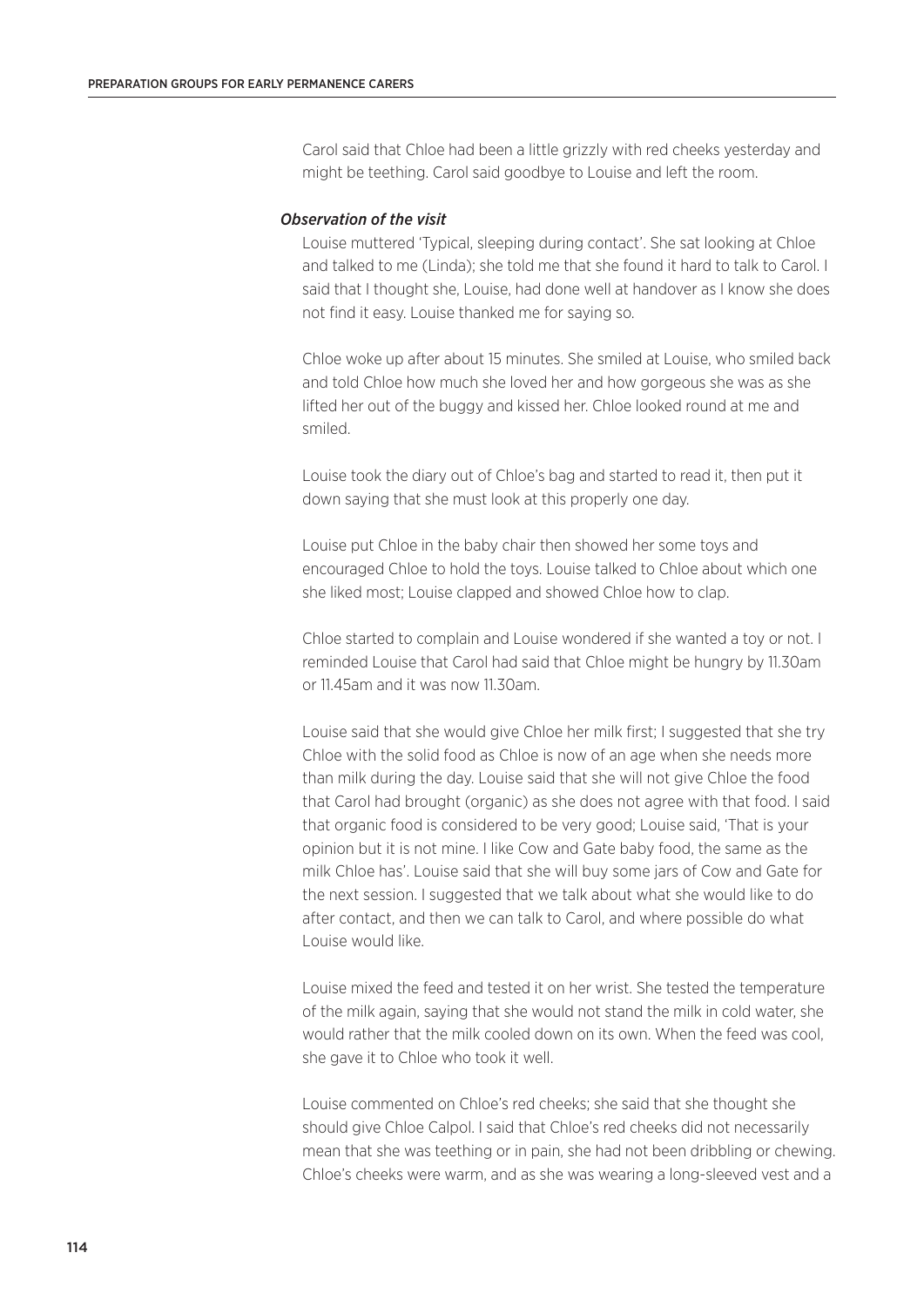cardigan, I said that it might be that she was quite hot. I suggested to Louise that she take off the cardigan. Louise said that she did not agree with me. I said that if she does not agree with what I am saying, we can talk about it.

Louise said nothing, she put Chloe in the child seat and Chloe started to complain. Louise said, 'Chloe, you are tired like Carol said'.

Louise changed Chloe's nappy, chatting to her while she did it. Chloe smiled at Louise and kicked and waved her legs. Louise placed the activity arc over Chloe. Chloe started to complain.

Louise washed her hands after the nappy change and then picked Chloe up.

Louise picked up the remaining milk and gave Chloe the rest of the bottle. Louise held Chloe on her lap and showed her a toy; Chloe smiled and chuckled at Louise.

Chloe started to make whimpering noises intermittently and looked around; Louise said to herself, 'Chloe cannot help it, she is bound to look around'.

Louise held Chloe and said that she was tired; as she gave Chloe the last of the milk Chloe started to close her eyes.

#### *End of visit handover*

Carol entered the contact room and Louise shielded Chloe's face, saying that she did not want Chloe to be disturbed by seeing Carol.

I pushed the buggy closer to Louise so that she could put Chloe in. Louise asked if we could wait a minute as Chloe had only just dropped off. Louise asked Carol to fasten the straps.

Louise thanked Carol for looking after Chloe.

Carol asked how Chloe had been and Louise said that she had been fine, and turned away to start tidying the toys away. I said that Chloe had finished her bottle, but she did not have any solid food. Carol said 'Thank you for letting me know'. She said goodbye to Louise and left with Chloe.

#### **Questions**

#### 1. What feelings might Carol have during the contact handovers and while Chloe is at contact with Louise?

- Frustration/sensitivity at Louise looking away from her
- Worry about the consistency of care Chloe is receiving in contact
- Sympathy for Louise's difficult situation
- Understanding that handovers are difficult for her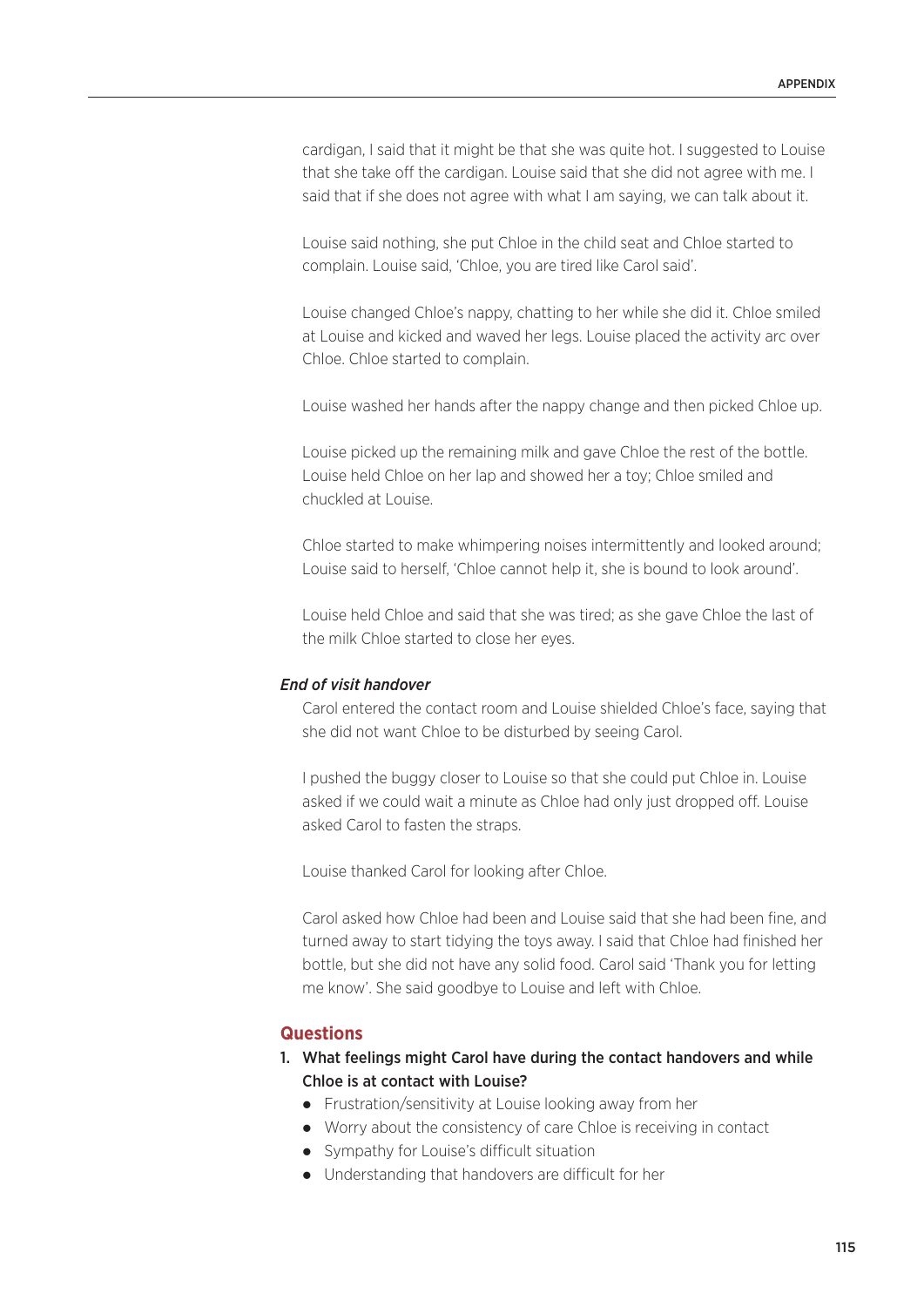- Appreciation when Louise thanks her
- Reassured by contact supervisor

#### 2. How might the contact be experienced by Chloe?

- Enjoy the positive interaction smiling and eye contact, clapping, chatter
- Confusion some needs met immediately; others, i.e. tired rather than hot – misread

#### 3. What areas of parenting is Louise able to manage well during contact?

- Some good interaction, play
- Nappy changing and bottle feed
- Affection

#### 4. Are there areas of parenting that Louise struggles with?

- Listening to advice difficult for her to take on board
- Appears to be feeling criticised and judged may be influenced by what is going on outside contact with court
- Judging some of Chloe's cues

#### 5. What feelings might Louise have around contact?

- Happy to see Chloe and see her doing so well
- Enjoying spending time with her
- Sad and angry that she is not in position to be able have her in her care
- Wanting to assert some control therefore disagreeing with elements of advice
- Appreciating Carol's input but resenting it at the same time

#### 6. How could Carol be supported by the contact supervisor and their social worker?

- Support around the handovers if too difficult for Louise to talk directly to Carol at points, then mediating
- **•** Encouraging direct communication wherever possible
- Talking about Carol's advice from a more neutral standpoint helping Louise think about what Chloe needs – also thinking about where compromises can be made
- Reassuring carers that the supervisor is looking out for Chloe's needs throughout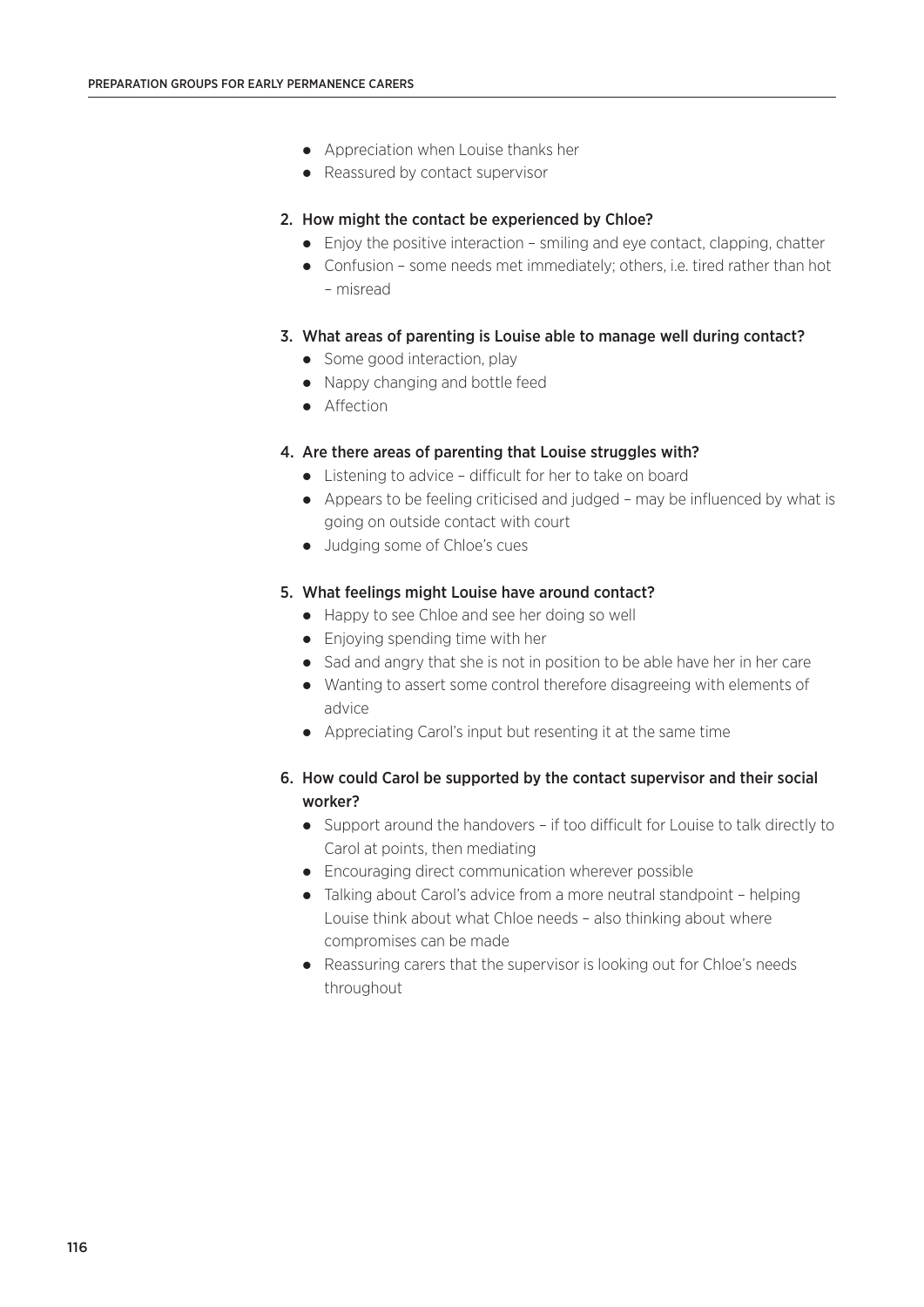# **APPENDIX 11**

### **Early permanence approved carers and Statutory Adoption Leave and Pay from 5 April 2015**

Since April 2015, there have been a number of changes to adoption leave and pay, and early permanence carers are now eligible for Statutory Adoption Leave (SAL) and Statutory Adoption Pay (SAP) from the beginning of the placement, i.e. when the child has been placed with them as a fostered child.

The child must be placed with the carers under s.22c of the Children Act 1989, which is the case with placements with early permanence carers (concurrent planning, foster to adopt or Fostering for Adoption carers). The local authority must provide a letter to the carer(s) notifying them of the proposed placement of the child and stating that the placement is being made under s.22c(9B)(c); this is the equivalent of a matching certificate in confirming for employers eligibility for SAP and SAL.

Carers are not entitled to additional leave or pay if or when the placement then becomes an adoptive placement.

From the same date, prospective early permanence carers adopters who are expecting a child to be placed will be entitled to time off on five occasions (main adopter) or two occasions (secondary adopter) for adoption appointments, e.g. introductory meetings with the child, planning meetings or visits to nursery or schools.

There is no qualifying period in employment for eligibility for SAL; however, carers/adopters are only entitled to SAP if they have worked for their employer for 26 weeks and have received a minimum level of weekly pay. SAP is 90 per cent of average weekly earnings for six weeks, followed by a flat rate (currently £139.58) or 90 per cent weekly earnings, whichever is lower, for 33 weeks. Some employers provide terms and conditions of service that are more generous.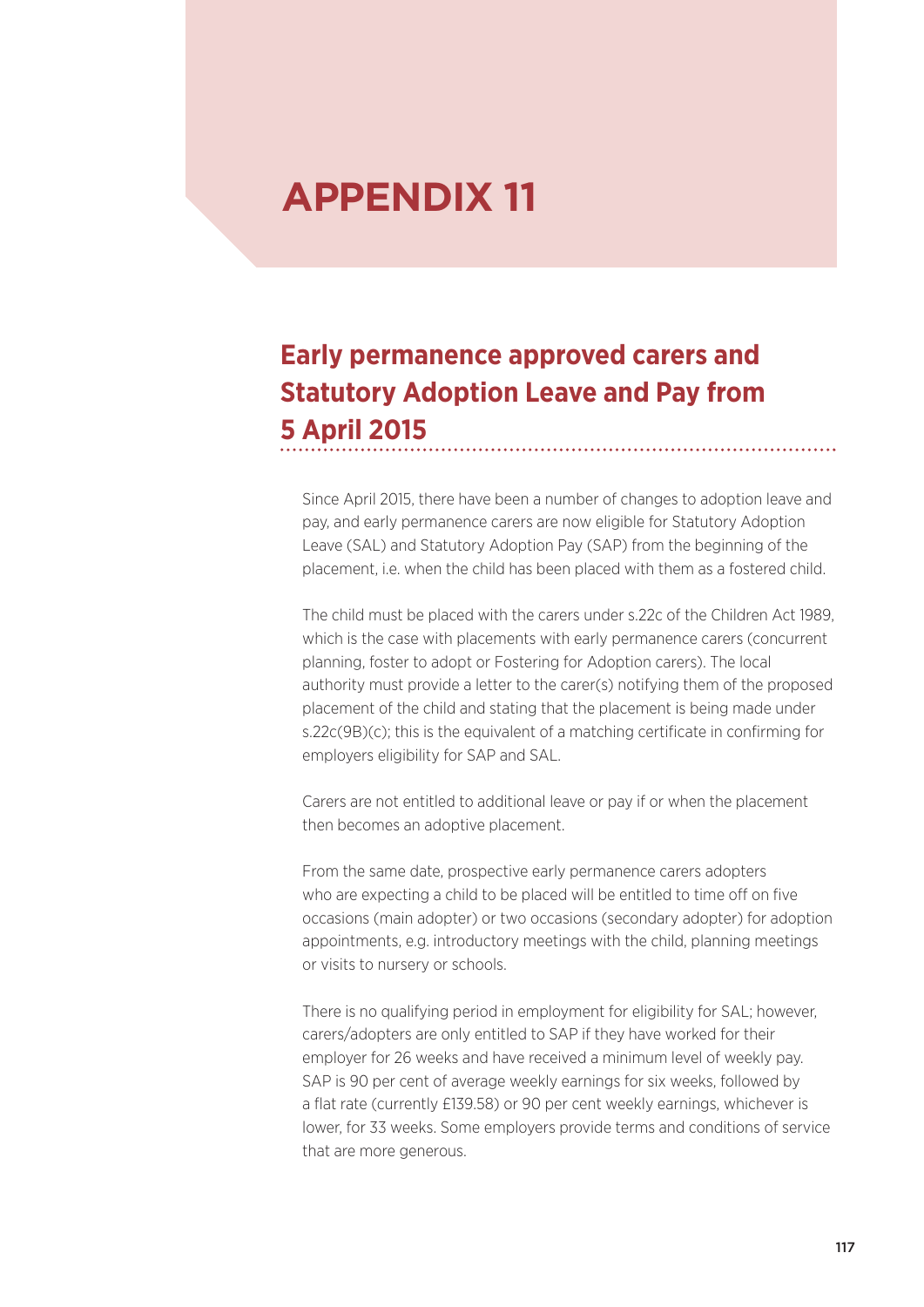Shared parental leave is being introduced for all new parents, including adopters. There is a 26-week qualifying period in employment; the adopter or partner must be eligible for SAP or paternity pay. Up to 52 weeks, parental leave can be shared between two partners.

Self-employed adopters are not entitled to SAP.

Where a placement does not proceed to adoption (e.g. where the child is reunified with a family member), the carers can continue to take the leave already booked, or they can bring it to an end eight weeks before the planned end. There is no requirement to repay the SAP. A carer or adopter on adoption leave continues to accrue entitlement to adoption leave and pay.

#### **Further information is available from:**

#### Government information website

https://www.gov.uk/adoption-pay-leave https://www.gov.uk/plan-adoption-leave

ACAS

http://www.acas.org.uk/index.aspx?articleid=1828

Citizens Advice Bureau www.adviceguide.org.uk/england.htm

#### Adoption UK

www.adoptionuk.org

#### References

The change in rate of adoption pay was introduced in the Children and Families Act 2014 s.124 (rate of statutory adoption pay): http://www.legislation.gov.uk/ ukpga/2014/6/section/124/enacted

Information about shared parental leave: https://www.gov.uk/shared-parental-leave-and-pay-employer-guide/overview

The introduction of adoption leave and pay for prospective adopters starting a fostering for adoption placement is under the Children and Families Act 2014, s.121:

http://www.legislation.gov.uk/ukpga/2014/6/section/121/enacted

The right to time off during introductions was introduced in the Children and Families Act 2014, s.128: http://www.legislation.gov.uk/ukpga/2014/6/section/128/enacted: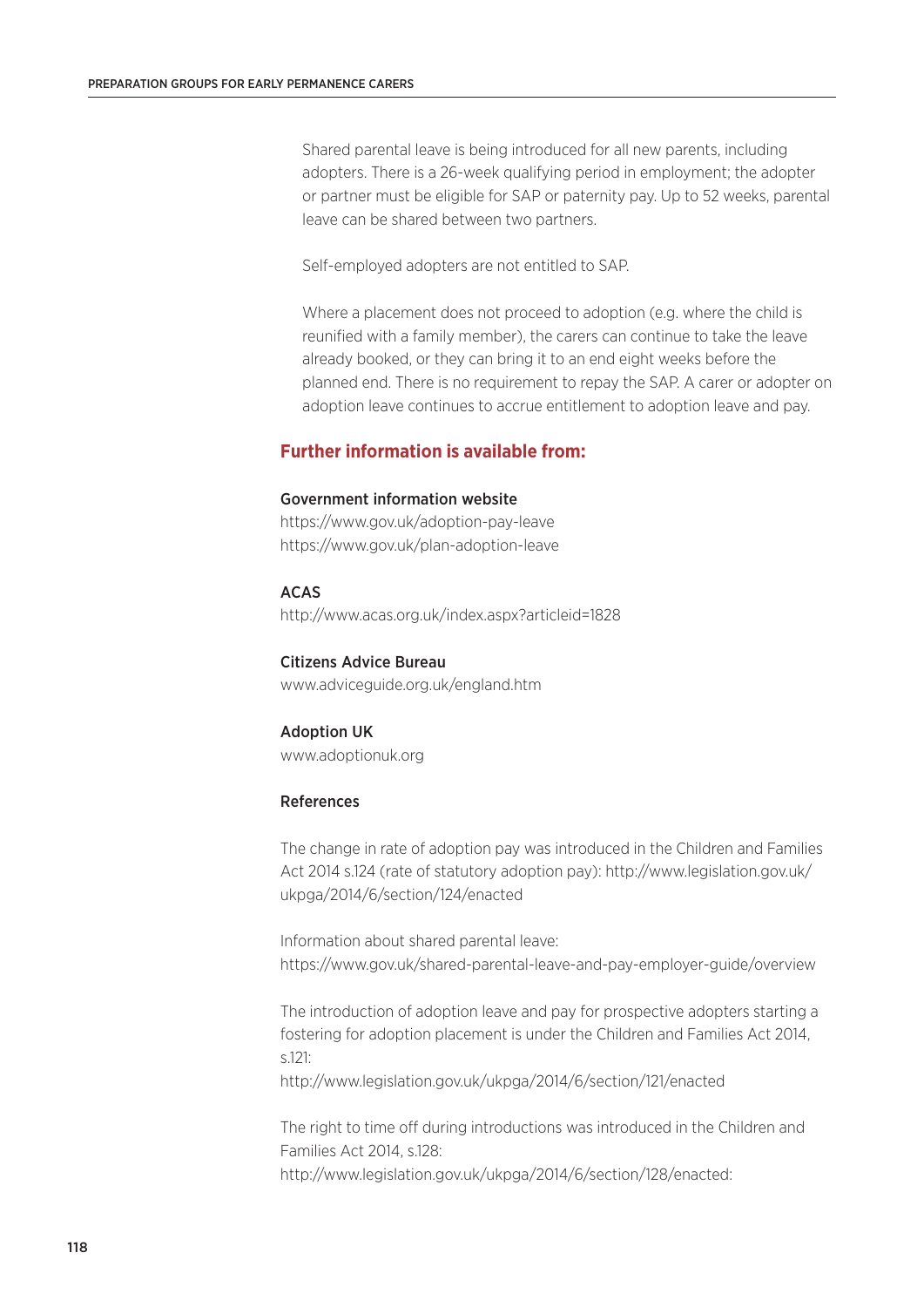# **APPENDIX 12**

### **Talk by early permanence carers**

How do the carers feel about sharing information about their child? They need to think ahead of time if there are aspects of background, development or health that they do not want to share with the group. The group needs to be reminded that information discussed during training is confidential and should be kept within the room

- Brief profile of child: name, age, age at placement; how is the child now?
- Observations and memories about early permanence training and home study
- How was their experience of the adoption/adoption and permanence panel?
- Were they told about other babies/toddlers who did not proceed to placement? How was that?
- Hearing about the baby/child: what were they told? Were there issues to consider re: health or background? What was it that made them decide to go ahead with this placement?
- Meeting the baby/toddler for the first time
- Introduction, placement and settling the baby at home
- How soon did contact begin?
- When was the first meeting with parents: fears, expectations, the reality?
- How did contact go? How was it for the baby/toddler? What were the practicalities. How was the relationship with the parents?
- What was the progress of the case through court? What were the issues? How long did care and placement proceedings last? Were there delays,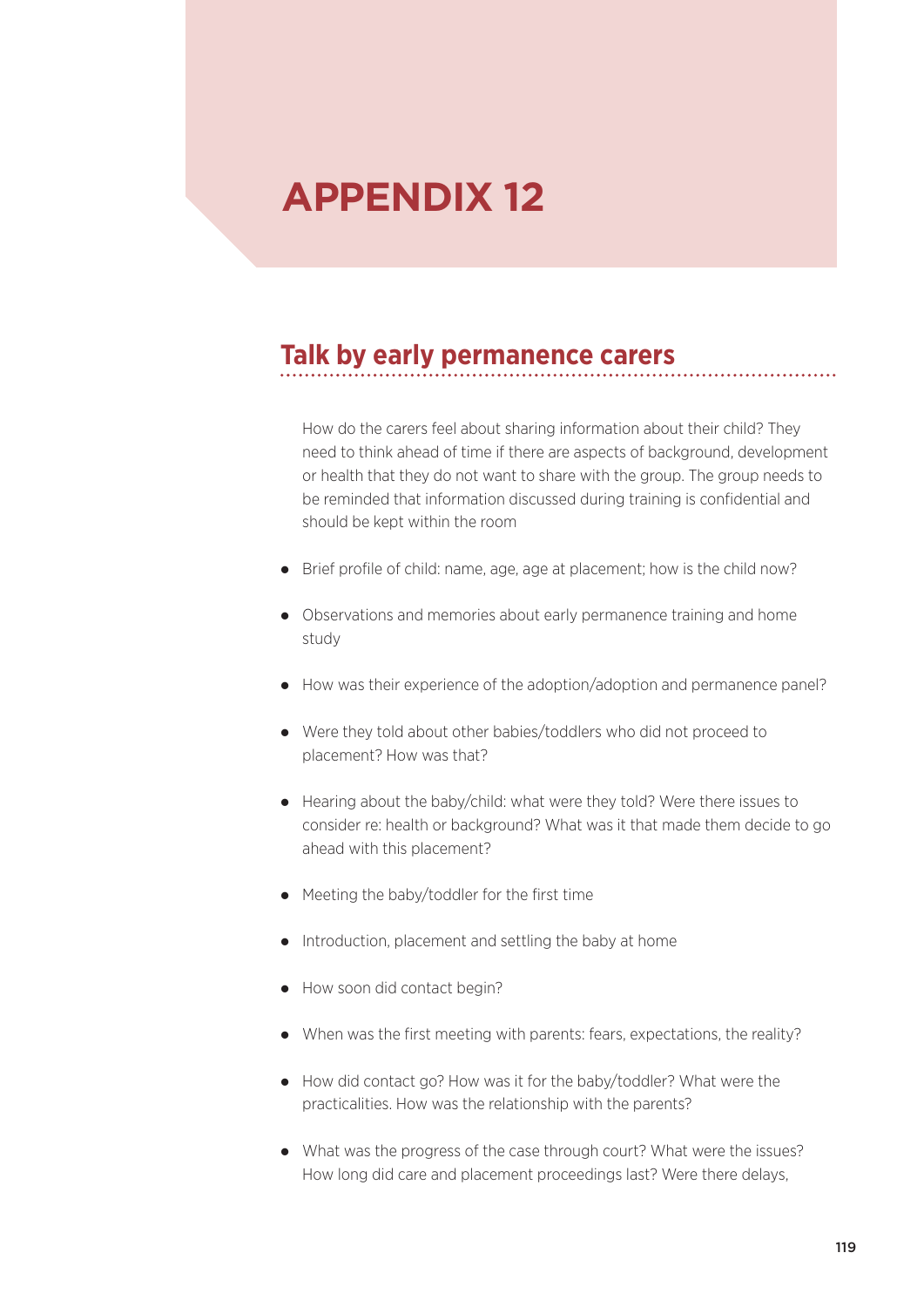changes of plan, did other relatives come forward? What was that like?

- How was it working with the local authority/RAA social worker, the LAC reviews, etc, the Children's Guardian?
- Post-adoption: what contact, direct or letterbox, if any, was agreed? How did they reach the view that the agreed contact would benefit the child?
- If they have already had post-adoption contact or letterbox: how has it been so far?

#### If the baby/child returned to their family

- Rehabilitation: when did it become clear that this was going to be the plan?
- Rehabilitation: how was this managed? What contact took place with the family members?
- Rehabilitation: what support was offered/did they find useful?

#### For all placements

 Looking at the whole process, what have been the most difficult and the most rewarding aspects of it?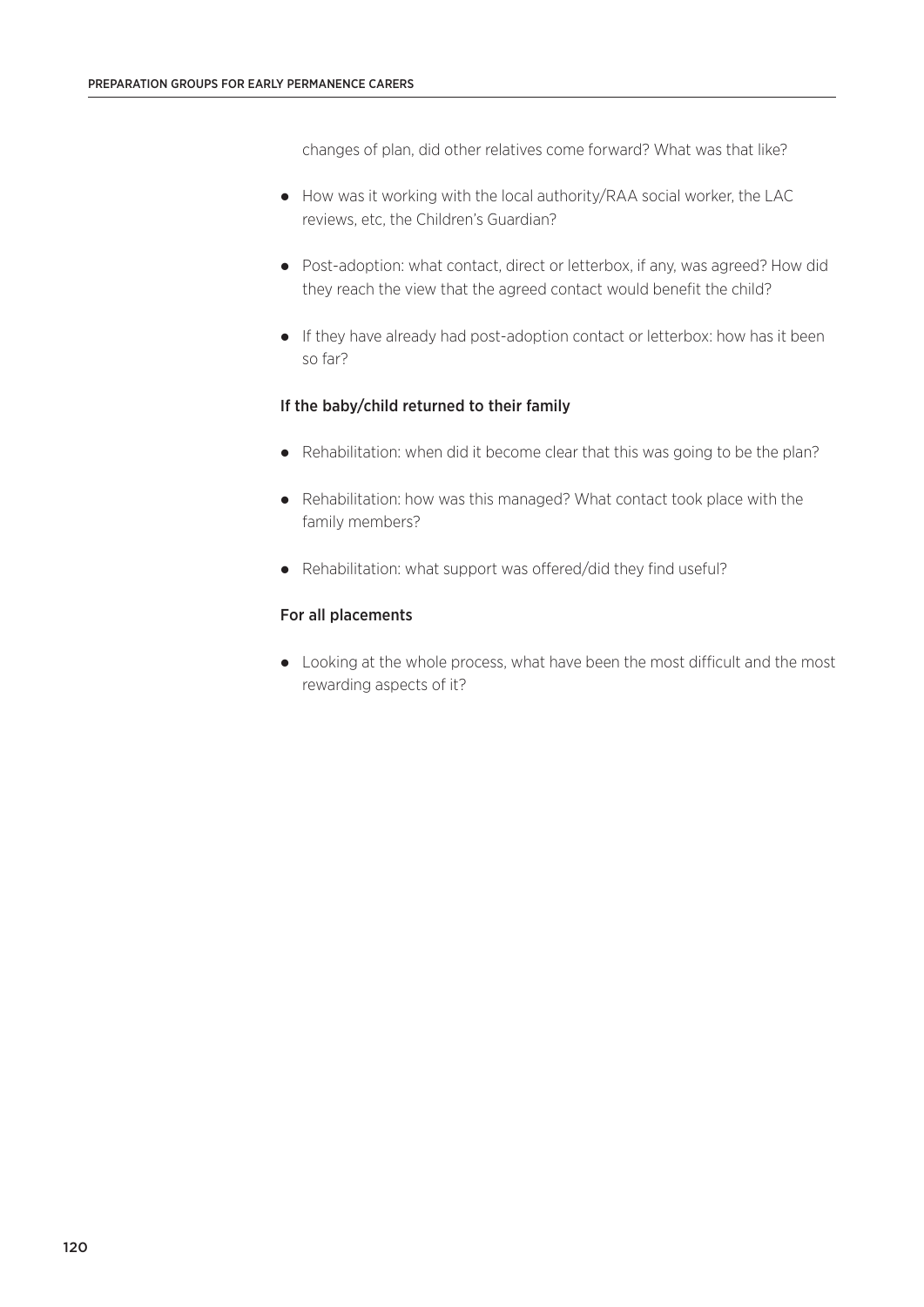# **APPENDIX 13**

### **Day 1 Evaluation form: Preparation groups for early permanence**

Name: ………………..…………………………...……………………………………………

Date: ………………..…………………………...……………………………………………

Please comment below in relation to how the training has impacted on your understanding of early permanence.

#### Development and legal context of early permanence

………………………………………………………………………………………………………

………………………………………………………………………………………………………

………………………………………………………………………………………………………

………………………………………………………………………………………………………

………………………………………………………………………………………………………

………………………………………………………………………………………………………

• What was helpful about this session?

What was unhelpful about this session?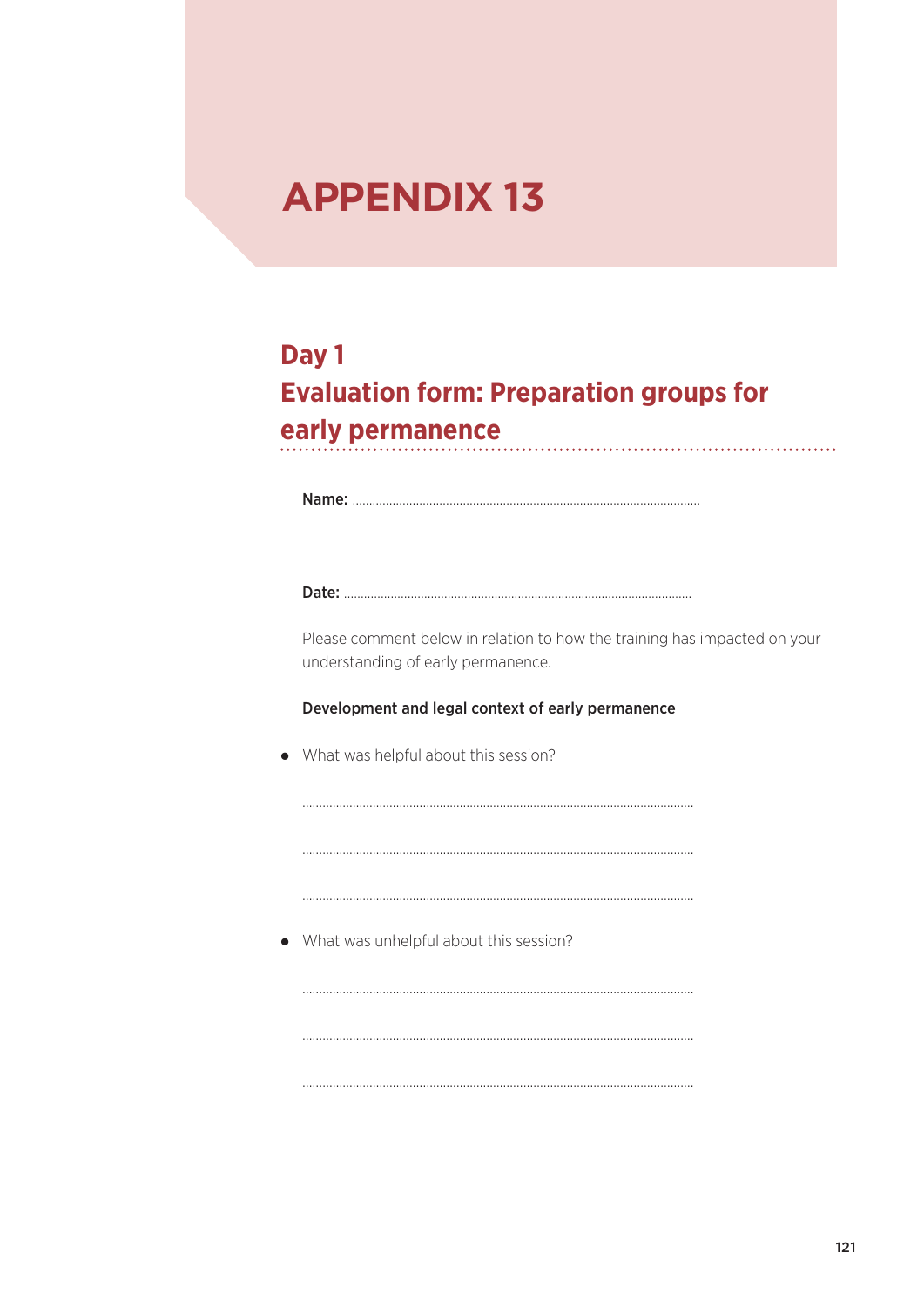#### Being a foster carer

• What was helpful about this session?

………………………………………………………………………………………………………

………………………………………………………………………………………………………

………………………………………………………………………………………………………

………………………………………………………………………………………………………

………………………………………………………………………………………………………

……………………………………………………………………………………………………….

………………………………………………………………………………………………………

………………………………………………………………………………………………………

………………………………………………………………………………………………………

………………………………………………………………………………………………………

………………………………………………………………………………………………………

………………………………………………………………………………………………………

………………………………………………………………………………………………………

………………………………………………………………………………………………………

………………………………………………………………………………………………………

What was unhelpful about this session?

#### Film – the concurrent planning experience

• What was helpful about this session?

What was unhelpful about this session?

#### Sculpt

• What was helpful about this session?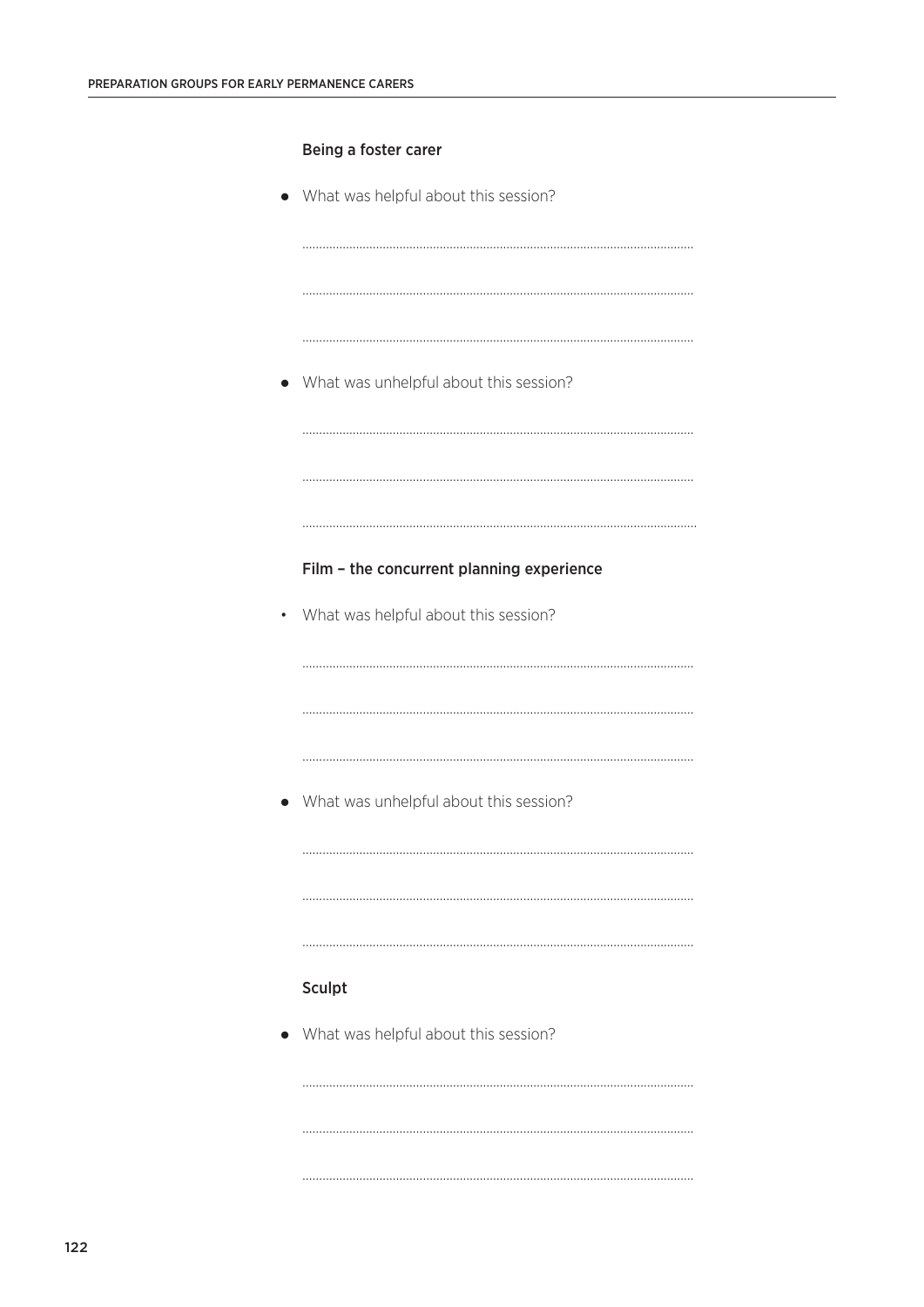| • What was unhelpful about this session?                         |
|------------------------------------------------------------------|
|                                                                  |
| The importance of support                                        |
| What was helpful about this session?                             |
|                                                                  |
|                                                                  |
|                                                                  |
| What was unhelpful about this session?                           |
|                                                                  |
|                                                                  |
|                                                                  |
| Any comments/suggestions regarding the delivery of the training: |
|                                                                  |
|                                                                  |
|                                                                  |
|                                                                  |
|                                                                  |
|                                                                  |
|                                                                  |
|                                                                  |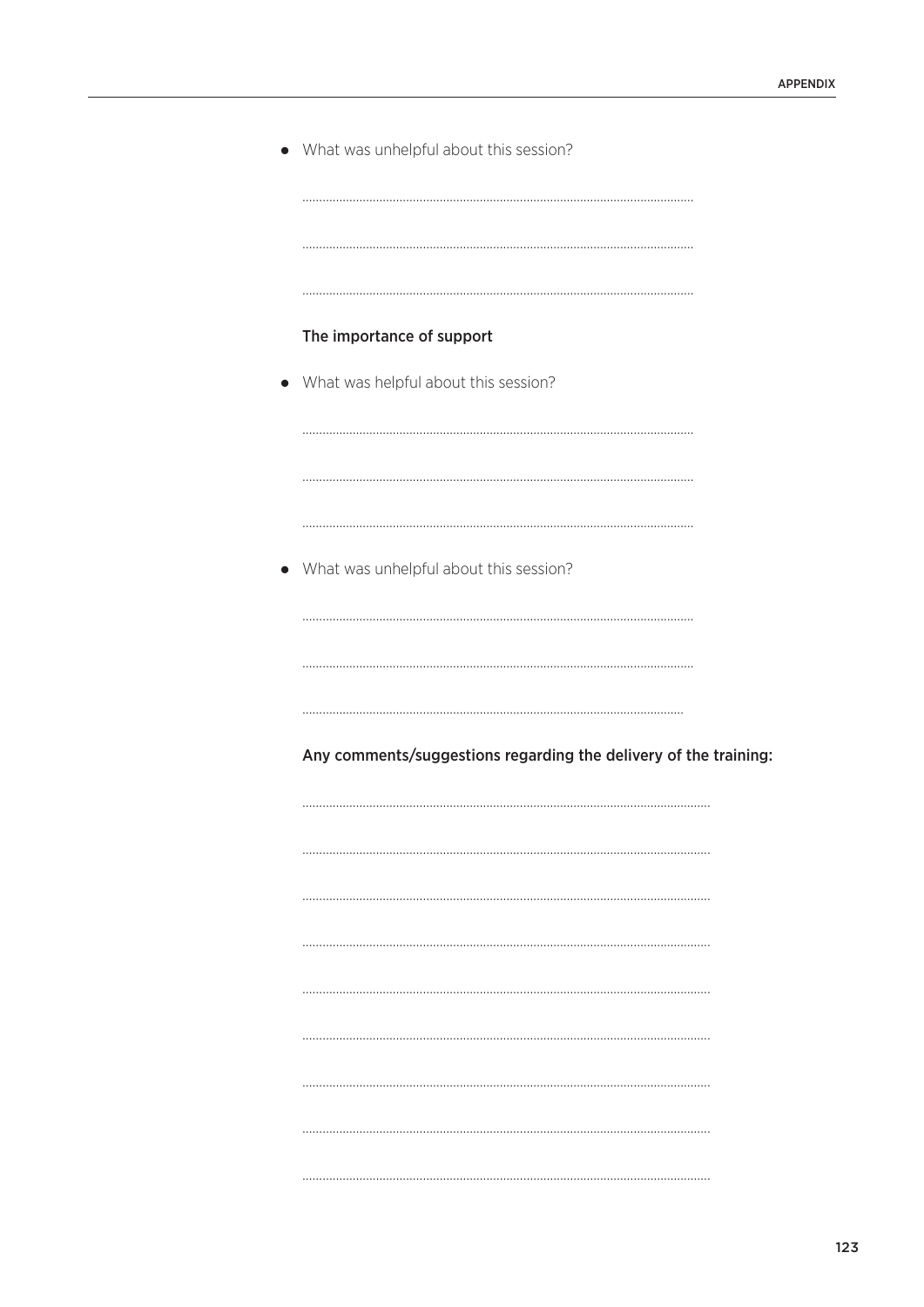# **APPENDIX 13A**

### **Day 2 Evaluation form: Preparation groups for early permanence**

Name: ………………..…………………………...……………………………………………

Date: ………………..…………………………...……………………………………………

Please comment below in relation to how the training has impacted on your understanding of early permanence.

Managing situations where a child returns to their family

………………………………………………………………………………………………………

………………………………………………………………………………………………………

………………………………………………………………………………………………………

………………………………………………………………………………………………………

………………………………………………………………………………………………………

………………………………………………………………………………………………………

• What was helpful about this session?

What was unhelpful about this session?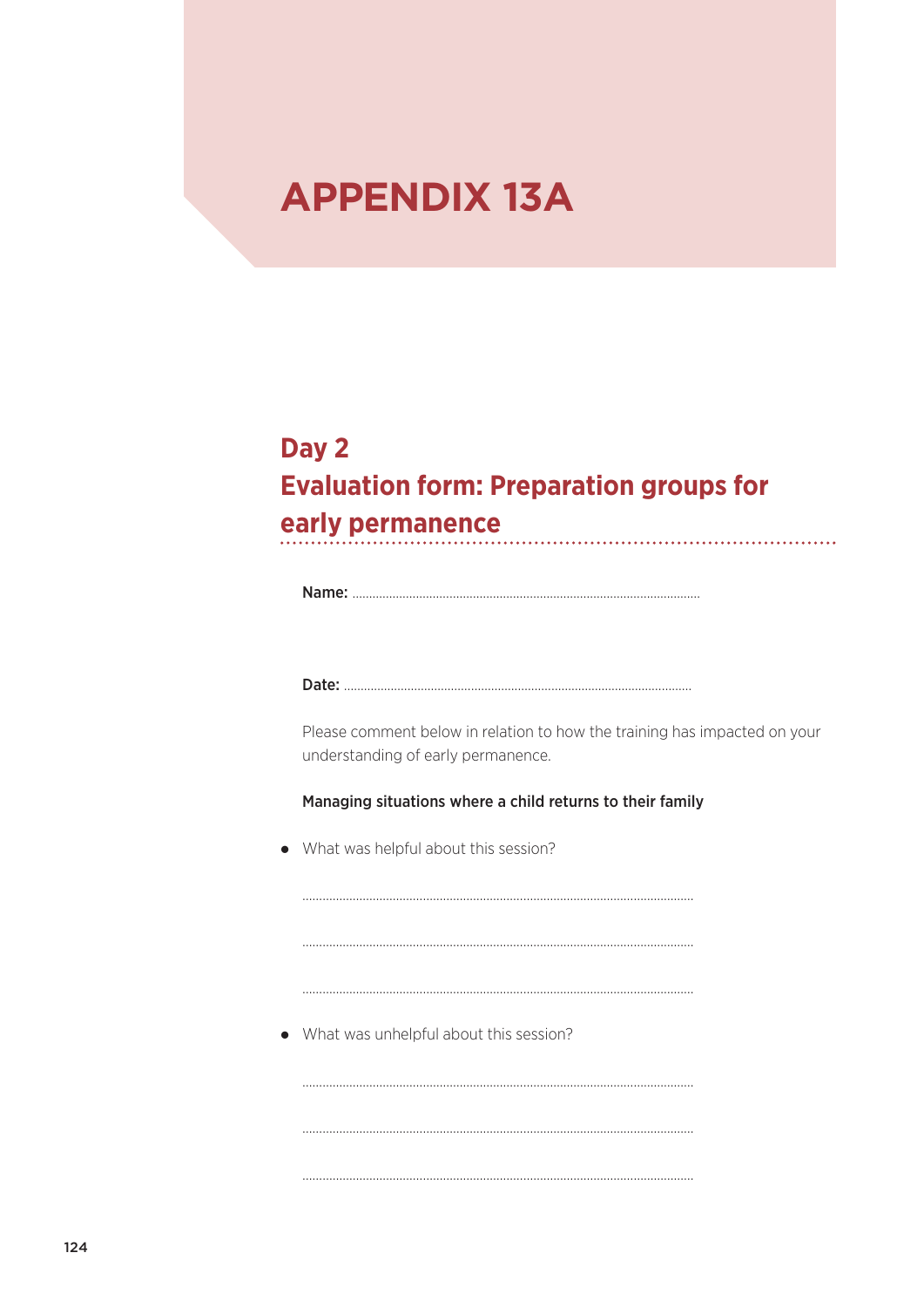| Considering children who need early permanence |  |  |  |  |  |  |
|------------------------------------------------|--|--|--|--|--|--|
|------------------------------------------------|--|--|--|--|--|--|

• What was helpful about this session?

• What was unhelpful about this session?

#### **Managing contact**

• What was helpful about this session?

• What was unhelpful about this session?

#### **Considering relinquished babies**

• What was helpful about this session?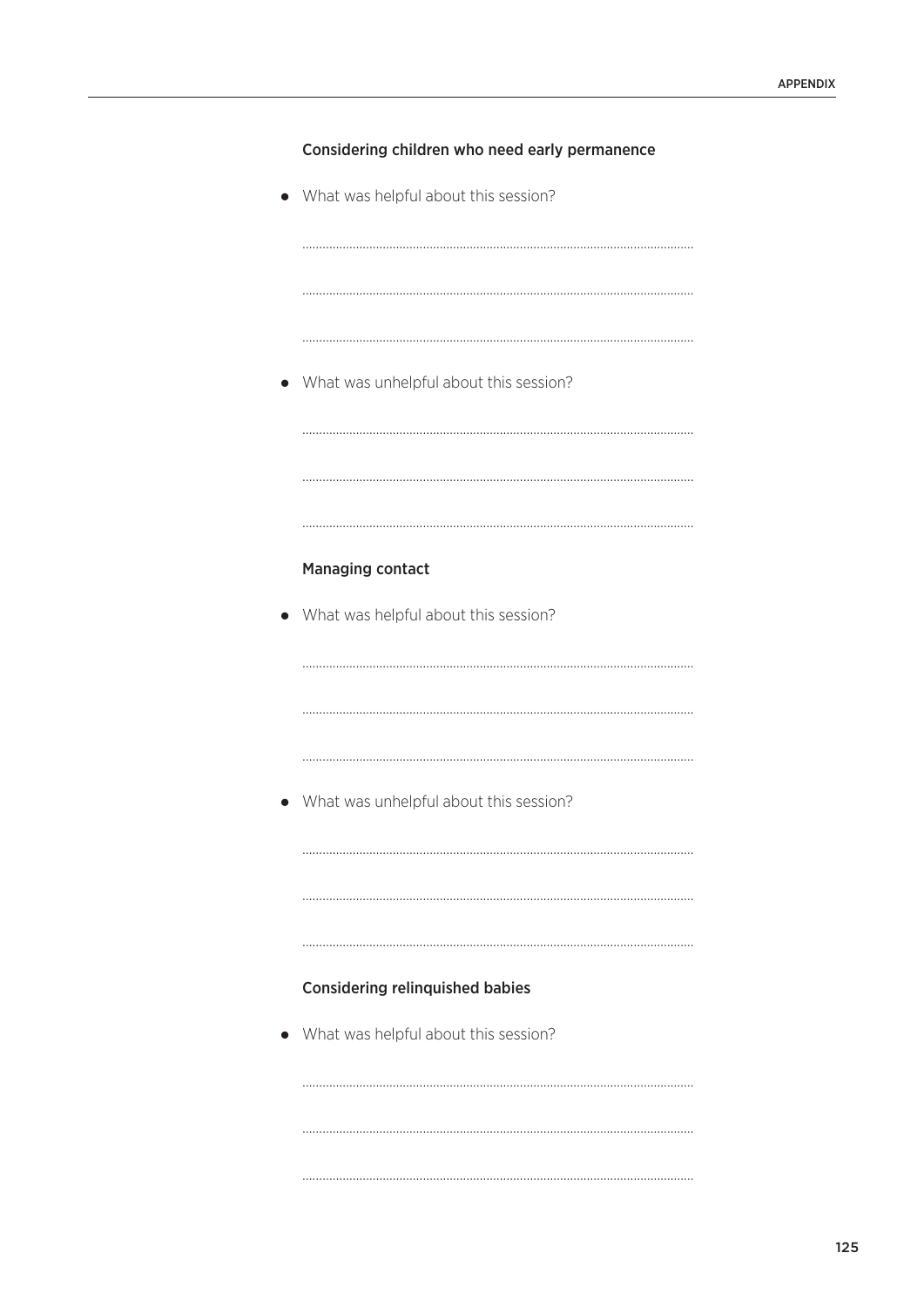What was unhelpful about this session?

Any comments/suggestions regarding the delivery of the training

………………………………………………………………………………………………………

………………………………………………………………………………………………………

………………………………………………………………………………………………………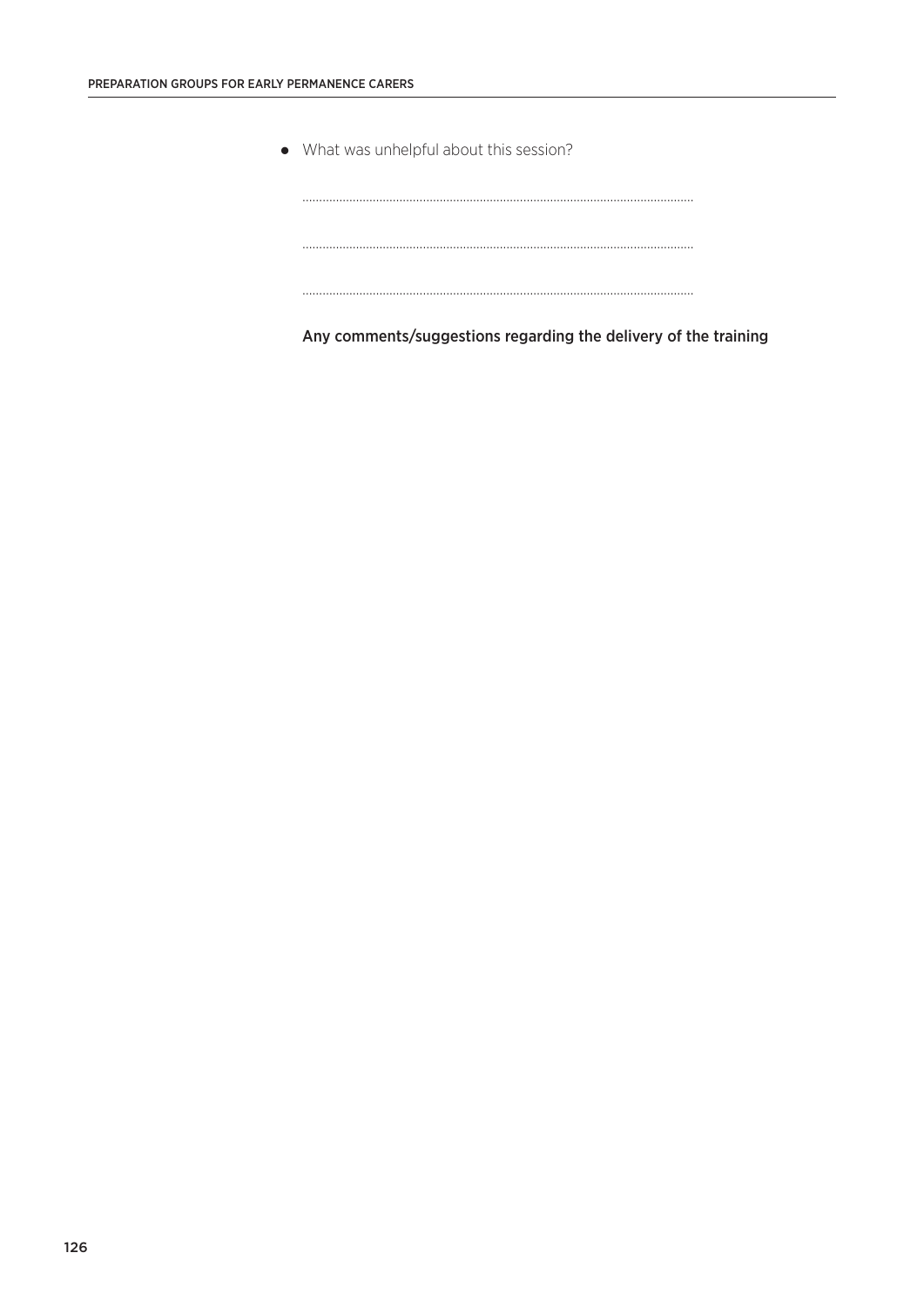# **APPENDIX 13B**

### **Evaluation form: Preparation groups for early permanence: What I have learnt**

Date: ………………..…………………………...……………………………………………

State local authority/RAA/VAA: ………………..…………………………...………………………………

Thinking about the preparation groups as a whole (both sessions), to what extent do you agree with the following statements? Please place a tick in the box.

I have a better understanding about the legal process relating to early permanence placements







Agree



**Strongly** disagree Disagree

Neither agree nor disagree



**Strongly** agree

#### I understand what the fostering role entails



**Strongly** disagree



Neither agree nor disagree



**Strongly** agree

I feel more confident about managing contact between the child and family in an early permanence placement







Agree



**Strongly** disagree

Disagree

Neither agree nor disagree

**Strongly** agree